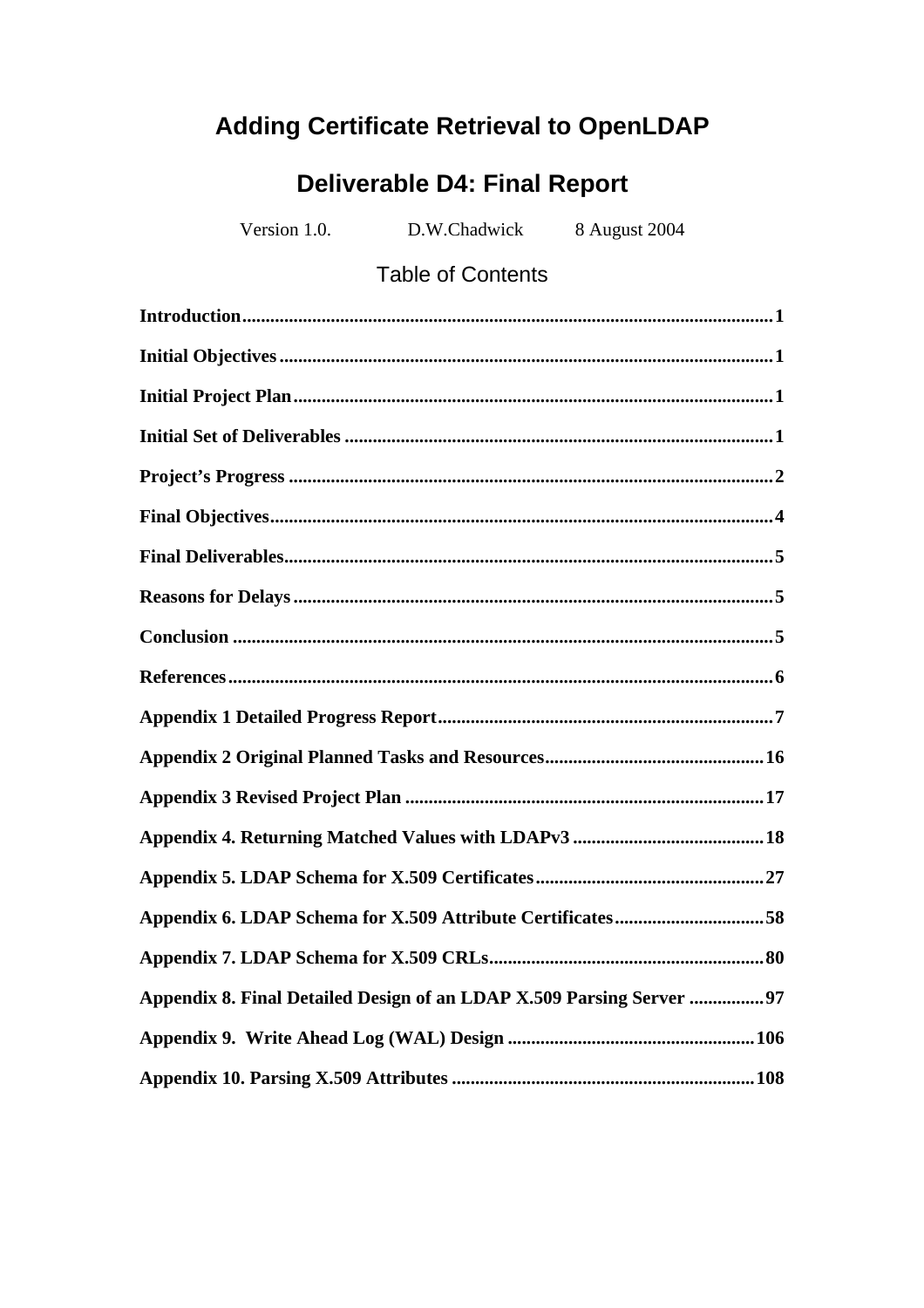# *Introduction*

There are a number of deficiencies in LDAP when it is used to support PKIs. Firstly it is not possible to retrieve a single attribute value from a multi-valued attribute. Secondly, it is not possible to search for an X.509 [1] attribute (i.e. a public key certificate (PKC), attribute certificate (AC) or certificate revocation list (CRL)) based on its value. These and other deficiencies have been described more fully in a paper in Communications of the ACM [2]. There were a number of Internet Drafts [3,4,5] that once implemented, would solve both of these problems. The intention of this TERENA project was to implement two of these IDs, namely matched values [4] and certificate matching rules [5] and to build them into the OpenLDAP source code.

OpenLDAP Software [6] is a community developed LDAP implementation that provides an enterprise level LDAP server as well as client tools and SDKs. OpenLDAP Software also serves as a reference implementation for the community. OpenLDAP Software's open source licensing allows vendors to incorporate enhancements into their products which furthers the availability of these technologies.

# *Initial Objectives*

The specific objectives at the start of the project were:

- 1. To implement the matched values LDAPv3 control in the OpenLDAP source code
- 2. To implement the matched values LDAPv3 control in an LDAP client, so as to demonstrate its functionality
- 3. To implement (a subset of) the certificate matching rules specified in [5] in the OpenLDAP source code
- 4. To implement (a subset of) the certificate matching rules specified in [5] in an LDAP client so as to demonstrate its functionality
- 5. To progress the Internet Drafts [3, 4, 5] to RFC proposed standard status.

# *Initial Project Plan*

The project was planned to run for 18 months, starting in September 2001. It was to consist of 3 phases. A detailed set of the tasks and resources needed to achieve this are shown in Appendix 2.

Phase 1. After 6 months to demonstrate that a certificate can be added to OpenLDAP and its fields stored in the indexes so that it can subsequently be searched for. Phase 2. After 12 months to demonstrate the retrieval of single certificates from an entry using equality matching.

Phase 3. After 18 months to demonstrate an enhanced LDAP client that can request certificates that match on certain fields contained within them e.g. the email address of the user, the name of the CA, the key usage fields etc.

It was noted that it would never be possible to implement the complete set of fields in a certificate given the myriad of possible extensions that can be included, but that the exact set of fields would be chosen by talking to the Terena TF-LSD and PKI-COORD groups and determining their user requirements.

# *Initial Set of Deliverables*

The project initially had 4 deliverables as shown in the Table below. This report is the fourth of these deliverable.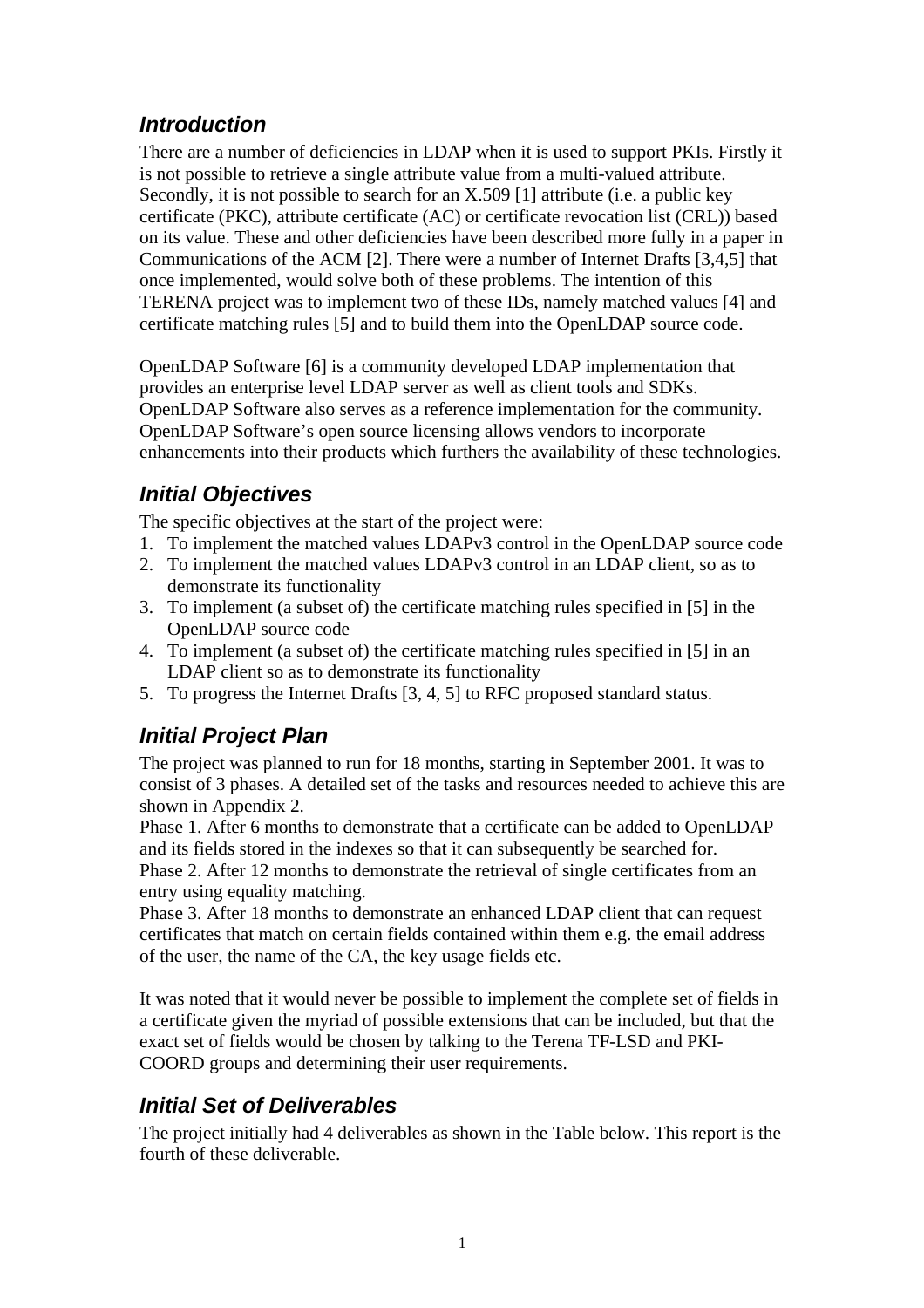| Phase | Deliverable number | Date due            | Title / Description                      |
|-------|--------------------|---------------------|------------------------------------------|
|       | D1                 | 6 months from start | Detailed design document for modifying   |
|       |                    |                     | OpenLDAP source code                     |
|       | D2                 | End of Project      | Updated Internet RFCs or IDs for [3,4,5] |
|       | D3                 | End of Project      | Enhanced OpenLDAP source code            |
|       | D4                 | End of Project      | Project Report to TERENA (this document) |

# *Project's Progress*

**CA/AA**

Just before the project started David Chadwick had a meeting with Kurt Zeilenga and Steven Legg at the IETF meeting in London, August 2001. It was decided to fundamentally change the design of the project, to align with a new Internet Draft published by Steven Legg entitled "LDAP & X.500 Component Matching Rules", subsequently to become RFCs [7] and [8]. This would significantly improve the functionality of the certificate matching in OpenLDAP, and make it infinitely extensible, in order to cater for new certificate and CRL extensions that might be defined in the future. Of course, it would make the design more complex, and would require LDAP clients to be modified to support this instead of the original scheme, but we believed that we could handle this within the scope of the current project. Note that subsequent to this decision, this approach has been sanctioned by the IETF as the standard way to search for certificates with LDAP, so the decision was fundamentally sound.

Component matching is pictorially illustrated in Figure 1 below.

# Figure 1. Component Matching LDAP directory Search for Component 1 ..Component i in  $\lambda$  509 attribute Return X.509 attribute **=** Component 1, Component 2 ...Component n



The project initially made good progress and for the first 8 months stayed broadly on track with the original plan shown in Appendix 2. The Matched Values functionality was released on time at the end of month 8 and the corresponding Internet Draft successfully passed Last Call (since then it has been with the Area Director for over 18 months, but recently has just passed the IANA considerations hurdle and should be soon issued as a standards track RFC). However, progress was hampered by the almost complete lack of documentation concerning the internal workings of OpenLDAP. In most cases the code was the documentation.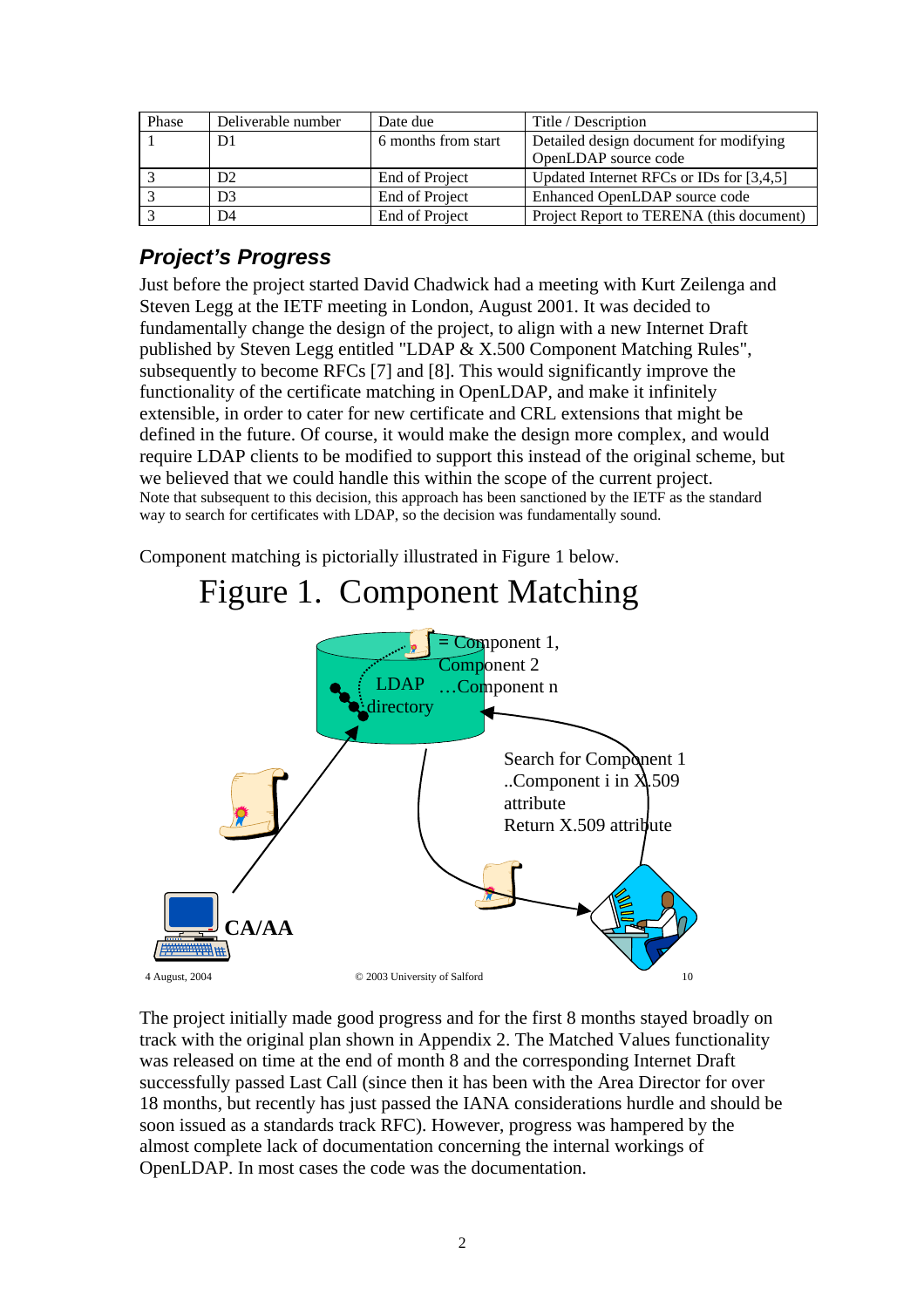During month 9, a MACE-DIR telephone call raised the subject of certificate matching, and discussed a new approach proposed by Peter Gietz et al. [13]. This was based on creating a new entry for a certificate, and creating attributes from all the fields of a certificate. A major benefit is that LDAP servers do not need to be modified, since they can run our modified OpenLDAP XPS server as a front end processor between their LDAP server and their CA/AA. Another major benefit is that LDAP clients do not need to be modified to support this approach. The outcome was that we decided to poll the NRENs to see which design of certificate matching they preferred. They voted almost unanimously for the Gietz approach rather than the component matching approach, and so we decided to change our design to this scheme. This attribute extraction approach is shown in Figure 2 below.



This significant change of design obviously caused some delay to the project, but a revised project plan was produced (Appendix 3), which predicted that we could still finish on time.

Note that subsequent to this decision, the IETF decided that this is not to be the standard approach to certificate matching in LDAP, but rather is to be a short term expedient approach. Consequently the Internet Drafts [16, 17] upon which this approach is based, are only to become Information RFCs rather than standards track RFCs.

A new Detailed Design was produced [15] in parallel with the implementation (this was because we needed to understand the internals of OpenLDAP, so a certain amount of experimentation was necessary) and submitted to the TF-ACE group in month 15. At this stage the project was judged to be about one month behind schedule. Supporting Internet Drafts [16, 17] were produced in month 18.

However, as the detailed design was being implemented a number of problems arose. These included:

it was realised that a CRL could produce a whole subtree of LDAP entries, rather than a single entry,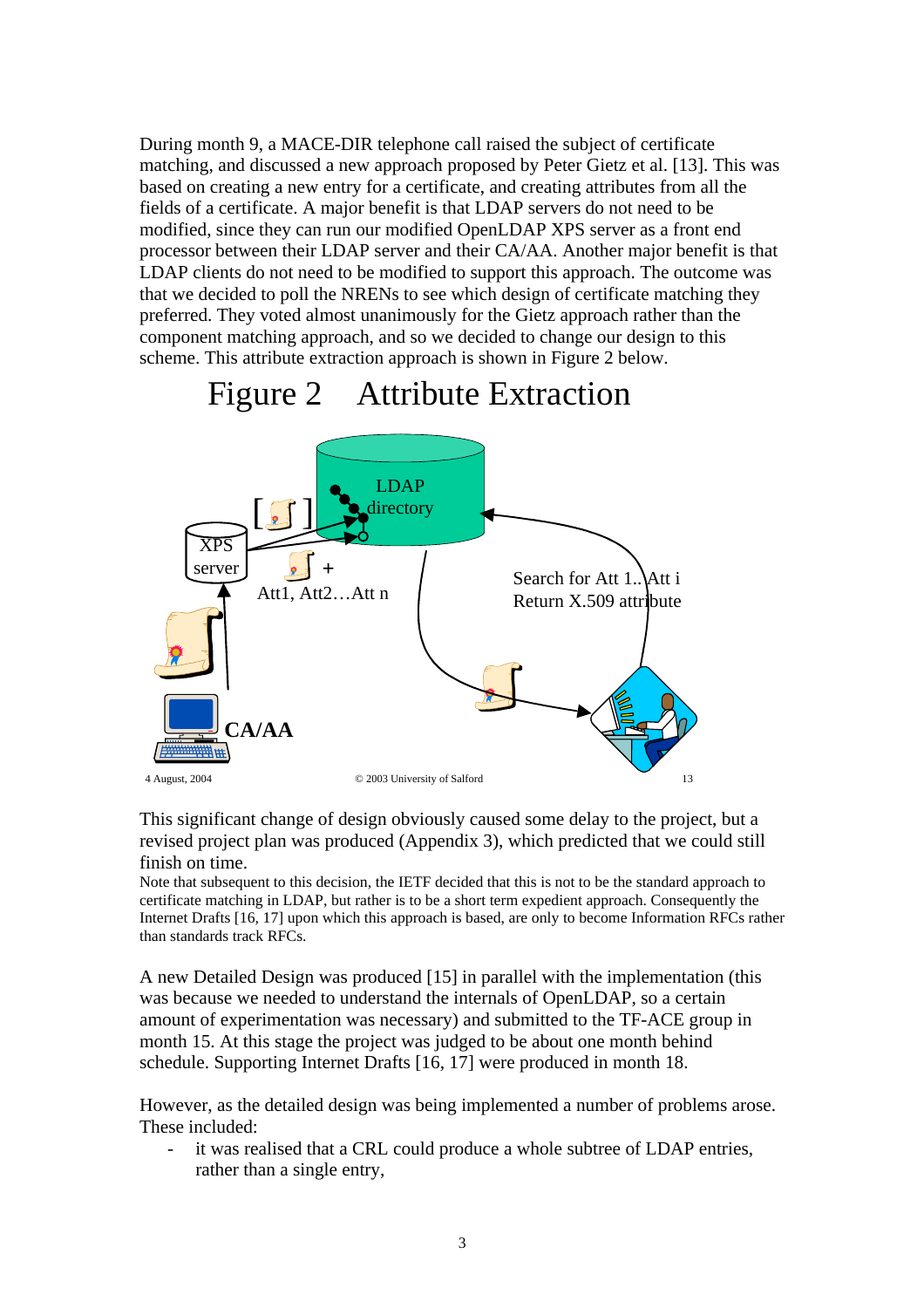- the internal search primitive returned the search result entries directly to the client, and not to the internal calling code. This meant we needed to modify the send search entry function to trap the results
- during the debugging we uncovered a potential denial of service attack, whereby a malicious user could submit a spurious XPS delete attribute operation on the root (or close to the root) of the DIT. This would cause a full subtree Search to be performed, which obviously would consume huge resources.

These problems led to significant redesigns being needed and consequent delays in the project. Nevertheless we persevered and eventually overcame them all. The full bimonthly reports of the project's progress can be found in Appendix 1.

A demonstration of the XPS server was successfully made at the Terena Networking Conference in Rhodes in June 2004. A screen shot from this demonstration can be seen in Figure 3.

# Figure 3 LDAP Client view of XPS



# *Final Objectives*

The final objectives of the project were:

- 1. To implement the matched values LDAPv3 control in the OpenLDAP source code
- 2. To implement the matched values LDAPv3 control in an LDAP client, so as to demonstrate its functionality
- 3. To implement attribute extraction using the PKC, CRL and AC schemas specified in [13, 16, 17] in the OpenLDAP source code
- 4. To progress the Internet Drafts [4, 13, 16, 17] to as near to RFC status as possible.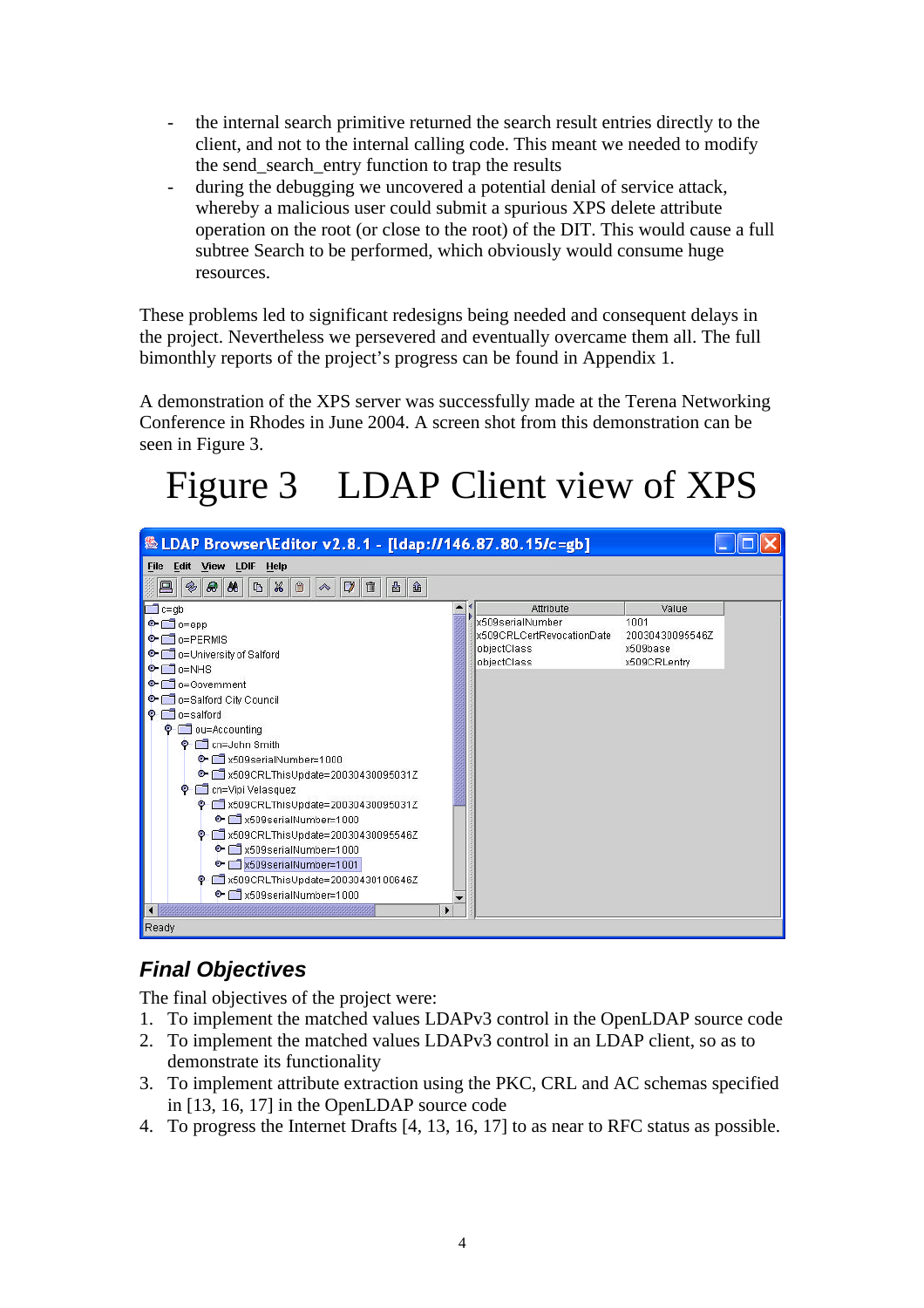# *Final Deliverables*

The final set of deliverables is as follows.

| Phase | Deliverable number | Date due             | Title / Description                          |
|-------|--------------------|----------------------|----------------------------------------------|
|       | D1                 | 18 months from start | Detailed design documents [15, 18, 19] (See  |
|       |                    |                      | Appendices $8, 9,10$                         |
|       | D <sub>2</sub>     | End of Project       | Updated Internet RFCs or IDs for [4, 13, 16, |
|       |                    |                      | 17] (See Appendices 4, 5, 6, 7)              |
|       | D3                 | End of Project       | Enhanced OpenLDAP source code                |
|       | D4                 | End of Project       | Project Report to TERENA (this document)     |

# *Reasons for Delays*

The project was delivered approximately 14 months late. This was due to a number of factors, but primarily because we underestimated the complexity of the task and the lack of documentation for OpenLDAP. We also completely changed designs twice during the project, once at the start, and once midway through. We hopelessly underestimated the amount of time that testing would take. This was originally estimated to be 2 man months, but in reality it took nearer to 12 man months. This was due to several factors: difficulty in finding out how OpenLDAP actually worked (it wasn't until it was tested that we found it worked otherwise to our beliefs), design limitations in OpenLDAP (e.g. could only return a maximum of 500 entries), security flaws in the final design (we uncovered a denial of service attack), and non-optimum design (this was improved upon as knowledge of OpenLDAP improved). All in all we had 9 versions of the XPS Detailed Design document. Furthermore we did not provision for migrating between OpenLDAP releases. During the project we had to make 2 major migrations, from OpenLDAP 2.0 to 2.1 and 2.1 to 2.2, and many minor migrations. The implementation of MatchedValues control on both client and server sides had to be migrated from version 2.0 to 2.1. Since a lot of the new code was based on the existing code, which had been altered, it took a considerable amount of time to change the new code accordingly (around 1 man month). During the process of implementing XPS, OpenLDAP 2.1 had 20 minor version releases. They included bug fixes and small changes in design. In any case the XPS code had to be moved onto the new versions since, due to the size of the OpenLDAP project, the effects that those changes and fixes could have had on XPS could not be predicted. The only way to account for them was to test them with XPS by migrating the code and testing it. Finally, version 2.2 introduced a number of significant internal redesigns (including some code contributed by third parties). It forced changes in the XPS detailed design and corresponding changes in the code.. This consumed about 4 man months in total.

Overall the project took nearer 4 man years of effort to complete rather than the 2 man years originally budgeted for. The only reasons we managed to complete the project at all was that Mikhail Sahalayev worked for nearly a year on the project without receiving any finances from the project, and that the University of Salford paid for nearly 1 man year of extra time.

# *Conclusion*

Despite all the complexities, design changes and code migrations, nevertheless in the end the project was completed successfully. Four Internet RFCs will be published in due course as a result of this project - one standard's track and three informational. The OpenLDAP software has for over two year included the matched values code and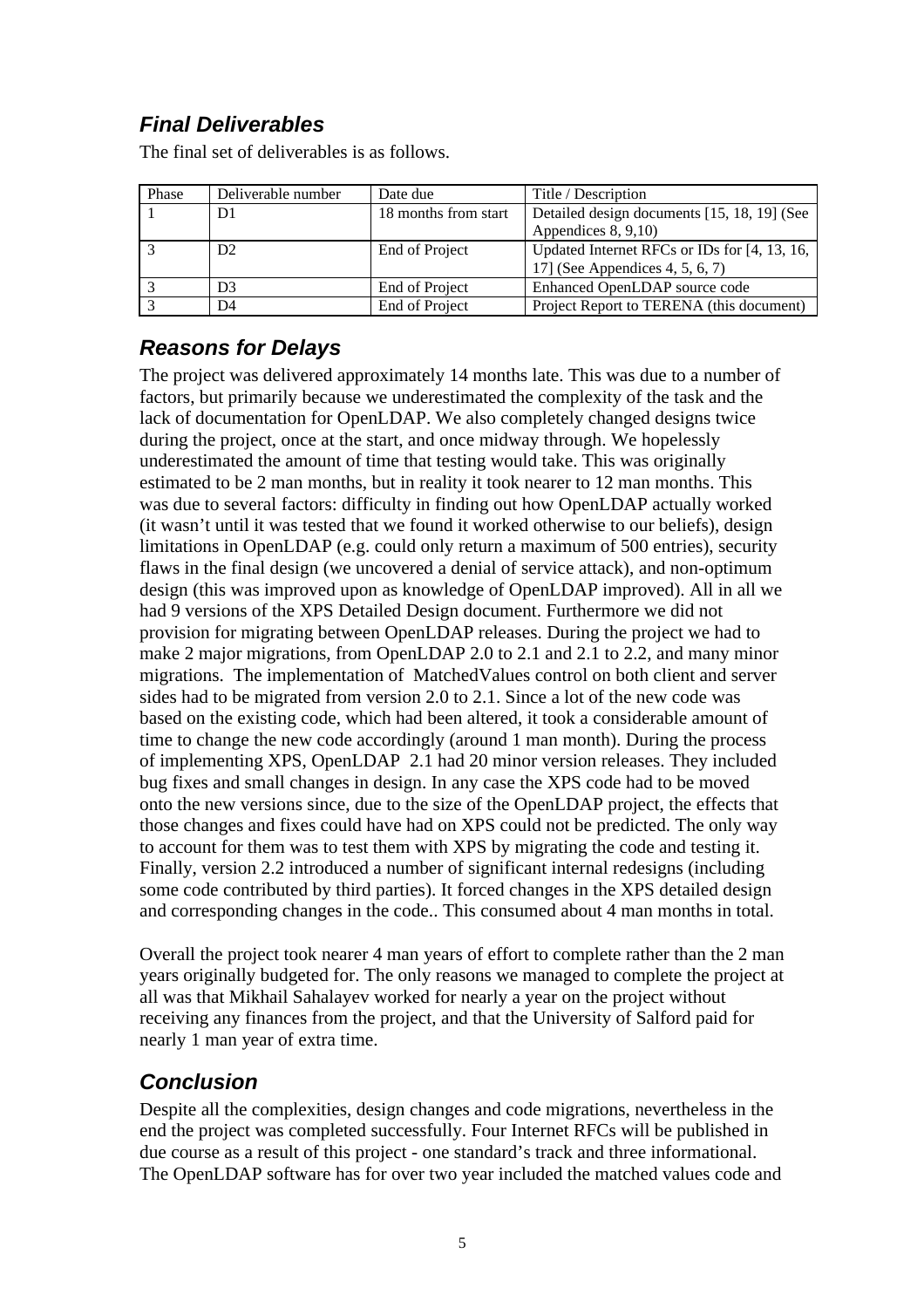no significant problems have been reported with its use. Finally, the OpenLDAP XPS server code has been delivered to the OpenLDAP consortium and at the time of writing it is progressing through their quality assurance procedures ready for incorporation in a subsequent release.

# *References*

[1] ISO 9594-8/ITU-T Rec. X.509 (2001) The Directory: Public-key and attribute certificate frameworks

[2] D.W.Chadwick. "Deficiencies in LDAP when used to support a Public Key

Infrastructure", Communications of the ACM, March 2003/Vol 46, No. 3 pp. 99-104 [3] Chadwick, D.W., "Internet X.509 Public Key Infrastructure Operational Protocols

– LDAPv3" Internet Draft <draft-pkix-ldap-v3-05.txt>, July 2002

[4] Chadwick, D.W., Mullan, S. "Returning Matched Values with LDAPv3", <draftldapext-matchedval-07.txt>, July 2003 (see Appendix 4)

[5] Chadwick, D.W., Legg, S. "Internet X.509 Public Key Infrastructure, Additional LDAP Schema for PKIs and PMIs", <draft-pkix-ldap-schema-01.txt>, September 2000.

[6] See www.openldap.org

[7] Legg, S. "Generic String Encoding Rules (GSER) for ASN.1 Types", RFC 3641, October 2003.

[8] Legg, S. "Lightweight Directory Access Protocol (LDAP) and X.500 Component Matching Rules". RFC 3687. February 2004.

[9] J. Sermersheim. "LDAP – the protocol" <draft-ietf-ldapbis-protocol-07.txt>, March 2002.

[10] Chadwick, D.W., Legg, S. "Internet X.509 Public Key Infrastructure, Additional LDAP Schema for PMIs", <draft-ietf-pkix-ldap-pmi-schema-00.txt>, 27 June 2002

[11] Chadwick, D.W., Legg, S. "Internet X.509 Public Key Infrastructure, Additional LDAP Schema for PKIs", <draft-ietf-pkix-ldap-pki-schema-00.txt>, 27 June 2002

[12] D.W.Chadwick "LDAPv3 DN strings for use with PKIs" <draft-ietf-pkixdnstrings-00.txt>, April 2002.

[13] Gietz, P., Klasen, N. "Internet X.509 Public Key Infrastructure Lightweight Directory Access Protocol Schema for X.509 Certificates",

<draft-ietf-pkix-ldap-pkc-schema-00.txt>, August 2004 (See Appendix 5)

[14] M.Wahl, S.Kille, T. Howes."Lightweight Directory Access Protocol (v3): UTF-8 String Representation of Distinguished Names", RFC 2253, Dec 1997

[15] M. Sahalayev, D. W. Chadwick. "Detailed Design of an LDAP X.509 Parsing Server", Version 1.0, 15 November 2002

[16] D.W.Chadwick, M. V. Sahalayev. "Internet X.509 Public Key Infrastructure - LDAP Schema for X.509 Attribute Certificates", <draft-ietf-pkix-ldap-ac-schema-01.txt>, July 2004 (See Appendix 6)

[17] Chadwick, D.W., Sahalayev, M. V. "Internet X.509 Public Key Infrastructure - LDAP Schema for X.509 CRLs", <draft-ietf-pkix-ldap-crl-schema-02.txt>, June 2004 (See Appendix 7)

[18] M. Sahalayev, D. W. Chadwick. "Write Ahead Log (WAL) Design", Feb 2003 (See Appendix 9)

[19] E. Ball, M. Sahalayev. "Parsing X.509 Attributes", Feb 2003 (See Appendix 10) [20] M. Sahalayev, D. W. Chadwick. "XPS Test Plan". March 2003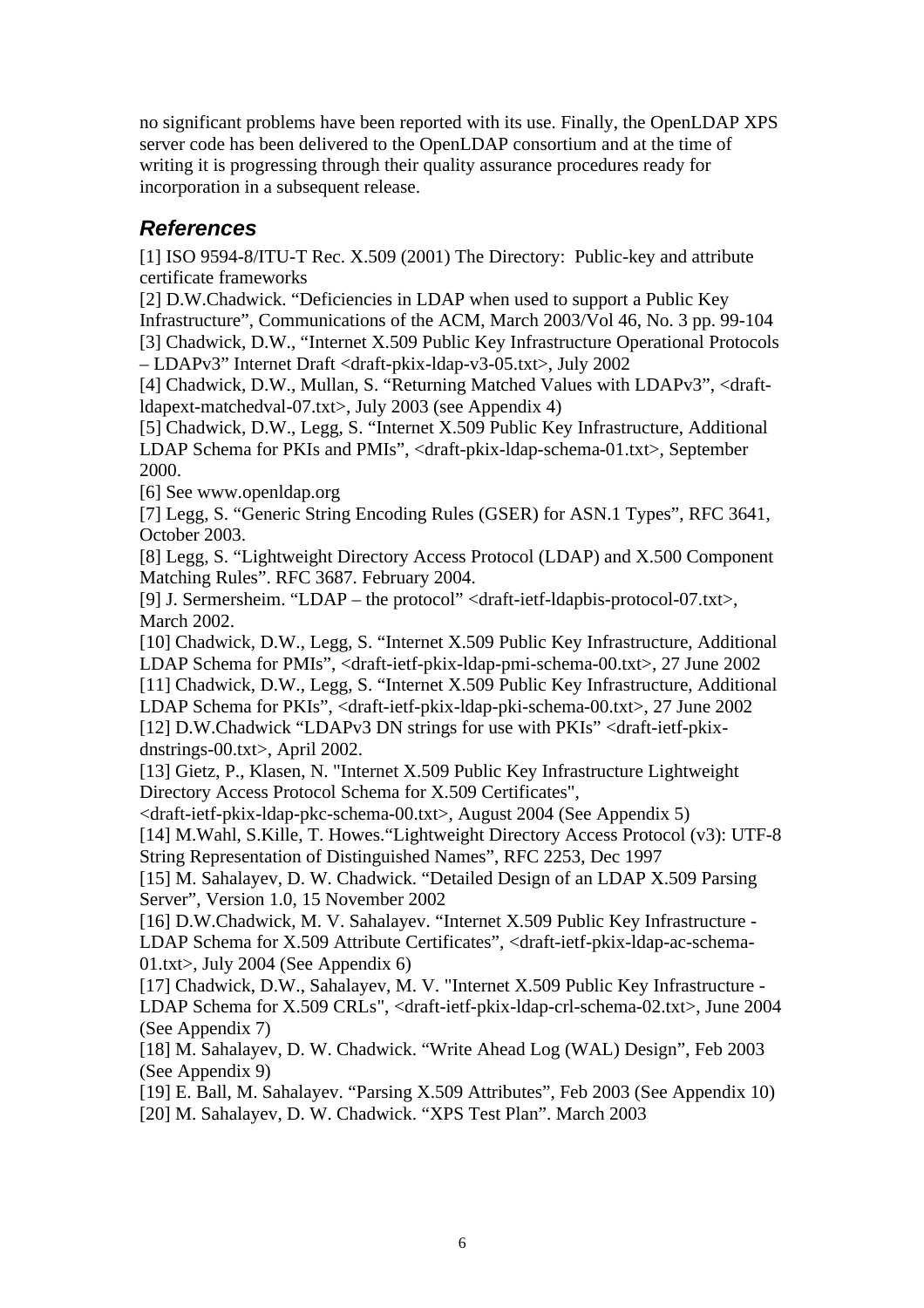# *Appendix 1 Detailed Progress Report*

# **First Bimonthly Period 1 Sept - 31 Oct 2001**

The original contract suggested a start date of 1 August 2001. During that month David Chadwick attended the IETF meeting in London to discuss the project with Kurt Zeilenga, the leader of the OpenLDAP project, and Steven Legg, the joint author with David Chadwick of the PKI and PMI schema Internet Draft [5]. During this meeting it was agreed to fundamentally change the way that certificate matching is to be done, to take advantage of the new Internet Draft (now an RFC) by Steven on Component Matching [7]. This will have significant and fundamental ramifications for the project as follows. Once component matching has been implemented it will mean that any new ASN.1 type definition will be able to be matched against with significantly less effort than the current project. This will mean, for example, that new certificate extensions will easily be able to be matched against. This is because the certificate matching rules will be built up of generic ASN.1 components, instead of rules built specifically for certificates. The other implication is that it will no longer be necessary to ask the TF-LSD and PKI-Coord meetings which set of certificate fields to implement first, as it should now be within the scope of the project to match on any certificate field or combination of fields. However, the implementation will now be somewhat more difficult as specific matching rules will have to be made more generic, and configuration parameters will need to be provided to dictate what is to be matched upon.

During the meeting we also learnt that someone else had already implemented certificate equality matching (task 3) and that this would be in the next release of OpenLDAP (v2.1). Until we got the release, we wouldn't be able to say how this would impact upon our project. Kurt also advised us that extensible matching had also been implemented earlier than anticipated and that this should also be available in release 2.1.

Notwithstanding the above, it proved impossible to start the project fully in August due to vacations and the delay in appointing a new researcher to work on the project. It was agreed to amend the contract to an official start date of 1 September 2001.

During September and October half of task 2 was completed and half of task 1. The project team was very disappointed to find that there was very little documentation, and in many cases no documentation, for the OpenLDAP code that we were working on. This made the project far more difficult than was at first anticipated. However, Kurt Zeilenga assured us of his support for the project, and provided us with useful input and answers to our email questions whenever we asked him.

# **Second Bimonthly Report for the Period 1 Nov - 31Dec 2001**

During this period, we worked on the design of component matching for certificates (tasks 1 and 6). We also worked on the design for the matched values control [4] (tasks 1 and 4). Draft designs were produced in time for the December IETF meeting.

We updated two Internet Drafts [4], [5], and attended the  $52<sup>nd</sup> IETF meeting in Salt$ Lake City to present them to the PKIX meeting. We also met with Kurt Zeilenga to discuss the project design documents produced by our team. Kurt provided good feedback on the designs, and these were subsequently incorporated by the designers.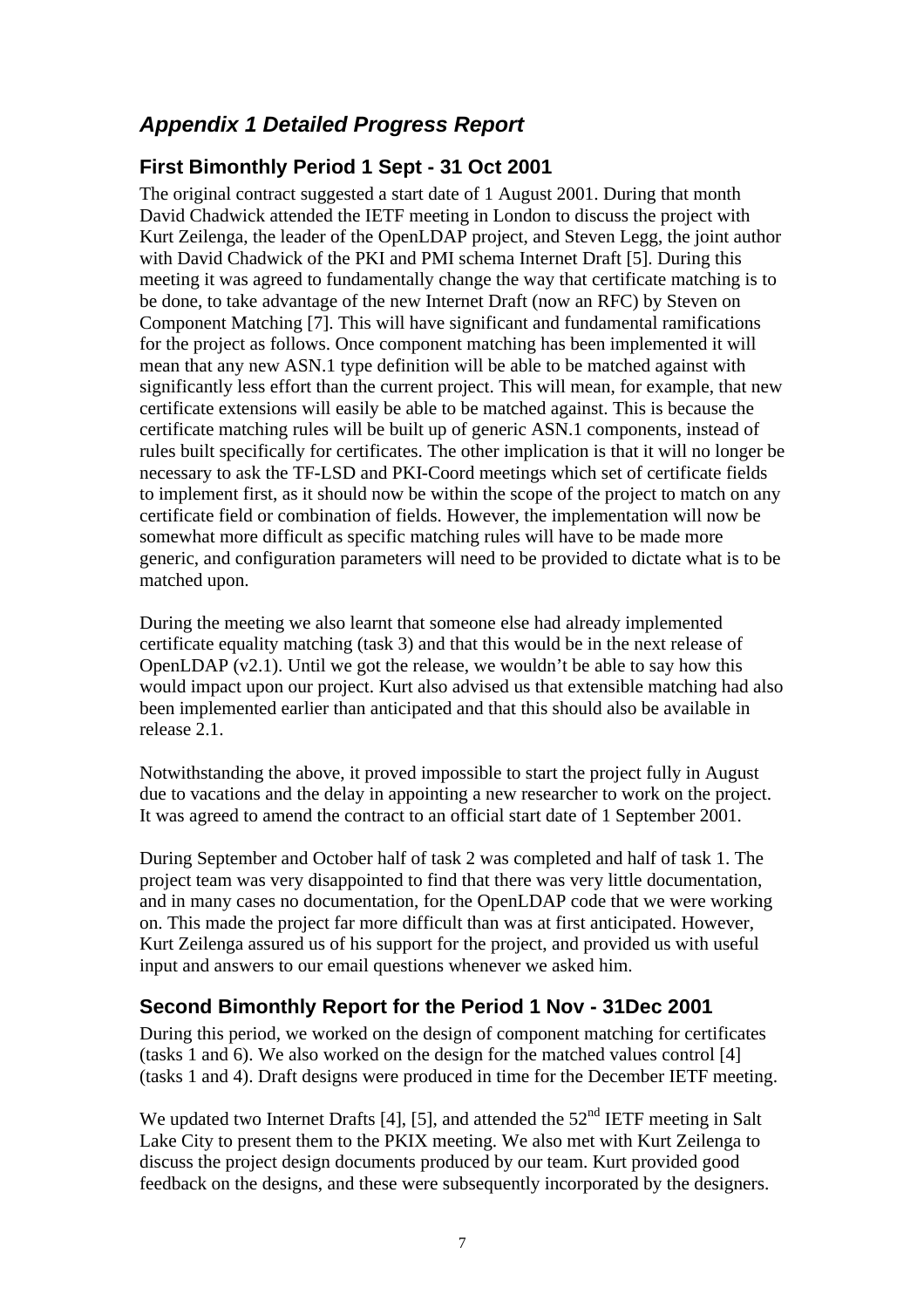The team members joined the LDAP developers mailing list and emailed all their subsequent designs to the list for comment and feedback.

# **Third Bimonthly Report for the Period 1 Jan – 28 Feb 2002**

During this period, we continued to work on the design and implementation of component matching for certificates (tasks 1, 2 and 6). As it was realised that the implementation of component matching required the detailed specification of which matching rule must apply to each component of the ASN.1 entry in the directory, a modification of the ASN.1 specification for directory entries was devised. This consisted of embedding within a conventional ASN.1 specification special comments of the matching rule viz: --{ MatchingRule }-- where MatchingRule is the name of a specified matching rule.

A grammar was written to describe this new notation and a home written ASN.1 compiler was modified to include this new grammar. A back-end to the syntax analyser of this compiler was also written to allow a compiled ASN.1 specification to be output in a convenient form for use by other programs that had been and would be developed. The first of these programs was a graphical user interface that was used to form Component Filters as specified by the RFCs of S Legg [7, 8]. This program takes the output from the ASN.1 compiler and makes a graphical tree representing an entry. Using this tree with other GUI components allows a complex component matching filter to be generated in a point/click manner. The generated filter can be output either in LDAP string notation or as ASN.1 BER. This GUI was used to form LDAP searchRequests using MatchingRuleAssertions and these requests were used to help test the behaviour of the latest development version of the OpenLDAP server (2.1 alpha). Initial modifications were made to the OpenLDAP server code to allow it to recognise and deal with such searchRequests but this work was only in its initial stages. As can be appreciated this work was extremely complex and will expected to take much longer than originally anticipated, but will produce a far better product in the end since the certificate matching will be infinitely extensible. Not only will it apply to all certificate fields and current extensions, but any new extensions should easily be catered for by feeding in the new ASN.1 definitions.

We also worked on the implementation of the matched values control [4] (task 4). We also started to modify the ldapSearch client so that it could send the matched values control (task 5). We made good progress and by the end of February we had a basic system working (complete with bugs!). We also spotted an error in the Matched Values ID, so once we finished implementing the control we reissued the ID.

We updated one Internet Drafts [3], and submitted it in time for the  $53<sup>nd</sup> IETF$ meeting in Minneapolis. Unfortunately we weren't able to attend the meeting to present this, but we planned to attend the next meeting in July. We attended the X.500 standards meeting in Geneva (26 Feb-3 March), which has a work item on LDAP alignment, as well as updates to X.509.

# **Fourth Bimonthly Report for the Period 1 March – 30 Apr 2002**

During this period tasks 4 and 5 (matched values [4]) were completed on schedule and the source code was sent to OpenLDAP for review. Kurt Zeilenga then organised a review of this code. The matched values ID [4] was also progressed by the ISG, and they asked for an updated version to be provided for Last Call.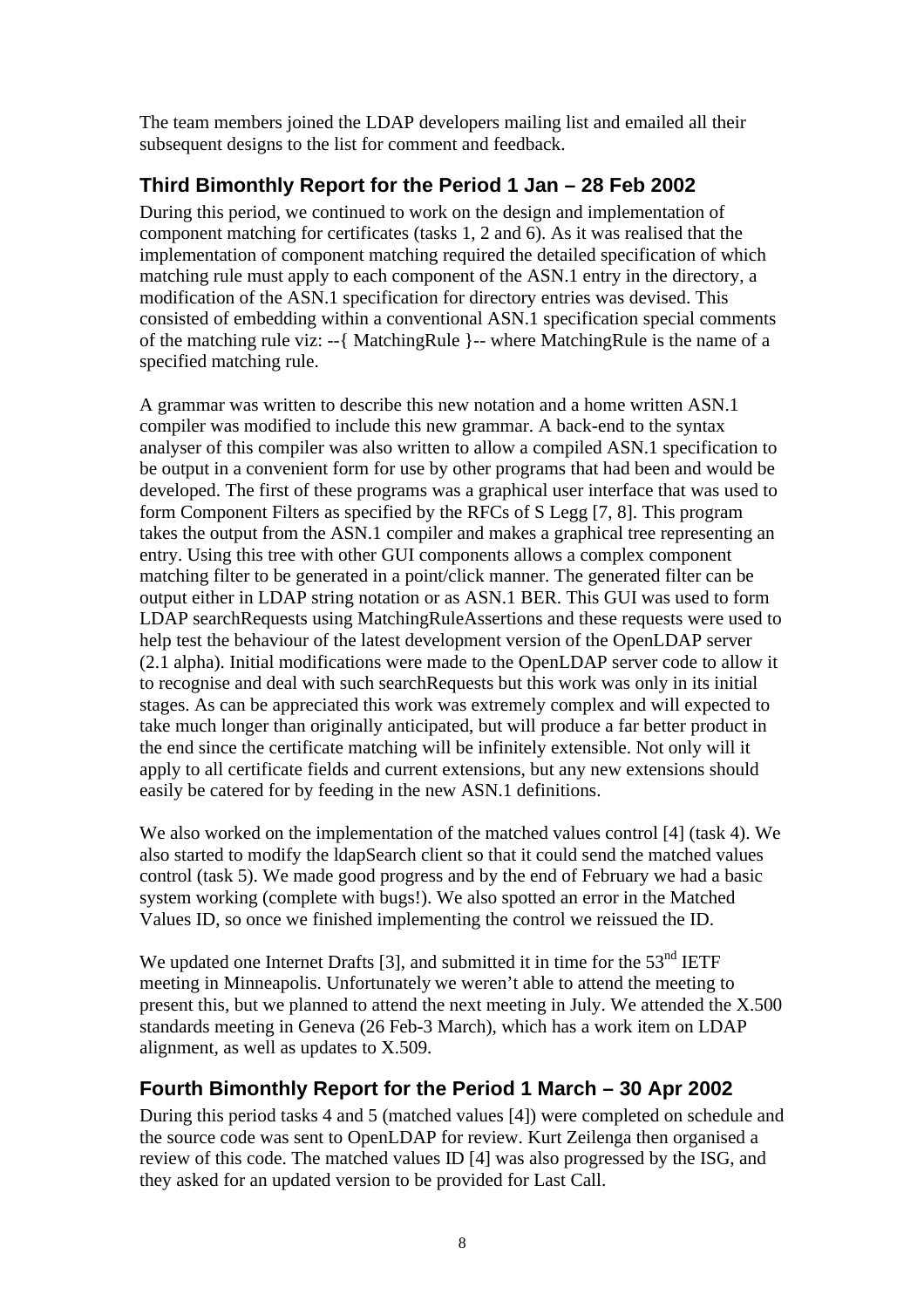The LDAPv3 RFCs were being revised so that LDAPv3 could move to draft standard status. The work was assigned by the IETF to the LDAPbis group. Considerable discussion was held during this period by the LDAPbis group about the use of ;binary encodings for the transfer of certificates, and the use of transfer encodings in general by LDAPv3. The reason for this is that there are still some interoperability problems with the PKI attributes. Kurt Zeilenga set up to two design teams during this period, to review the text in the latest revision of LDAPv3 [9]. The design teams were given different remits. Design Team A was to offer replacement text consistent with the position that ;binary must be used to indicate the transfer of binary encoded values. The team members were: Mark Smith (Lead), Steven Legg and David Chadwick. Design Team B was to offer replacement text consistent with the position that the use of ;binary is not necessary to indicate the transfer of binary encoded values. The team members were: David Chadwick (Lead), Chris Oliva and Tim Hahn. The design teams finished their work at the beginning of May and reported that, given the known interoperability problems with ;binary, and its limitations, the ;binary feature (and all mention of transfer options) should be removed from the LDAPv3 specification. The LDAPbis group were then digesting and discussing the teams' conclusion, and the final decision will be reported in the next bimonthly report. The final decision effects the contents of [5], and so publication of the next version of [5] was held up pending resolution of the ;binary issue.

During this period, we continued to work on the design of component matching for certificates (tasks 1, 2 and 6). The design was also discussed with Kurt Zielenga and Steven Legg, the author of [7] and [8]. As stated previously, this feature is extremely complex, and our latest findings are that a new subschema component will need to be defined in both the X.500 and LDAP standards. We circulated the ITU-T X.500 group with notification about this, and proposed to progress the definition of the new subschema element at the next ITU-T meeting in September in the USA.

The design continually evolved during this period as we gained more understanding of the OpenLDAP code and the detailed ramifications of component matching. For example, we realised that the embedding of a matching rule within a conventional ASN.1 specification, as reported in the last bimonthly report, was insufficient as up to 3 different matching rules may be required. We then decided to embed either an attribute type OID or LDAP syntax OID and tried to work out which would be the best one to use. The home written ASN.1 compiler will need more modifications to include this new grammar once it is finalised.

#### **Fifth Bimonthly Report for the Period 1 May – 30 June 2002**

Tasks 4 and 5 (matched values) were completed on schedule during the last reporting period by Mr Sahalaev and the source code was sent to OpenLDAP for review. Kurt Zeilenga reviewed the code, which was satisfactory, and it was included in Release 2.1 of OpenLDAP at the beginning of June 2002. David Chadwick updated the Matched Values ID [4] ready for the IETF Last Call.

As reported in the Bimonthly Report 4, the LDAPbis group decided to remove ;binary encodings from the LDAPv3 protocol [9]. We updated the LDAP PKI and PMI schema Internet Draft ready for the Yokohama IETF meeting to take account of this, and, in accordance with the decision of a previous IETF meeting the ID was split into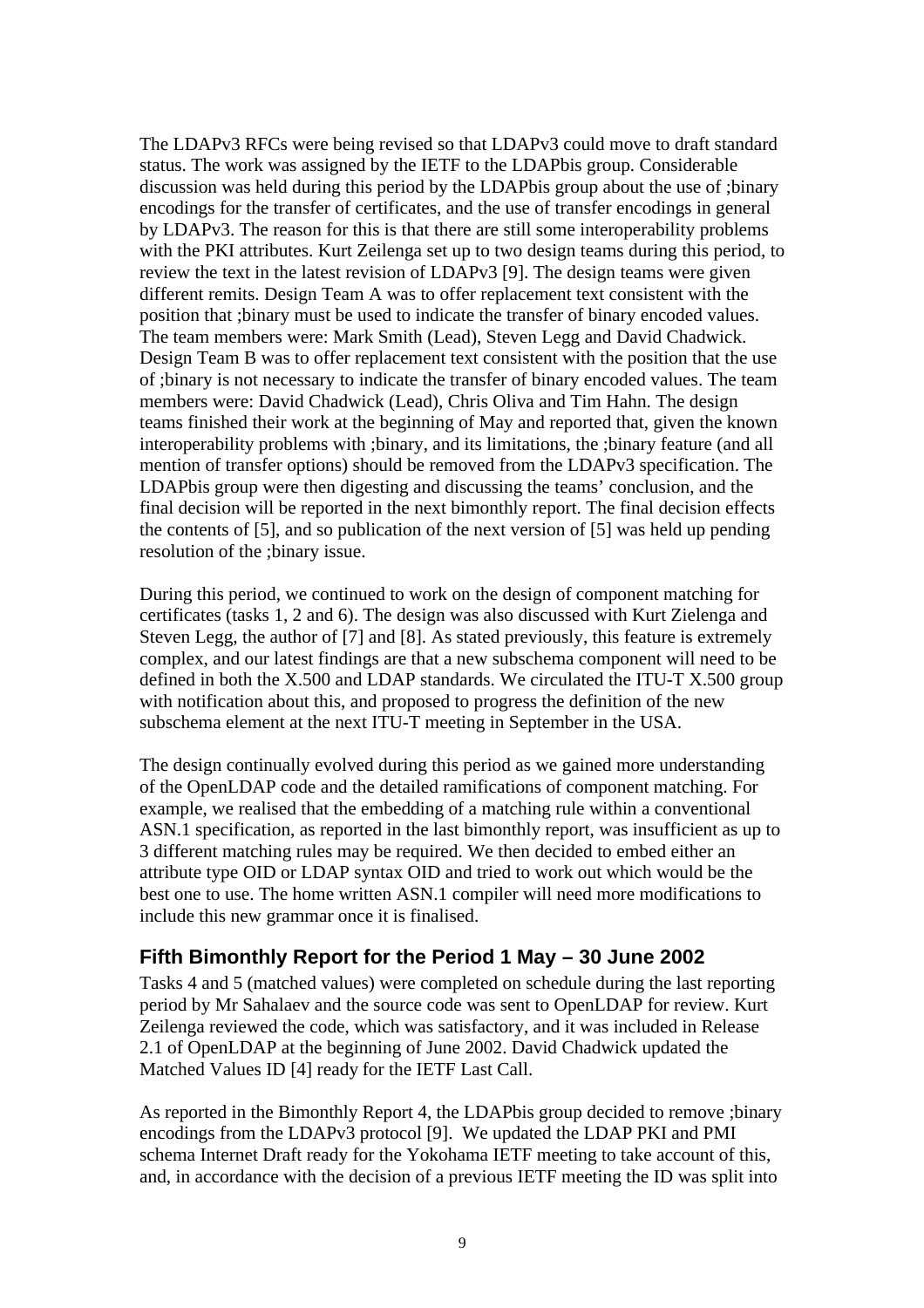two separate IDs [10][11]. Also release 2.1 of OpenLDAP contained certificate equality matching (task 3), and so the ID [11] was updated to ensure that it agrees with how the existing implementation works. We also wrote a new Internet Draft [12] that would allow new attribute type names used in PKI distinguished names, to be sent as encoded strings in LDAP DNs. This was circulated to the PKIX list.

Peter Gietz, Kurt Zeilenga and David Chadwick were on the MACE-DIR steering committee and during one of their regular monthly conference telephone calls in May certificate retrieval by LDAP was discussed. The discussion covered both Peter's new PKI schema approach [13] and the original PKI schema [5] and component matching [7, 8] approach that Salford were currently implementing in OpenLDAP. The outcome of these discussions were that Salford decided to ask the NRENs and TERENA if Salford should change direction and implement Peter Gietz's new schema in a new X.509 Certificate Parsing Server implementation (XPS). David Chadwick produced a high level design specification for this, which was duly circulated to TERENA and the NRENs. The support for the new proposal was virtually unanimous, and so at the end of June Salford agreed to stop development of component matching in OpenLDAP and move to a certificate parsing server instead. The work already performed on parsing and analysing ASN.1 certificates could now be used in the latter instead of the former. Appendix 3 contains a revised project plan for producing the XPS.

# **SIxth Bimonthly Report for the Period 1 July – 31 August 2002**

The Matched Values ID [4] successfully completed the IETF Last Call. A couple of minor changes were requested by the area director at the end of August and these were be completed during the next reporting period.

Dr Chadwick attended the IETF meeting in Yokohama in July. An informal joint meeting was held between PKIX and LDAP experts, including David Chadwick, Kurt Zeilenga, Steve Kent and Tim Polk. The prime motivation for this meeting was to discuss the PKIX requirements for the use of LDAP. The three topics discussed were the use of ;binary in attribute descriptions, the registration of additional attribute type names for use in PKI LDAP DNs [12], and how X.520 matching rules should operate on non-ASCII characters e.g. when comparing subject names in X.509 certificates. These three topics were also discussed in the LDAPbis meeting. The last topic was uncontentious and everyone agreed that more work needed to be done on this. There was considerable disagreement about the first two topics. Not all LDAP experts agreed with removing ;binary for transferring certificates, as recommended by the LDAP design teams, and considerable discussion about this continued on the LDAPBis mail list during this period. The joint meeting decided that a poll would be taken of the PKIX list, to see how existing PKI implementation use LDAPv2 and LDAPv3 to transfer certificates and CRLs. When current usage is better understood, the decision about whether to remove ;binary or not will be continued.

Concerning the registration of additional attribute type names for use in PKI LDAP DNs, this discussion was started by the ID written by David Chadwick [12]. The base LDAP document for this [14] discourages other strings to be used/registered and suggests that OIDs be used instead. However, this causes problems with PKI implementers who have to use a mixture of OIDs and LDAP strings when composing LDAP DNs. But the use of new LDAP strings may cause interworking problems until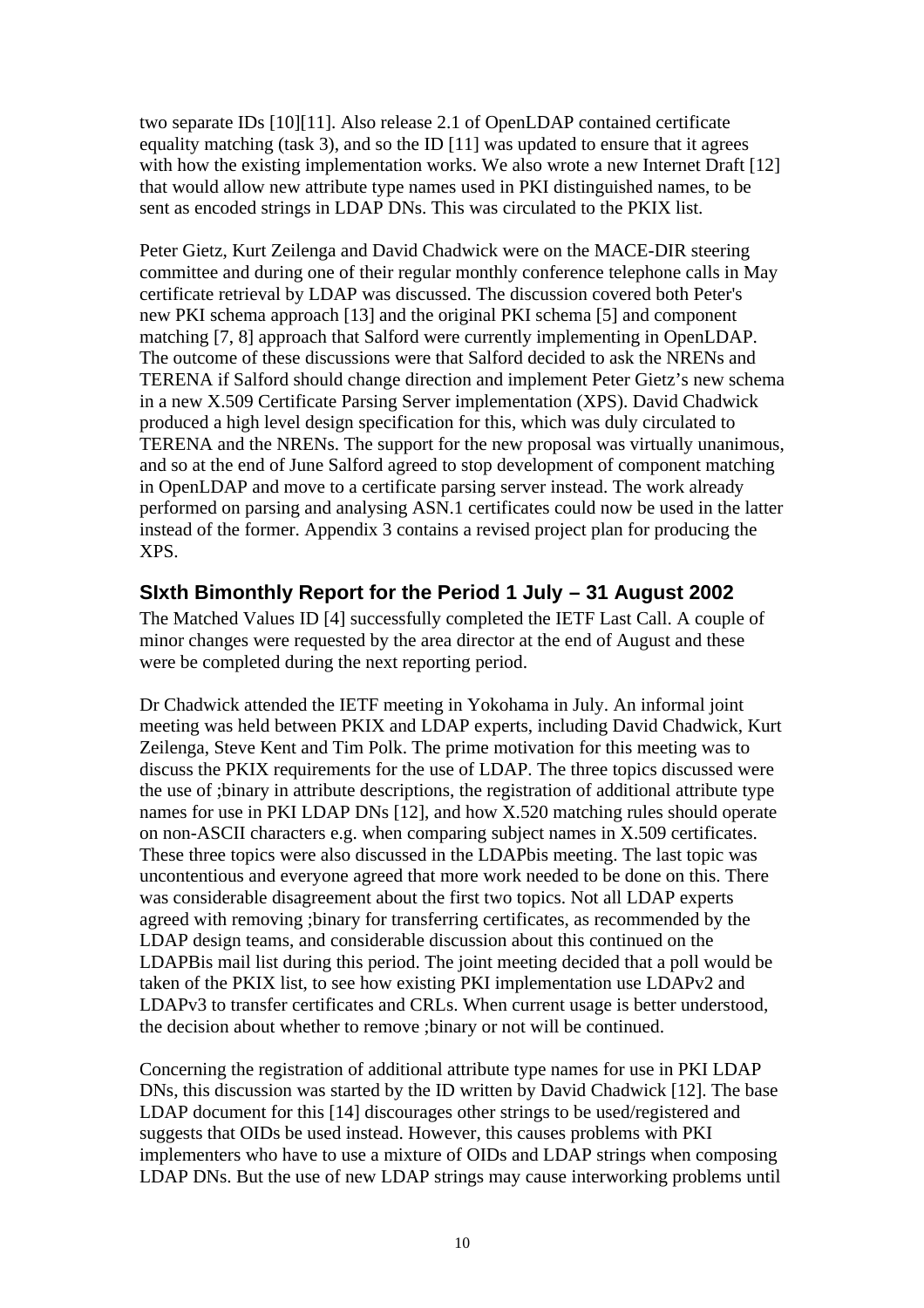all implementations register the new strings. The meeting decided to poll the PKIX list for views, which was duly done, and there was mixed support for the idea.

During this period we started to work on the detailed design of the X.509 certificate parsing server (XPS).

# **Seventh Bimonthly Report for the Period 1 September – 31 October 2002**

It turned out that in order to write the detailed design for the X509 Parsing Server (XPS), we had to do some coding in OpenLDAP in order to discover how things actually worked. Thus the detailed design and coding ran in parallel somewhat since the beginning of September. The detailed design was almost complete and it was anticipated that it would be distributed to the steering committee by 15 November.

The following coding was completed:

- the configuration file
- the add and delete operations for an internal LDAP server.
- the extraction and creation of child entries for certificates.

We also pointed out some deficiencies in the schema document [13] and fed these back to Peter Gietz.

The revised version of Matched Values [4] was sent to the ID editor on 7 September for progression as an RFC.

Dr Chadwick attended the ITU-T X.500/509 standard's meeting at NIST in Gaithersberg in September. One item on the agenda was X.500 alignment with LDAP. During this meeting a questionnaire was composed and circulated to the IETF PKIX list requesting their input on the use of the LDAP protocols (v2 and v3) for certificate storage and retrieval. This was designed to help the IETF groups in their work on how to make LDAPv3 give better support to PKIs.

#### **Eight Bimonthly Report for the Period 1 November – 31 December 2002**

The detailed design for XPS [15] was completed and was distributed to the steering committee on 15 November.

We attended the Terena TF-ACE meeting in Bromma on 25-27 November, where we presented the results of the project so far. We also had a discussion of the Detailed Design document. This was followed by more detailed email comments about the design, which were very helpful, and as a result, an updated design was published on 28 November.

We continued to code up the detailed design, but due to the complexity of the design, we were running an estimated 1 month behind the schedule in Appendix 3.

We produced internal LDAP schema IDs for CRLs and ACs (which were subsequently issued as Internet Drafts [16, 17] during the next period).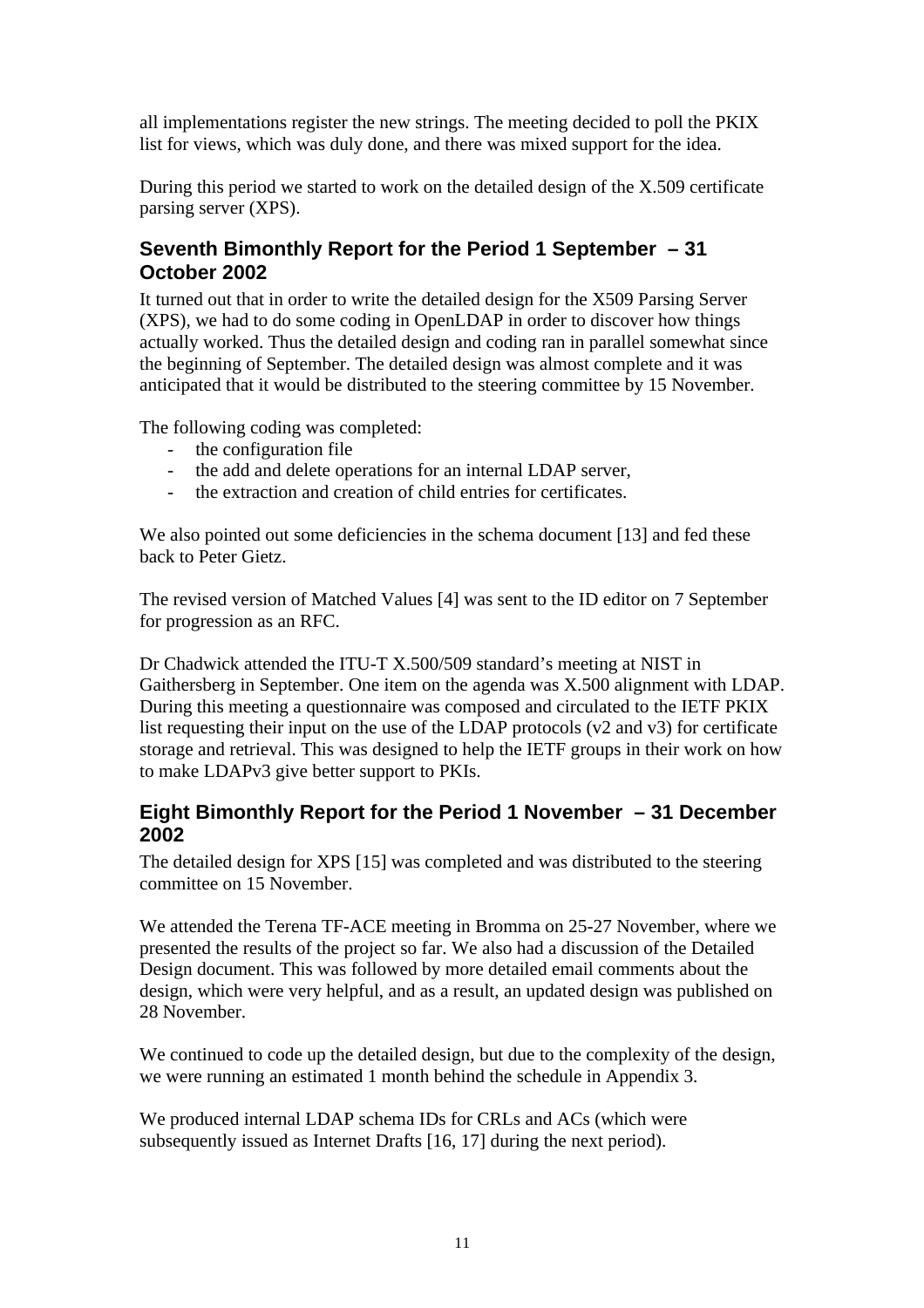# **Ninth Bimonthly Report for the Period 1 January – 28 February 2003**

We revised our internal LDAP schema IDs for CRLs and ACs, by adding more features from X.509, and merging common components with those from Klasen [13]. These were duly submitted to the Internet Editor [16][17], so that they could be discussed at the San Francisco IETF meeting.

We also proposed many changes to the Klasen ID [13], to bring it into align with the new CRL and AC IDs. These were mostly accepted by its authors, and a revised version (02.txt) was published by them in March 2003. The authors also agreed to meet during the 56<sup>th</sup> IETF meeting in San Francisco to resolve any final discrepancies. It was then planned that Last Call versions could be issued in time for the next IETF meeting.

As a result of the new schema IDs [16] [17], four new versions of the Detailed Design [15] were issued during February (versions 1.2, 1.3, 1.4 and 1.5).

Version 1.2 introduced a major change to the design, as it was realised that a CRL could produce a whole subtree of LDAP entries, rather than a single entry, as in the original design. This is because each revoked certificate (CRL entry) comprises: its serial number, revocation date and optional CRL entry extensions such as the revocation reason. Thus in order to be able to search for particular revoked certificates with particular entry extensions, each revoked certificate in the CRL has to be held in a separate LDAP entry. We therefore added a configuration parameter to allow administrators to switch this subtree feature on or off.

Simultaneously with issuing the revised detailed design, we also published the design of the Write Ahead Log [18], which provides XPS with its rollback and recovery capability.

Version 1.3 of the Detailed Design corrected a minor flaw in the 1.2 design, concerning how the revoked certificate entries are to be named. Other minor editorial corrections were made.

Version 1.4 added a reference to the design about how the X.509 attributes are parsed and turned into LDAP attributes. This additional parsing document [19] describes how the ASN.1 X.509 attributes are handled, and how the parsing implementation can be modified to handle additional X.509 certificate and CRL extensions.

In version 1.5 we enhanced the design by adding a configuration file that maps the LDAP attributes into elements of the X.509 ASN.1 attributes. This allows an administrator of the XPS server to (a) determine precisely which LDAP attributes he wishes to support, and (b) as new certificate and CRL extensions and their corresponding LDAP attributes are defined, update the configuration file to incorporate them.

We continued to code up the revised detailed design, but due to the complexity of the design, and the addition of new features during this period, we estimated that we were running approximately 2 months behind schedule. This means that the development would not be completed until early March 2003, after which testing can start.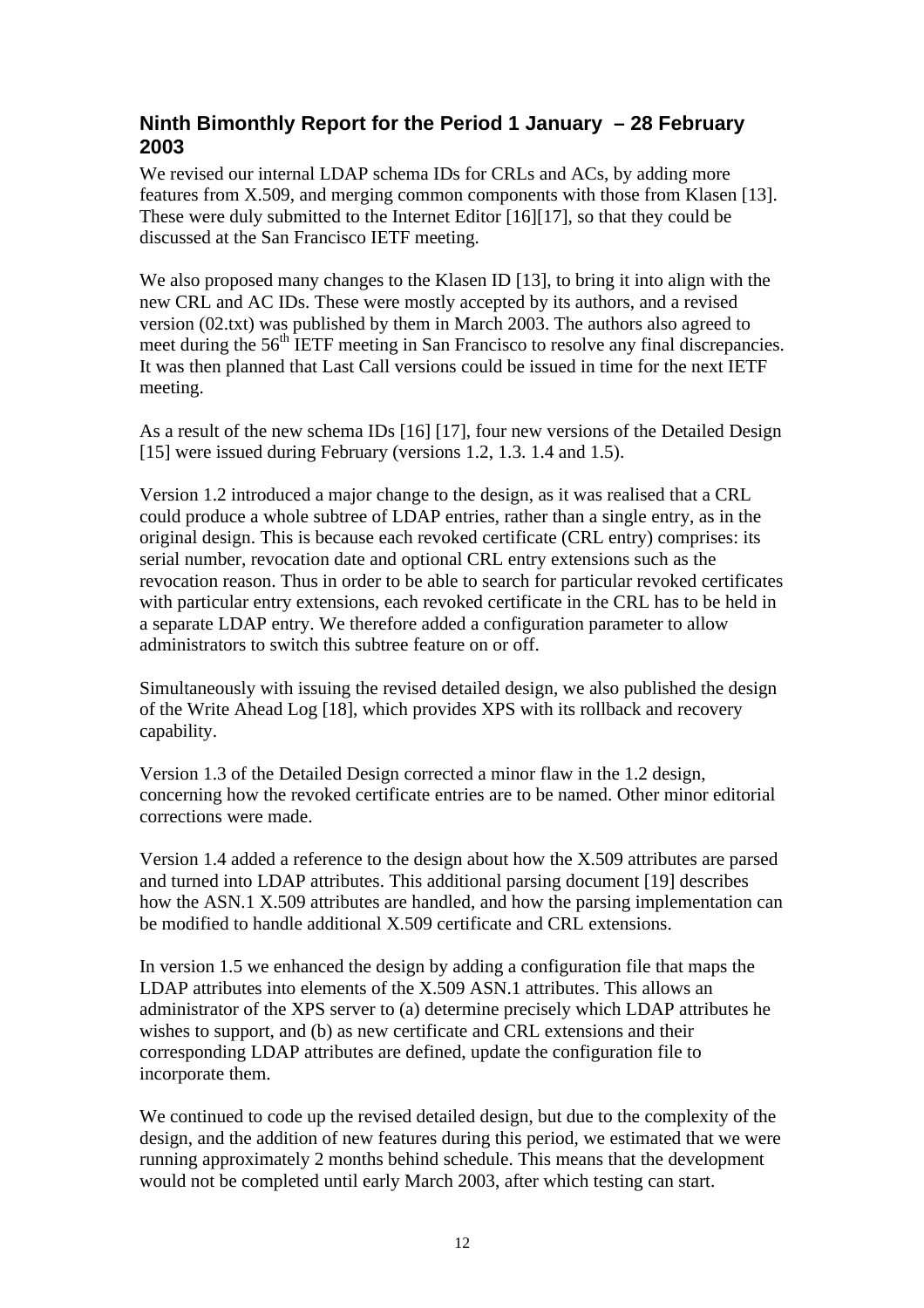# **Tenth Bimonthly Report for the Period 1 March – 30 April 2003**

David Chadwick attended the San Francisco IETF meeting and presented the new PKIX LDAP schema IDs [16][17]. Prior to this, he met informally with Peter Gietz, the author of [13], and they resolved the final discrepancies between their IDs. As a result of their discussions, a new configuration parameter was added to XPS to list the X.509 attribute types that would be trapped, and version 1.6 of the detailed design was released [15].

Prior to the PKIX meeting, an informal PKIX-LDAP meeting was arranged by Tim Polk the chair of PKIX. It was attended by Russ Housley (the new security Area Director), Peter Gietz, Tim Polk, Kurt Zeilenga, Bob Morgan, Steven Legg and David Chadwick. The meeting agreed that component matching (the original design for this project) is technically more elegant and preferable to splitting a certificate up into separate attributes for searching, as in the current design. However, the meeting agreed that vendors seem to be reluctant to implement this, and splitting the attributes up is a short term pragmatic solution that does not need LDAP vendors to change their servers. Consequently the meeting agreed that component matching should be progressed as a standards track RFC, and that this might encourage vendors in the longer term to implement this solution; whilst the extraction IDs from Gietz, Chadwick et al should be progressed as Experimental or Informational RFCs if the area directors agree to this.

(Note that prior to the meeting the ADs did agree to issuing the IDs as Informational RFCs, but not until after the component matching IDs have been published as standard track RFCs.)

On Friday of the same week, David Chadwick attended an OpenLDAP developers meeting, and gave a presentation about this project. At this meeting, Kurt announced that it should be possible to incorporate the certificate matching code into Release 2.2 of OpenLDAP, due to be released in September 2003.

We continued to code up the revised detailed design, and this was broadly finished by the end of March. One problem we encountered, was that prior to a Delete operation we need to Search the backend to see how many certificate entries there are. However, the current be->be\_search primitive returns the search result entries directly to the client, and not to the caller. This meant we needed to modify the send\_search\_entry function to trap the results, but Kurt Zeilenga was not able to advise us of the best way to do this until the beginning of May.

A pre-release version of the code was distributed to Bige Nikita, a Programmer System Administrator from Signal-com, Moscow, Russia, (see http://www.signalcom.ru/eng/about/index.html), who contacted Mikhail to say he needed the PKC features that we were providing for a project he was working on. He tested some of our code and was able to parse and store public key certificates in his OpenLDAP server.

At this stage of the project we were just at the beginning of rigorous testing and debugging. We produced a Test Plan [20]. This would require us to creating a whole range of PKCs, ACs and CRLs containing various extensions and fields, as an aid to the debugging, so that as many options as possible could be tested. The code is complex, and the extensions are numerous, so there is a lot of testing to do. We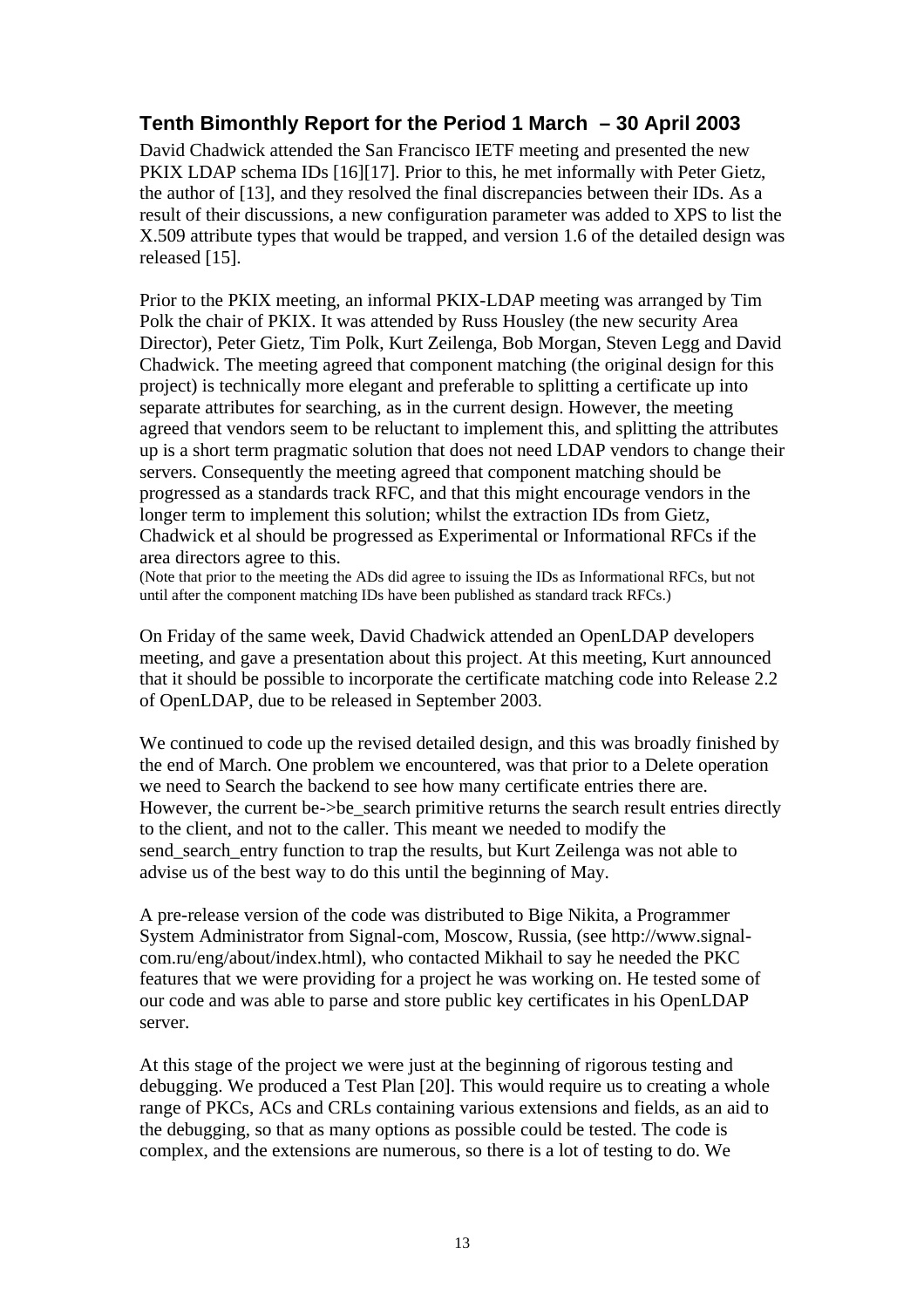anticipated that the testing would take approximately 3 months, so the project should be completed by the end of July.

### **Report for the Period May 2003-June 2004**

#### **May-June**

Kurt Zeilenga was not able to advise us of the best way to trap search results until the beginning of May. We then set about working out the precise details of how to do this. This was complex, and took us approximately one month to sort out. Consequently we not able to start full debugging and testing until the middle of June. However, during this period more was learnt about the internal functioning of the OpenLDAP code, and this lead to a number of design changes that made the XPS code more efficient. In particular, we removed the specific operations that called an external server (for the case where XPS was to front another LDAP backend server) and used native OpenLDAP functionality instead (the back-ldap backend servers functionality). We also removed the LDAP API functions from XPS as they were no longer used. The back-ldap was used instead. Version 1.7 of the Detailed Design was issued in May. This also included a new option for ASN.1  $\rightarrow$ X.509 attribute types mapping.

#### **July-August 2003**

Earlier in the year we produced a paper about the project, and we found that it was accepted for presentation at the IFIP Database and Applications Security conference in Colorado in August. (See http://www.cs.colostate.edu/~ifip03/). Dr Chadwick attended the conference and presented the paper.

Mikhail continued debugging the code throughout the summer. During the debugging we uncovered a potential denial of service attack, whereby a malicious user could submit a spurious XPS delete attribute operation on the root (or close to the root) of the DIT. This would cause a full subtree Search to be performed, which obviously would consume huge resources. We thus had to redesign the Delete operation to do a series of 1 level searches instead of a full subtree search. This was obviously more complicated but should stop most denial of service attacks from happening since any spurious search would be killed after the first level was completed. A new Detailed Design (v1.8) was released in August.

#### **September-October 2003**

We finished the new coding in September and resumed the debugging. At this point in time we anticipated the testing/debugging would finish by the end of November. However, the next release of OpenLDAP came out in September, so after we have finished the debugging we will then need to migrate to the latest development release of OpenLDAP. Thus we anticipated that we would finish the project by the end of 2003.

#### **November-December 2003**

In order to expedite debugging a second programmer was brought onto the project to do code inspections. This worked well, and 20 new bugs were found in the code. However the sole remaining original developer (Mikhail) was now working for no pay, since the project budget was long since exhausted. Consequently he had to take part time demonstrating work at the university in order to eke out a living. Debugging was therefore taking longer than anticipated.

#### **January-February 2004**

Adds and Deletes were now fully debugged but there were still some bugs in the Modify that needed to be fixed. In addition, the code experienced a number of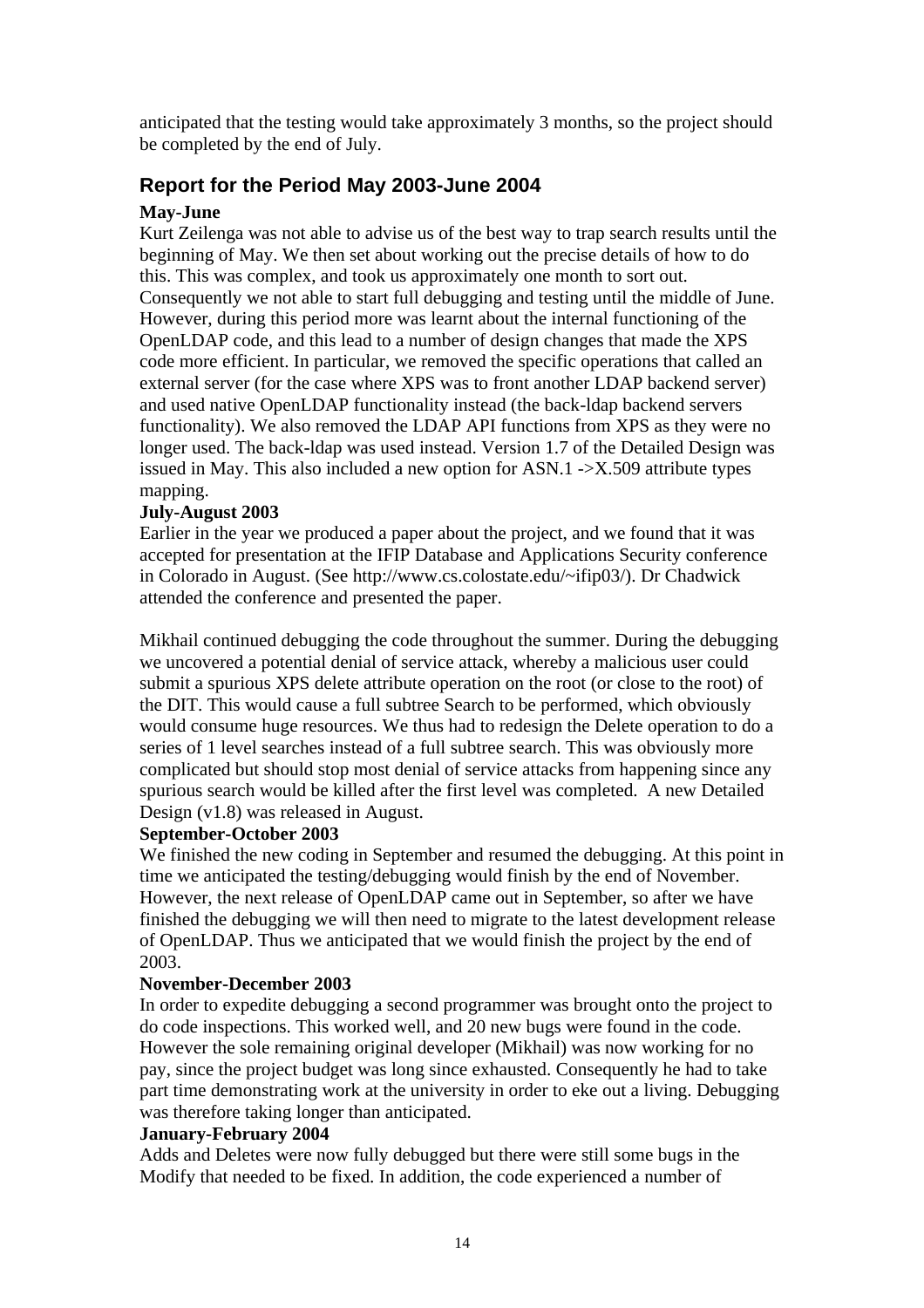memory leaks, so that in soak testing it would work for maybe a dozen times or so, and then would hang or crash. Locating and eliminating all of the memory leaks took nearly two months, and required a significant re-write of the ASN.1 parsing code. Since the original ASN.1 programmer had now left the university, it took Mikhail significantly longer to do this than it would have taken the original programmer. Once the code was debugged it was sent to a programmer in Moscow for testing, and he reported several more bugs which were duly fixed.

#### **March-April 2004**

The fully debugged code in OpenLDAP2.1 was migrated to the latest development release of OpenLDAP 2.2, (branch 2.2.11) so that it could be incorporated into the next public release. However, OpenLDAP had undergone a number of significant changes, so that the migration was not straight forward. For example, the development release had now changed the matching rule for Modify and Delete values to exact matching from binary match. Consequently we needed to publish a revised Detailed Design document (v.1.8) in April. Furthermore the OpenLDAP development code had a number of major bugs in it, which meant that even when XPS was fully debugged, the complete code would not run properly for any significant period of time. One of the major problems is that OpenLDAP has a built in limit to the number of internal search results that it can return (currently 500). This means that if XPS is being used to store CRL subtrees, and the CRL has more than 500 entries in it, it causes problems. It is expected that once the OpenLDAP bugs are fixed, XPS will work as expected.

#### **May-June 2004**

The code was finally released to the OpenLDAP development team in mid May. It then has to undergo QA inspections by Kurt Zeilenga et al before it can be scheduled for inclusion in the next OpenLDAP release (tentatively scheduled for Sept 2004).

We successfully demonstrated XSP at the Terena Networking Conference in Greece in June.

#### **July-August 2004**

We published final versions of the Internet Drafts [16] [17] and presented them along with [13] at the IETF meeting in San Diego in August. It was agreed at this meeting that all 3 could proceed to Last Call in September and then be finalised and sent to the RFC editor at the Washington meeting in November.

We produced the final report.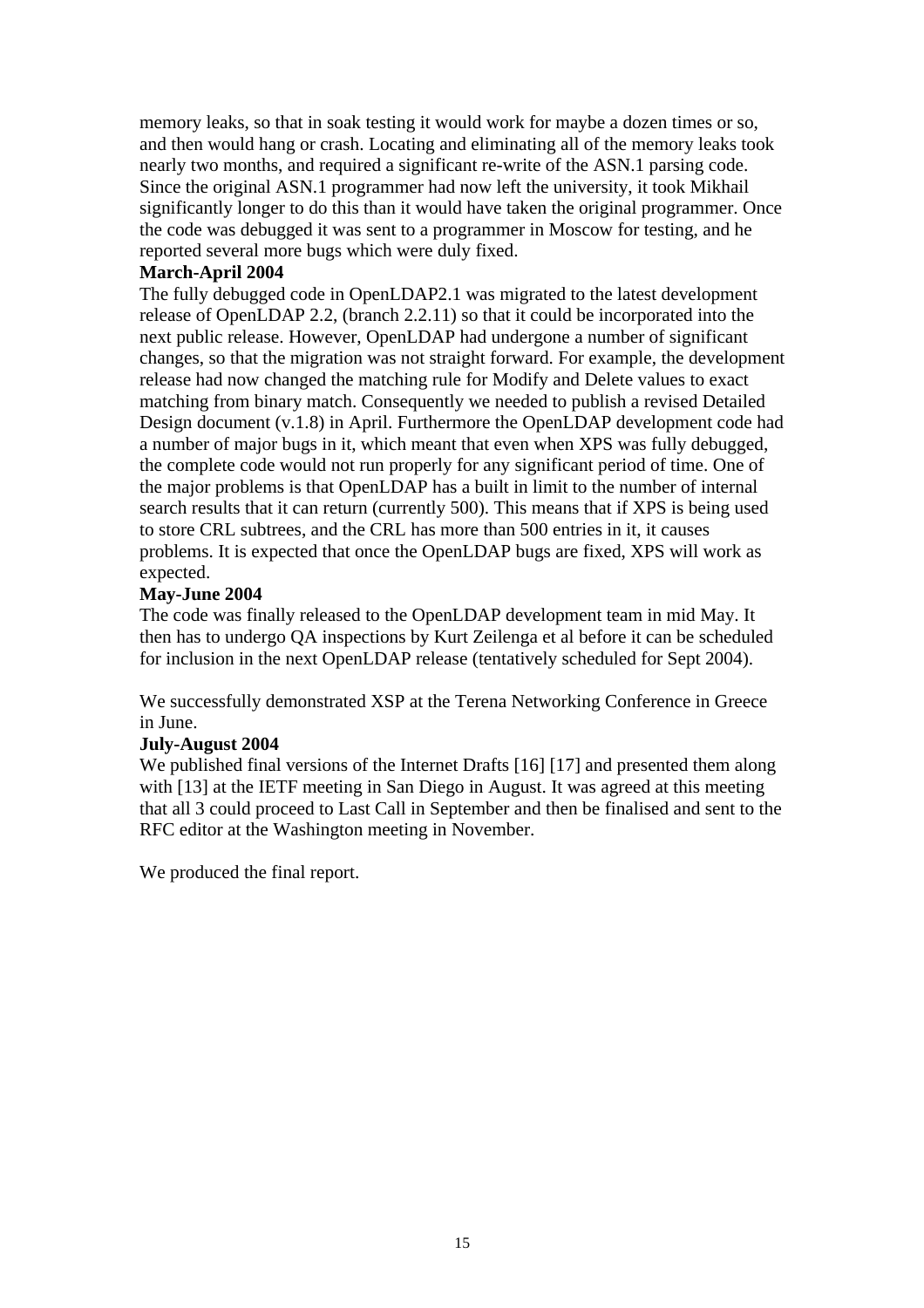# *Appendix 2 Original Planned Tasks and Resources*

Task 1. Familiarisation with OpenLDAP code, ASN.1 toolkits, JNDI toolkits, Certificate parsing and field extraction etc. **3 man months**

Task 2. Write a module to parse a certificate and extract the fields that a user is likely to filter on. Add these fields to the indexes in the OpenLDAP source code, to aid the rapid searching for particular certificates. **1 man month**

(Note. The exact set of fields will be chosen by talking to the Terena TF-LSD and PKI-COORD groups and determining their user requirements.)

Task 3. Simple Searching. Implement the certificate EQUALITY matching rule. **1 man month**

Task 4. Implement matched values control in OpenLDAP as a new module. **3 man months**

Task 5. Modify an LDAP client so that it can a) pass the new matched values control in the protocol, and b) allow the user to ask for this control in a user friendly manner. We will attempt to do this in Netscape or MS LDAP client, but if it proves too difficult, we will build our own simple Java client or extend the OpenLDAP ldapsearch(1) client. **3 man months**.

Task 6. Complex searching. Implement the new extensible certificateMatch matching rule. This will extract the new filter items from the incoming Search, will scan the new indexes looking for a match and will find the entry with the correct certificate. Return the entry. **3 man months.**

Note. Kurt Zeilenga advises that the OpenLDAP extensible matching infrastructure is still immature, so placing this task after tasks 4 and 5 rather than before them, which would seem more natural, will give him time to stabilise this code.

Task 7. Modify an LDAP client so that it can a) pass the new certificate filter item in the protocol and b) allow the user to type in the request in a user friendly manner. We will attempt to do this in Netscape or MS LDAP client, but if it proves too difficult, we will either build our own simple Java client or extend the OpenLDAP ud(1) client. **3 man months**.

Task 8. Update the Internet Drafts as the implementation proceeds, and progress these through the IETF. **0.5 man months**

Task 9. Contingency 20% **3 man months**

Task 10. Production of Final Report for Terena. **0.5 man months**

Taks 11. Project Management 10% **2 man months**

**Total 23 man months**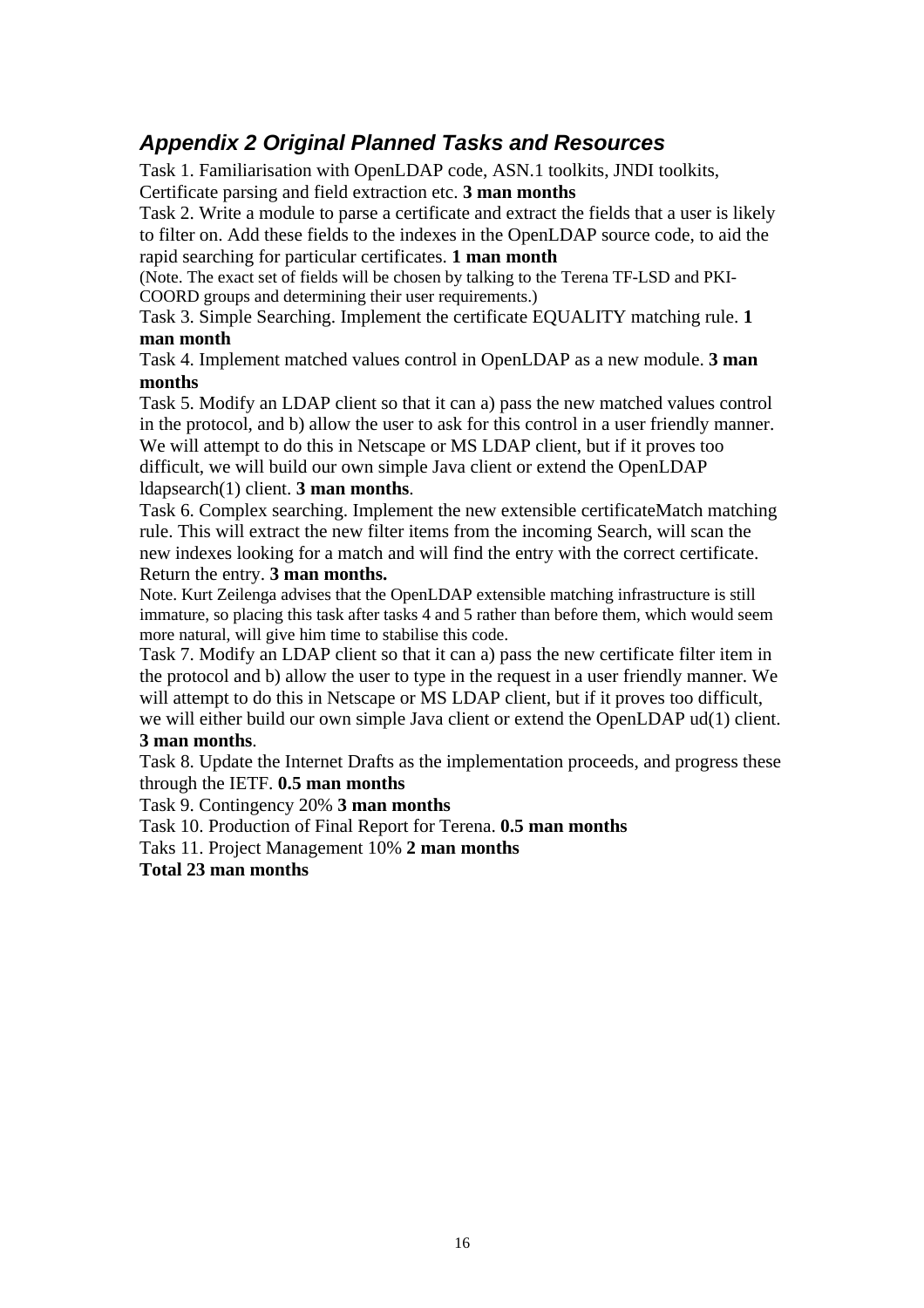# *Appendix 3 Revised Project Plan*

Task 1. Produce a detailed design for the X.509 Certificate Parsing Server (XPS). (July-Sept 2002)

Task 2. Implement the XPS server (Oct-Dec 2002)

Task 3. Test the XPS server (Jan-Feb 2003)

Task 4. Write and progress new PKIX LDAP schemas for the XPS (Oct-April 2003)

Task 5. Write Final Terena report plus Contingency (March 2003)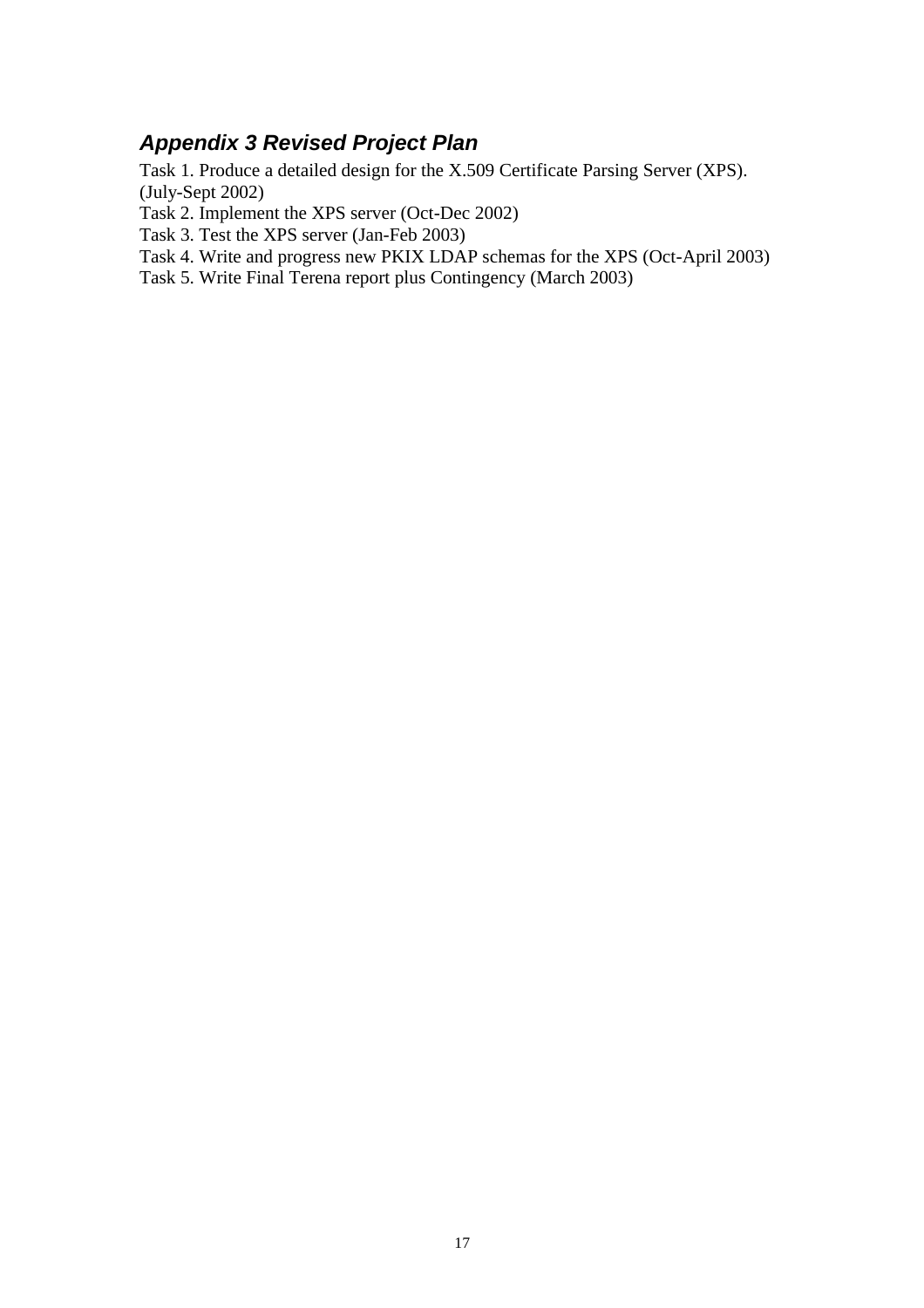#### *Appendix 4. Returning Matched Values with LDAPv3*

Internet-Draft **David Chadwick** David Chadwick LDAPExt WG University of Salford Intended Category: Standards Track Sean Mullan

Sun Microsystems

Expires: 16 January 2004 16 July 2003

 Returning Matched Values with LDAPv3 <draft-ietf-ldapext-matchedval-07.txt>

#### STATUS OF THIS MEMO

This document is an Internet-Draft and is in full conformance with all the provisions of Section 10 of RFC2026 [1].

Internet-Drafts are working documents of the Internet Engineering Task Force (IETF), its areas, and its working groups. Note that other groups may also distribute working documents as Internet-Drafts.

Internet-Drafts are draft documents valid for a maximum of six months and may be updated, replaced, or obsoleted by other documents at any time. It is inappropriate to use Internet-Drafts as reference material or to cite them other than as "work in progress."

The list of current Internet-Drafts can be accessed at http://www.ietf.org/ietf/1id-abstracts.txt.

The list of Internet-Draft Shadow Directories can be accessed at http://www.ietf.org/shadow.html.

Comments and suggestions on this document are encouraged. Comments on this document should be sent to the LDAPEXT working group discussion list:

ietf-ldapext@netscape.com

or directly to the authors.

#### ABSTRACT

This document describes a control for the Lightweight Directory Access Protocol version 3 that is used to return a subset of attribute values from an entry, specifically, only those values that match a "values return" filter. Without support for this control, a client must retrieve all of an attribute's values and search for specific values locally.

#### 1. Introduction

When reading an attribute from an entry using the Lightweight Directory Access Protocol version 3 (LDAPv3) [2], it is normally only possible to read either the attribute type, or the attribute type and all its values. It is not possible to selectively read just a few of the attribute values. If an attribute holds many values, for example, the userCertificate attribute, or the subschema publishing operational attributes objectClasses and attributeTypes [3], then it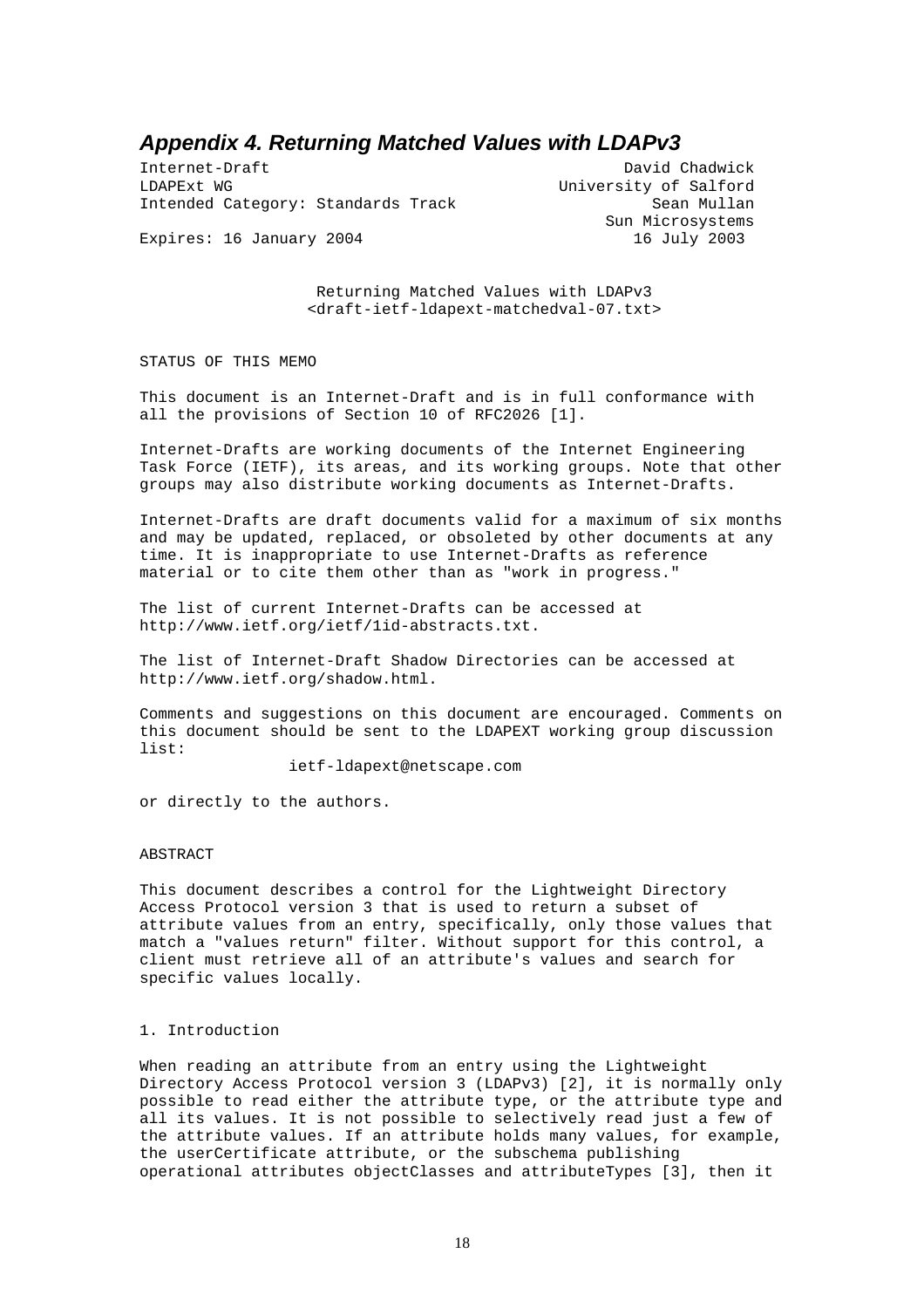may be desirable for the user to be able to selectively retrieve a subset of the values, specifically, those attribute values that match some user defined selection criteria. Without the control specified in this document a client must read all of the attribute's values and filter out the unwanted values, necessitating the client to implement the matching rules. It also requires the client to potentially read and process many irrelevant values, which can be inefficient if the values are large or complex, or there are many values stored per attribute.

This document specifies an LDAPv3 control to enable a user to return only those values that matched (i.e. returned TRUE to) one or more elements of a newly defined "values return" filter. This control can be especially useful when used in conjunction with extensible matching rules that match on one or more components of complex binary attribute values.

The key words "MUST", "MUST NOT", "REQUIRED", "SHALL", "SHALL NOT", "SHOULD", "SHOULD NOT", "RECOMMENDED", "MAY", and "OPTIONAL" in this document are to be interpreted as described in RFC 2119 [4].

#### 2. The valuesReturnFilter Control

The valuesReturnFilter control is either critical or non-critical as determined by the user. It only has meaning for the Search operation, and SHOULD only be added to the Search operation by the client. If the server supports the control and it is present on a Search operation, the server MUST obey the control regardless of the value of the criticality flag.

If the control is marked as critical, and either the server does not support the control or the control is applied to an operation other than Search, then the server MUST return an unavailableCriticalExtension error. If the control is not marked as critical, and either the server does not support the control or the control is applied to an operation other than Search, then the server MUST ignore the control.

The object identifier for this control is 1.2.826.0.1.3344810.2.3.

The controlValue is an OCTET STRING, whose value is the BER encoding [15], as per Section 5.1 of RFC 2251 [2], of a value of the ASN.1 [14] type ValuesReturnFilter.

ValuesReturnFilter ::= SEQUENCE OF SimpleFilterItem

| SimpleFilterItem ::= CHOICE                   |  |                                               |  |  |  |  |  |  |  |  |
|-----------------------------------------------|--|-----------------------------------------------|--|--|--|--|--|--|--|--|
| equalityMatch                                 |  | [3] AttributeValueAssertion,                  |  |  |  |  |  |  |  |  |
| substrings                                    |  | [4] SubstringFilter,                          |  |  |  |  |  |  |  |  |
| qreaterOrEqual                                |  | [5] AttributeValueAssertion,                  |  |  |  |  |  |  |  |  |
| lessOrEqual                                   |  | [6] AttributeValueAssertion,                  |  |  |  |  |  |  |  |  |
| present                                       |  | [7] AttributeDescription,                     |  |  |  |  |  |  |  |  |
| approxMatch                                   |  | [8] AttributeValueAssertion,                  |  |  |  |  |  |  |  |  |
|                                               |  | extensibleMatch [9] SimpleMatchingAssertion } |  |  |  |  |  |  |  |  |
| SimpleMatchingAssertion ::= SEQUENCE          |  |                                               |  |  |  |  |  |  |  |  |
| matchingRule                                  |  | [1] MatchingRuleId OPTIONAL,                  |  |  |  |  |  |  |  |  |
| type                                          |  | [2] AttributeDescription OPTIONAL,            |  |  |  |  |  |  |  |  |
| --- at least one of the above must be present |  |                                               |  |  |  |  |  |  |  |  |
| matchValue                                    |  | [3] AssertionValue}                           |  |  |  |  |  |  |  |  |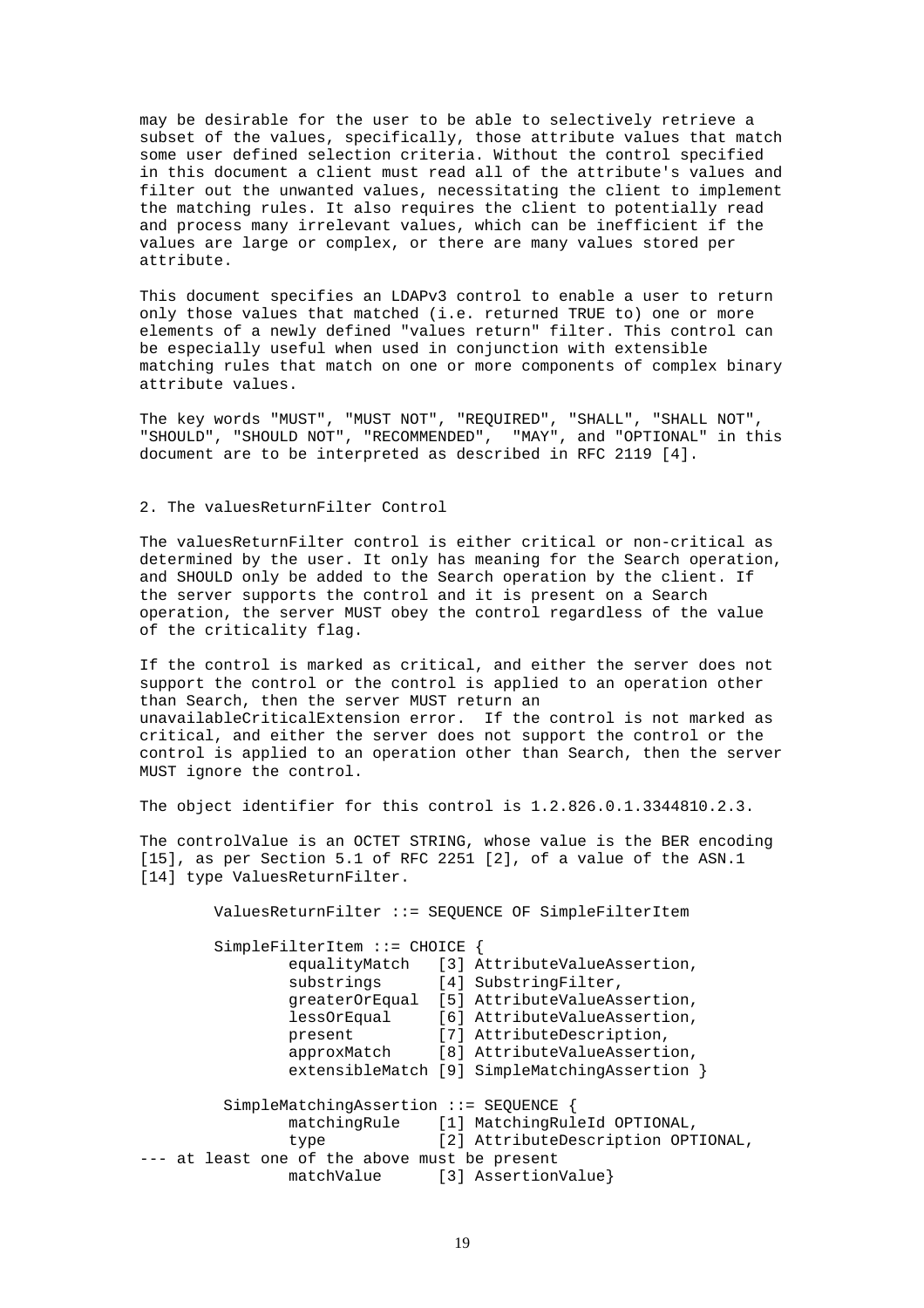All the above data types have their standard meanings as defined in [2].

If the server supports this control, the server MUST make use of the control as follows:

(1) The Search Filter is first executed in order to determine which entries satisfy the Search criteria (these are the filtered entries). The control has no impact on this step.

(2) If the typesOnly parameter of the Search Request is TRUE, the control has no effect and the Search Request is processed as if the control had not been specified.

(3) If the attributes parameter of the Search Request consists of a list containing only the attribute with OID "1.1" (specifying that no attributes are to be returned), the control has no effect and the Search Request is processed as if the control had not been specified.

(4) For each attribute listed in the attributes parameter of the Search Request, the server MUST apply the control as follows to each entry in the set of filtered entries:

i) Every attribute value that evaluates TRUE against one or more elements of the ValuesReturnFilter is placed in the corresponding SearchResultEntry. ii) Every attribute value that evaluates FALSE or undefined against all elements of the ValuesReturnFilter is not placed in the corresponding SearchResultEntry. An attribute that has no values selected is returned with an empty set of vals.

Note. If the AttributeDescriptionList is empty or comprises "\*" then the control MUST be applied against every user attribute. If the AttributeDescriptionList contains a "+" then the control MUST be applied against every operational attribute.

#### 3. Relationship to X.500

The control is a superset of the matchedValuesOnly (MVO) boolean of the X.500 Directory Access Protocol (DAP) [5] Search argument, as amended in the latest version [6]. Close examination of the matchedValuesOnly boolean by the LDAP Extensions (LDAPEXT) Working Group revealed ambiguities and complexities in the MVO boolean that could not easily be resolved. For example, it was not clear if the MVO boolean governed only those attribute values that contributed to the overall truth of the filter, or all of the attribute values even if the filter item containing the attribute evaluated to false. For this reason the LDAPEXT group decided to replace the MVO boolean with a simple filter that removes any uncertainty as to whether an attribute value has been selected or not.

#### 4. Relationship to other LDAP Controls

The purpose of this control is to select zero, one or more attribute values from each requested attribute in a filtered entry, and to discard the remainder. Once the attribute values have been discarded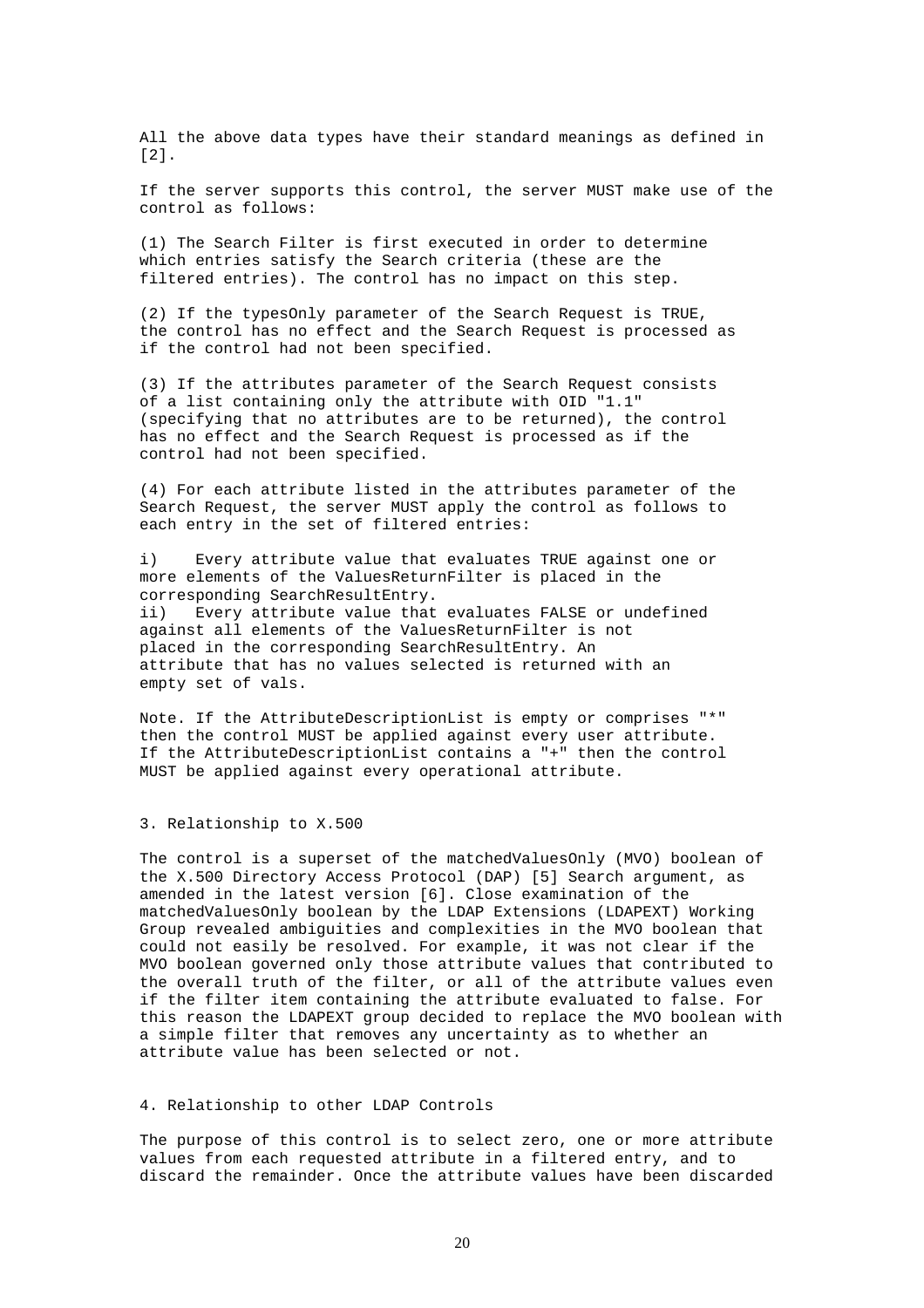by this control they MUST NOT be re-instated into the Search results by other controls.

This control acts independently of other LDAP controls such as server side sorting [10] and duplicate entries [7]. However, there might be interactions between this control and other controls so that a different set of Search Result Entries are returned, or the entries are returned in a different order, depending upon the sequencing of this control and other controls in the LDAP request. For example, with server side sorting, if sorting is done first, and value return filtering second, the set of Search Results may appear to be in the wrong order since the value filtering may remove the attribute values upon which the ordering was done. (The sorting document specifies that entries without any sort key attribute values should be treated as coming after all other attribute values.) Similarly with duplicate entries, if duplication is performed before value filtering, the set of Search Result Entries may contain identical duplicate entries, each with an empty set of attribute values, because the value filtering removed the attribute values that were used to duplicate the results.

For these reasons the ValuesReturnFilter control in a SearchRequest SHOULD precede other controls that affect the number and ordering of SearchResultEntrys.

5. Examples

All entries are provided in LDAP Data Interchange Format (LDIF)[8].

The string representation of the valuesReturnFilter in the examples below uses the following ABNF [12] notation:

 valuesReturnFilter = "(" 1\*simpleFilterItem ")" simpleFilterItem = "(" item ")"

where item is as defined below (adapted from RFC2254 [11]).

|  | item                        | = simple / present / substring / extensible                   |  |  |  |  |  |
|--|-----------------------------|---------------------------------------------------------------|--|--|--|--|--|
|  | simple                      | = attr filtertype value                                       |  |  |  |  |  |
|  |                             | filtertype = equal / approx / greater / less                  |  |  |  |  |  |
|  | equal                       | $=$ $" = "$                                                   |  |  |  |  |  |
|  | $approx$ = " $\sim$ ="      |                                                               |  |  |  |  |  |
|  | qreater = $">="$            |                                                               |  |  |  |  |  |
|  | $=$ $">=$ $">=$ $"$<br>less |                                                               |  |  |  |  |  |
|  |                             | extensible = $attr$ [":" matchingrule] ":=" value             |  |  |  |  |  |
|  |                             | $/$ ":" matchingrule ":=" value                               |  |  |  |  |  |
|  | present                     | $=$ attr $"="$                                                |  |  |  |  |  |
|  |                             | substring = attr "=" [initial] any [final]                    |  |  |  |  |  |
|  | initial = value             |                                                               |  |  |  |  |  |
|  | any                         | $= "*" * (value "*")$                                         |  |  |  |  |  |
|  | final                       | = value                                                       |  |  |  |  |  |
|  | attr                        | = AttributeDescription from Section 4.1.5 of [1]              |  |  |  |  |  |
|  |                             | matchingrule = Matching Rule Id from Section $4.1.9$ of $[1]$ |  |  |  |  |  |
|  | value                       | = AttributeValue from Section 4.1.6 of [1]                    |  |  |  |  |  |
|  |                             |                                                               |  |  |  |  |  |

(1) The first example shows how the control can be set to return all attribute values from one attribute type (e.g. telephoneNumber) and a subset of values from another attribute type (e.g. mail).

The entries below represent organizationalPerson object classes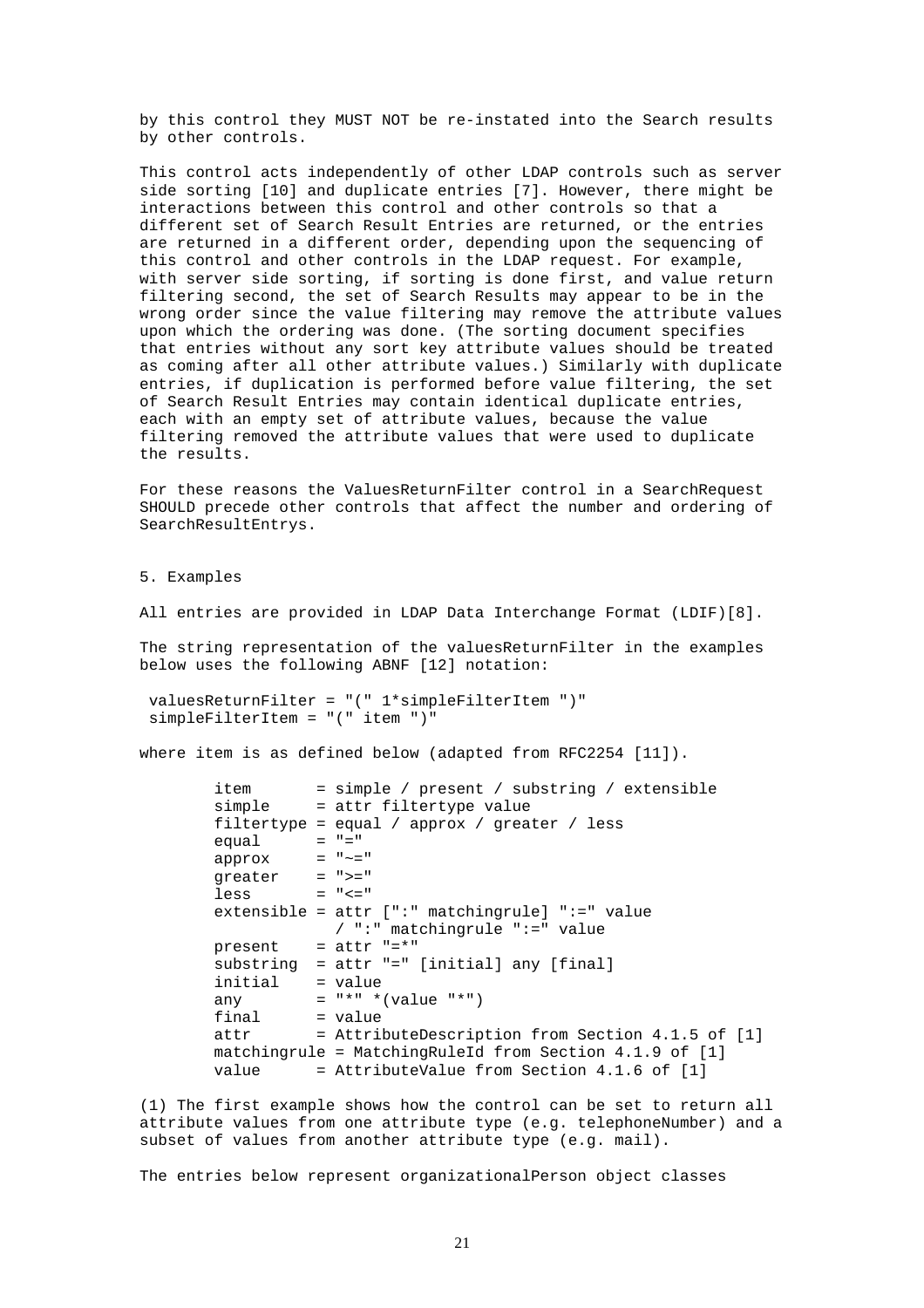located somewhere beneath the distinguished name dc=ac,dc=uk.

dn: cn=Sean Mullan,ou=people,dc=sun,dc=ac,dc=uk cn: Sean Mullan sn: Mullan objectClass: organizationalPerson objectClass: person objectClass: inetOrgPerson mail: sean.mullan@hotmail.com mail: mullan@east.sun.com telephoneNumber: + 781 442 0926 telephoneNumber: 555-9999

dn: cn=David Chadwick,ou=isi,o=salford,dc=ac,dc=uk cn: David Chadwick sn: Chadwick objectClass: organizationalPerson objectClass: person objectClass: inetOrgPerson mail: d.w.chadwick@salford.ac.uk

An LDAP search operation is specified with a baseObject set to the DN of the search base (i.e. dc=ac,dc=uk), a subtree scope, a filter set to (sn=mullan), and the list of attributes to be returned set to "mail,telephoneNumber" or "\*". In addition, a ValuesReturnFilter control is set to ((mail=\*hotmail.com)(telephoneNumber=\*))

The search results returned by the server would consist of the following entry:

dn: cn=Sean Mullan,ou=people,dc=sun,dc=ac,dc=uk mail: sean.mullan@hotmail.com telephoneNumber: + 781 442 0926 telephoneNumber: 555-9999

Note that the control has no effect on the values returned for the "telephoneNumber" attribute (all of the values are returned), since the control specified that all values should be returned.

(2) The second example shows how one might retrieve a single attribute type subschema definition for the "gunk" attribute with OID 1.2.3.4.5 from the subschema subentry

Assume the subschema subentry is held below the root entry with DN cn=subschema subentry,o=myorg and this holds an attributeTypes operational attribute holding the descriptions of the 35 attributes known to this server (each description is held as a single attribute value of the attributeTypes attribute).

dn: cn=subschema subentry,o=myorg cn: subschema subentry objectClass: subschema attributeTypes: ( 2.5.4.3 NAME 'cn' SUP name ) attributeTypes: ( 2.5.4.6 NAME 'c' SUP name SINGLE-VALUE ) attributeTypes: ( 2.5.4.0 NAME 'objectClass' EQUALITY obj ectIdentifierMatch SYNTAX 1.3.6.1.4.1.1466.115.121.1.38 ) attributeTypes: ( 2.5.18.2 NAME 'modifyTimestamp' EQUALITY gen eralizedTimeMatch ORDERING generalizedTimeOrderingMatch SYN TAX 1.3.6.1.4.1.1466.115.121.1.24 SINGLE-VALUE NO-USER- MODIFICATION USAGE directoryOperation )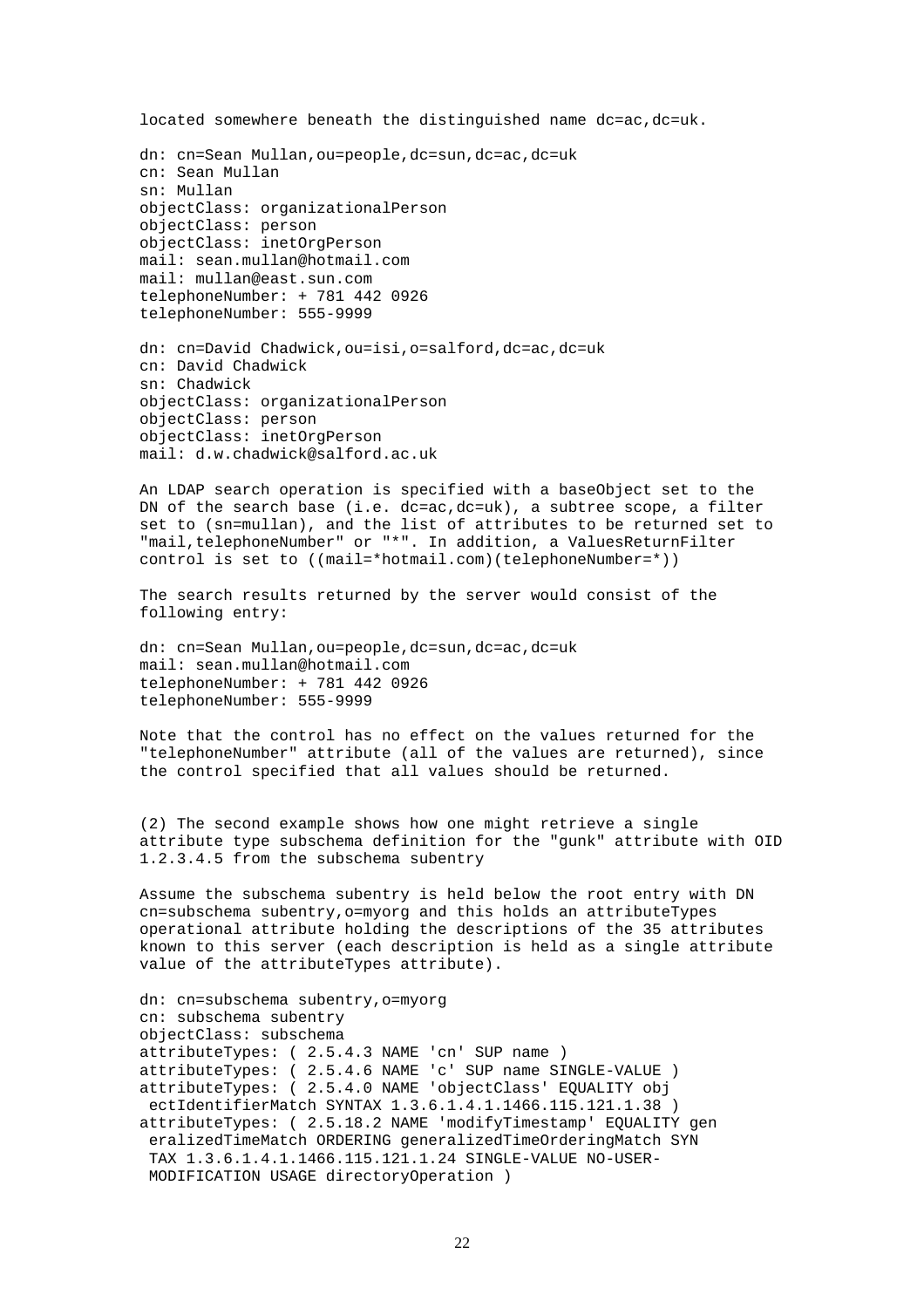attributeTypes: ( 2.5.21.6 NAME 'objectClasses' EQUALITY obj ectIdentifierFirstComponentMatch SYNTAX 1.3. 6.1.4.1.1466.115.121.1.37 USAGE directoryOperation ) attributeTypes: ( 1.2.3.4.5 NAME 'gunk' EQUALITY caseIgnoreMat ch SUBSTR caseIgnoreSubstringsMatch SYNTAX 1.3. 6.1.4.1.1466.115.121.1.44{64} ) attributeTypes: ( 2.5.21.5 NAME 'attributeTypes' EQUALITY obj ectIdentifierFirstComponentMatch SYNTAX 1.3. 6.1.4.1.1466.115.121.1.3 USAGE directoryOperation )

plus another 28 - you get the idea.

The user creates an LDAP search operation with a baseObject set to cn=subschema subentry,o=myorg, a scope of base, a filter set to (objectClass=subschema), the list of attributes to be returned set to "attributeTypes", and the ValuesReturnFilter set to ((attributeTypes=1.2.3.4.5))

The search result returned by the server would consist of the following entry:

dn: cn=subschema subentry,o=myorg attributeTypes: ( 1.2.3.4.5 NAME 'gunk' EQUALITY caseIgnoreMat ch SUBSTR caseIgnoreSubstringsMatch SYNTAX 1.3. 6.1.4.1.1466.115.121.1.44{64} )

(3) The final example shows how the control can be used to match on a userCertificate attribute value. Note that this example requires the LDAP server to support the certificateExactMatch matching rule defined in [9] as the EQUALITY matching rule for userCertificate.

The entry below represent a pkiUser object class stored in the directory.

dn: cn=David Chadwick,ou=people,o=University of Salford,c=gb cn: David Chadwick objectClass: person objectClass: organizationalPerson objectClass: pkiUser objectClass: inetOrgPerson sn: Chadwick mail: d.w.chadwick@salford.ac.uk userCertificate;binary: {binary representation of a certificate with a serial number of 2468 issued by o=truetrust  $ltd, c=gb$ } userCertificate;binary: {binary representation of certificate with a serial number of 1357 issued by o=truetrust ltd,c=qb} userCertificate;binary: {binary representation of certificate with a serial number of 1234 issued by dc=certsRus, dc=com}

An LDAP search operation is specified with a baseObject set to o=University of Salford,c=gb, a subtree scope, a filter set to (sn=chadwick) and the list of attributes to be returned set to "userCertificate;binary". In addition, a ValuesReturnFilter control is set to ((userCertificate=1357\$o=truetrust ltd,c=gb)).

The search result returned by the server would consist of the following entry:

dn: cn=David Chadwick,ou=people,o=University of Salford,c=gb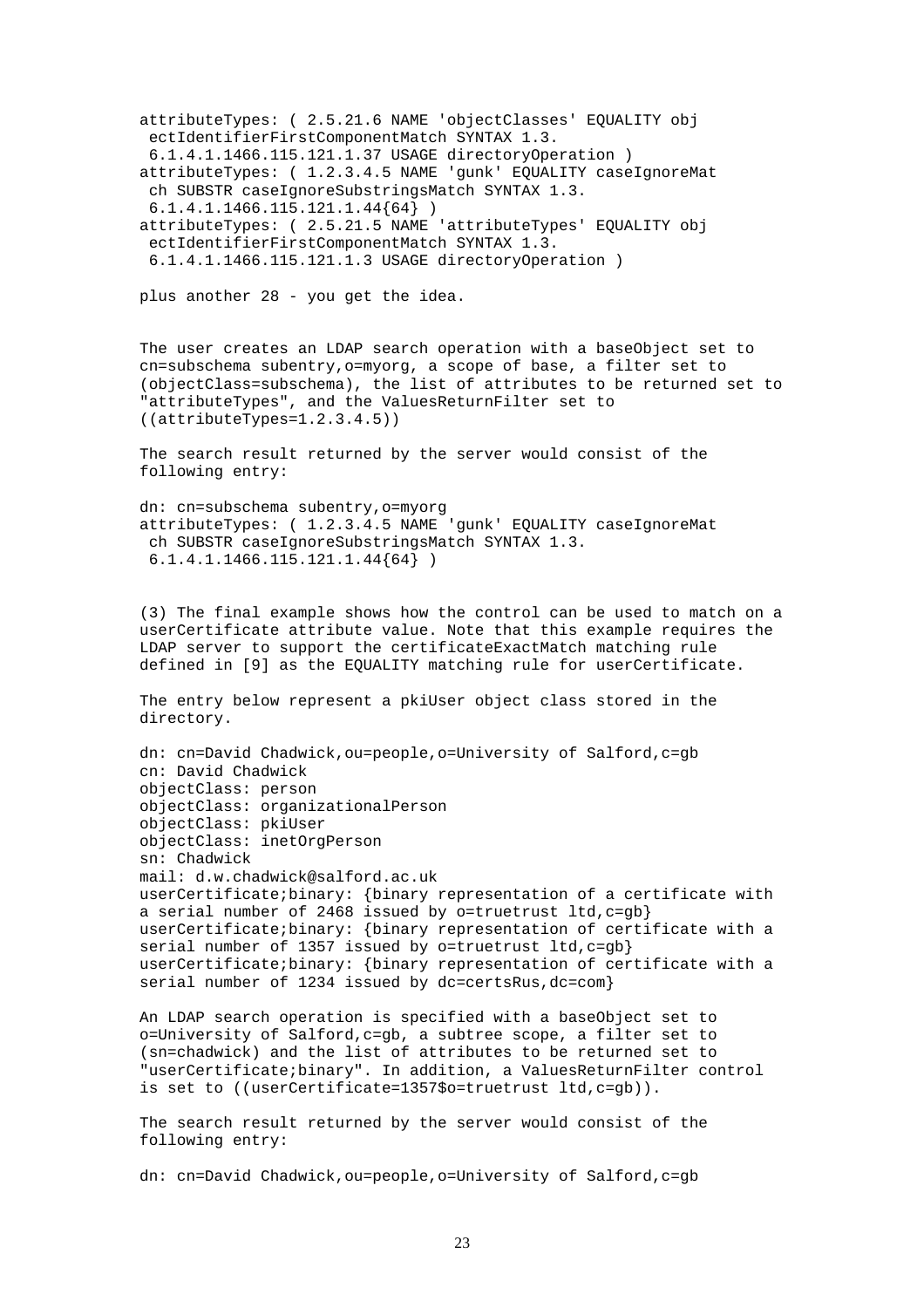userCertificate;binary: {binary representation of certificate with a serial number of 1357 issued by o=truetrust  $ltd, c=qb$ }

#### 6. Security Considerations

This document does not primarily discuss security issues.

Note however that attribute values MUST only be returned if the access controls applied by the LDAP server allow them to be returned, and in this respect the effect of the ValuesReturnFilter control is of no consequence.

Note that the ValuesReturnFilter control may have a positive effect on the deployment of public key infrastructures. Certain PKI operations, like searching for specific certificates, become more practical when combined with X.509 certificate matching rules at the server, and more scalable, since the control avoids the downloading of potentially large numbers of irrelevant certificates which would have to be processed and filtered locally (which in some cases is very difficult to perform).

#### 7. IANA Considerations

Registrigration of the Matched Values control as an LDAP Protocol Mechanism [16] is requested:

Subject: Request for LDAP Protocol Mechanism Registration

 Object Identifier: 1.2.826.0.1.3344810.2.3 Description: Matched Values Control Person & email address to contact for further information: David Chadwick <d.w.chadwick@salford.ac.uk> Usage: Control Specification: RFCxxxx Author/Change Controller: IESG Comments: none

This document uses the OID 1.2.826.0.1.3344810.2.3 to identify the matchedValues control described here. This OID was assigned by TrueTrust Ltd, under its BSI assigned English/Welsh Registered Company number [13].

#### 8. Acknowledgements

The authors would like to thank members of the LDAPExt list for their constructive comments on earlier versions of this document, and in particular to Harald Alvestrand who first suggested having an attribute return filter and Bruce Greenblatt who first proposed a syntax for this control.

#### 9. Copyright

Copyright (C) The Internet Society (date). All Rights Reserved.

This document and translations of it may be copied and furnished to others, and derivative works that comment on or otherwise explain it or assist in its implementation may be prepared, copied, published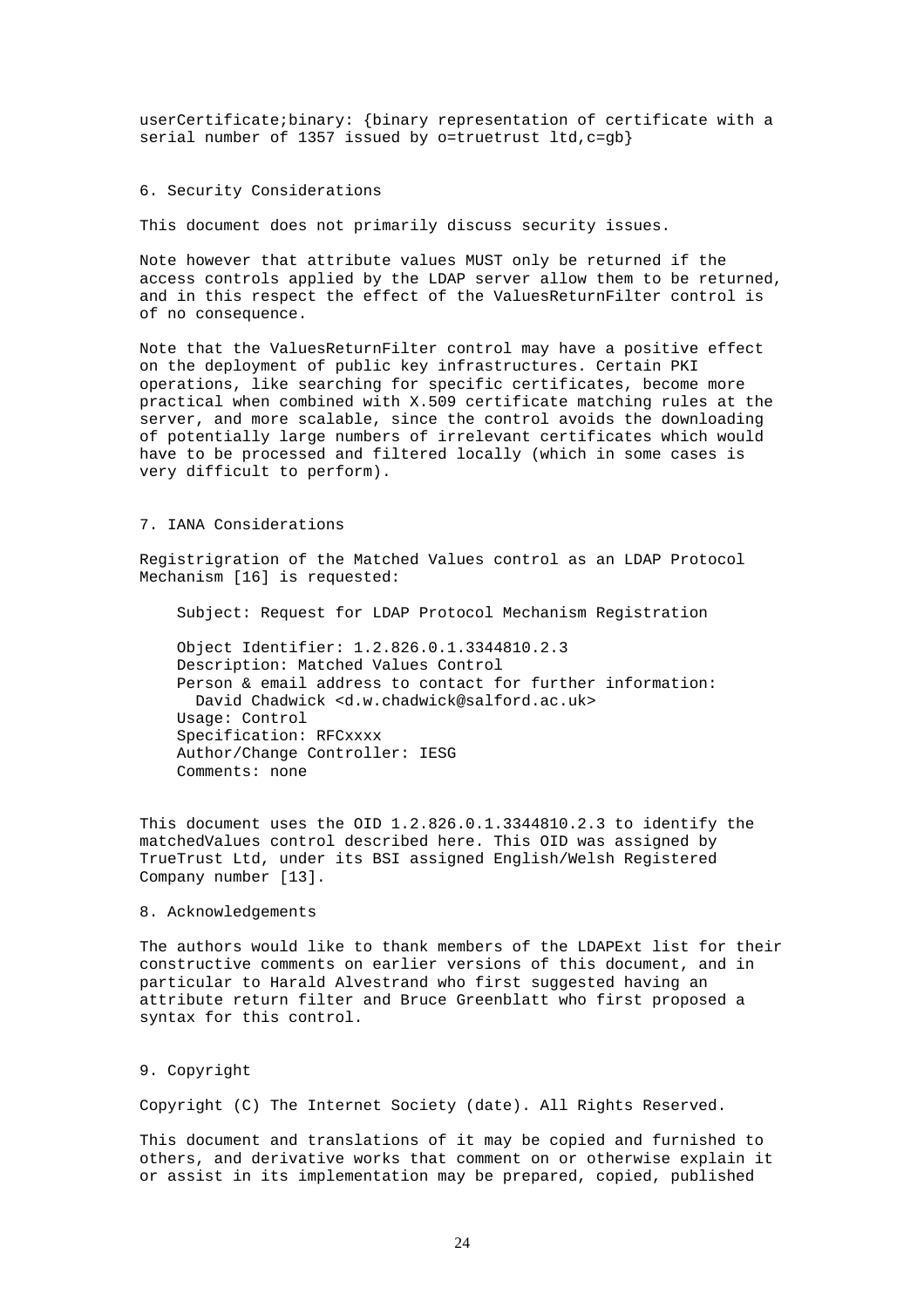and distributed, in whole or in part, without restriction of any kind, provided that the above copyright notice and this paragraph are included on all such copies and derivative works. However, this document itself may not be modified in any way, such as by removing the copyright notice or references to the Internet Society or other Internet organizations, except as needed for the purpose of developing Internet standards in which case the procedures for copyrights defined in the Internet Standards process must be followed, or as required to translate it into languages other than English.

The limited permissions granted above are perpetual and will not be revoked by the Internet Society or its successors or assigns.

This document and the information contained herein is provided on an "AS IS" basis and THE INTERNET SOCIETY AND THE INTERNET ENGINEERING TASK FORCE DISCLAIMS ALL WARRANTIES, EXPRESS OR IMPLIED, INCLUDING BUT NOT LIMITED TO ANY WARRANTY THAT THE USE OF THE INFORMATION HEREIN WILL NOT INFRINGE ANY RIGHTS OR ANY IMPLIED WARRANTIES OF MERCHANTABILITY OR FITNESS FOR A PARTICULAR PURPOSE.

#### 10. References

#### Normative

[1] S. Bradner. "The Internet Standards Process -- Revision 3", RFC 2026, October 1996. [2] M. Wahl, T. Howes, S. Kille, "Lightweight Directory Access Protocol (v3)", Dec. 1997, RFC 2251 [3] M. Wahl, A. Coulbeck, T. Howes, S. Kille, "Lightweight Directory Access Protocol (v3): Attribute Syntax Definitions", RFC 2252, Dec 1997 [4] S.Bradner. "Key words for use in RFCs to Indicate Requirement Levels", RFC 2119, March 1997. [14] ITU-T Recommendation X.680 (1997) | ISO/IEC 8824-1:1998, Information Technology - Abstract Syntax Notation One (ASN.1): Specification of Basic Notation [15] ITU-T Recommendation X.690 (1997) | ISO/IEC 8825-1,2,3:1998 Information technology - ASN.1 encoding rules: Specification of Basic Encoding Rules (BER), Canonical Encoding Rules (CER) and Distinguished Encoding Rules (DER) [16] K. Zeilenga. "IANA Considerations for LDAP" RFC 3383, September 2002

#### Informative

[5] ITU-T Rec. X.511, "The Directory: Abstract Service Definition", 1993. [6] Draft ISO/IEC 9594 / ITU-T Rec X.511 (2001) The Directory: Abstract Service Definition. [7] J. Sermersheim. "LDAP Control for a Duplicate Entry Representation of Search Results", Internet Draft <draft-ietfldapext-ldapv3-dupent-08.txt>, September 2002. [8] G. Good. "The LDAP Data Interchange Format (LDIF) - Technical Specification". RFC 2849, June 2000. [9] D. Chadwick, S.Legg. "Internet X.509 Public Key Infrastructure - Additional LDAP Schema for PKIs", Internet Draft <draft-pkix-ldappki-schema-00.txt>, June 2002 [10] T. Howes, M. Wahl, A. Anantha, "LDAP Control Extension for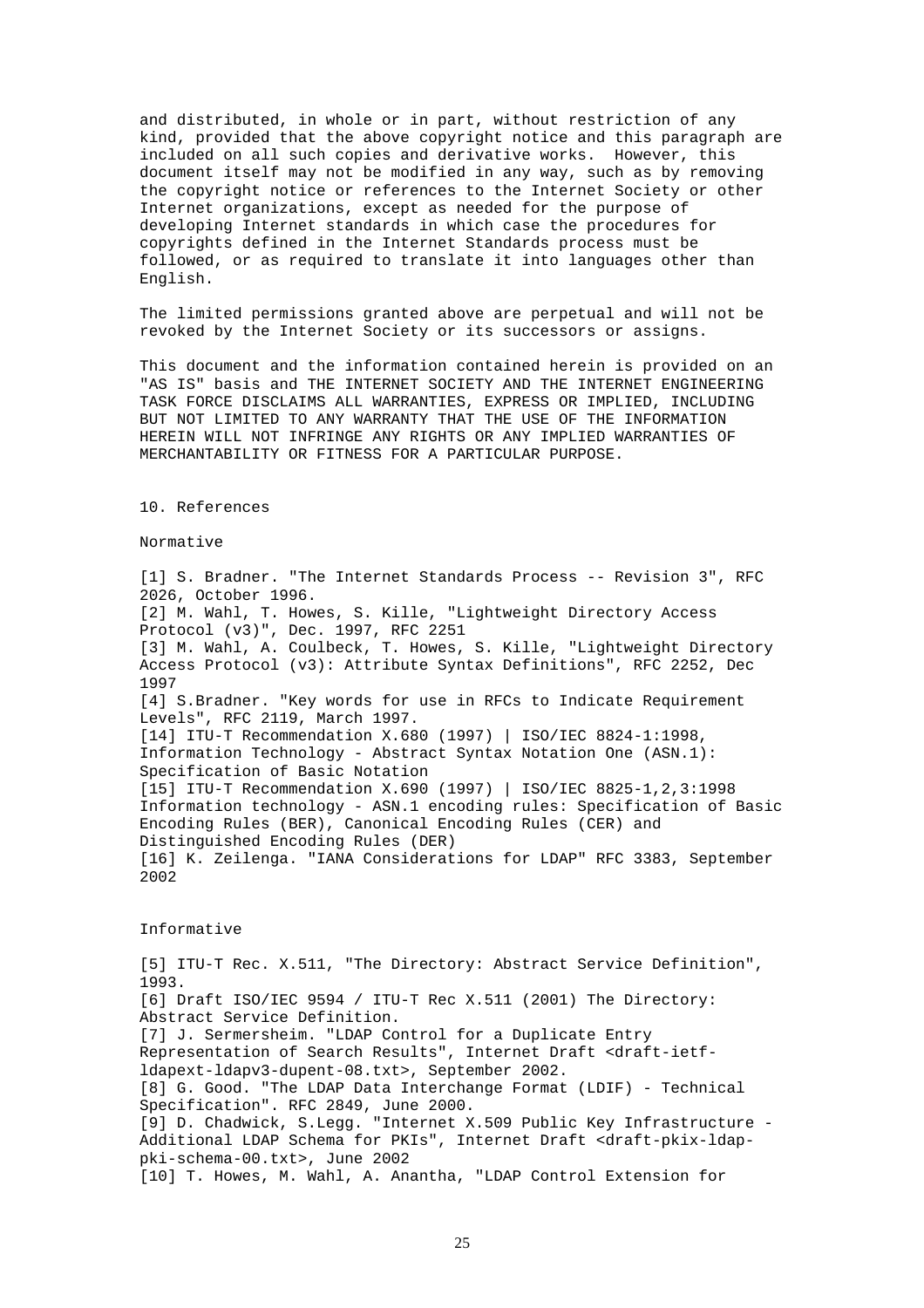Server Side Sorting of Search Results", RFC 2891, August 2000 [11] T. Howes. "The String Representation of LDAP Search Filters". RFC 2254, December 1997. [12] D. Crocker, Ed. "Augmented BNF for Syntax Specifications: ABNF." RFC 2234. November 1997. [13] BRITISH STANDARD BS 7453 Part 1. Procedures for UK Registration for Open System Standards Part 1: Procedures for the UK Name Registration Authority. 11. Authors Addresses David Chadwick IS Institute University of Salford Salford M5 4WT England Email: d.w.chadwick@salford.ac.uk Tel: +44 161 295 5351 Sean Mullan Sun Microsystems East Point Business Park Dublin 3 Ireland Tel: +353 1 853 0655 Email: sean.mullan@sun.com 12. Changes since version 2 i) Revised the examples to be more appropriate ii) Section on interactions with other LDAP controls added iii) Removed Editor's note concerning present filter iv) Tightened wording about its applicability to other operations and use of criticality field Changes since version 3 i) Mandated that at least one of type and matchingRule in simpleMatchingAssertion be present ii) Fixed LDIF mistakes in the examples iii) Additional minor editorials only Changes since version 4 i) corrected the ABNF for single items of valuesReturnFilter Changes since version 5 i) added some adapted BNFL from [11] into the examples (specifically the [":dn"] component was removed) ii) general editorial tidying up prior to Last Call Changes since version 6 i) First example had all attributes (\*) added to it ii) References to ASN.1 standards added iii) Syntax error in third example corrected iv) IANA considerations section added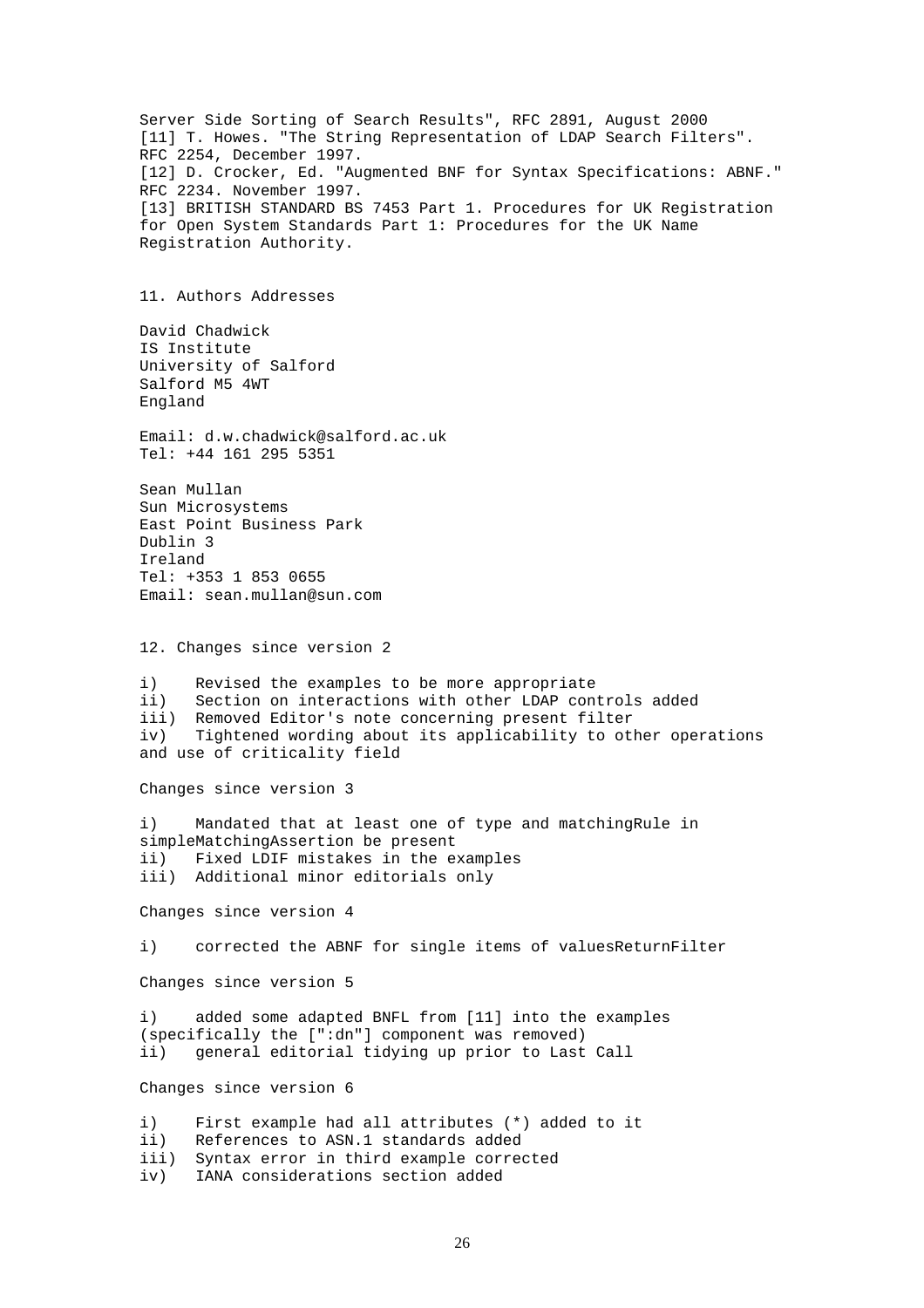#### *Appendix 5. LDAP Schema for X.509 Certificates*

Network Working Group **P. Gietz** Internet-Draft DAASI International GmbH

Expires: November 30, 2004 N. Klasen Avinci June 2004

 Internet X.509 Public Key Infrastructure Lightweight Directory Access Protocol Schema for X.509 Certificates draft-ietf-pkix-ldap-pkc-schema-00

Status of this Memo

 This document is an Internet-Draft and is in full conformance with all provisions of Section 10 of RFC2026.

 Internet-Drafts are working documents of the Internet Engineering Task Force (IETF), its areas, and its working groups. Note that other groups may also distribute working documents as Internet-Drafts.

 Internet-Drafts are draft documents valid for a maximum of six months and may be updated, replaced, or obsoleted by other documents at any time. It is inappropriate to use Internet-Drafts as reference material or to cite them other than as "work in progress."

 The list of current Internet-Drafts can be accessed at http://www.ietf.org/ietf/1id-abstracts.txt.

 The list of Internet-Draft Shadow Directories can be accessed at http://www.ietf.org/shadow.html.

This Internet-Draft will expire on November 30, 2004.

#### Copyright Notice

Copyright (C) The Internet Society (2004). All Rights Reserved.

#### Abstract

 This document describes an LDAP schema which can be used to implement a certificate store for X.509 certificates. Specifically, two structural object classes for X.509 user and CA certificates are defined. Key fields of a certificate are stored in LDAP attributes so that applications can easily retrieve the certificates needed by using basic LDAP search filters. Multiple certificates for a single entity can be stored and retrieved.

Conventions used in this document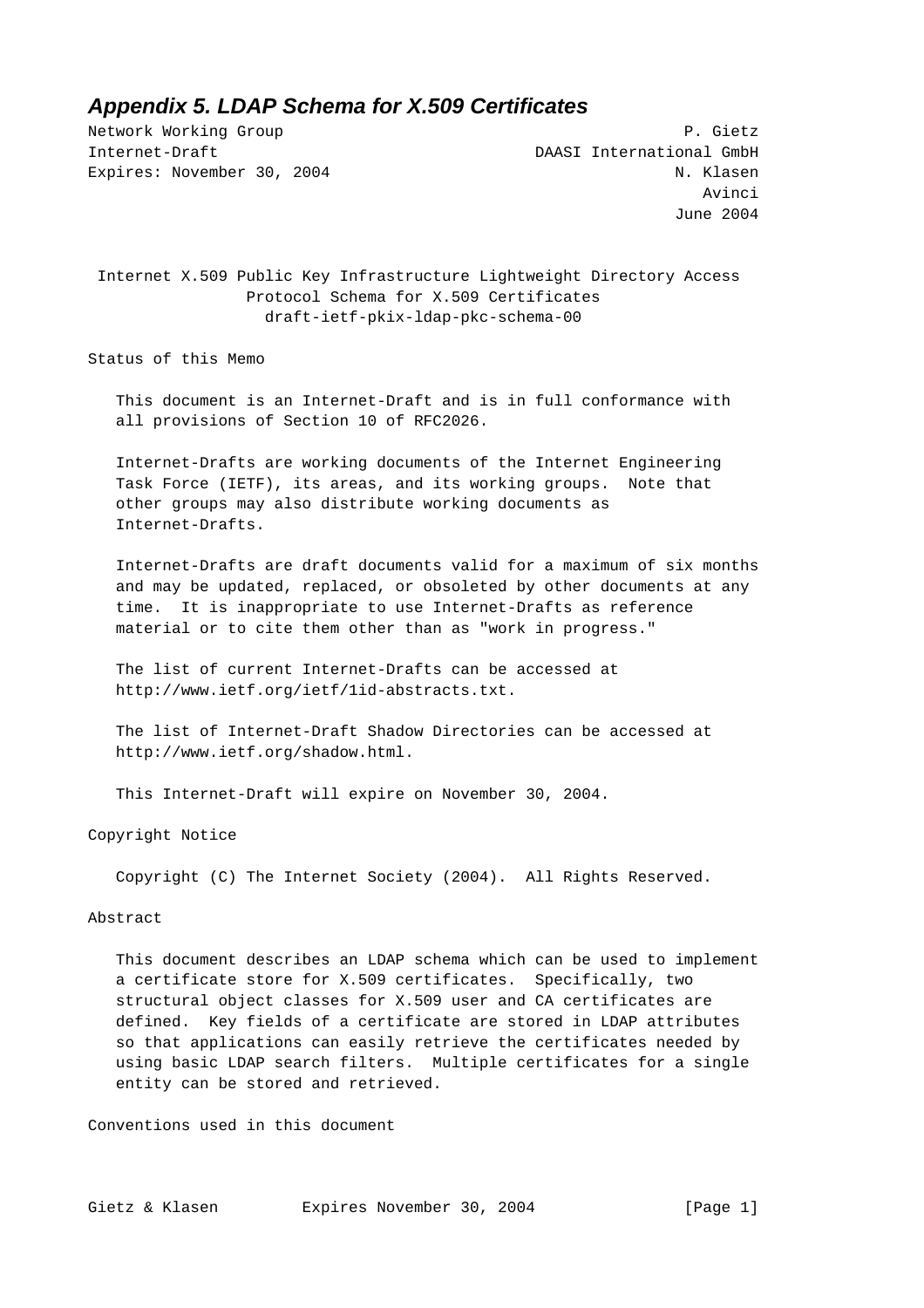The key words "MUST", "MUST NOT", "REQUIRED", "SHALL", "SHALL NOT", "SHOULD", "SHOULD NOT", "RECOMMENDED", "MAY", and "OPTIONAL" in this document are to be interpreted as described in [RFC2119].

 The following syntax specifications use the augmented Backus-Naur Form (ABNF) as described in [RFC2234].

 Schema definitions are provided using LDAPv3 description formats [RFC2252]. Definitions provided here are formatted (line wrapped) for readability.

#### Table of Contents

| 1.            |                                              |  |                                                           |  |  |  |  |  |   |   |  |  |  | 4              |
|---------------|----------------------------------------------|--|-----------------------------------------------------------|--|--|--|--|--|---|---|--|--|--|----------------|
| 2.            | Comparison with Values Return Filter Control |  |                                                           |  |  |  |  |  | 5 |   |  |  |  |                |
| $\mathcal{E}$ | Comparison with Component Matching approach  |  |                                                           |  |  |  |  |  |   | 6 |  |  |  |                |
| 4.            |                                              |  | The attribute types of the x509certificate object classes |  |  |  |  |  |   |   |  |  |  | 7              |
|               | 4.1                                          |  | Attributes for mandatory fields of an X.509 certificate . |  |  |  |  |  |   |   |  |  |  | $\overline{7}$ |
|               | 4.1.1                                        |  |                                                           |  |  |  |  |  |   |   |  |  |  | 7              |
|               | 4.1.2                                        |  |                                                           |  |  |  |  |  |   |   |  |  |  | 7              |
|               | 4.1.3                                        |  | Signature algorithm                                       |  |  |  |  |  |   |   |  |  |  | 7              |
|               | 4.1.4                                        |  |                                                           |  |  |  |  |  |   |   |  |  |  | 8              |
|               | 4.1.5                                        |  |                                                           |  |  |  |  |  |   |   |  |  |  | 8              |
|               | 4.1.6                                        |  | Subject                                                   |  |  |  |  |  |   |   |  |  |  | 9              |
|               | 4.1.7                                        |  | Subject public key info algorithm                         |  |  |  |  |  |   |   |  |  |  | 9              |
|               | 4.2                                          |  | Attributes for selected extensions                        |  |  |  |  |  |   |   |  |  |  | 9              |
|               | 4.2.1                                        |  | Authority key identifier extension 10                     |  |  |  |  |  |   |   |  |  |  |                |
|               | 4.2.2                                        |  | Subject key identifier extension 11                       |  |  |  |  |  |   |   |  |  |  |                |
|               | 4.2.3                                        |  | Key usage extension 11                                    |  |  |  |  |  |   |   |  |  |  |                |
|               | 4.2.4                                        |  | Policy information identifier extension 12                |  |  |  |  |  |   |   |  |  |  |                |
|               | 4.2.5                                        |  | Subject alternative name extension 12                     |  |  |  |  |  |   |   |  |  |  |                |
|               | 4.2.6                                        |  | Issuer alternative name extension 14                      |  |  |  |  |  |   |   |  |  |  |                |
|               | 4.2.7                                        |  | Basic constraints extension 16                            |  |  |  |  |  |   |   |  |  |  |                |
|               | 4.2.8                                        |  |                                                           |  |  |  |  |  |   |   |  |  |  |                |
|               |                                              |  | Extended key usage extension 16                           |  |  |  |  |  |   |   |  |  |  |                |
|               | 4.2.9<br>4.3                                 |  | CRL distribution points extension 16                      |  |  |  |  |  |   |   |  |  |  |                |
|               |                                              |  | Additional attributes 17                                  |  |  |  |  |  |   |   |  |  |  |                |
|               | 4.3.1                                        |  | Certificate location 17                                   |  |  |  |  |  |   |   |  |  |  |                |
|               | 4.3.2                                        |  | Certificate holder 17                                     |  |  |  |  |  |   |   |  |  |  |                |
| 5.            |                                              |  | X.509 schema object classes 17                            |  |  |  |  |  |   |   |  |  |  |                |
|               | 5.1                                          |  | X.509 base object class 18                                |  |  |  |  |  |   |   |  |  |  |                |
|               | 5.2                                          |  | X.509 PKC object class 18                                 |  |  |  |  |  |   |   |  |  |  |                |
|               | 5.3                                          |  | X.509 user certificate object class 18                    |  |  |  |  |  |   |   |  |  |  |                |
|               | 5.4                                          |  | X.509 CA certificate object class 19                      |  |  |  |  |  |   |   |  |  |  |                |
|               | 5.5                                          |  | X.509 certificate holder object class 19                  |  |  |  |  |  |   |   |  |  |  |                |
| б.            |                                              |  | DIT structure and naming 20                               |  |  |  |  |  |   |   |  |  |  |                |
| 7.            |                                              |  | Security Considerations 21                                |  |  |  |  |  |   |   |  |  |  |                |
| 8.            |                                              |  |                                                           |  |  |  |  |  |   |   |  |  |  |                |
| 9.            |                                              |  |                                                           |  |  |  |  |  |   |   |  |  |  |                |

Gietz & Klasen Expires November 30, 2004 [Page 2]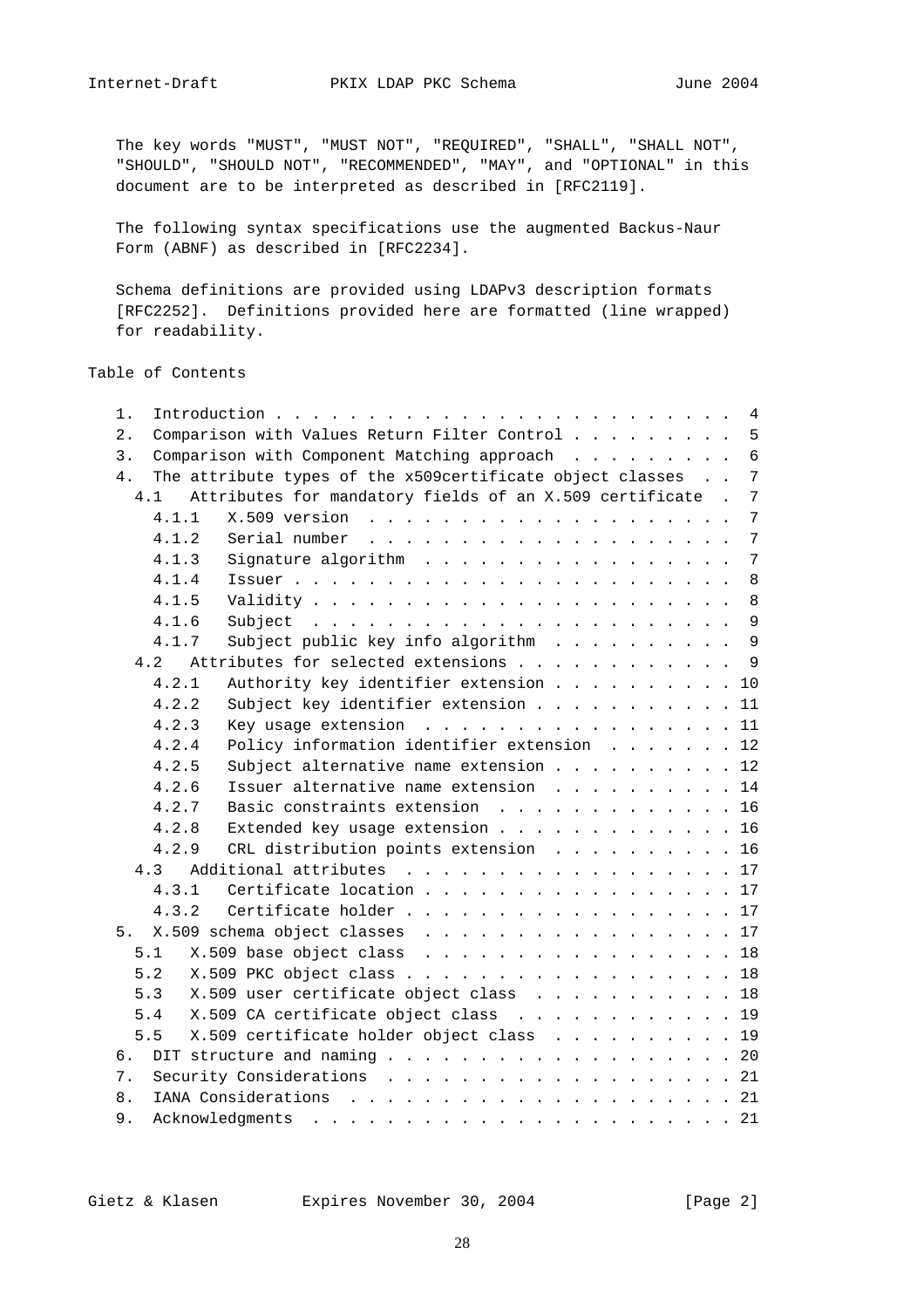| 10.                                                                  |  |
|----------------------------------------------------------------------|--|
|                                                                      |  |
| 10.2 Non-normative references 23                                     |  |
|                                                                      |  |
| Sample directory entries 25<br>$A_{-}$                               |  |
| <b>B.</b>                                                            |  |
| Changes from previous Drafts 28<br>$\mathcal{C}$ .                   |  |
| Changes in draft-klasen-ldap-x509certificate-schema-0128<br>C.1      |  |
| Changes in draft-klasen-1dap-x509certificate-schema-0228<br>C.2      |  |
| Changes in draft-klasen-ldap-x509certificate-schema-03 $. 28$<br>C.3 |  |
| Changes in draft-ietf-pkix-ldap-pkc-schema-00 $\ldots$ 29<br>C.4     |  |
| Intellectual Property and Copyright Statements 30                    |  |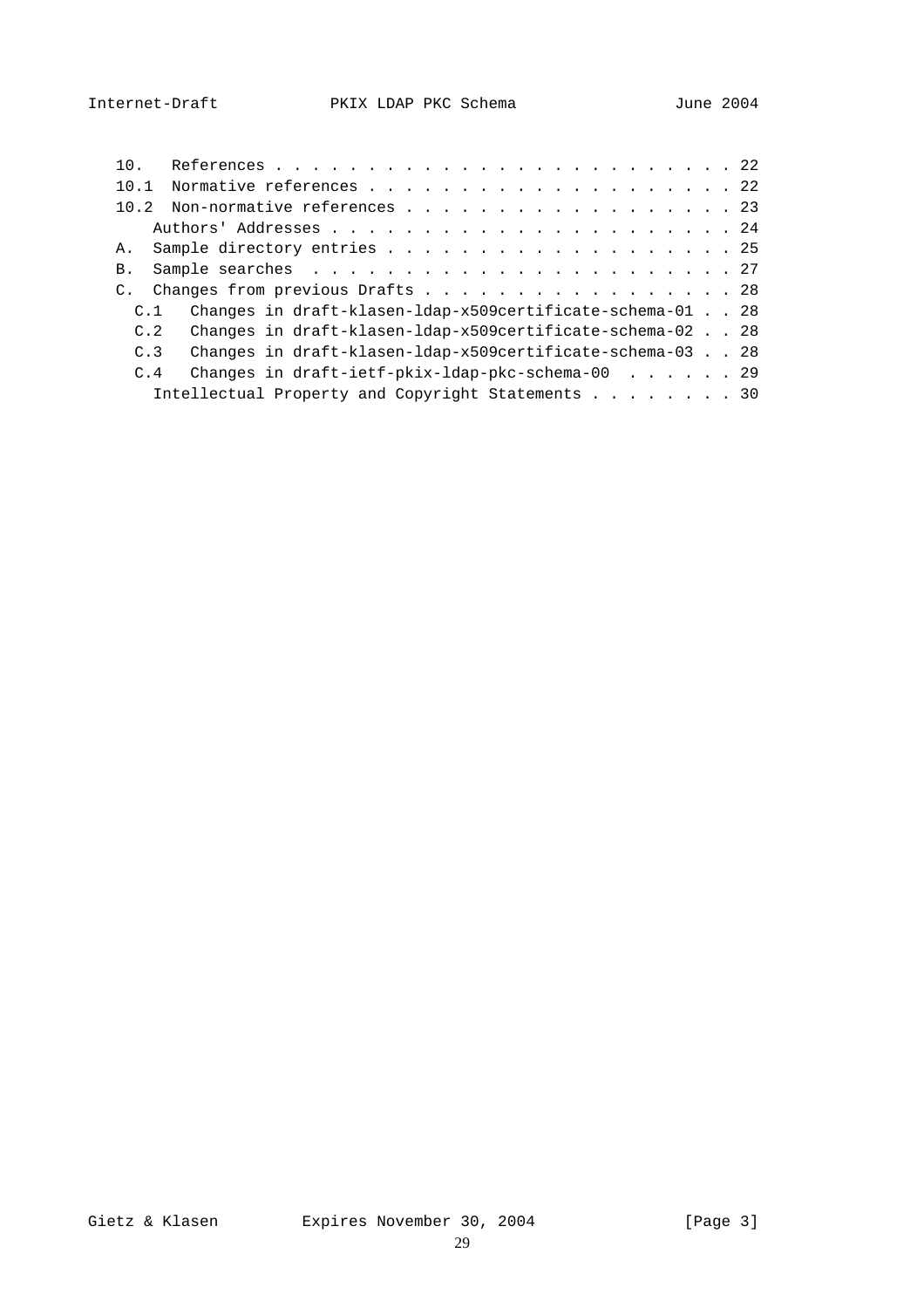#### 1. Introduction

 A key component in the wide-spread adoption of a Public Key Infrastructure is the general availability of public keys and their certificates. Today, certificates are often published in an X.500 compliant directory service. These directories are accessed by applications using the LDAP v3 [RFC3377] protocol. An LDAPv3 schema for PKI repository objects is specified in [pkix-ldap-schema], where a set of object classes, attribute types, syntaxes, and extended matching rules are defined. For storing certificates, the "userCertificate" and "cACertificate" attribute types are used. All certificates of an entity are stored as values in these multi-valued attributes. This solution has a serious drawback. In LDAP, the smallest granularity of data access is the attribute. The directory server will therefore always return the full list of certificates of an entry to clients dealing with certificates. If the number of certificates for an entity is large this will result in considerable overhead and burden to the client.

 This document proposes to solve this problem by the use of the structural object classes x509userCertificate and x509caCertificate for storing certificates. Each certificate will be stored in a separate entry in the directory. Having each certificate stored in a separate entry provides flexibility in structuring the Directory Information Tree. The certificate entries can be stored either below a person entry or below a CA entry as a certificate only repository, as shown in figure 1.

1.) below Person entry:



2.) below CA cert repository:





Gietz & Klasen Expires November 30, 2004 [Page 4]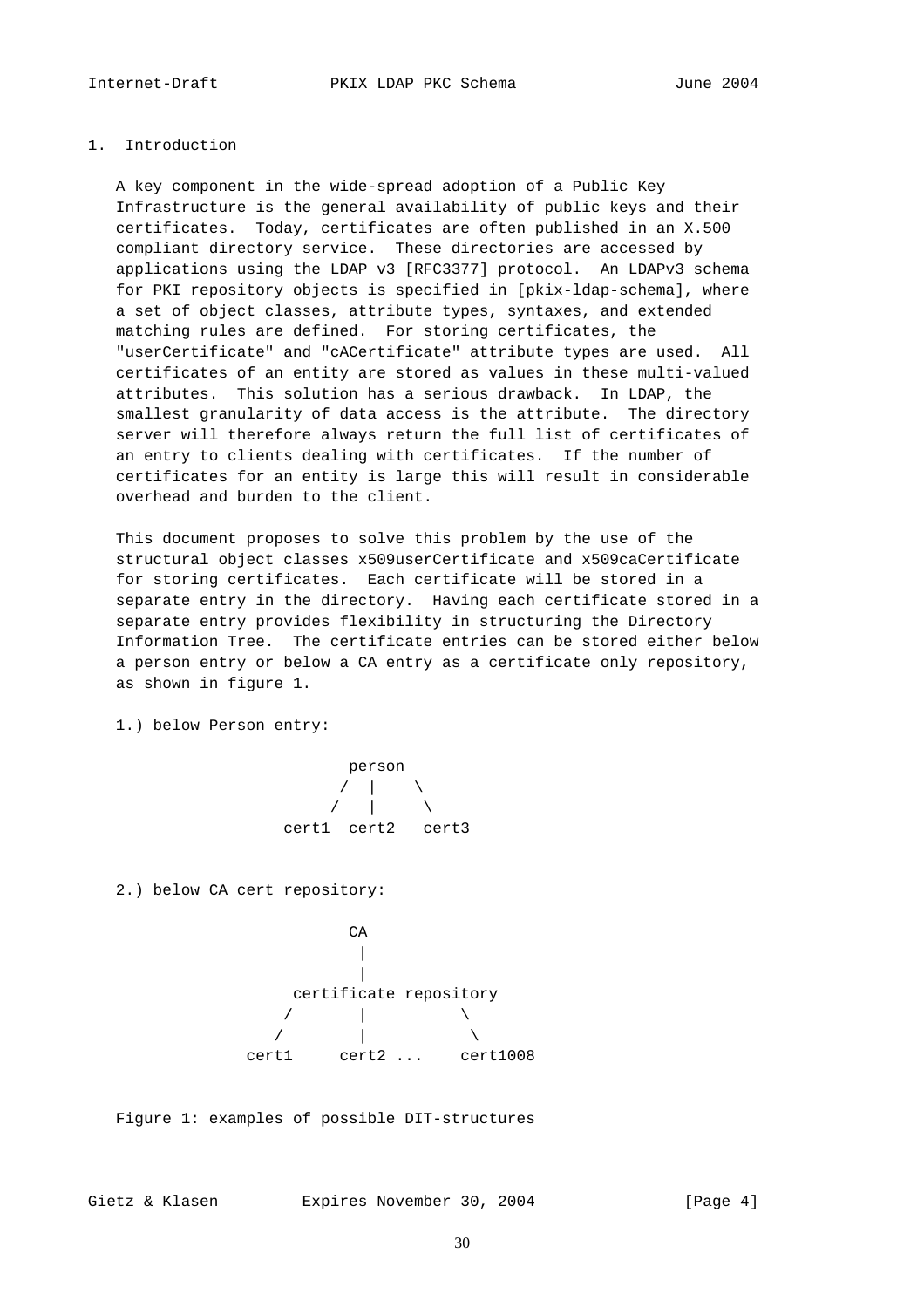Internet-Draft PKIX LDAP PKC Schema June 2004

 Fields of certificates which are needed to identify a certificate and those which are often used in searching for an appropriate certificate, are extracted from the certificate and stored as attributes of the entry. Applications can thus search for specific certificates with simple LDAP filters. This approach could be named a metadata approach, since data (attributes) about data (certificate) are stored.

 The use of simple attributes also makes a large scale widely distributed certificate repository service possible by using an indexing service based on The Common Indexing Protocol (CIP) [RFC2651], which defines a protocol between index servers for exchanging index objects in order to facilitate query routing. The Tagged Index Object format as specified in [RFC2654] was specified to carry directory server information, by collecting the single attributetypes and values. By using the schema proposed in this document, index objects can include certificate information in attributes.

 If certificates are stored redundantly in person entries and in certificate entries below the person entries, maintainers of repositories MUST make sure that the same certificates are stored in the person entry and the respective certificate entries and keep this consistency. Alternatively they MUST leave out any certificates in the person entry.

 This document is one of a set following this approach comprising: 1. the LDAP schema for X.509 public key certificates (this document) 2. the LDAP schema for X.509 attribute certificates [ldap-ac-schema] 3. the LDAP schema for X.509 CRLs [ldap-crl-schema]

 Future documents may be written that use the same method for Qualified certificates as described in [RFC3039] or any other evolving pkix certificate standard. An auxiliary object class for including additional metadata that are not included in the certificate is also outside the scope of this document.

Two alternative approaches are discussed in the next two sections.

2. Comparison with Values Return Filter Control

 In [matchedval] a control has been defined that allows for only a subset of values of a specified attribute to be returned from a matching entry, by defining a filter for the returned values. In this section, this approach is compared with the one proposed in this document.

The major benefit of the Values Return Filter Control is that it does

Gietz & Klasen **Expires November 30, 2004** [Page 5]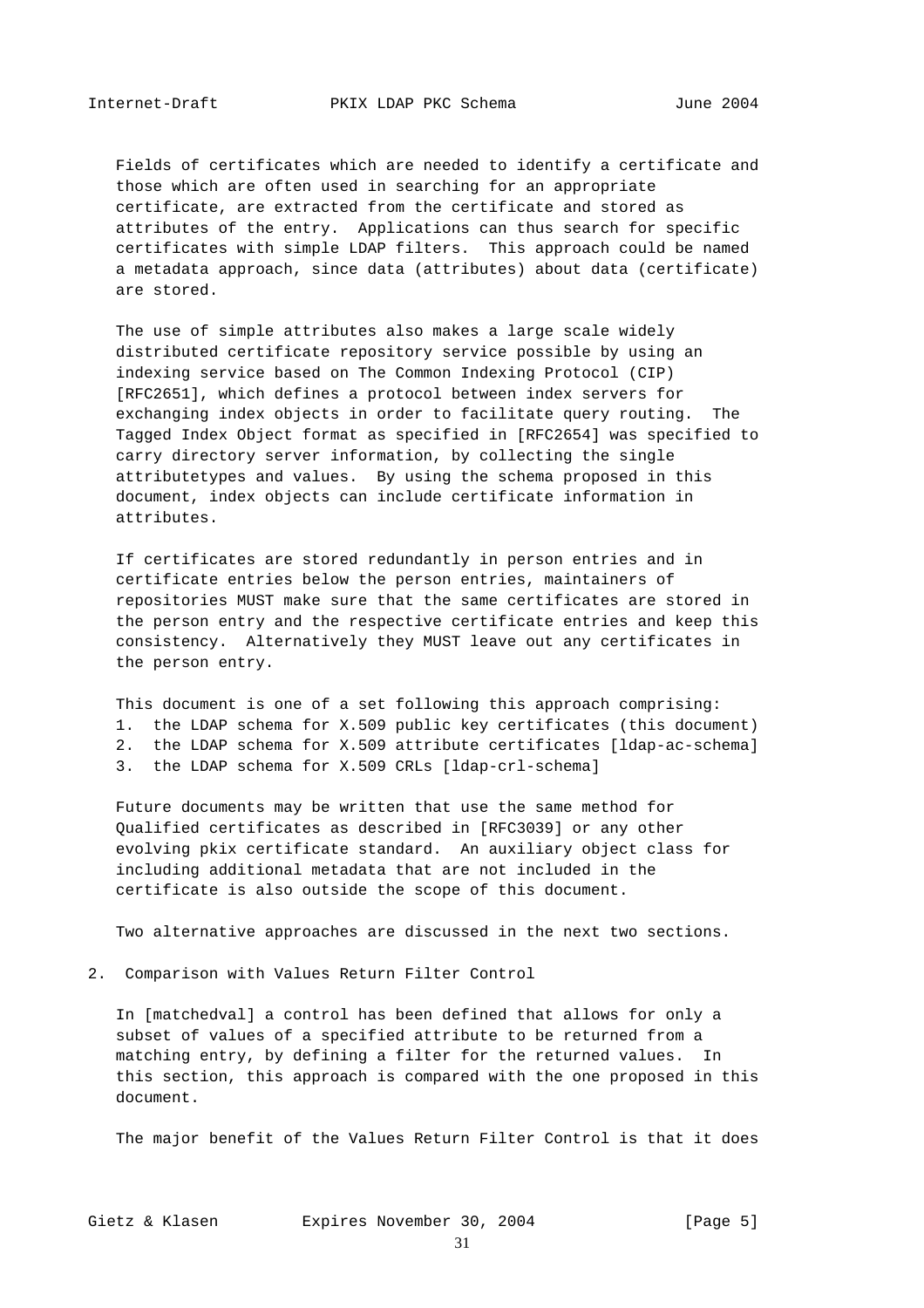not require any changes to the DIT.

 While it is a simple matter to modify the DIT in such a way that all certificate information is removed from the entries and placed in the container directly beneath the entries according to the definitions of this specification, it is less simple to simultaneously modify all of the applications that depend on certificates being stored in the entry. Thus, it may be desirable to duplicate the certificate information, by having it appear in the entry, as well as in the container beneath the entry for a short period of time, in order to allow for migration of the applications to the new LDAP schema. As in any situation in which information is duplicated, great care must be taken in order to ensure the integrity and consistency of the information.

 There are several advantages in using the x509certificate object class. No special matching rules are needed to retrieve a specific certificate. Any field in the certificate can be used in the search filter. Even information that doesn't appear in the certificate can be used in a search filter. It is easier to remove certificates from the DIT, since the entire certificate BER/DER encoding does not have to be supplied in the modify operation. Searches that don't need extensible matching rules and Values Return Filter Control will perform faster.

 Another advantage of the solution proposed here is that it will not be necessary to modify existing server implementations to support this schema. The extended matching rules proposed in [pkix-ldap-schema] would require substantial changes in the servers' indexing mechanisms. In contrast, servers implementing the x509certificate schema can easily leverage their indexing support for standard LDAPv3 syntaxes.

 A CIP-based indexing system for a wide scale distributed certificate repository will rather be possible by using the solution proposed here due to its dependency on attribute values.

3. Comparison with Component Matching approach

 [RFC3687] defines a new mechanism for matching in complex syntaxes, by defining generic matching rules that can match any user selected component parts in an attribute value of any arbitrarily complex attribute syntax. We believe that this might be the proper way to solve search problems in the longer term, but that it will take a long time until such ASN.1 based mechanisms will be implemented in LDAP servers and clients. Even if this has happened the mechanism proposed here, will still be useful in the frame of CIP. A simple and easy to implement mechanism is needed today and this is what this

Gietz & Klasen Expires November 30, 2004 [Page 6]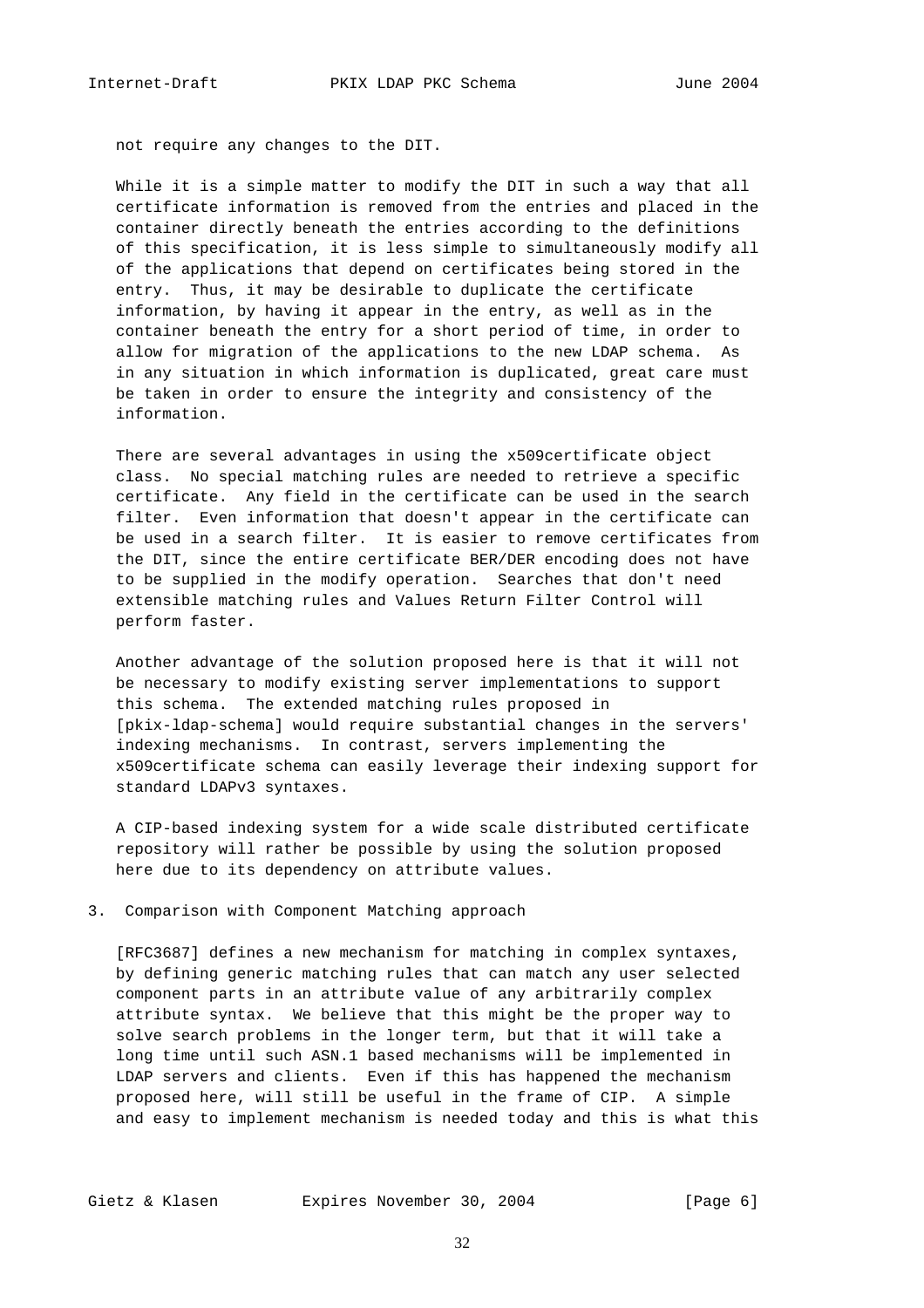Internet-Draft PKIX LDAP PKC Schema June 2004

memo wants to provide.

4. The attribute types of the x509certificate object classes

 The description of all attributes with relevance to fields and extensions of an X.509 certificate include a respective reference to [X.509-2000] and to [RFC3280].

4.1 Attributes for mandatory fields of an X.509 certificate

4.1.1 X.509 version

 X.509 Version of the encoded certificate (See X.509(2000) 7, RFC3280 4.1.2.1.) or of the CRL.

 ( 1.3.6.1.4.1.10126.1.5.3.1 NAME 'x509version' DESC 'X.509 Version of the certificate, or of the CRL' EQUALITY integerMatch SYNTAX 1.3.6.1.4.1.1466.115.121.1.27 SINGLE-VALUE )

 Values of this attribute may either be 0, 1, 2 or 3 corresponding to X.509 v1, v2, v3, or v4.

#### 4.1.2 Serial number

 The serial number is an integer assigned by the CA to each certificate. It is unique for each certificate issued by a given CA (i.e., the issuer name and serial number uniquely identify a certificate). See X.509(2000) 7, RFC3280 4.1.2.2

 ( 1.3.6.1.4.1.10126.1.5.3.2 NAME 'x509serialNumber' DESC 'Unique integer for each certificate issued by a particular CA' EQUALITY integerMatch SYNTAX 1.3.6.1.4.1.1466.115.121.1.27 )

#### 4.1.3 Signature algorithm

 OID identifying the algorithm used by the CA in signing the certificate (see X.509(2000) 7, RFC3280 4.1.2.3) or the CRL.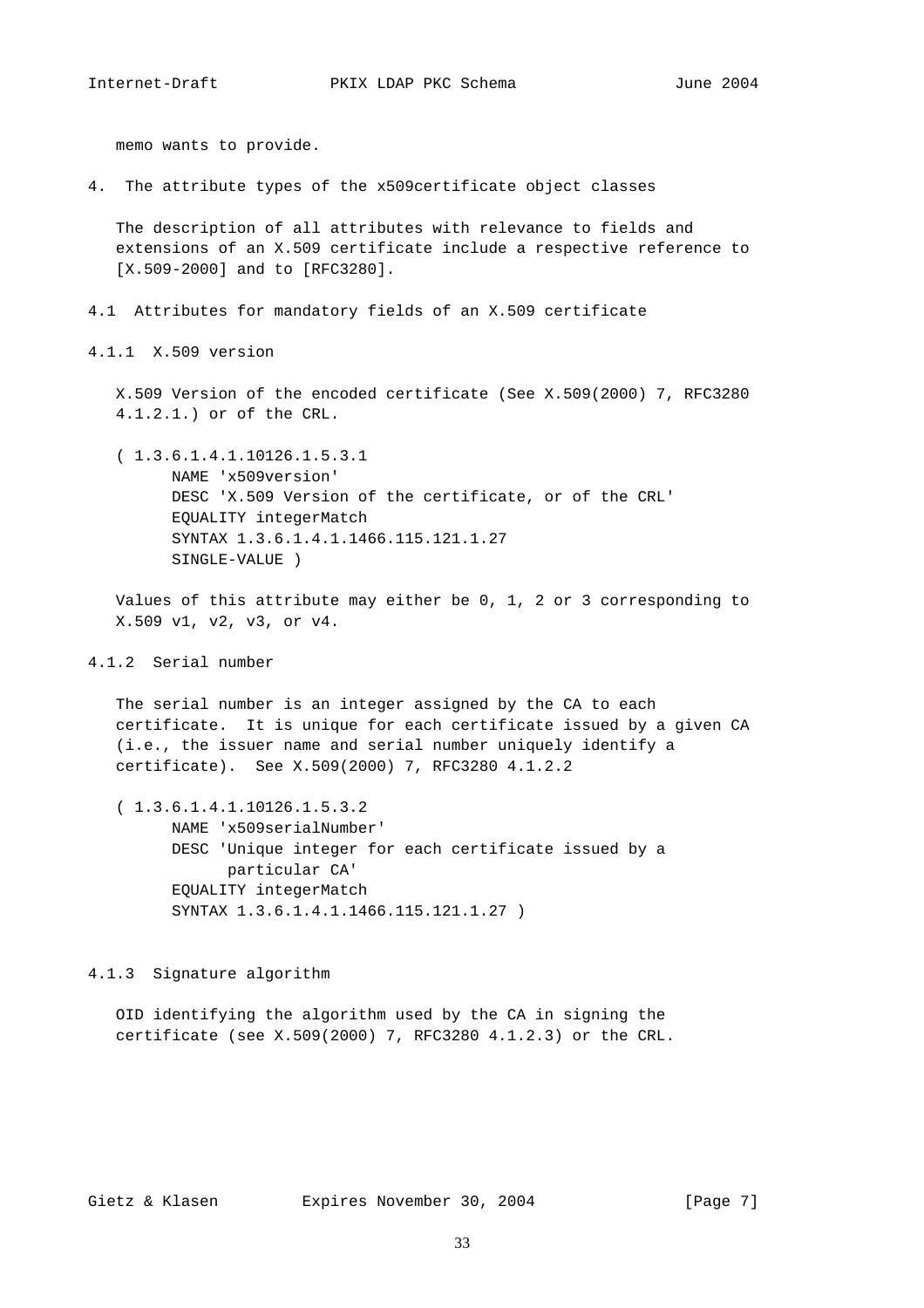( 1.3.6.1.4.1.10126.1.5.3.3 NAME 'x509signatureAlgorithm' DESC 'OID of the algorithm used by the CA in signing the CRL or the certificate' EQUALITY objectIdentifierMatch SYNTAX 1.3.6.1.4.1.1466.115.121.1.38 SINGLE-VALUE )

#### 4.1.4 Issuer

 String representation of the issuer's distinguished name (see X.509(2000) 7, RFC3280 4.1.2.4)

 ( 1.3.6.1.4.1.10126.1.5.3.4 NAME 'x509issuer' DESC 'Distinguished name of the entity who has signed and issued the certificate' EQUALITY distinguishedNameMatch SYNTAX 1.3.6.1.4.1.1466.115.121.1.12 SINGLE-VALUE )

 Values of this attribute type must be encoded according to the syntax given in [RFC2253].

#### 4.1.5 Validity

 The "validity" attribute in an X.509 certificate (see X.509(2000) 7, RFC3280 4.1.2.5) consists of an ASN.1 sequence of two timestamps which define the begin and end of the certificate's validity period. This sequence has been split up into two separate attributes "x509validityNotBefore" and "x509validityNotAfter". The times are represented in string form as defined in [RFC2252].

( 1.3.6.1.4.1.10126.1.5.3.5

 NAME 'x509validityNotBefore' DESC 'Date on which the certificate validity period begins' EQUALITY generalizedTimeMatch ORDERING generalizedTimeOrderingMatch SYNTAX 1.3.6.1.4.1.1466.115.121.1.24 SINGLE-VALUE )

 ( 1.3.6.1.4.1.10126.1.5.3.6 NAME 'x509validityNotAfter' DESC 'Date on which the certificate validity period ends' EQUALITY generalizedTimeMatch ORDERING generalizedTimeOrderingMatch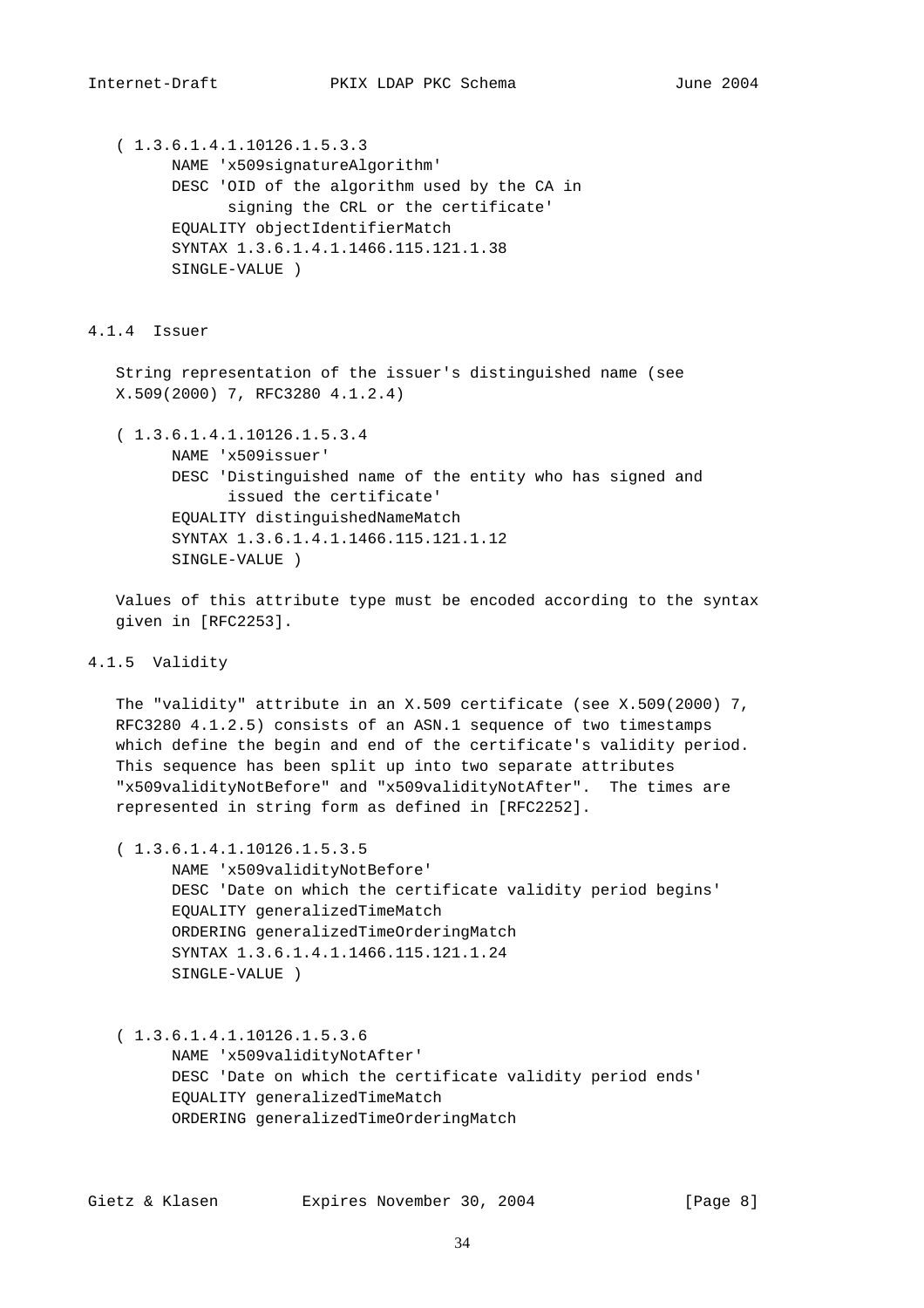SYNTAX 1.3.6.1.4.1.1466.115.121.1.24 SINGLE-VALUE ) Note that the field in the certificate may be in UTC or GeneralizedTime format. If in UTC format, the creator of this attribute MUST convert the UTC time into GeneralisedTime format when creating the attribute value. 4.1.6 Subject

 String representation of the subject's distinguished name (see X.509(2000) 7, RFC3280 4.1.2.6).

 ( 1.3.6.1.4.1.10126.1.5.3.7 NAME 'x509subject' DESC 'Distinguished name of the entity associated with this public-key' EQUALITY distinguishedNameMatch SYNTAX 1.3.6.1.4.1.1466.115.121.1.12 SINGLE-VALUE )

 Values of this attribute type must be encoded according to the syntax given in [RFC2253].

 OID identifying the algorithm associated with the certified public key (see X.509(2000) 7, RFC3280 4.1.2.7).

( 1.3.6.1.4.1.10126.1.5.3.8

 NAME 'x509subjectPublicKeyInfoAlgorithm' DESC 'OID identifying the algorithm associated with the certified public key' EQUALITY objectIdentifierMatch SYNTAX 1.3.6.1.4.1.1466.115.121.1.38 SINGLE-VALUE )

4.2 Attributes for selected extensions

 As this specification intends to only facilitate applications in finding certificates, only those extensions have to be defined that might be searched for. Thus extensions described in [RFC3280] like the following are not dealt with here:

- o private key usage period extension
- o policy mappings extension
- o subject directory attributes extension

<sup>4.1.7</sup> Subject public key info algorithm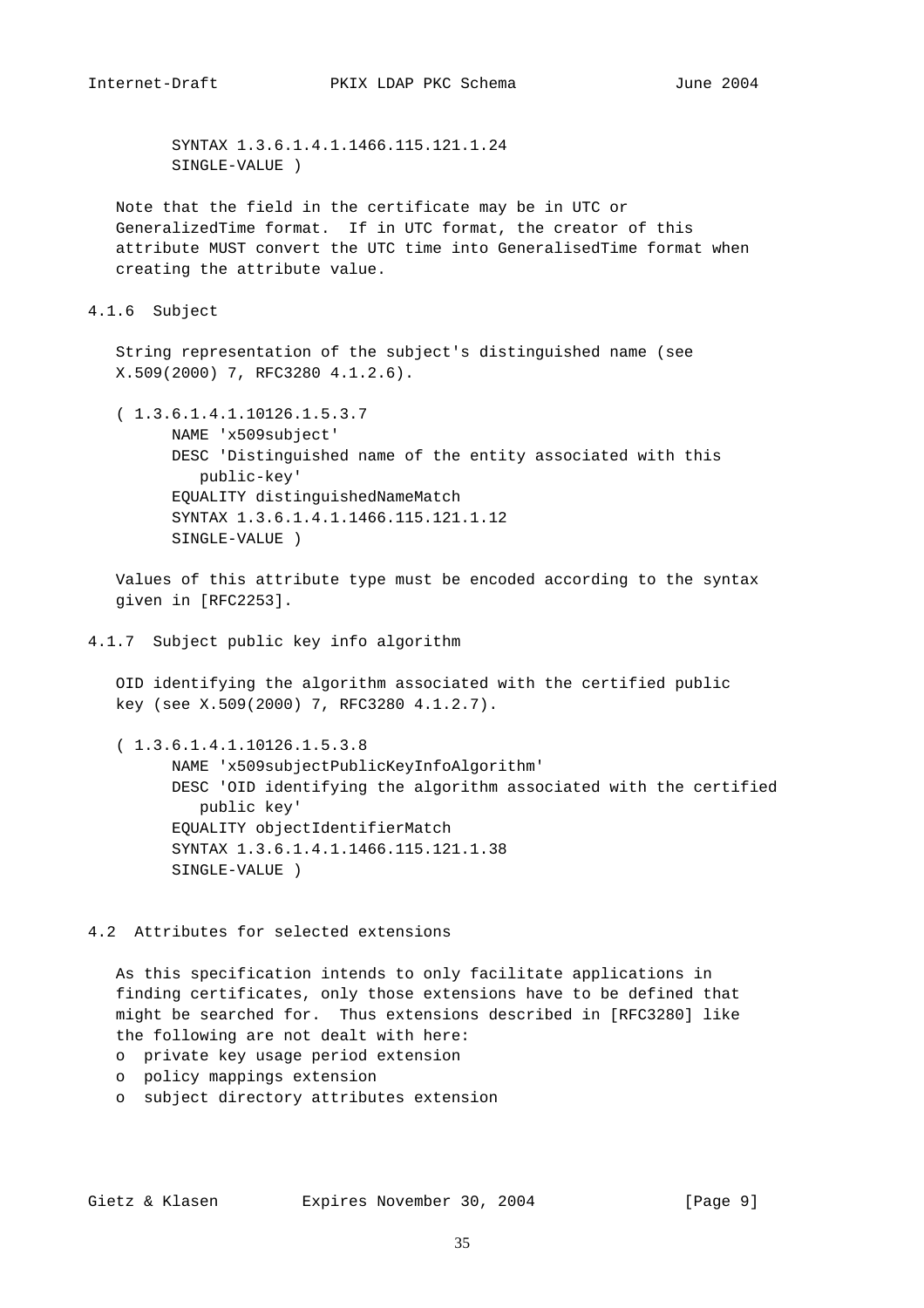- o basic constraints extension
- o name constraints extensions
- o policy constraints extensions
- o inhibit any policy extension
- o freshest CRL extension
- o authority information access extension
- o subject information access extension
- 4.2.1 Authority key identifier extension

 This attribute identifies the public key to be used to verify the signature on this certificate or CRL (see X.509(2000) 8.2.2.1, RFC3280 4.2.1.1). The key may be identified by an explicit key identifier in the keyIdentifier component, by identification of a certificate for the key (giving certificate issuer in the authorityCertIssuer component and certificate serial number in the authorityCertSerialNumber component), or by both explicit key identifier and identification of a certificate for the key.

4.2.1.1 Authority key identifier

 ( 1.3.6.1.4.1.10126.1.5.3.11 NAME 'x509authorityKeyIdentifier' DESC 'Key Identifier field of the Authority Key Identifier extension' EQUALITY octetStringMatch SYNTAX 1.3.6.1.4.1.1466.115.121.1.40 SINGLE-VALUE )

4.2.1.2 Authority cert issuer

 ( 1.3.6.1.4.1.10126.1.5.3.12 NAME 'x509authorityCertIssuer' DESC 'Authority Cert Issuer field of the Authority Key Identifier extension' EQUALITY distinguishedNameMatch SYNTAX 1.3.6.1.4.1.1466.115.121.1.12 SINGLE-VALUE )

 In this specification, only the "Name" choice, encoded according to [RFC2253], of the "GeneralName" type may be used.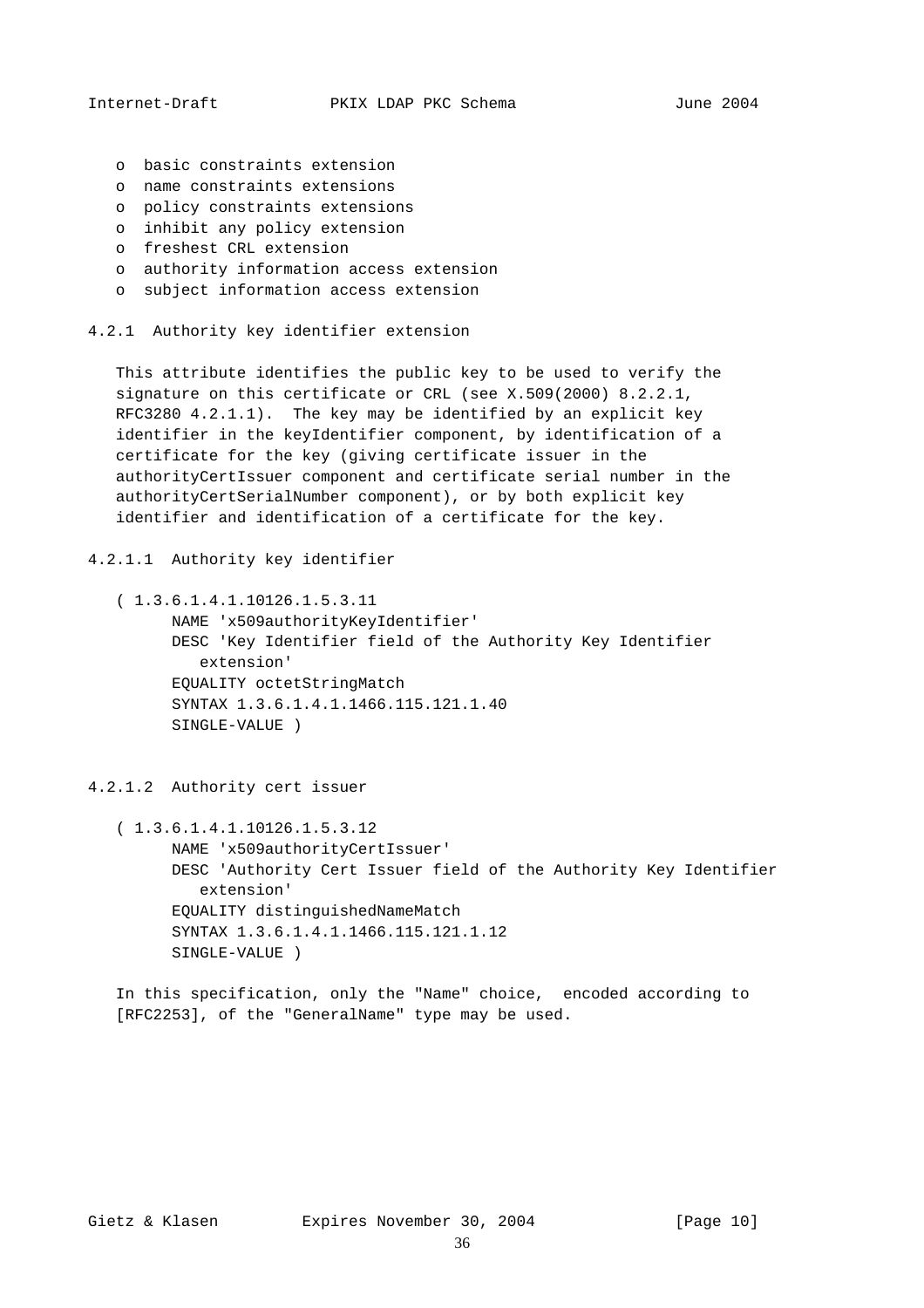4.2.1.3 Authority cert serial number

 ( 1.3.6.1.4.1.10126.1.5.3.13 NAME 'x509authorityCertSerialNumber' DESC 'Authority Cert Serial Number field of the Authority Key Identifier extension' EQUALITY integerMatch SYNTAX 1.3.6.1.4.1.1466.115.121.1.27 SINGLE-VALUE )

### 4.2.2 Subject key identifier extension

 This attribute identifies the public key being certified (see X.509(2000) 8.2.2.2, RFC3280 4.2.1.2). It enables distinct keys used by the same subject to be differentiated.

( 1.3.6.1.4.1.10126.1.5.3.14

 NAME 'x509subjectKeyIdentifier' DESC 'Key identifier which must be unique with respect to all key identifiers for the subject' EQUALITY octetStringMatch SYNTAX 1.3.6.1.4.1.1466.115.121.1.40 SINGLE-VALUE )

4.2.3 Key usage extension

 This attribute defines the purpose (e.g., encipherment, signature, certificate signing) of the key contained in the certificate (see X.509(2000) 8.2.2.3, RFC3280 4.2.1.3).

 ( 1.3.6.1.4.1.10126.1.5.3.15 NAME 'x509keyUsage' DESC 'Purpose for which the certified public key is used' EQUALITY caseIgnoreIA5Match SYNTAX 1.3.6.1.4.1.1466.115.121.1.15 )

 Values of this type are encoded according to the following BNF, so that each value corresponds to the respective bit in the ASN.1 "KeyUsage" bitstring:

```
 x509keyUsage-value ="digitalSignature" / "nonRepudiation" /
    "keyEncipherment" / "dataEncipherment" / "keyAgreement" /
    "keyCertSign" / "cRLSign" / "encipherOnly" / "decipherOnly"
```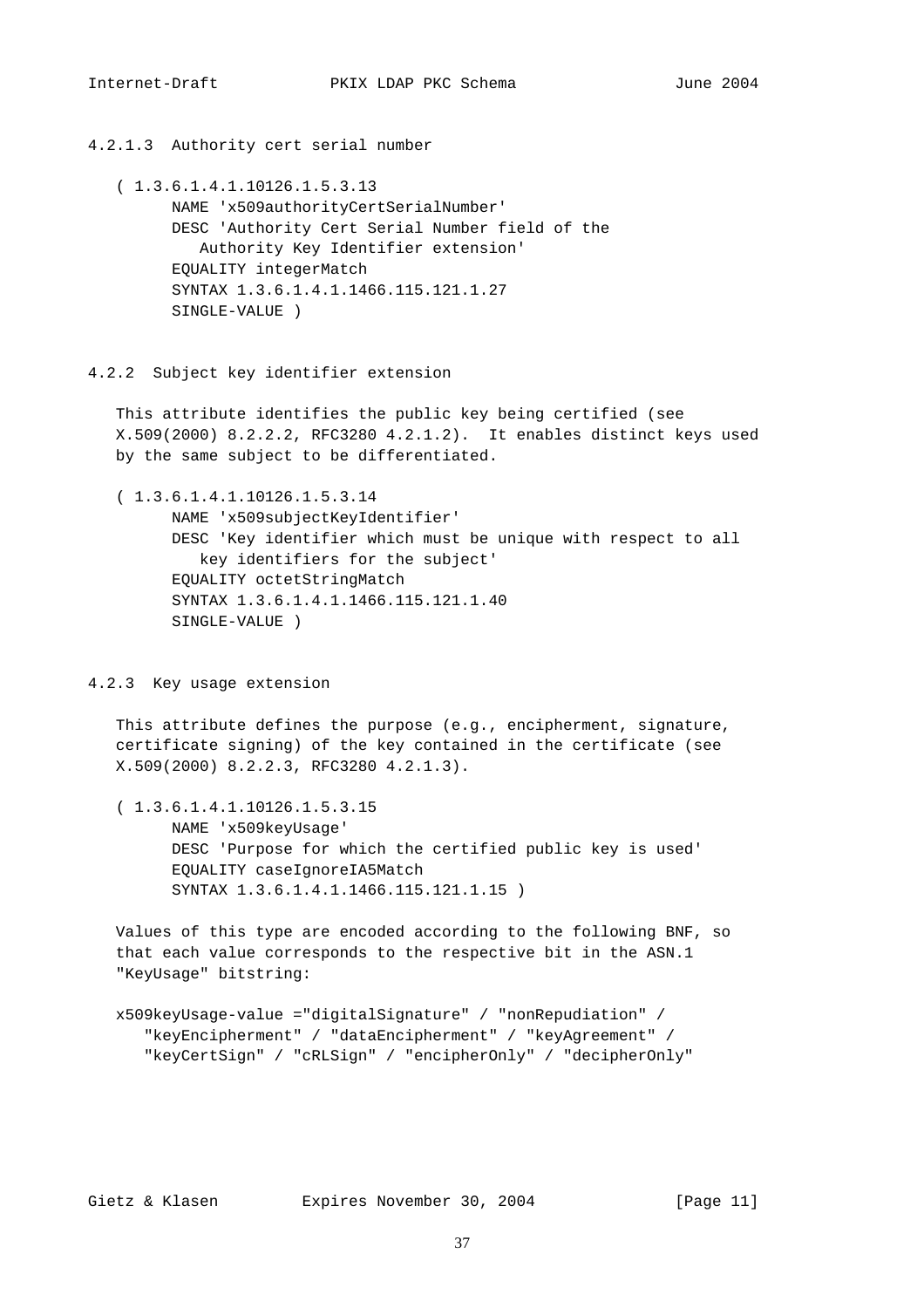4.2.4 Policy information identifier extension

 This attribute contains OIDs which indicate the policy under which the certificate has been issued and the purposes for which the certificate may be used (see X.509(2000) 8.2.2.6, RFC3280 4.2.1.5).

( 1.3.6.1.4.1.10126.1.5.3.16

 NAME 'x509policyInformationIdentifier' DESC 'OID which indicates the policy under which the certificate has been issued and the purposes for which the certificate may be used' EQUALITY objectIdentifierMatch SYNTAX 1.3.6.1.4.1.1466.115.121.1.38 SINGLE-VALUE )

4.2.5 Subject alternative name extension

 The subject alternative name extension allows additional identities to be bound to the subject of the certificate (see X.509(2000) 8.3.2.1, RFC3280 4.2.1.7). Separate attribute types are defined for all choices of the ASN.1 type "GeneralName" except for "otherName", "x400Address" and "ediPartyName".

4.2.5.1 Subject RFC822 name

 ( 1.3.6.1.4.1.10126.1.5.3.17 NAME 'x509subjectRfc822Name' DESC 'Internet electronic mail address of the entity associated with this public-key' EQUALITY caseIgnoreIA5Match SUBSTR caseIgnoreIA5SubstringsMatch SYNTAX 1.3.6.1.4.1.1466.115.121.1.26 )

 Values of this attribute must be encoded according to the syntax given in [RFC0822].

4.2.5.2 Subject DNS name

 ( 1.3.6.1.4.1.10126.1.5.3.18 NAME 'x509subjectDnsName' DESC 'Internet domain name of the entity associated with this public-key' EQUALITY caseIgnoreIA5Match SUBSTR caseIgnoreIA5SubstringsMatch SYNTAX 1.3.6.1.4.1.1466.115.121.1.26 )

Values of this attribute must be encoded as Internet domain names in

Gietz & Klasen Expires November 30, 2004 [Page 12]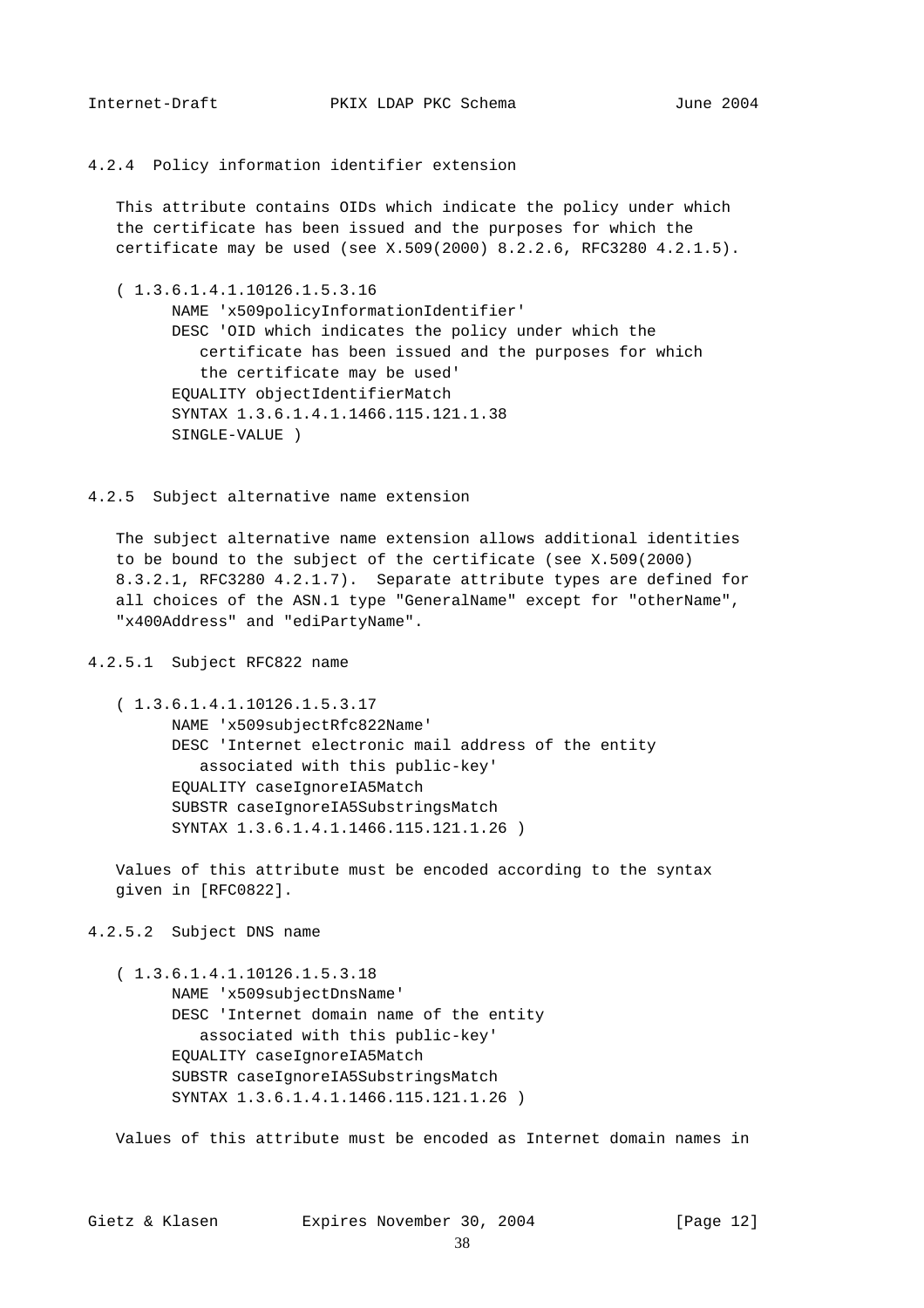accordance with [RFC1035].

4.2.5.3 Subject directory name

 ( 1.3.6.1.4.1.10126.1.5.3.19 NAME 'x509subjectDirectoryName' DESC 'Distinguished name of the entity associated with this public-key' EQUALITY distinguishedNameMatch SYNTAX 1.3.6.1.4.1.1466.115.121.1.12 )

 Values of this attribute type must be encoded according to the syntax given in [RFC2253].

4.2.5.4 Subject Uniform Resource Identifier

 ( 1.3.6.1.4.1.10126.1.5.3.20 NAME 'x509subjectURI' DESC 'Uniform Resource Identifier for the World-Wide Web of the entity associated with this public-key' EQUALITY caseExactIA5Match SUBSTR caseExactIA5SubstringsMatch SYNTAX 1.3.6.1.4.1.1466.115.121.1.26 )

 Values of this attribute must be encoded according to the syntax given in [RFC2396].

4.2.5.5 Subject IP address

 ( 1.3.6.1.4.1.10126.1.5.3.21 NAME 'x509subjectIpAddress' DESC 'Internet Protocol address of the entity associated with this public-key' EQUALITY caseIgnoreIA5Match SUBSTR caseIgnoreIA5SubstringsMatch SYNTAX 1.3.6.1.4.1.1466.115.121.1.26 )

 Values of this attribute type must be stored in the syntax given in Appendix B of [RFC2373].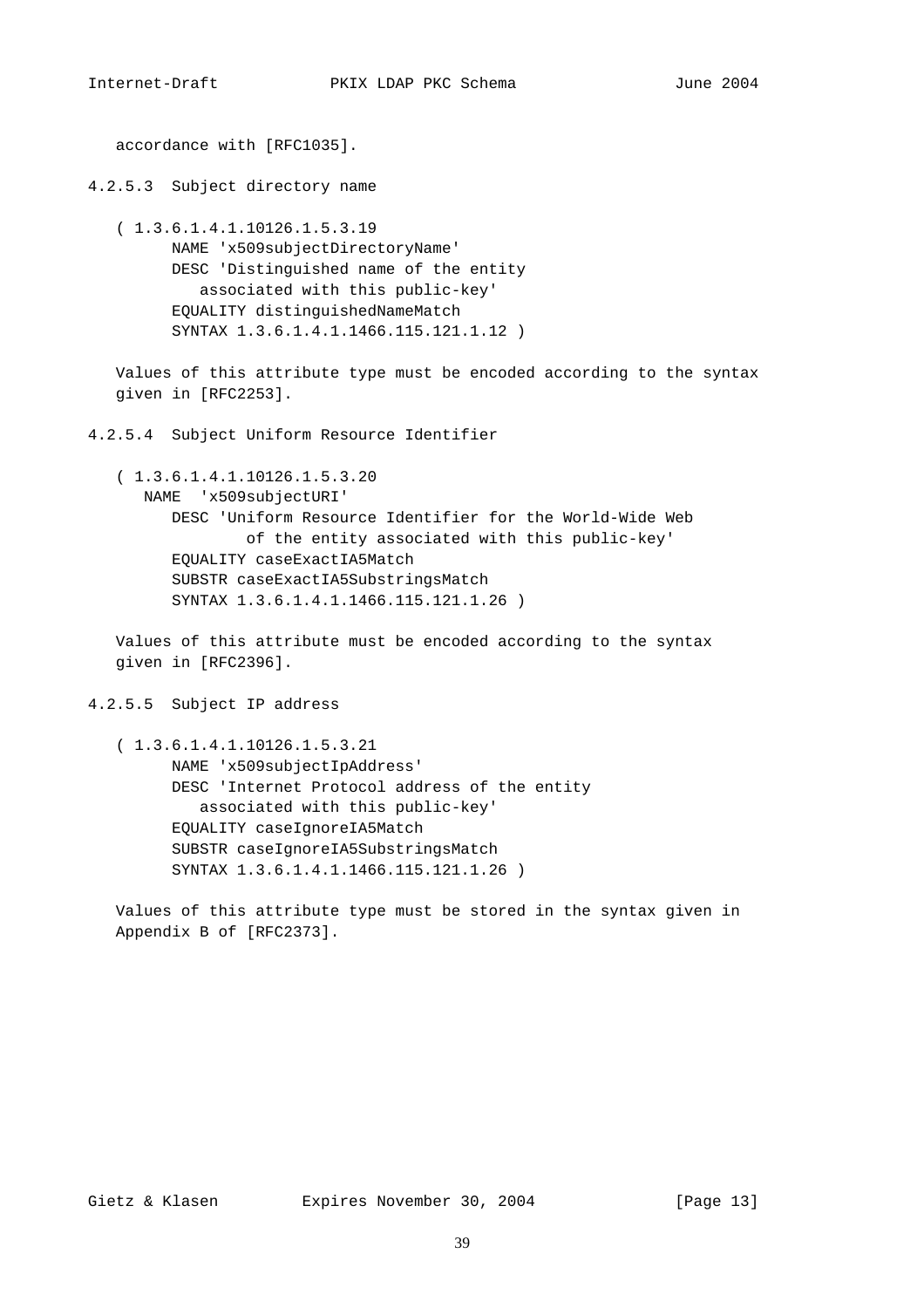```
4.2.5.6 Subject registered ID
```

```
 ( 1.3.6.1.4.1.10126.1.5.3.22
      NAME 'x509subjectRegisteredID'
      DESC 'OID of any registered object identifying the entity
          associated with this public-key'
      EQUALITY objectIdentifierMatch
      SYNTAX 1.3.6.1.4.1.1466.115.121.1.38 )
```
 registeredID is an identifier of any registered object assigned in accordance with ITU-T Rec. X.660.

4.2.6 Issuer alternative name extension

 The issuer alternative names extension allows additional identities to be bound to the subject of the certificate or CRL (see X.509(2000) 8.3.2.2, RFC3280 4.2.1.8). Separate attribute types are defined for all choices of the ASN.1 type "GeneralName" except for "otherName", "x400Address" and "ediPartyName".

4.2.6.1 Issuer RFC 822 name

```
 ( 1.3.6.1.4.1.10126.1.5.3.23
      NAME 'x509issuerRfc822Name'
      DESC 'Internet electronic mail address of the entity who has
         signed and issued the certificate'
      EQUALITY caseIgnoreIA5Match
      SUBSTR caseIgnoreIA5SubstringsMatch
      SYNTAX 1.3.6.1.4.1.1466.115.121.1.26 )
```
 Values of this attribute must be encoded according to the syntax given in [RFC0822].

4.2.6.2 Issuer DNS name

 ( 1.3.6.1.4.1.10126.1.5.3.24 NAME 'x509issuerDnsName' DESC 'Internet domain name of the entity who has signed and issued the certificate' EQUALITY caseIgnoreIA5Match SUBSTR caseIgnoreIA5SubstringsMatch SYNTAX 1.3.6.1.4.1.1466.115.121.1.26 )

 Values of this attribute must be encoded as Internet domain names in accordance with [RFC1035].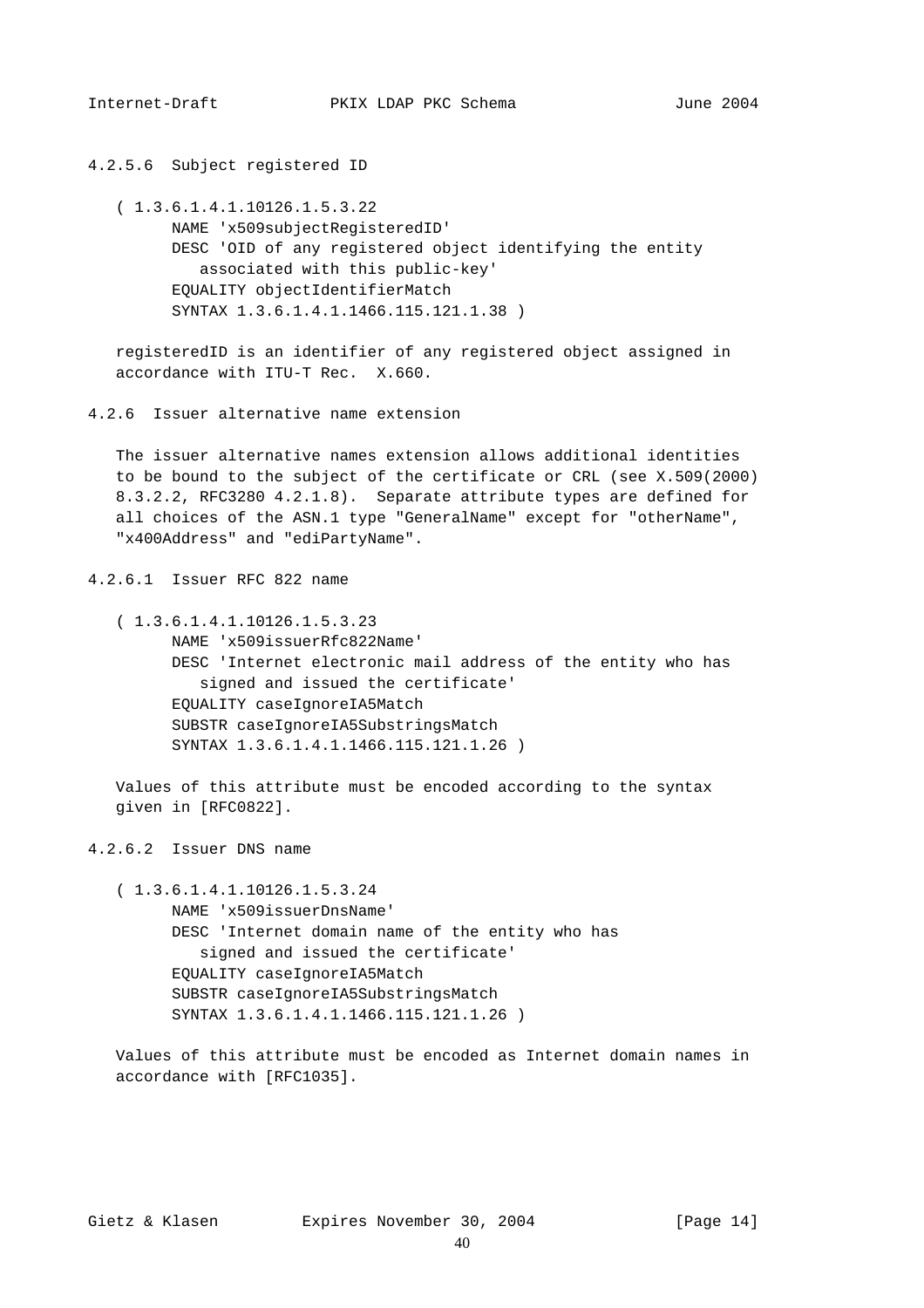4.2.6.3 Issuer directory name ( 1.3.6.1.4.1.10126.1.5.3.25 NAME 'x509issuerDirectoryName' DESC 'Distinguished name of the entity who has signed and issued the certificate' EQUALITY distinguishedNameMatch SYNTAX 1.3.6.1.4.1.1466.115.121.1.12 ) Values of this attribute type must be encoded according to the syntax given in [RFC2253]. 4.2.6.4 Issuer Uniform Resource Identifier ( 1.3.6.1.4.1.10126.1.5.3.26 NAME 'x509issuerURI' DESC 'Uniform Resource Identifier for the World-Wide Web of the entity who has signed and issued the certificate' EQUALITY caseExactIA5Match SUBSTR caseExactIA5SubstringsMatch SYNTAX 1.3.6.1.4.1.1466.115.121.1.26 ) Values of this attribute must be encoded according to the syntax given in [RFC2396]. 4.2.6.5 Issuer IP address ( 1.3.6.1.4.1.10126.1.5.3.27 NAME 'x509issuerIpAddress' DESC 'Internet Protocol address of the entity who has signed and issued the certificate' EQUALITY caseIgnoreIA5Match SUBSTR caseIgnoreIA5SubstringsMatch SYNTAX 1.3.6.1.4.1.1466.115.121.1.26 ) Values of this attribute type must be stored in the syntax given in Appendix B of [RFC2373]. 4.2.6.6 Issuer registered ID ( 1.3.6.1.4.1.10126.1.5.3.28 NAME 'x509issuerRegisteredID' DESC 'OID of any registered object identifying the entity who has signed and issued the certificate' EQUALITY objectIdentifierMatch SYNTAX 1.3.6.1.4.1.1466.115.121.1.38 ) registeredID is an identifier of any registered object assigned in

Gietz & Klasen Expires November 30, 2004 [Page 15]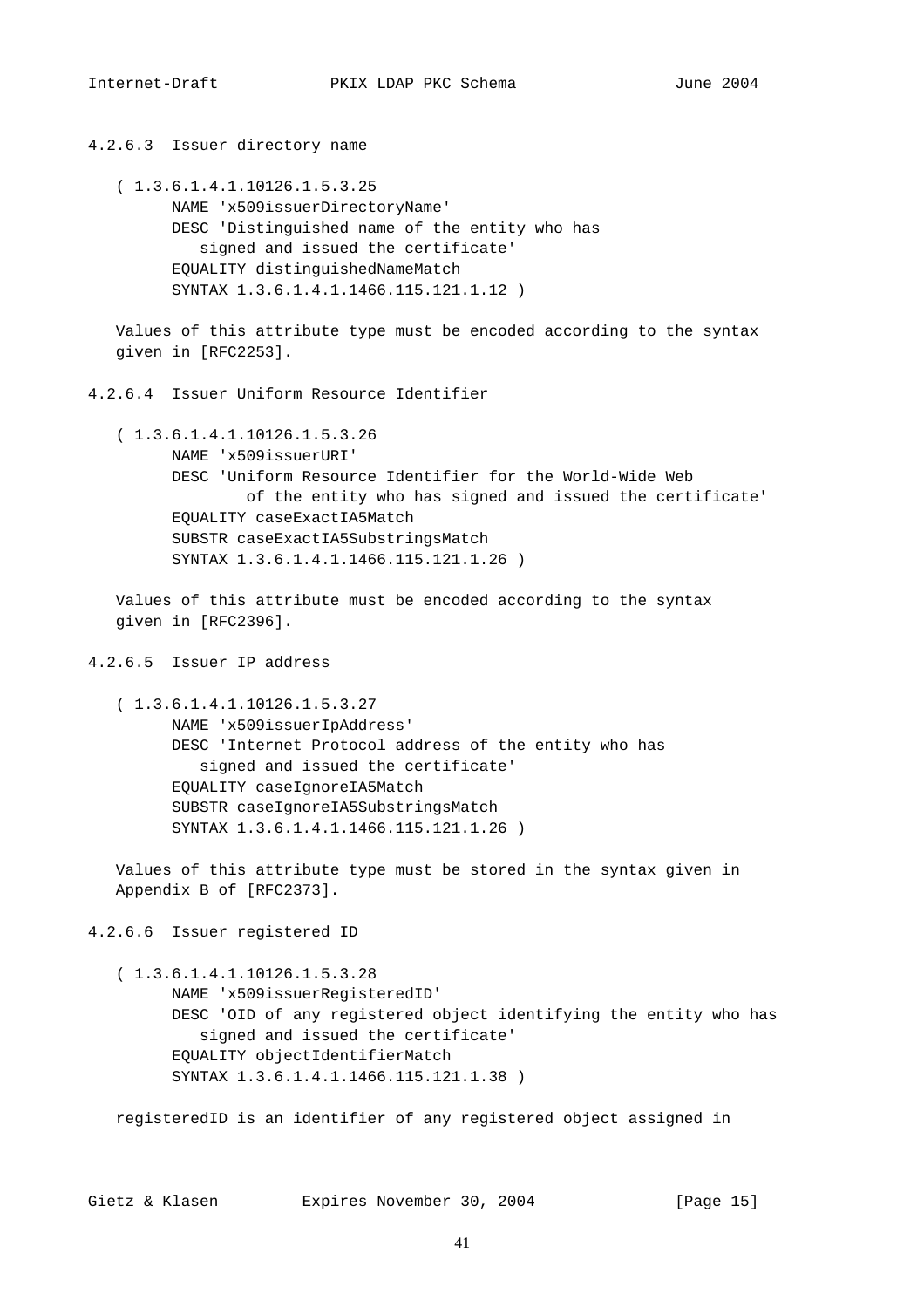accordance with ITU-T Rec. X.660.

4.2.7 Basic constraints extension

 This attribute indicates whether the subject of the certificate is a CA (see X.509(2000) 8.4.2.1, RFC3280 4.2.1.10). If the value of this attribute is "TRUE", the certificate MUST be stored in the "cacertificate" attribute.

 ( 1.3.6.1.4.1.10126.1.5.3.29 NAME 'x509basicConstraintsCa' DESC 'Identifies whether the subject of the certificate is a CA' EQUALITY booleanMatch SYNTAX 1.3.6.1.4.1.1466.115.121.1.7 SINGLE-VALUE )

4.2.8 Extended key usage extension

 This attribute indicates one or more purposes for which the certified public key may be used, in addition to or in place of the basic purposes indicated in the "x509keyUsage" attribute (see X.509(2000) 8.2.2.4, RFC3280 4.2.1.13). These purposes are identified by their OID.

```
 ( 1.3.6.1.4.1.10126.1.5.3.30
      NAME 'x509extKeyUsage'
      DESC 'Purposes for which the certified public key may be used,
          identified by an OID'
       EQUALITY objectIdentifierMatch
       SYNTAX 1.3.6.1.4.1.1466.115.121.1.38 )
```
4.2.9 CRL distribution points extension

 This attribute identifies how the full CRL information for this certifacte can be obtained (see X.509(2000) 8.6.2.1, RFC3280 4.2.1.14).

 ( 1.3.6.1.4.1.10126.1.5.3.32 NAME 'x509fullCRLDistributionPointURI' DESC 'URI type of DistributionPointName for the full CRL' EQUALITY caseExactIA5Match SYNTAX 1.3.6.1.4.1.1466.115.121.1.26 )

 In this specification, only the "uniformResourceIdentifier" choice of "distributionPoint.fullName" field is supported. If this attribute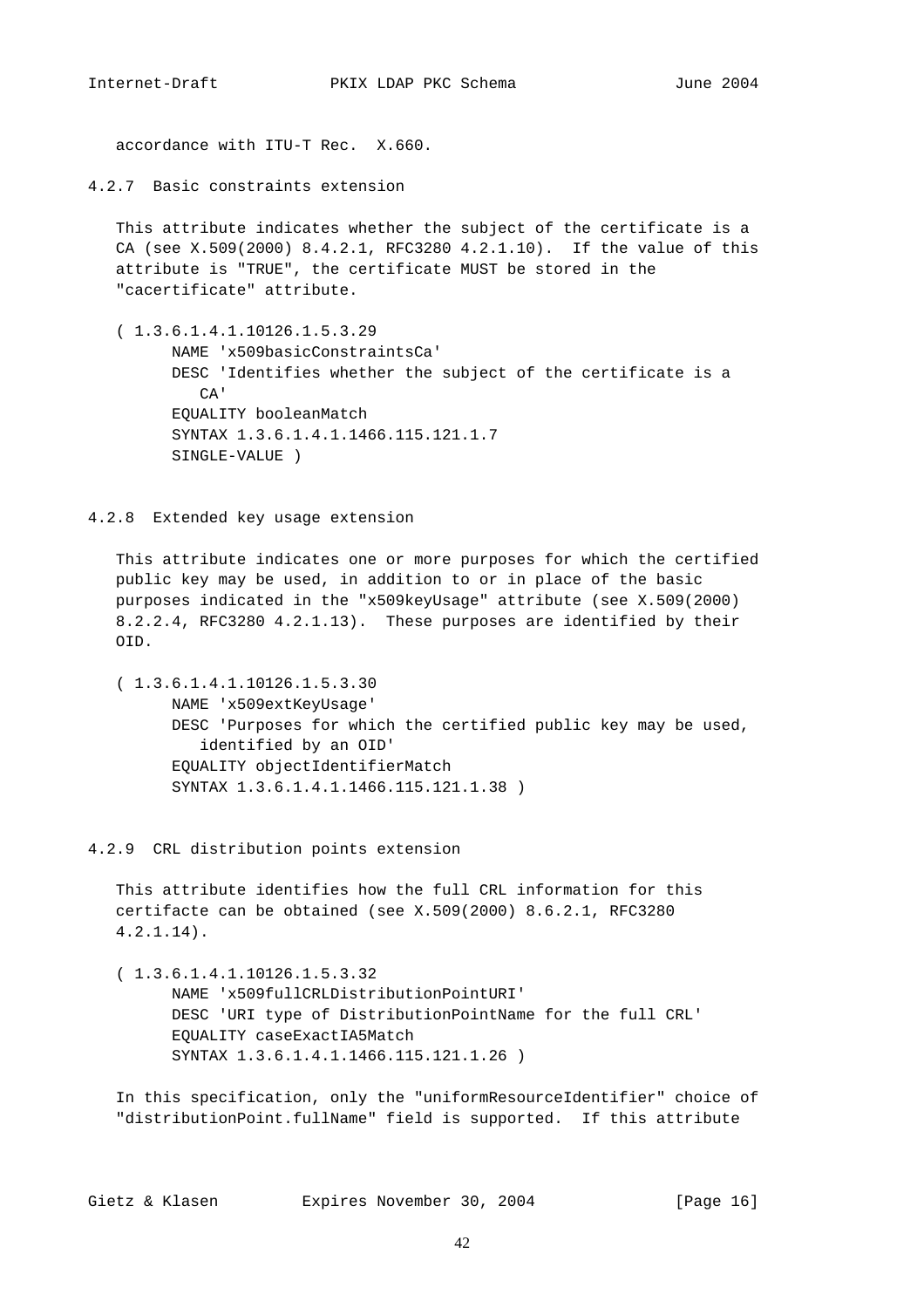exists in an entry, both the "reasons" and "cRLIssuer" fields MUST be absent from the certificate, i.e. the CRL distributed by the distribution point contains revocations for all revocation reasons and the CRL issuer is identical to the certificate issuer.

 Values of this attribute must be encoded according to the URI syntax given in [RFC2396].

# 4.3 Additional attributes

4.3.1 Certificate location

 This attribute contains a pointer to the directory entry of a certificate. Thus it is possible to point to the certificate from an, e.g., white pages entry.

### ( 1.3.6.1.4.1.10126.1.5.4.74

 NAME 'x509certLocation' DESC 'Pointer to a x509certificate Entry' EQUALITY distinguishedNameMatch SYNTAX 1.3.6.1.4.1.1466.115.121.1.12 )

# 4.3.2 Certificate holder

 This attribute contains a pointer to the directory entry of the end entity to which this certificate was issued. Thus it is possible to link a certificate entry in a certificate repository to, e.g., a white pages entry of the subject.

 ( 1.3.6.1.4.1.10126.1.5.4.75 NAME 'x509certHolder' DESC 'Pointer to the directory entry of the end entity to which this certificate was issued' EQUALITY distinguishedNameMatch SYNTAX 1.3.6.1.4.1.1466.115.121.1.12 )

#### 5. X.509 schema object classes

 The object classes have been designed to form a logical set and be extensible in an orderly way as new PKC/CRL/AC extensions are defined. The methodology is as follows. Every X.509 entry (for a PKC, CRL or AC) is of the x509base abstract object class. There is then an additional abstract object class for each, derived from x509base, which holds the attributes extracted from the basic PKC/AC/ CRL ASN.1 structure (excluding all extensions). The PKC object class is then instantiated by two structural object classes for user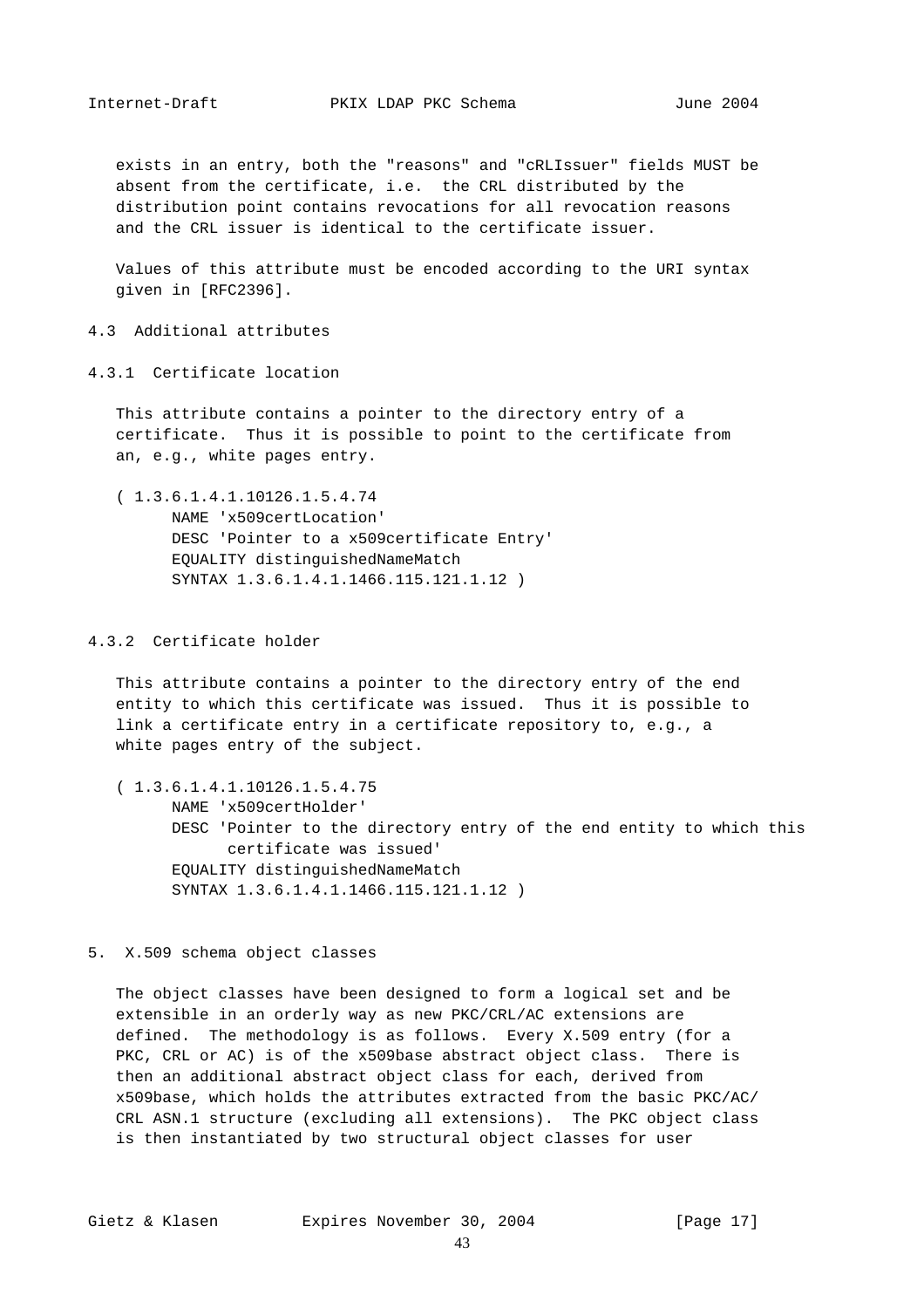certificates and for CA certificates.

5.1 X.509 base object class

 The x509base object class is the abstract object class that is the superior of all of the x.509 entry object classes

 ( 1.3.6.1.4.1.10126.1.5.4.2.1 NAME 'x509base' ABSTRACT MAY x509version )

5.2 X.509 PKC object class

 This abstract object class contains the fields of an X.509 user certificate or CA certificate that are used in searches as attributes and in name forms. It is derived from the abstract object class x.509base as specified in [ldap-crl-schema] and is base for the two following object classes.

```
 ( 1.3.6.1.4.1.10126.1.5.4.2.3
      NAME 'x509PKC'
      SUP x509base
      ABSTRACT
      MUST ( x509serialNumber $ x509validityNotBefore $
              x509validityNotAfter $ x509subjectPublicKeyInfoAlgorithm $
              x509signatureAlgorithm $ x509issuer )
      MAY ( x509authorityKeyIdentifier $
        x509authorityCertIssuer $ x509authorityCertSerialNumber $
        x509subjectKeyIdentifier $ x509keyUsage $
        x509policyInformationIdentifier $
        x509subjectRfc822Name $ x509subjectDnsName $
        x509subjectDirectoryName $ x509subjectURI $
        x509subjectIpAddress $ x509subjectRegisteredID $
        x509issuerRfc822Name $ x509issuerDnsName $
        x509issuerDirectoryName $ x509issuerURI $
        x509issuerIpAddress $ x509issuerRegisteredID $
        x509extKeyUsage $ x509FullcRLDistributionPointURI $
              x509certHolder $
              x509issuerSerial $ x509basicConstraintsCa ) )
```
 The attribute description of x509issuerSerial can be found in [ldap-ac-schema]

5.3 X.509 user certificate object class

This object class is for storing user certificates.

Gietz & Klasen Expires November 30, 2004 [Page 18]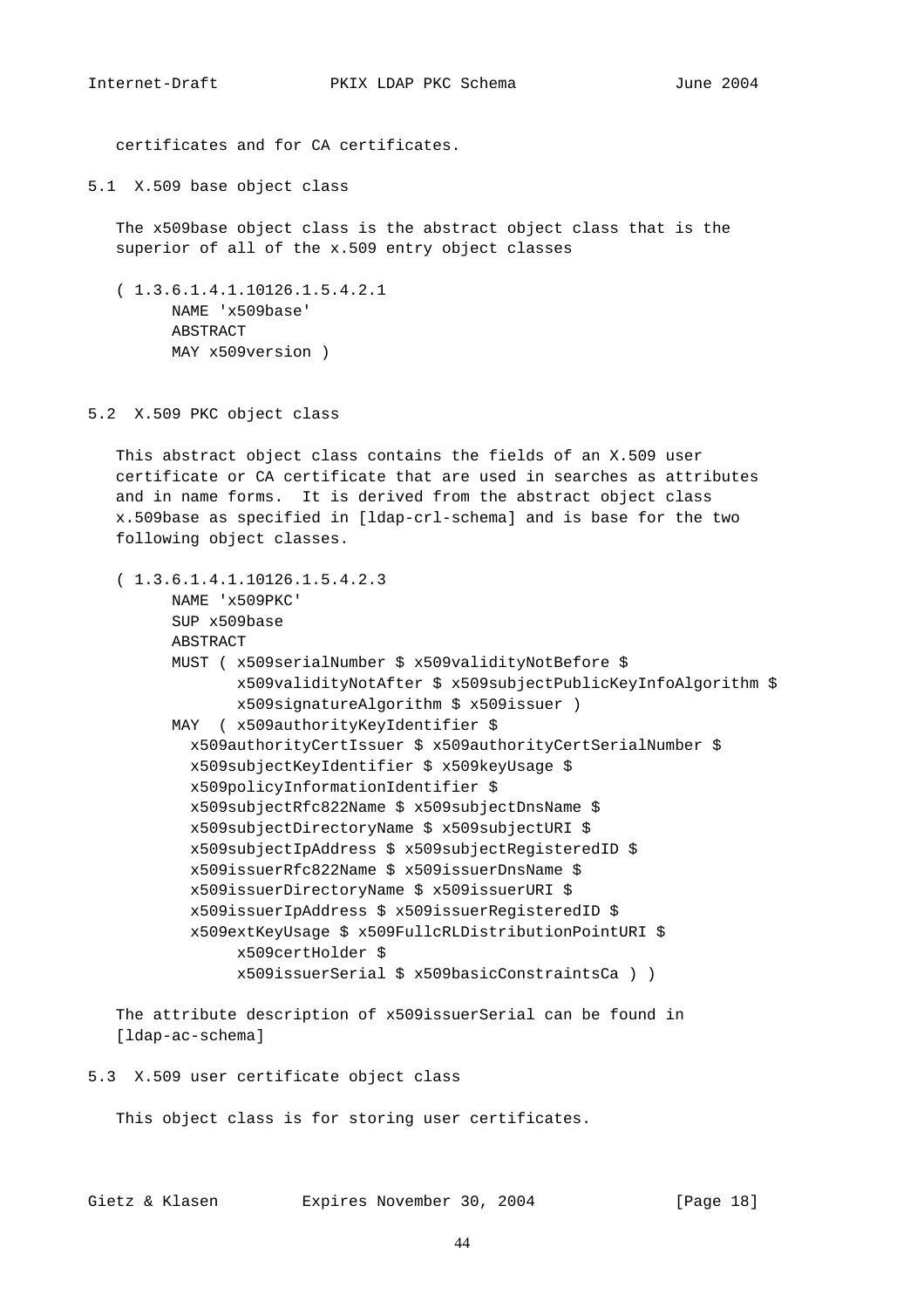( 1.3.6.1.4.1.10126.1.5.4.2.4 NAME 'x509userCertificate' SUP x509PKC STRUCTURAL MUST userCertificate MAY x509subject )

 The attribute description of userCertificate can be found in [pkix-ldap-schema]. Although this attribute type is specified as multi-valued it MUST NOT contain more than one certificate if used with this object class.

 The attribute type x509subject is specified here as a MAY attribute. Nevertheless if this attribute is not used at least one of the following attributes MUST be filled in: x509subjectRfc822Name, x509subjectDnsName, x509subjectDirectoryName, x509subjectURI, x509subjectIpAddress, or x509subjectRegisteredID.

### 5.4 X.509 CA certificate object class

This object class is for storing CA certificates.

 ( 1.3.6.1.4.1.10126.1.5.4.2.5 NAME 'x509caCertificate' SUP x509PKC STRUCTURAL MUST ( caCertificate \$ x509subject ) )

 The attribute description of caCertificate can be found in [pkix-ldap-schema]. Although this attribute type is specified as multi-valued it MUST NOT contain more than one certificate if used with this object class.

 This auxiliary object class has an attribute that contains a pointer to an entry with x509certicate objectclass. Thus it is possible to link, e.g., an entry of a white pages directory to an entry in a certificate store.

```
 ( 1.3.6.1.4.1.10126.1.5.4.2.2
      NAME 'x509certificateHolder'
      AUXILIARY
      MAY ( x509certLocation ) )
```
<sup>5.5</sup> X.509 certificate holder object class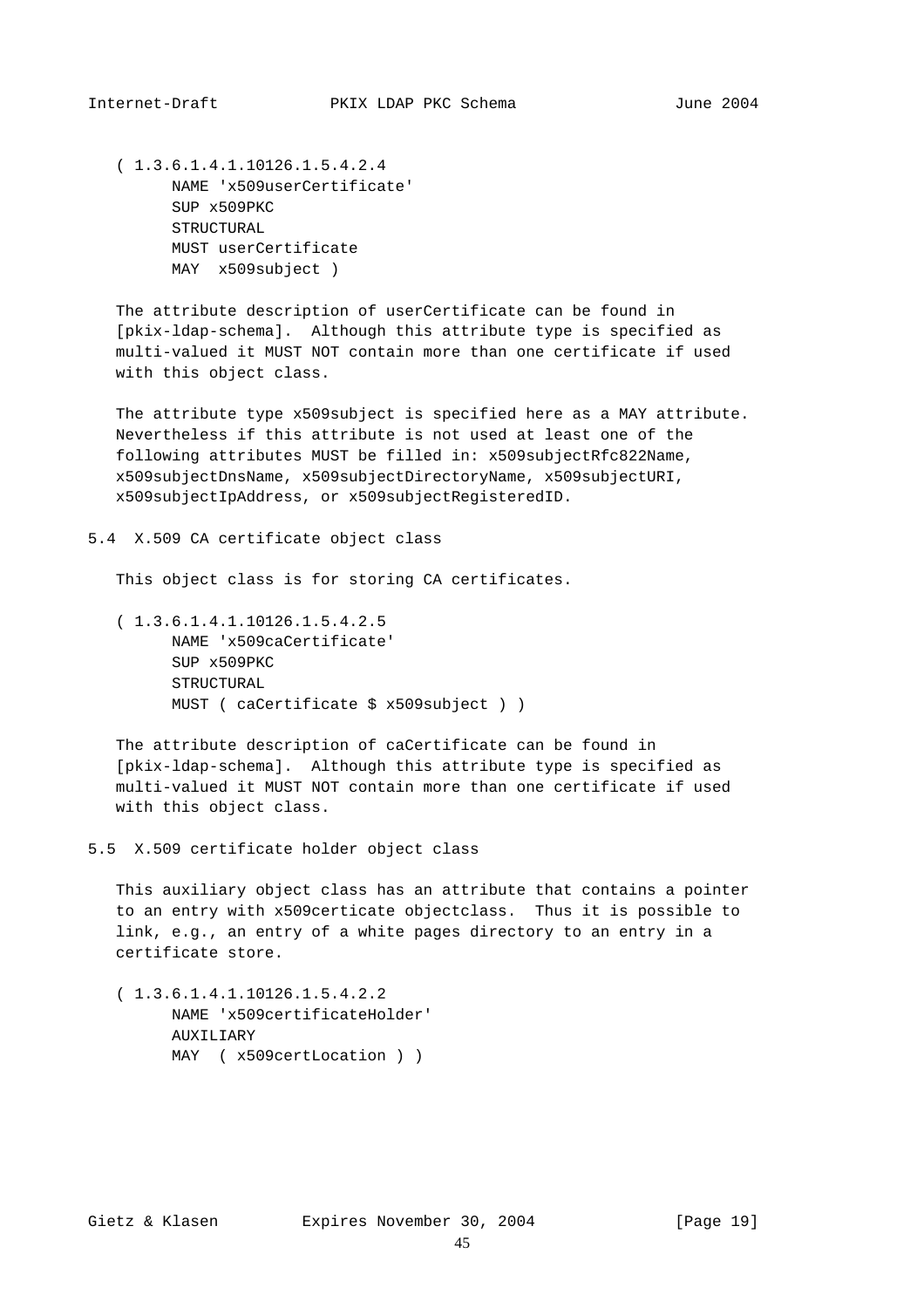Internet-Draft PKIX LDAP PKC Schema June 2004

6. DIT structure and naming

 If the schema presented in this document is used to store certificate information in a directory that contains entries for organizations, persons, services, etc., each certificate belonging to an entity SHOULD be stored as a direct subordinate to the entity's entry. In this case, these entries MUST be named by a multi-valued RDN formed by the certificate issuer and serial number, as this is the only way to enforce unique RDN under the siblings. This is expressed in the following two name forms:

 ( 1.3.6.1.4.1.10126.1.5.5.6 NAME 'x509userCertificateNameform' OC x509userCeriticate MUST ( x509serialNumber \$ x509issuer ) )

 ( 1.3.6.1.4.1.10126.1.5.5.7 NAME 'x509caCertificateNameform' OC x509caCertificate MUST ( x509serialNumber \$ x509issuer ) )

 There are some LDAP implementations that don't support multi-valued RDNs. These can use following alternative two name forms:

 ( 1.3.6.1.4.1.10126.1.5.5.8 NAME 'x509PKCAltNameForm'

> OC x509PKC MUST x509issuerSerial )

 For public directories of CAs that, besides the data stored in the certificates, do not hold any additional data about end entities the following DIT structure might be preferable. Entries for certificates are stored directly below the issuing CA's entry. In this case these entries SHOULD be named by the certificate serial number. This is expressed in the following two name forms:

 ( 1.3.6.1.4.1.10126.1.5.5.10 NAME 'x509PKCSerialNumberNameForm' OC x509PKC MUST x509serialNumber )

 Care must be taken when encoding DNs that contain an x509issuer attribute. Such a value is a string representation according to [RFC2253]. These strings contain RFC2253 special characters and must therefore be escaped. For example, the issuer name in a certificate may be: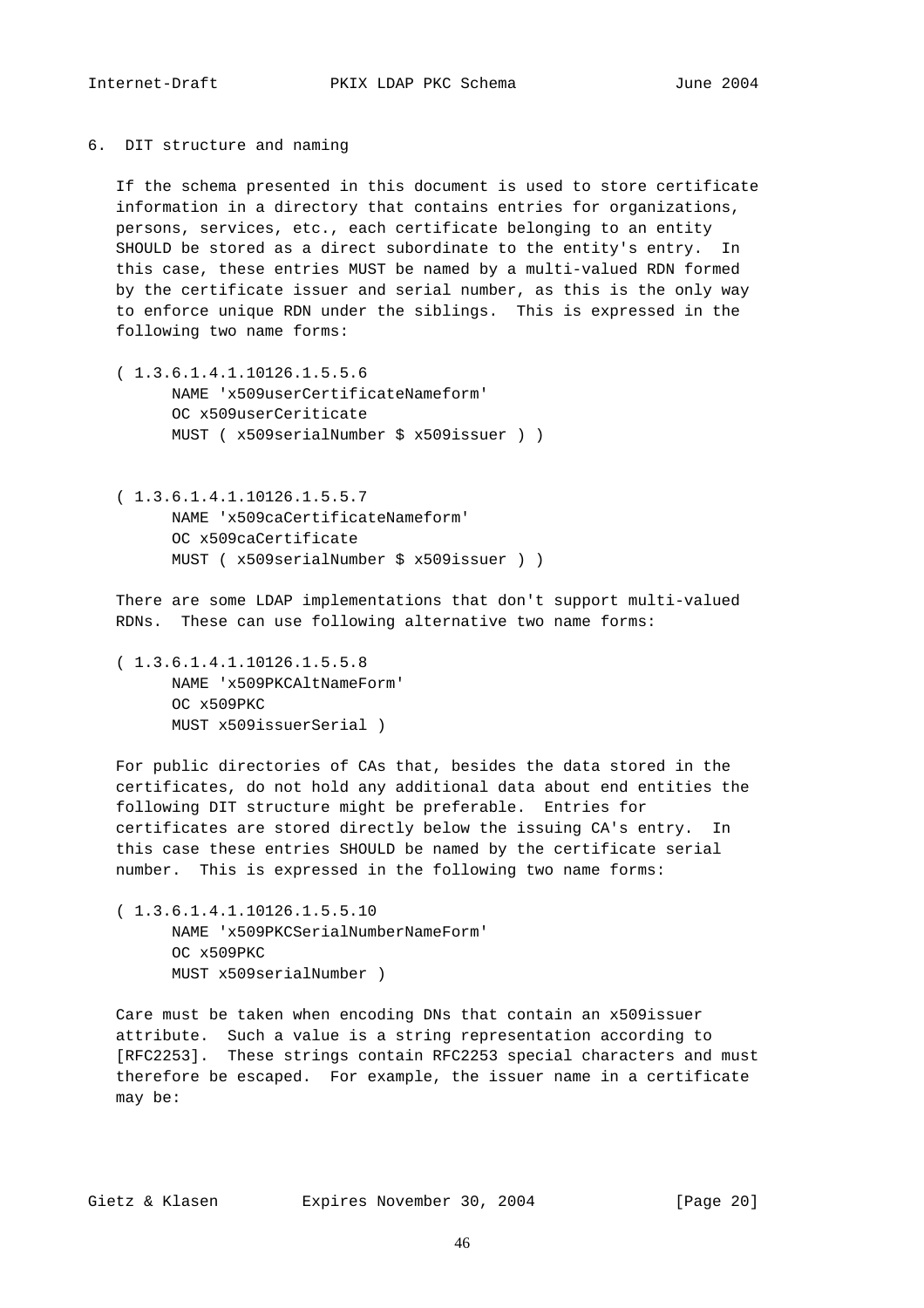x509issuer: OU=VeriSign Trust Network,OU=(c) 1998 VeriSign\2c Inc. - For authorized use only,OU=Class 1 Public Primary Certification Au thority - G2,O=VeriSign\2c Inc.,C=US

When used in a DN, this will be appear as:

- dn: x509serialNumber=123456+x509issuer=OU\3dVeriSign Trust Network \2cOU\3d(c) 1998 VeriSign\5c\2c Inc. - For authorized use only\2cOU\3d Class 1 Public Primary Certification Authority - G2\2cO\3dVeriSig n\5c\2c Inc.\2cC\3dUS,cn=Joe Example,...
- 7. Security Considerations

 Attributes of directory entries are used to provide descriptive information about the real-world objects they represent which can be people, organizations, or devices. Most countries have privacy laws regarding the publication of information about people.

 Without additional mechanisms such as Operation Signatures [RFC2649] which allow a client to verify the origin and integrity of the data contained in the attributes defined in this document, a client MUST NOT treat this data as authentic. Clients MUST only use - after proper validation - the data which they obtained directly from the certificate. Directory administrators MAY deploy ACLs which limit access to the attributes defined in this document to search filters.

 Transfer of cleartext passwords is strongly discouraged where the underlying transport service cannot guarantee confidentiality and may result in disclosure of the password to unauthorized parties.

 In order to protect the directory and its contents, strong authentication MUST have been used to identify the Client when an update operation is requested.

8. IANA Considerations

 This document uses the OID 1.3.6.1.4.1.10126.1.5 to identify the LDAP schema elements described here. This OID was assigned by DAASI International, under its IANA-assigned private enterprise allocation [PRIVATE], for use in this specification.

9. Acknowledgments

 This document borrows from a number of IETF documents, including [certinfo-schema].

The authors wish to thank David Chadwick, Russ Housley, Mikhail

Gietz & Klasen Expires November 30, 2004 [Page 21]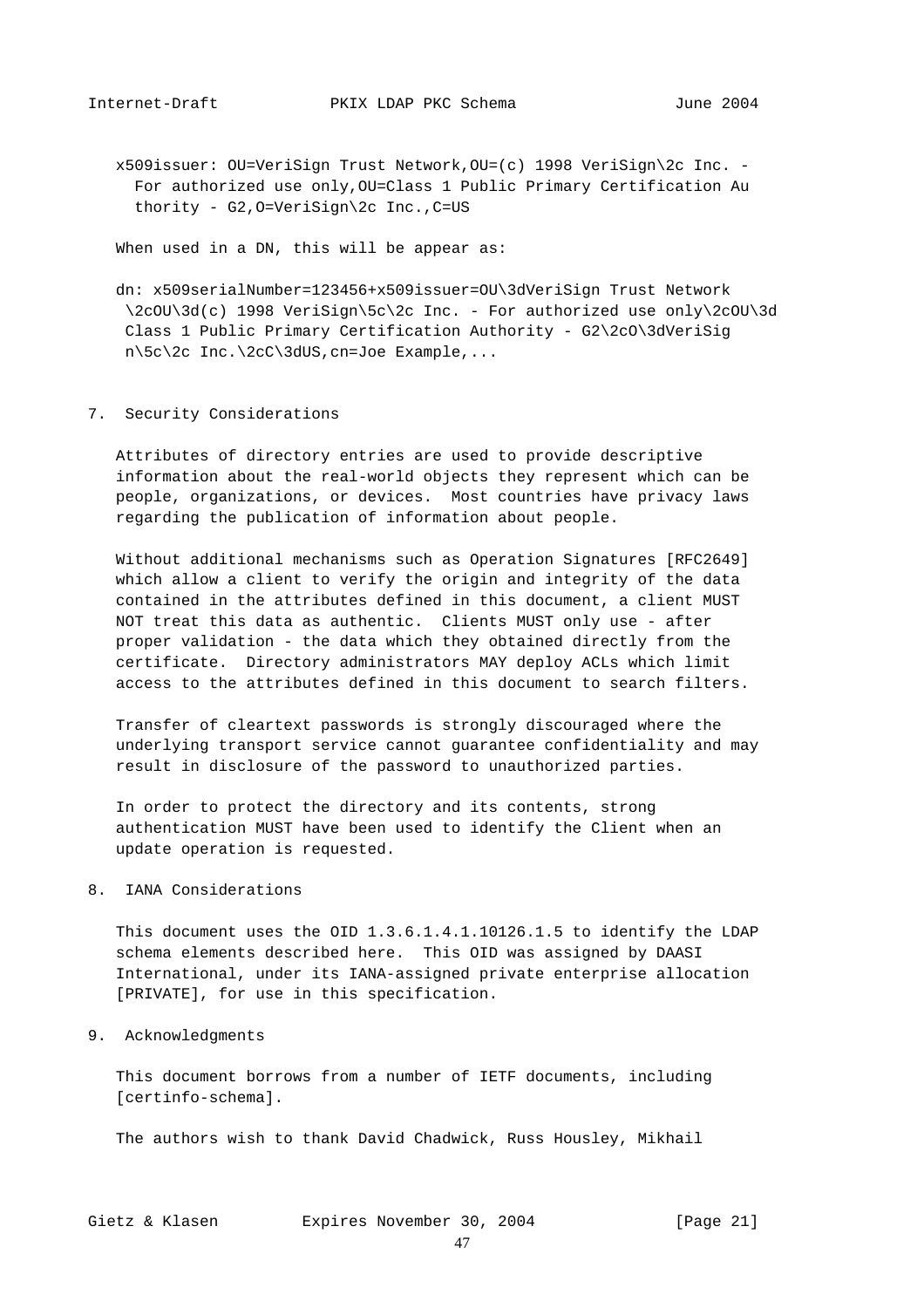Sahalayev, Michael Stroeder, and Kurt Zeilenga for their contributions to this document.

 This work is part of the DFN Project "Ausbau und Weiterbetrieb eines Directory Kompetenzzentrums" funded by the German Ministry of Research (BMBF).

 The last versions of this work were made in the frame of the project "PKI/LDAP" funded by the Ministry of Science, Research and The Arts of Baden-Wuerttemberg, Germany.

 This document has been written in XML according to the DTD specified in RFC2629. xml2rfc has been used to generate an RFC2033 compliant plain text form. The XML source and a HTML version are available on request.

### 10. References

### 10.1 Normative references

- [PRIVATE] IANA, "Private Enterprise Numbers", <http://www.iana.org/assignements/enterprise-numbers>.
- [RFC0822] Crocker, D., "Standard for the format of ARPA Internet text messages", STD 11, RFC 822, August 1982.
- [RFC1035] Mockapetris, P., "Domain names implementation and specification", STD 13, RFC 1035, November 1987.
- [RFC2119] Bradner, S., "Key words for use in RFCs to Indicate Requirement Levels", BCP 14, RFC 2119, March 1997.
- [RFC2234] Crocker, D. and P. Overell, "Augmented BNF for Syntax Specifications: ABNF", RFC 2234, November 1997.
- [RFC2252] Wahl, M., Coulbeck, A., Howes, T. and S. Kille, "Lightweight Directory Access Protocol (v3): Attribute Syntax Definitions", RFC 2252, December 1997.
- [RFC2253] Wahl, M., Kille, S. and T. Howes, "Lightweight Directory Access Protocol (v3): UTF-8 String Representation of Distinguished Names", RFC 2253, December 1997.
- [RFC2256] Wahl, M., "A Summary of the X.500(96) User Schema for use with LDAPv3", RFC 2256, December 1997.
- [RFC2373] Hinden, R. and S. Deering, "IP Version 6 Addressing Architecture", RFC 2373, July 1998.

Gietz & Klasen Expires November 30, 2004 [Page 22]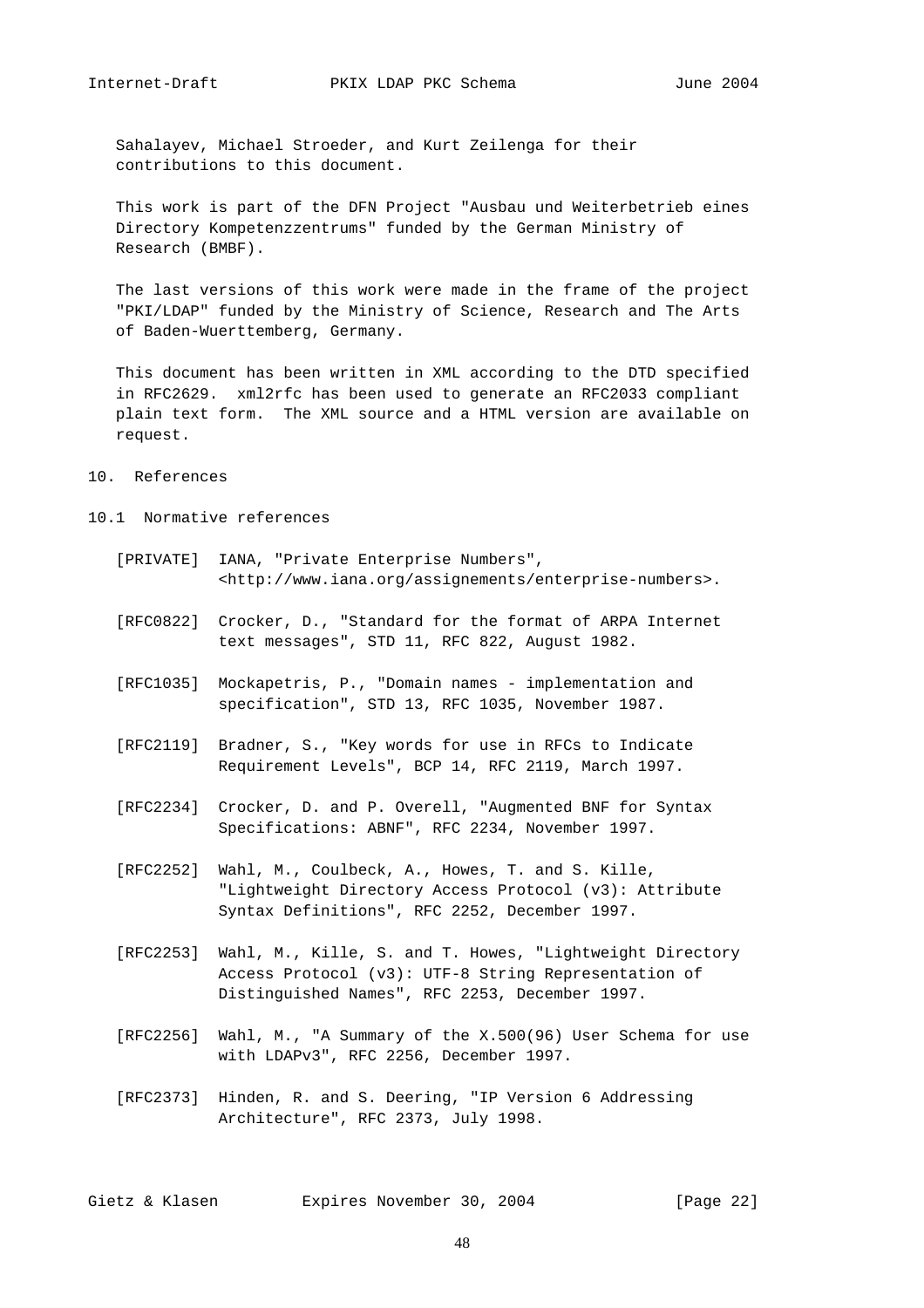- [RFC2396] Berners-Lee, T., Fielding, R. and L. Masinter, "Uniform Resource Identifiers (URI): Generic Syntax", RFC 2396, August 1998.
- [RFC2798] Smith, M., "Definition of the inetOrgPerson LDAP Object Class", RFC 2798, April 2000.
- [RFC3280] Housley, R., Polk, T., Ford, W. and D. Solo, "Internet X.509 Public Key Infrastructure Certificate and CRL Profile", RFC 3280, April 2002.
- [RFC3377] Hodges, J. and RL. Morgan, "Lightweight Directory Access Protocol (v3): Technical Specification", RFC 3377, September 2002.
- [ldap-ac-schema]

 Chadwick, D. and M. Sahalayev, "Internet X.509 Public Key Infrastructure - LDAP Schema for X.509 Attribute Certificates", Internet Draft (work in progress), May 2004, <draft-ietf-pkix-ldap-ac-schema-02.txt>.

[ldap-crl-schema]

 Chadwick, D. and M. Sahalayev, "Internet X.509 Public Key Infrastructure - LDAP Schema for X.509 CRLs", Internet Draft (work in progress), May 2004, <draft-ietf-pkix-ldap-crl-schema-02.txt>.

[pkix-ldap-schema]

 Chadwick, D. and S. Legg, "Internet X.509 Public Key Infrastructure - LDAP Schema and Syntaxes for PKIs", Internet Draft (work in progress), June 2002, <draft-ietf-pkix-ldap-pki-schema-00.txt>.

### 10.2 Non-normative references

- [RFC2312] Dusse, S., Hoffman, P., Ramsdell, B. and J. Weinstein, "S/ MIME Version 2 Certificate Handling", RFC 2312, March 1998.
- [RFC2649] Greenblatt, B. and P. Richard, "An LDAP Control and Schema for Holding Operation Signatures", RFC 2649, August 1999.
- [RFC2651] Allen, J. and M. Mealling, "The Architecture of the Common Indexing Protocol (CIP)", RFC 2651, August 1999.
- [RFC2654] Hedberg, R., Greenblatt, B., Moats, R. and M. Wahl, "A Tagged Index Object for use in the Common Indexing Protocol", RFC 2654, August 1999.

Gietz & Klasen Expires November 30, 2004 [Page 23]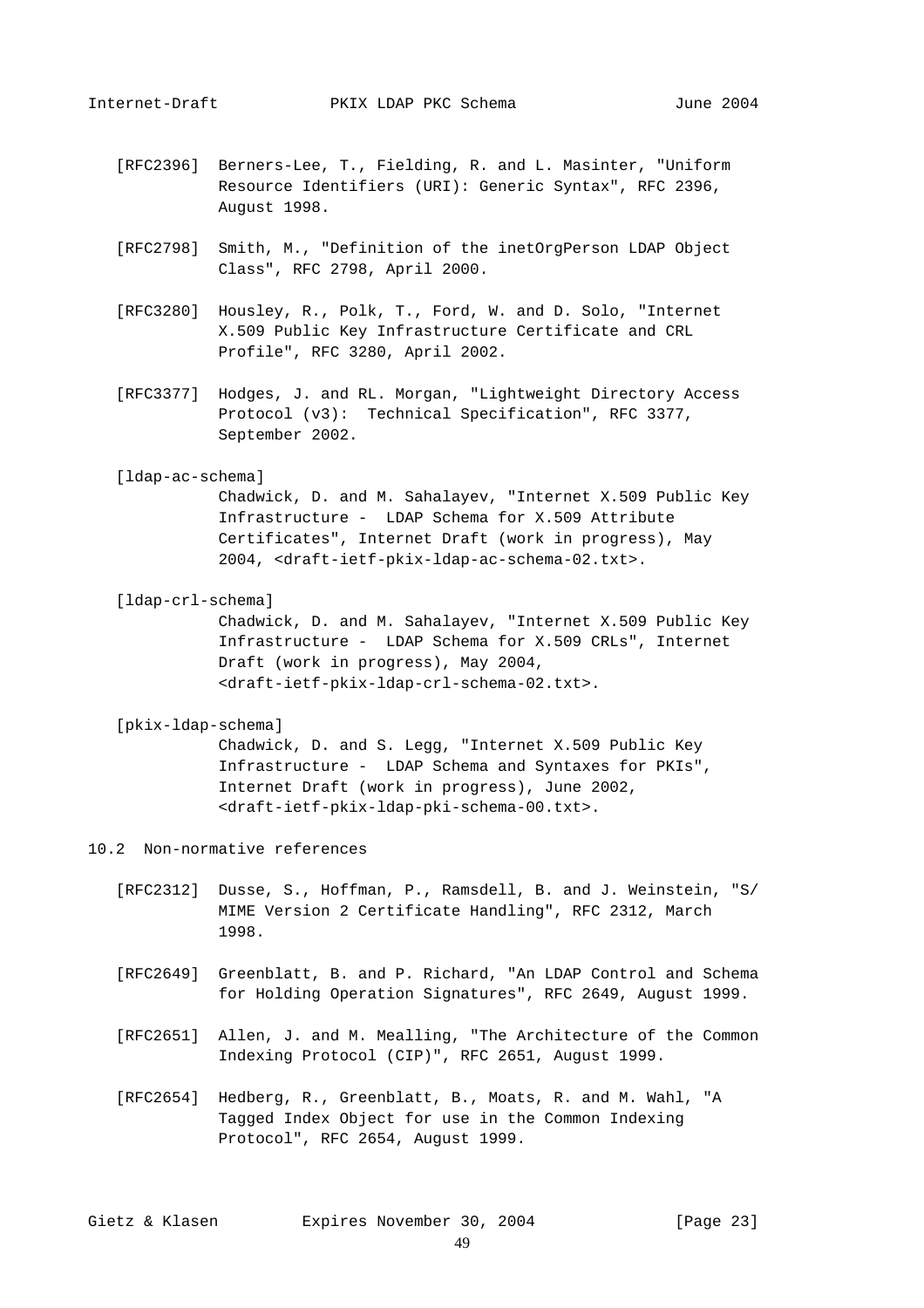- [RFC3039] Santesson, S., Polk, T., Barzin, P. and M. Nystrom, "Internet X.509 Public Key Infrastructure Qualified Certificate Profile", RFC 3039, January 2001.
- [RFC3687] Legg, S., "Lightweight Directory Access Protocol and X.500 Component Matching Rules", RFC 3687, February 2004.

[X.509-2000]

 ITU, "Information Technology - Open Systems Interconnection - The Directory: Public-key and attribute certificate frameworks", ITU-T Recommendation X.509, March 2000.

```
 [certinfo-schema]
               Greenblatt, B., "LDAP Object Class for Holding Certificate
               Information", Internet Draft (expired), Februar 2000,
               <http://www.watersprings.org/pub/id/draft-greenblatt-ldap-
certinfo-schema-02.txt>
```
# [matchedval] Chadwick, D. and S. Mullan, "Returning Matched Values with LDAPv3", Internet Draft (work in progress), September 2002, <draft-ietf-ldapext-matchedval-07.txt>.

```
Authors' Addresses
```
.

 Peter Gietz DAASI International GmbH Wilhelmstr. 106 Tuebingen 72074 DE

 Phone: +49 7071 29 70336 EMail: peter.gietz@daasi.de URI: http://www.daasi.de/

 Norbert Klasen Avinci Halskestr. 38 Ratingen 40880 DE EMail: norbert.klasen@avinci.de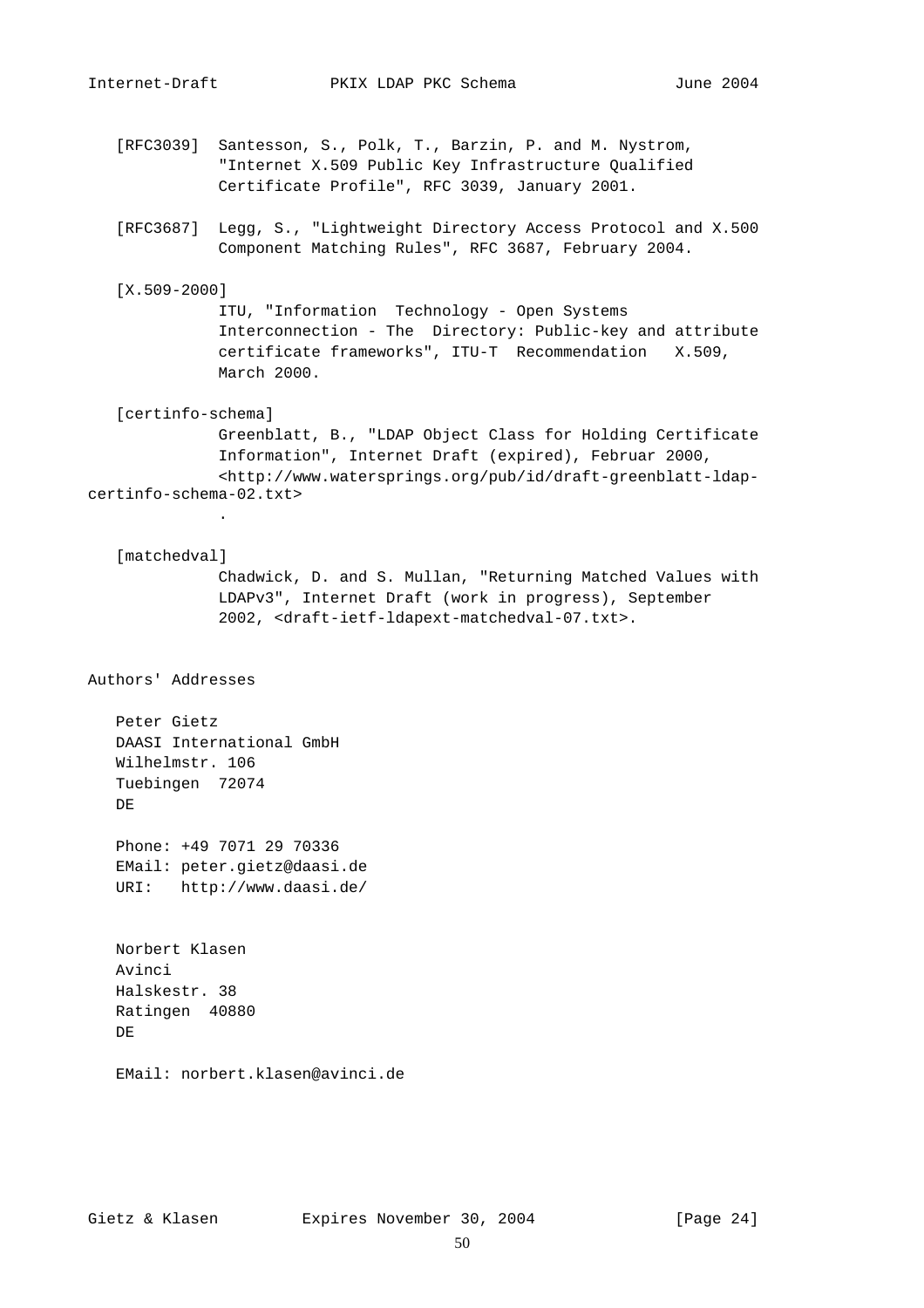```
 A sample x509certificate directory entry for an intermediate CA
 certificate in LDIF format:
```
 dn: x509serialNumber=4903272,EMAILADDRESS=certify@pca.dfn.de,CN=DFN T oplevel Certification Authority,OU=DFN-PCA,OU=DFN-CERT GmbH,O=Deutsc hes Forschungsnetz,C=DE

```
 objectclass: x509caCertificate
```
Appendix A. Sample directory entries

x509version: 2

```
 x509serialNumber: 4903272
```
- x509issuer: EMAILADDRESS=certify@pca.dfn.de,CN=DFN Toplevel Certifica tion Authority,OU=DFN-PCA,OU=DFN-CERT GmbH,O=Deutsches Forschungsnet z,C=DE
- x509validityNotBefore: 20020110170112Z
- x509validityNotAfter: 20060110170112Z

```
 x509subject: EMAILADDRESS=ca@daasi.de,OU=DAASI CA,O=DAASI Internation
 al GmbH,C=DE
```
- x509subjectPublicKeyInfoAlgorithm: 1.2.840.113549.1.1.1
- x509basicConstraintsCa: TRUE
- x509keyUsage: keyCertSign
- x509keyUsage: cRLSign
- x509subjectKeyIdentifier:: 5nrZFpVK4RKfIglqQ4N4JXBS4Bk=

```
 x509cLRdistributionPointURI: http://www.dfn-pca.de/certification/x509
  /g1/data/crls/root-ca-crl.crx
```

```
 x509cLRdistributionPointURI: http://www.dfn-pca.de/certification/x509
  /g1/data/crls/root-ca-crl.crl
```

```
 x509policyInformationIdentifier: 1.3.6.1.4.1.11418.300.1.1
```
x509caCert:: MIIHTTCCBjWgAwIBAgIDStFoMA0GCSqGSIb3DQEBBQUAMI

```
 GsMQswCQYDVQQGEwJERTEhMB8GA1UEChMYRGV1dHNjaGVzIEZvcnNjaHVuZ3NuZXR6MR
 YwFAYD VQQLEw1ERk4tQ0VSVCBHbWJIMRAwDgYDVQQLEwdERk4tUENBMS0wKwYDVQQDE
 yRERk4gVG9 wbGV2ZWwgQ2VydGlmaWNhdGlvbiBBdXRob3JpdHkxITAfBgkqhkiG9w0B
 CQEWEmNlcnRpZnlAcGNhLmRmbi5kZTAeFw0wMjAxMTAxNzAxMTJaFw0wNjAxMTAxNzAx
 MTJaMF8xCzAJBgNVBAYTAkRFMSEwHwYDVQQKExhEQUFTSSBJbnRlcm5hdGlvbmFsIEdt
YkgxETAPBgNVBAsTCERB QVNJIENBMRowGAYJKoZIhvcNAQkBFgtjYUBkYWFzaS5kZTC
 CASIwDQYJKoZIhvcNAQEBBQA DggEPADCCAQoCggEBAKmQBp+Gr28/qlEWjnJoiH3Awm
 hNEYMRWgXMXMMjM3S4mSmXZ8FZfTSPhi5O1zx5nyHecfl01fAO79Kpc6XkOTOl4iKBwu
 7+DM6my9Iizp2puhOQ6iuuchAIyJQPR0lfWAvvW+4n7Nf13Js5qFHvXBDqvgt6fud1l8
 XZ4nPWBSbs6OnB4EUDlRLx5fdCX2sEPQINKeu0INMtjHI6eGbspmahup0ArPA9RYZVjV
 q6ZHkh4205/JAhji9KtFifKCztXNTRMba7AHd2uS6GbF9+chGLPWGNZKtMhad1SvU7Zl
 w/ySHkFbBFZMu6x3kAVgwW8gKQa5qSFnMw/WTKATJRPekCAwEAAaOCA8IwggO+MA8GA1
 UdEwEB/wQFMAMBAf8wCwYDVR0PBAQDAgEGMB0GA1UdDgQWBBTmetkWlUrhEp8iCWpDg3
 glcFLgGTCB2wYDVR0jBIHTMIHQgBQGC/q1+Eh4oyCxCz7PoNDE0X990KGBsqSBrzCBrD
 ELMAkGA1UEBhMCREUxITAfBgNVBAoTGERldXRzY2hlcyBGb3JzY2h1bmdzbmV0ejEWMB
 QGA1UECxMNREZOLUNFUlQgR21iSDEQMA4GA1UECxMHREZOLVBDQTEtMCsGA1UEAxMkRE
 ZOIFRvcGxldmVsIENlcnRpZmljYXRpb24gQXV0aG9yaXR5MSEwHwYJKoZIhvcNAQkBFh
 JjZXJ0aWZ5QHBjYS5kZm4uZGWCAxXP/TCBpQYDVR0fBIGdMIGaMEugSaBHhkVodHRwOi
 8vd3d3LmRmbi1wY2EuZGUvY2VydGlmaWNhdGlvbi94NTA5L2cxL2RhdGEvY3Jscy9yb2
```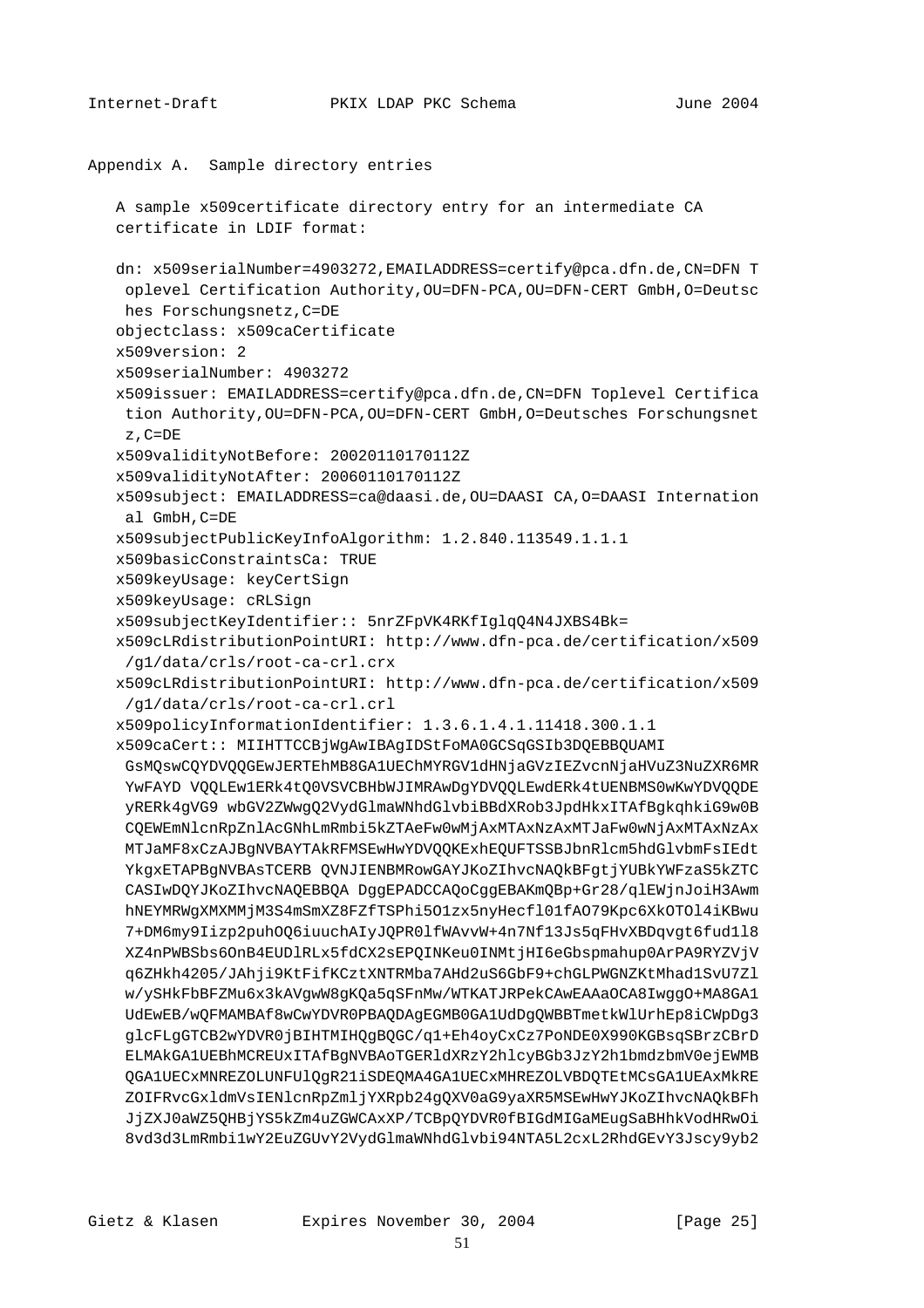90LWNhLWNybC5jcngwS6BJoEeGRWh0dHA6Ly93d3cuZGZuLXBjYS5kZS9jZXJ0aWZpY2 F0aW9uL3g1MDkvZzEvZGF0YS9jcmxzL3Jvb3QtY2EtY3JsLmNybDARBglghkgBhvhCAQ EEBAMCAQYwSwYJYIZIAYb4QgEIBD4WPGh0dHA6Ly93d3cuZGZuLXBjYS5kZS9jZXJ0aW ZpY2F0aW9uL3BvbGljaWVzL3g1MDlwb2xpY3kuaHRtbDCB+QYJYIZIAYb4QgENBIHrFo HoVGhpcyBjZXJ0aWZpY2F0ZSB3YXMgaXNzdWVkIGJ5IHRoZSBERk4tUENBLCB0aGUgVG 9wCkxldmVsIENlcnRpZmljYXRpb24gQXV0aG9yaXR5IG9mIHRoZSBHZXJtYW4gUmVzZW FyY2gKTmV0d29yayAoRGV1dHNjaGVzIEZvcnNjaHVuZ3NuZXR6LCBERk4pLgpUaGUga2 V5IG93bmVyJ3MgaWRlbnRpdHkgd2FzIGF1dGhlbnRpY2F0ZWQgaW4KYWNjb3JkYW5jZS B3aXRoIHRoZSBERk4tUENBIHg1MDkgUG9saWN5LjA3BglghkgBhvhCAQMEKhYoaHR0cH M6Ly93d3cuZGZuLXBjYS5kZS9jZ2kvY2hlY2stcmV2LmNnaTBkBgNVHSAEXTBbMFkGCy sGAQOB2RqCLAEBMEowSAYIKwYBBQUHAqEWPGh0dHA6Ly93d3cuZGZuLXBjYS5kZS9jZX J0aWZpY2F0aW9uL3BvbGljaWVzL3g1MDlwb2xpY3kuaHRtbDANBgkqhkiG9w0BAQUFAA OCAQEAU9GmwCW6LwsyHfC241afldqj/GULv8mfSkUEpK2OtYU1JAYFzmQx69iweOKHbg XZKZA2Wox+9AydIe98MJCSCOFKYjkzgXU4fEZbEgnZBo+/1+W2BoB6gFAWy77KVHgimA 7AqCcfbObeyCmyfLg1ro8/KpE01OjNr0S+EfZ3gX9sezjVkCy12HBNQknz/hT2af25UU hyFTcvUY4xvlKAQpla29qyO28sfO93Qhkum6SU2XPlsKU+3lyqF33Xy84Y2z8ScVlsMu VWbUGtmVshnpT5K91n42pu/f0rLtkZDssEDbcLnQDLWEz1aUDkLC++4CeFJxC/Dd/SOr E0yR0hNQ=

 A sample x509certificate directory entry for an end identity certificate in LDIF format: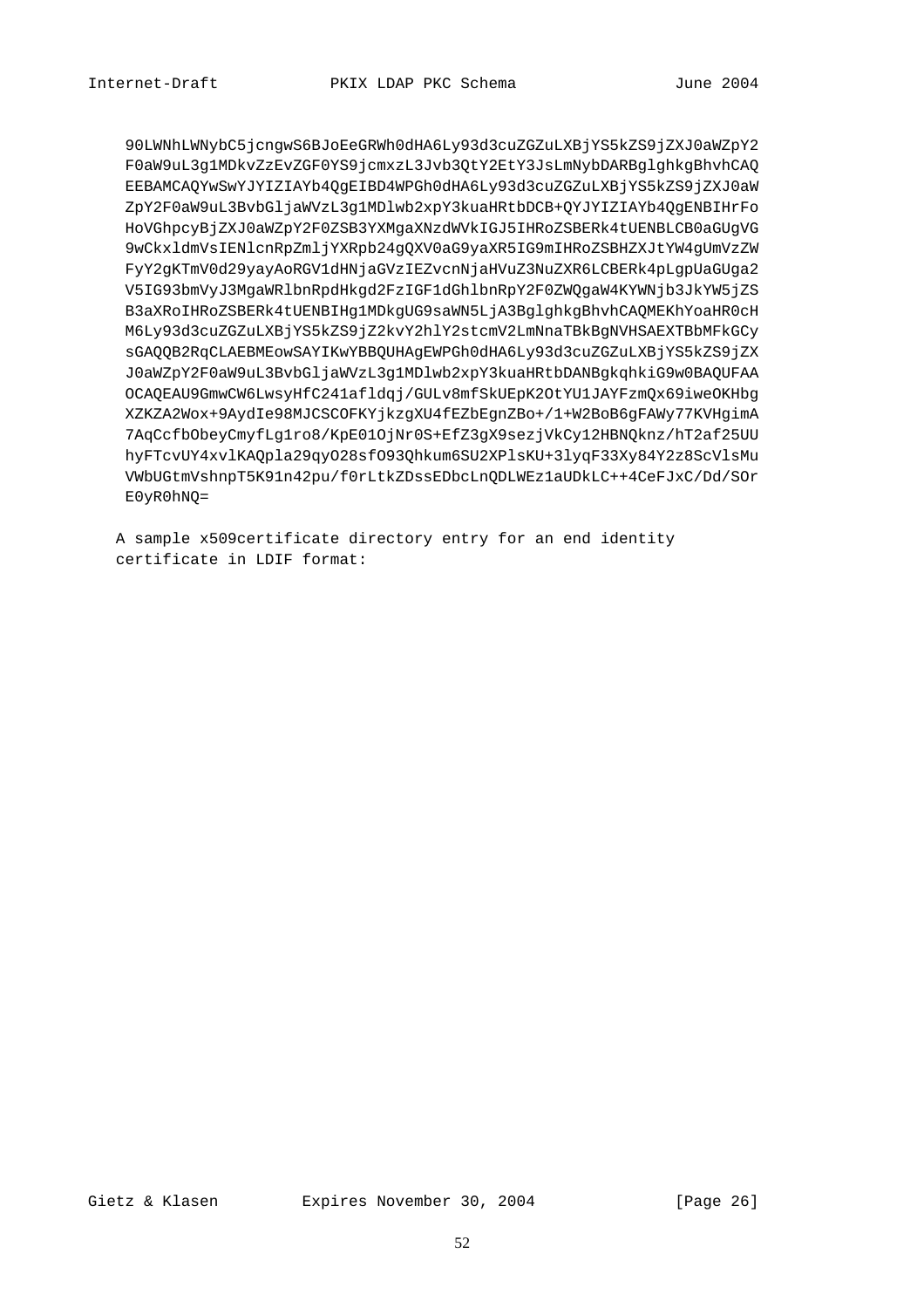```
 dn: x509serialNumber=1581631808272310054353257112721713,EMAILADDRESS=
  certificate@trustcenter.de,OU=TC TrustCenter Class 1 CA,O=TC TrustCe
nter for Security in Data Networks GmbH, L=Hamburg, ST=Hamburg, C=DE
 objectclass: x509userCertificate
 x509version: 2
 x509serialNumber: 1581631808272310054353257112721713
 x509issuer: EMAILADDRESS=certificate@trustcenter.de,OU=TC TrustCente
 r Class 1 CA,O=TC TrustCenter for Security in Data Networks GmbH,L=
 Hamburg, ST=Hamburg,C=DE
 x509validityNotBefore: 20011030180757Z
 x509validityNotAfter: 20021030180757Z
 x509subject: EMAILADDRESS=norbert.klasen@daasi.de,CN=Norbert Klasen,C
 =DE x509subjectPublicKeyInfoAlgorithm: 1.2.840.113549.1.1.1
 x509userCert:: MIIDOTCCAqKgAwIBAgIOTfsAAAACxOstmlOu2TEwDQYJ
  KoZIhvcNAQEEBQAwgbwxCzAJBgNVBAYTAkRFMRAwDgYDVQQIEwdIYW1idXJnMRAwDgYD
  VQQHEwdIYW1idXJnMTowOAYDVQQKEzFUQyBUcnVzdENlbnRlciBmb3IgU2VjdXJpdHkg
  aW4gRGF0YSBOZXR3b3JrcyBHbWJIMSIwIAYDVQQLExlUQyBUcnVzdENlbnRlciBDbGFz
  cyAxIENBMSkwJwYJKoZIhvcNAQkBFhpjZXJ0aWZpY2F0ZUB0cnVzdGNlbnRlci5kZTAe
  Fw0wMTEwMzAxODA3NTdaFw0wMjEwMzAxODA3NTdaME4xCzAJBgNVBAYTAkRFMRcwFQYD
  VQQDEw5Ob3JiZXJ0IEtsYXNlbjEmMCQGCSqGSIb3DQEJARYXbm9yYmVydC5rbGFzZW5A
  ZGFhc2kuZGUwgZ8wDQYJKoZIhvcNAQEBBQADgY0AMIGJAoGBAL8+XK98p4YjD7Wq7Apm
  hAN/j2tfVsFCS0ufy12vGpEtG4ny1tbbBORCJI8vIlDr2/vVTESl6UjzceloVUCib5V8
  55mKUVmLL9Ay4qQLFd4wAoRSPAu9DkfbR+ygjzaYq+MUKMwaB61sG6911xk/e2/IIq8/
  IHKrRoYQGmHkaaJpAgMBAAGjgaowgacwMwYJYIZIAYb4QgEIBCYWJGh0dHA6Ly93d3cu
  dHJ1c3RjZW50ZXIuZGUvZ3VpZGVsaW5lczARBglghkgBhvhCAQEEBAMCBaAwXQYJYIZI
  AYb4QgEDBFAWTmh0dHBzOi8vd3d3LnRydXN0Y2VudGVyLmRlL2NnaS1iaW4vY2hlY2st
  cmV2LmNnaS80REZCMDAwMDAwMDJDNEVCMkQ5QTUzQUVEOTMxPzANBgkqhkiG9w0BAQQF
  AAOBgQCrAzuZzLztupeqcHa8OUOcnRuTacMpBEeICbZMKv6mN9rMYkAxFKerj/yXbdCE
  8/3X3L00eGj+a8A7PumATiJSfmvYqa4EMZwHC2FFqPxYyAj+xVuSlL5AC4HGHu4SOCp/
  UJu1xysoD16chOOLpj7+ZWZWLHIjA3zeXwUGl4kFvw==
```
Appendix B. Sample searches

 This section details how clients should access the certstore. The searches are presented in LDAP URL format.

 Retrieve all certificates for an end entity from a certstore using the first DIT structure:

 ldap:///CN=Norbert%20Klasen,O=DAASI%20International%20GmbH,C=de? x509userCert?one?(objectClass=x509userCertificate)

 Find a certificate in a trustcenter's certstore suitable for sending an encrypted S/MIME message to "norbert.klasen@daasi.de"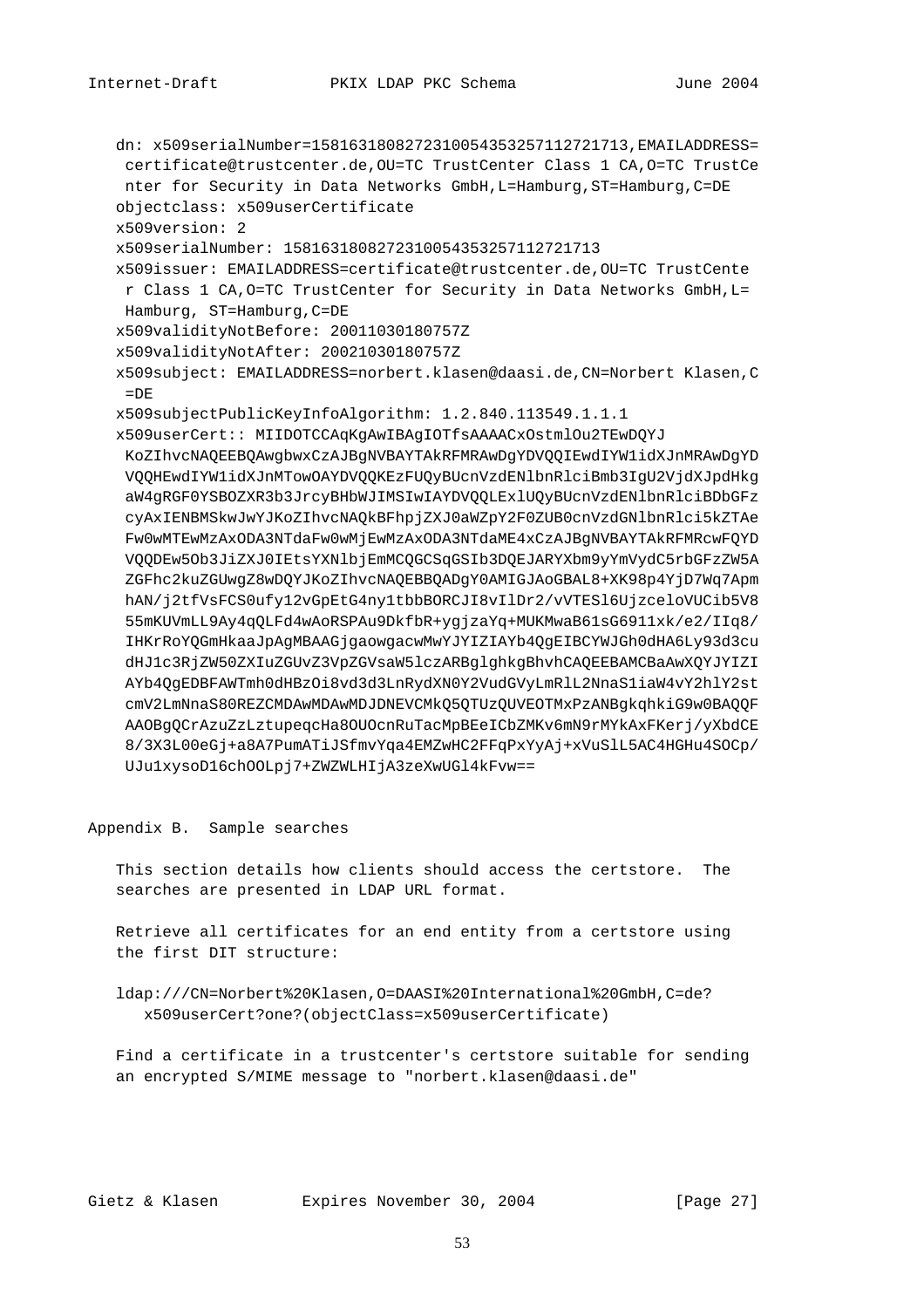ldap:///O=TC%20TrustCenter%20for%20Security%20in%20Data%20Networks %20GmbH,L=Hamburg,ST=Hamburg,C=de?x509userCert?sub?

- ((&(objectClass=x509userCertificate)
	- (x509subjectRfc822Name=norbert.klasen@daasi.de) )
- (|(x509keyUsage=keyEncipherment)(x509keyUsage=keyAgreement)  $(x509extendedKeyUsage=1.3.6.1.5.5.7.3.4)))$

 Find a CA certificate by its "subjectKeyIdentifier" obtained from the "keyIdentifier" field of the "autorityKeyIdentifier" extension in an end entity certificate:

ldap:///?caCertificate?sub?

```
 (&(objectClass=x509caCertificate)(x509subjectKeyIdentifier=%5CE6
 %5C7A%5CD9%5C16%5C95%5C4A%5CE1%5C12%5C9F%5C22%5C09%5C6A%5C43%
 5C83%5C78%5C25%5C70%5C52%5CE0%5C19))
```
Appendix C. Changes from previous Drafts

# C.1 Changes in draft-klasen-ldap-x509certificate-schema-01

- o Included new Attributes x509authorityKeyIdentifier, x509authorityCertissuer, x509authorityCertSerialNumber, x509certificateLocation, x509certificateHolder, and new objectclass x509certificateHolder
- o Fixed bug in definition of objectclass x509certificate
- o Changed references from RFC 2459 to RFC 3280 and included some respective language in 3.2.
- o Changed references from RFC 2251 to RFC 3377 and deleted all references to LDAPv2.
- o Deleted ";binary" in examples
- o Included new section: Comparision with component matching approach
- o Some changes in wording and section titles, and elimination of typos
- o Changed order of authors, and one author's address
- C.2 Changes in draft-klasen-ldap-x509certificate-schema-02
	- o abstract object class x509PKC
	- o aligned to [ldap-ac-schema] and [ldap-crl-schema]

C.3 Changes in draft-klasen-ldap-x509certificate-schema-03

- o Changed Matching Rules from caseIgnoreMatch to caseIgnoreIA5Match etc.
- o moved the references to RFC 3280 from the DESC part of the attribute definition to the text
- o added some additional text about CIP in Introduction
- o reworded text for x509subjectPublicKeyInfoAlgorithm
- o changed x509userCert and x509caCert to be inherited from userCertificate and caCertificate respectively

Gietz & Klasen **Expires November 30, 2004** [Page 28]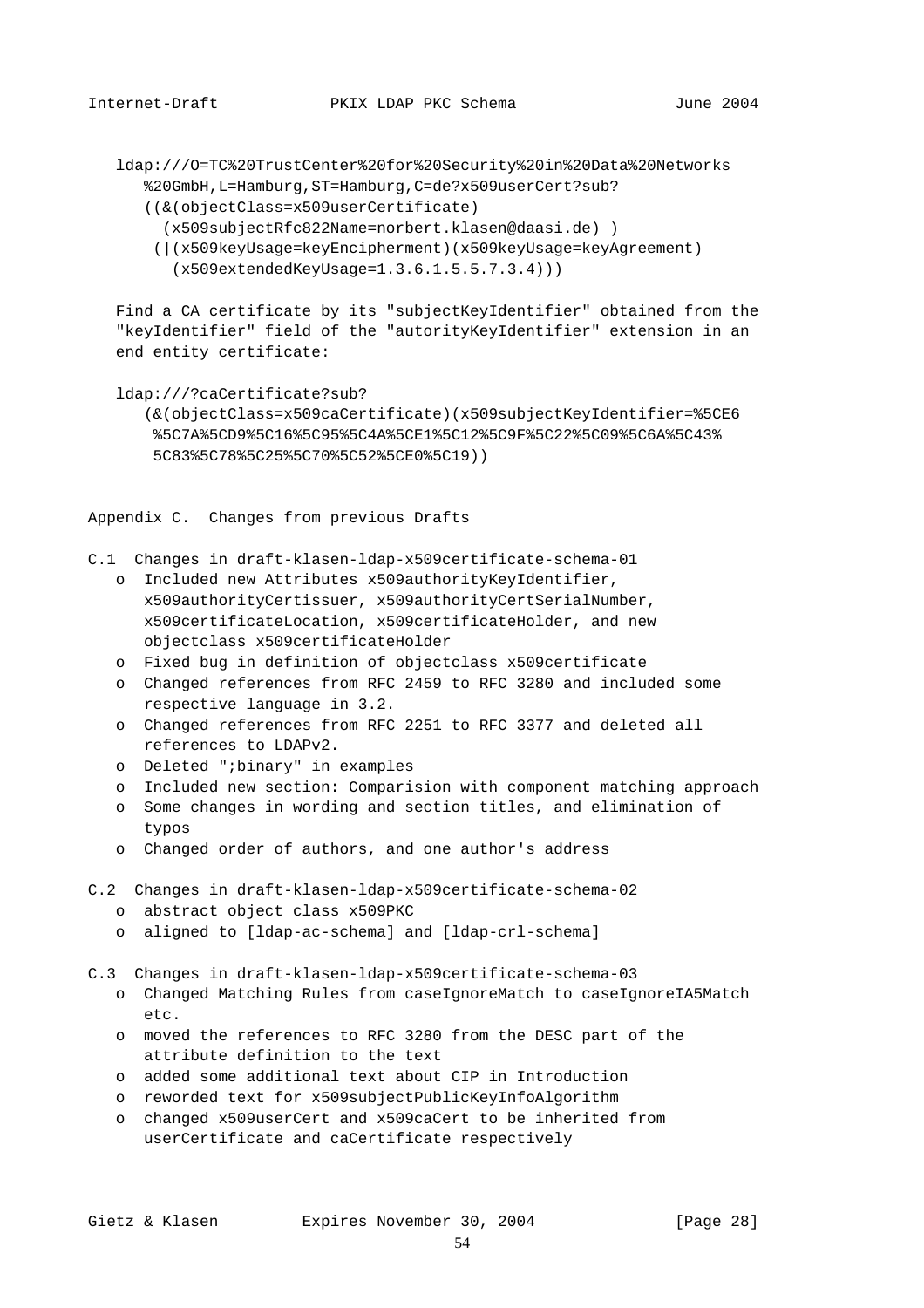- o added clarification about x509subject and subject alternative names
- o added attribute type x509issuerSerial to x509PKC object class
- o added attribute type x509basicConstraintsCa to x509PKC object class
- o renamed attributetype x509cRLDistributionPointURI to x509FullcRLDistributionPointURI
- o devided references in normative and non normative
- o deleted attributetype mail from x509PKC objectclass
- o created separate Name Forms for x509userCertificate and x509caCertificate object classes.
- o changed attributetype x509SerialNumber to MULTI-VALUE
- o adjusted examples to new schema
- o Fixed more typos
- C.4 Changes in draft-ietf-pkix-ldap-pkc-schema-00
	- o renamed the title and file name
	- o deleted attribute types x509userCert and x509caCert and replaced them with the standard userCertificate and caCertificate attribute types.
	- o included the description of x509base object class assigning a new OID to it.
	- o renamed x509issuerUniforResourceIdentifier and x509subjectUniforResourceIdentifier to x509issuerURI and x509subjectURI respectivly.
	- o replaced separate Name Forms for x509userCertificate and x509caCertificate object classes by a single x509PKCNameForm.
	- o included a super section x509 Schema Object Classes with introductory remarks (taken from [ldap-ac-schema])
	- o added some additional wording and some ASCII art in the introduction
	- o updated references
	- o added an IANA considerations section
	- o added another acknowledgement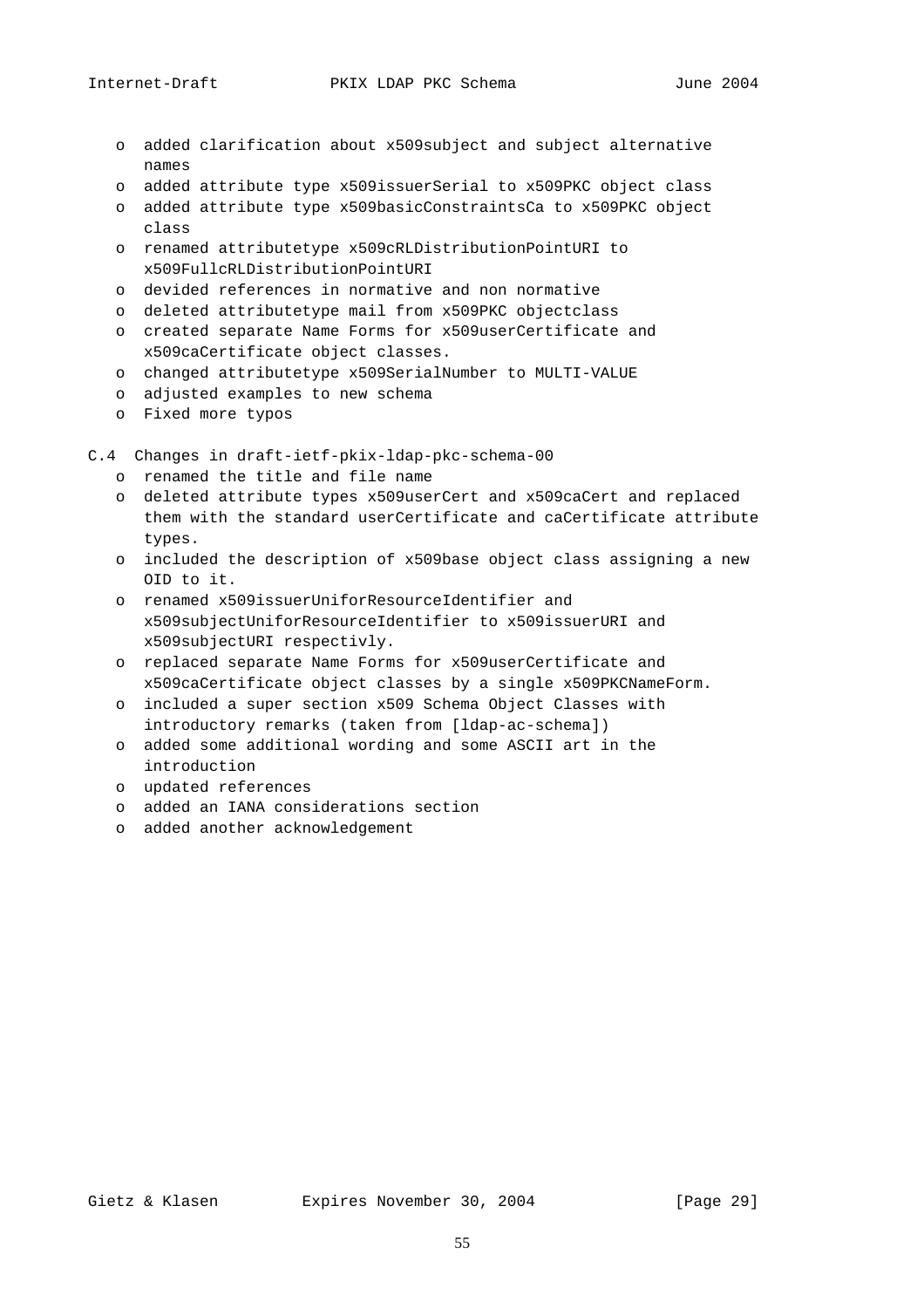### Intellectual Property Statement

 The IETF takes no position regarding the validity or scope of any intellectual property or other rights that might be claimed to pertain to the implementation or use of the technology described in this document or the extent to which any license under such rights might or might not be available; neither does it represent that it has made any effort to identify any such rights. Information on the IETF's procedures with respect to rights in standards-track and standards-related documentation can be found in BCP-11. Copies of claims of rights made available for publication and any assurances of licenses to be made available, or the result of an attempt made to obtain a general license or permission for the use of such proprietary rights by implementors or users of this specification can be obtained from the IETF Secretariat.

 The IETF invites any interested party to bring to its attention any copyrights, patents or patent applications, or other proprietary rights which may cover technology that may be required to practice this standard. Please address the information to the IETF Executive Director.

### Full Copyright Statement

Copyright (C) The Internet Society (2004). All Rights Reserved.

 This document and translations of it may be copied and furnished to others, and derivative works that comment on or otherwise explain it or assist in its implementation may be prepared, copied, published and distributed, in whole or in part, without restriction of any kind, provided that the above copyright notice and this paragraph are included on all such copies and derivative works. However, this document itself may not be modified in any way, such as by removing the copyright notice or references to the Internet Society or other Internet organizations, except as needed for the purpose of developing Internet standards in which case the procedures for copyrights defined in the Internet Standards process must be followed, or as required to translate it into languages other than English.

 The limited permissions granted above are perpetual and will not be revoked by the Internet Society or its successors or assignees.

 This document and the information contained herein is provided on an "AS IS" basis and THE INTERNET SOCIETY AND THE INTERNET ENGINEERING TASK FORCE DISCLAIMS ALL WARRANTIES, EXPRESS OR IMPLIED, INCLUDING BUT NOT LIMITED TO ANY WARRANTY THAT THE USE OF THE INFORMATION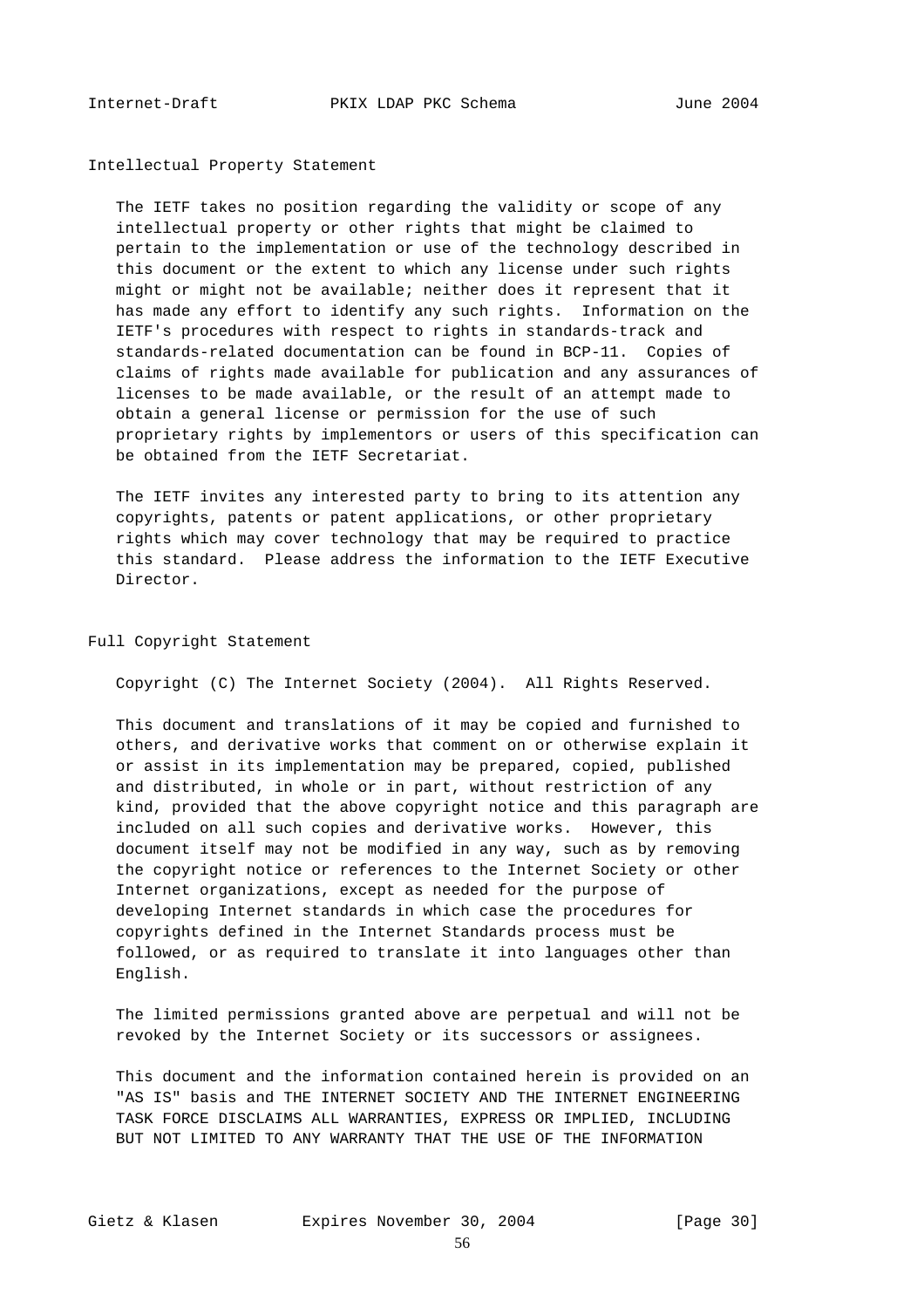HEREIN WILL NOT INFRINGE ANY RIGHTS OR ANY IMPLIED WARRANTIES OF MERCHANTABILITY OR FITNESS FOR A PARTICULAR PURPOSE.

Acknowledgment

 Funding for the RFC Editor function is currently provided by the Internet Society.

Gietz & Klasen Expires November 30, 2004 [Page 31]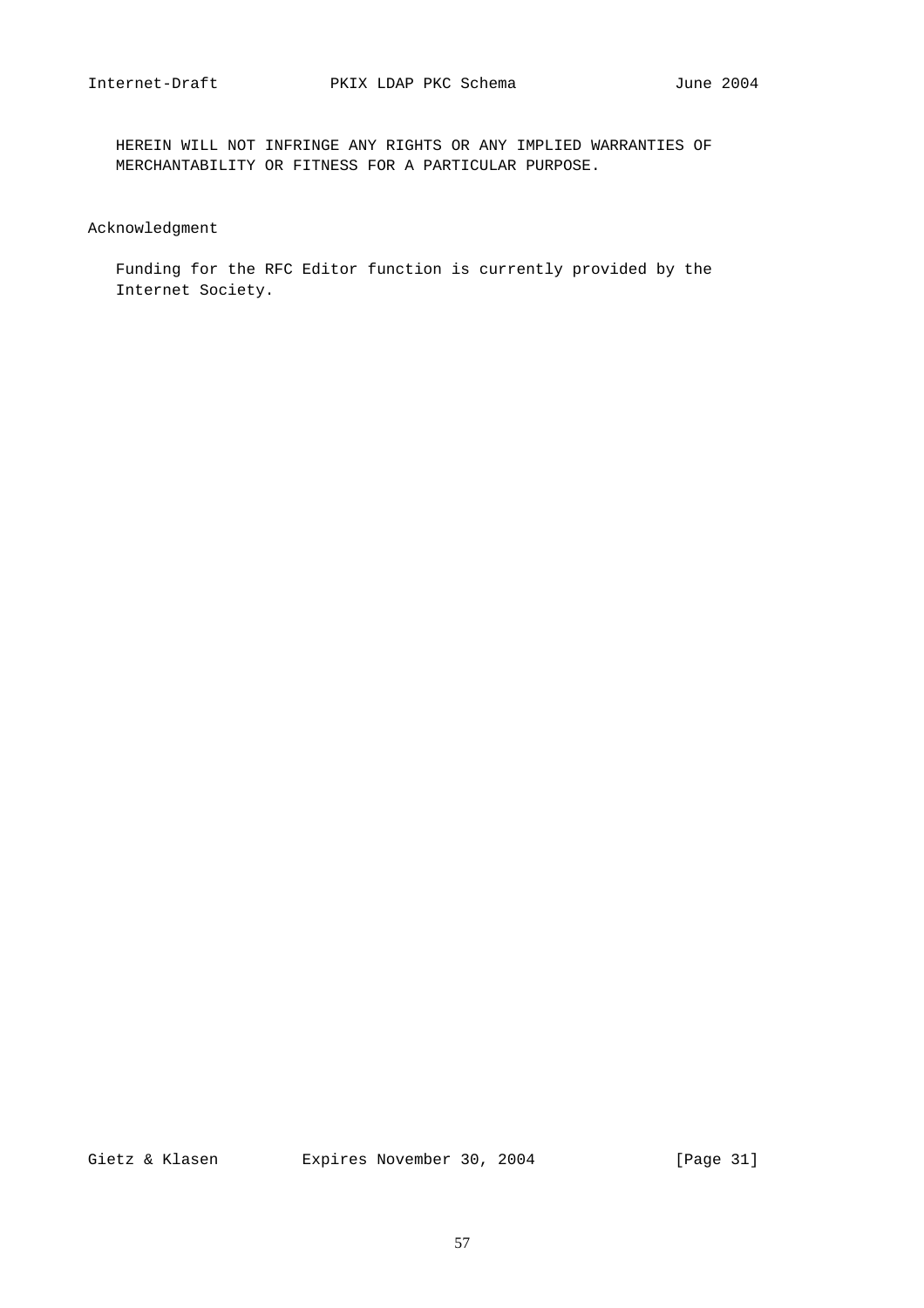# *Appendix 6. LDAP Schema for X.509 Attribute Certificates*

INTERNET-DRAFT D. W. Chadwick PKIX WG M. V. Sahalayev Intended Category: Informational University of Salford Expires on 9 January 2005 10 July 2004

 Internet X.509 Public Key Infrastructure LDAP Schema for X.509 Attribute Certificates <draft-ietf-pkix-ldap-ac-schema-01.txt>

Copyright (C) The Internet Society (2004). All Rights Reserved.

"By submitting this Internet-Draft, we certify that any applicable patent or other IPR claims of which we are aware have been disclosed, or will be disclosed, and any of which we become aware will be disclosed, in accordance with RFC 3668 [22]."

# STATUS OF THIS MEMO

This document is an Internet-Draft and is in full conformance with all the provisions of Section 10 of RFC2026 [1].

Comments and suggestions on this document are encouraged. Comments on this document should be sent to the PKIX working group discussion list  $\langle$ ietf-pkix@imc.org> or directly to the authors.

Internet-Drafts are working documents of the Internet Engineering Task Force (IETF), its areas, and its working groups. Note that other groups may also distribute working documents as Internet-Drafts.

Internet-Drafts are draft documents valid for a maximum of six months and may be updated, replaced, or obsoleted by other documents at any time. It is inappropriate to use Internet-Drafts as reference material or to cite them other than a "work in progress."

The list of current Internet-Drafts can be accessed at http://www.ietf.org/1id-abstracts.html

The list of Internet-Draft Shadow Directories can be accessed at http://www.ietf.org/shadow.html"

# **ABSTRACT**

This document describes an LDAP schema for X.509 attribute certificates (ACs). Each AC is broken down into a set of attribute types. These attributes can then be stored in an AC entry. An object class is defined for this AC entry. Each attribute type uses an existing LDAP syntax, so that no new matching rules need to be defined.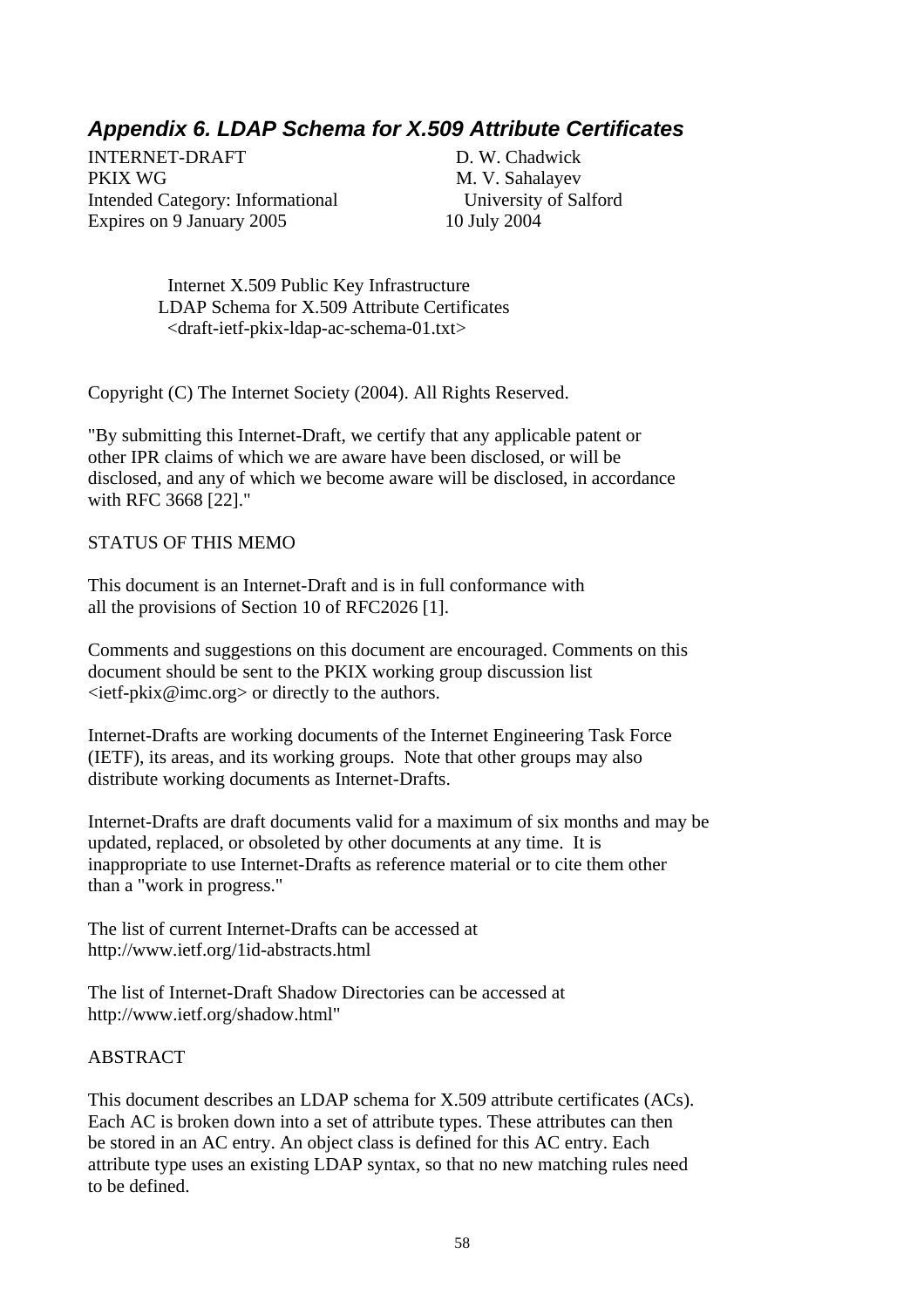The key words "MUST", "MUST NOT", "REQUIRED", "SHALL", "SHALL NOT", "SHOULD", "SHOULD NOT", "RECOMMENDED", "MAY", and "OPTIONAL" in this document are to be interpreted as described in RFC 2119 [2].

# TABLE OF CONTENTS

| 2. DIT Structure and Naming 3                   |
|-------------------------------------------------|
| 3. X.509 Schema Object Classes 4                |
| 3.1 X509 AC object class 4                      |
| 3.2 X.509 attribute certificate object class5   |
| 3.3 X.509 AA certificate object class5          |
| 3.4 Embedded attributes                         |
| 3.5 X.509 AC extensions auxiliary object class5 |
|                                                 |
| 5. Attribute Types for AC Specific Fields7      |
|                                                 |
|                                                 |
| 6. Attributes for Selected AC Extensions10      |
|                                                 |
|                                                 |
|                                                 |
| 6.4 CRL distribution points14                   |
| 7. Security Considerations18                    |
| 8. IANA Considerations18                        |
|                                                 |
| 10. Intellectual Property Notice20              |
| 11. Acknowledgments20                           |
|                                                 |
|                                                 |
|                                                 |

# 1. Introduction

It currently isn't possible to search LDAP servers for X.509 [6] attributes (public key certificates, CRLs etc.) as no matching rules have been defined for them. A couple of Internet Drafts [9,10] have been specified, but implementation of them is complex. Component matching [19] defines a mechanism for matching against complex syntaxes, by defining generic matching rules that can match against any user selected component parts in an attribute value of any arbitrarily complex attribute syntax. This might prove to be the proper way to solve LDAP search problems in the longer term, but it will take a long time until such ASN.1 based mechanisms are implemented in all LDAP servers and clients. Even when this has happened the mechanism proposed in this document will still be useful to some applications such as CIP [20].

A simple and easy to implement mechanism is needed today to search for X.509 attributes. Rather than search for an X.509 attribute in an entry, it suggests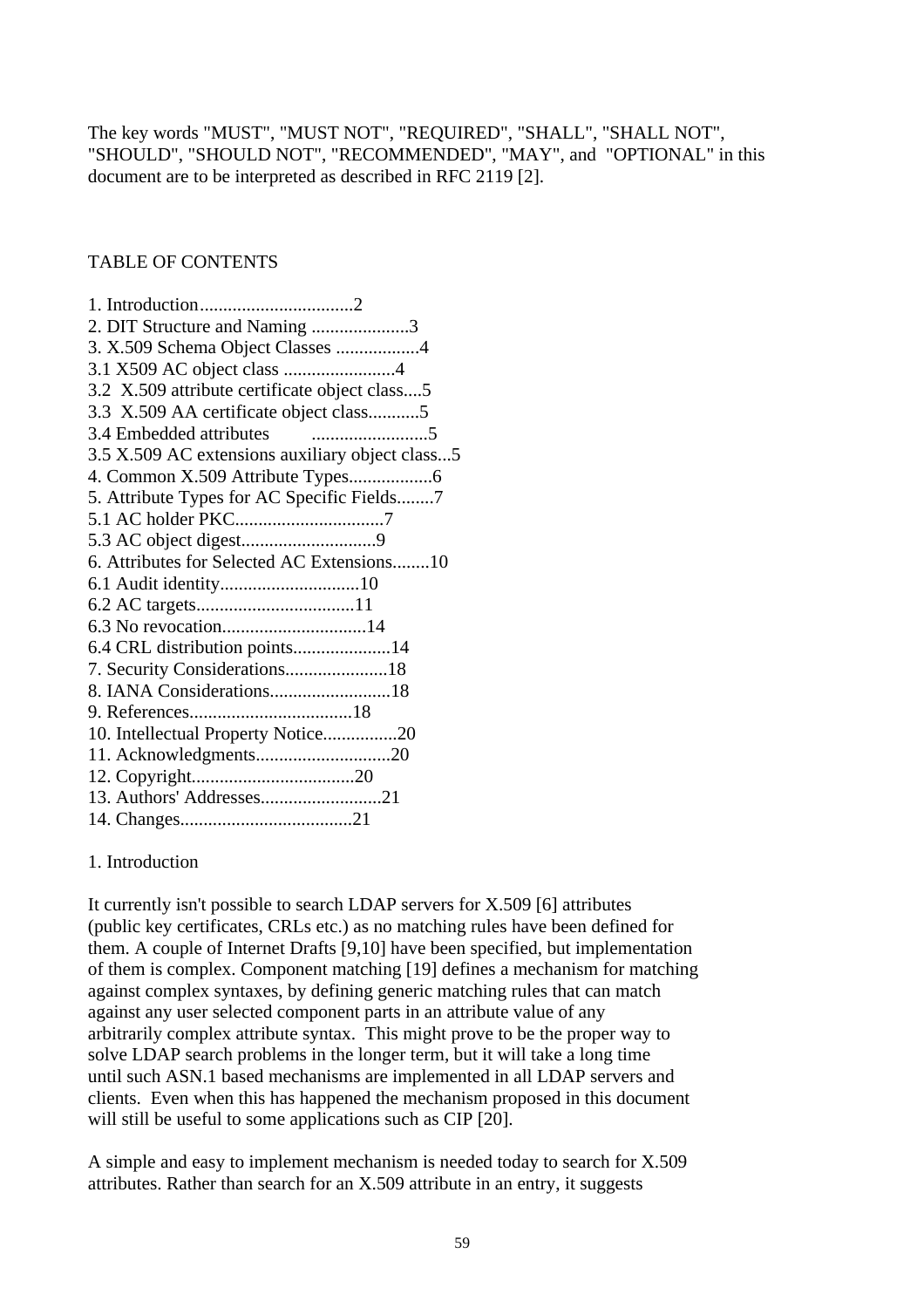the directory administrative user creates an entry (in the case of pubic key and attribute certificates) or a subtree (in the case of CRLs) from the X.509 attribute. The attributes of these new entries will be created from fields of the X.509 attribute (e.g. the issuer field), and if these new attributes are defined using existing LDAP syntaxes and matching rules, then it will be possible to use existing LDAP server technology to search for fields in X.509 attributes.

This document is one of a set comprising:

- i) the LDAP schema for X.509 public key certificates [7]
- ii) the LDAP schema for X.509 attribute certificates (this document)
- iii) the LDAP schema for X.509 CRLs [8]

Schema definitions are provided using LDAPv3 description formats from RFC2252 [3]. Definitions provided here are formatted (line wrapped) for readability. The specifications use the augmented Backus-Naur Form (ABNF) as described in RFC2234 [4].

2. DIT Structure and Naming

If the schema presented in this document is used to store information about ACs in an LDAP directory, each AC SHOULD be stored as a direct subordinate of the AC holder's entry. These entries SHOULD be named using either the x509ACNameForm i.e. by a multi-valued RDN formed by the AC issuer and serial number, or by the x509ACAltNameForm i.e. by a single valued RDN formed by concatenating the AC issuer and serial number, as these are the only ways to enforce unique RDNs under the holder's entry. Exceptionally, if it can be guaranteed that only ACs from a single issuer will be stored under the holder's entry, the x509ACserialNumberNameForm MAY be used, i.e. the single valued RDN formed from the AC serial number.

- (1.2.826.0.1.3344810.1.3.3 NAME 'x509ACNameForm' OC x509AC MUST ( x509serialNumber \$ x509issuer ) )
- (1.2.826.0.1.3344810.1.3.4 NAME 'x509ACAltNameForm' OC x509AC MUST ( x509issuerSerial ) )
- (1.2.826.0.1.3344810.1.3.5 NAME 'x509ACserialNumberNameForm' OC x509AC MUST ( x509serialNumber ) )

The following attribute description describes the attribute used to hold the alternative RDN name form.

(1.2.826.0.1.3344810.1.1.60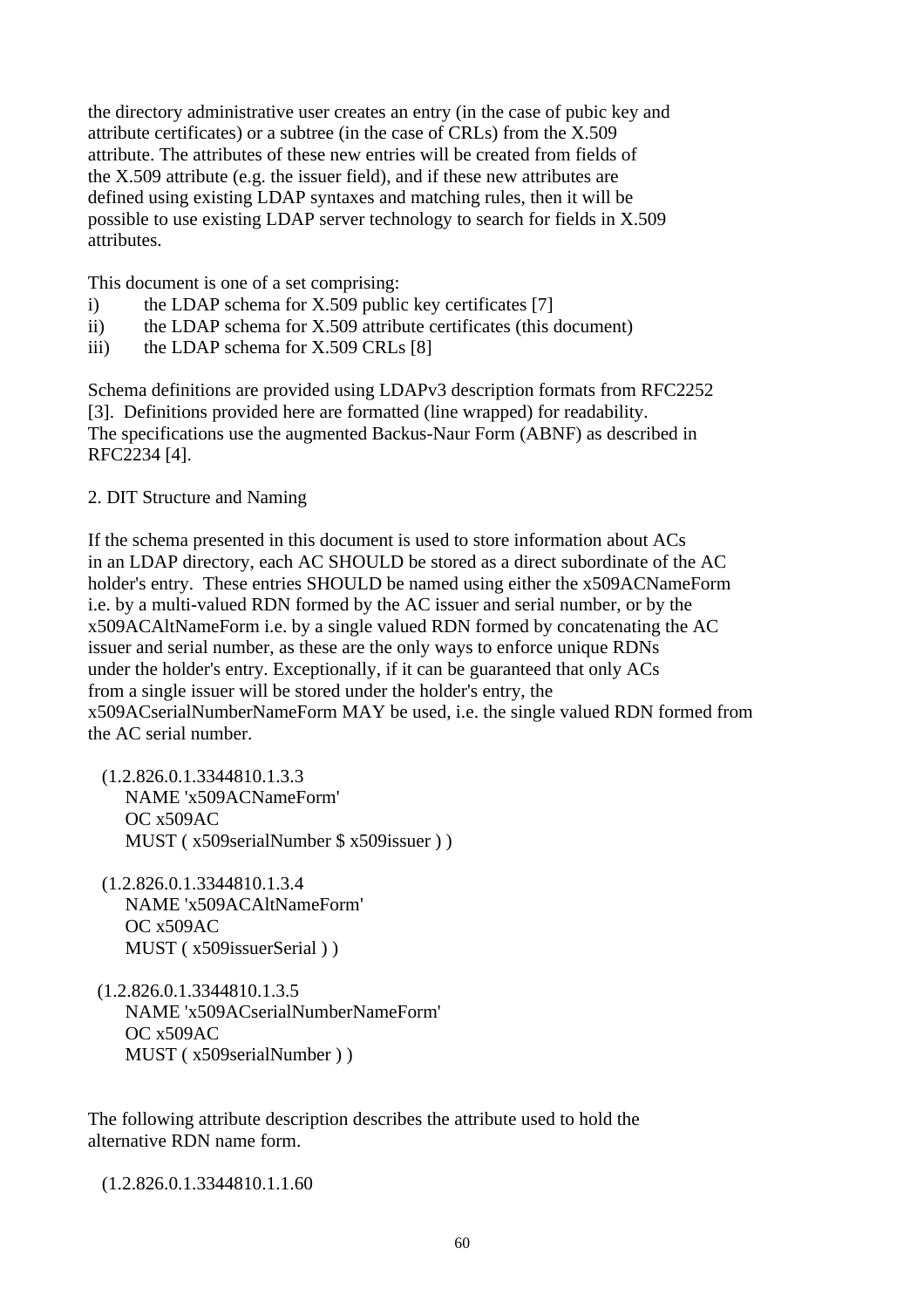NAME 'x509issuerSerial' DESC 'Used to hold the RDN of a certificate entry, formed by concatenating the AC serial number and issuer fields ' EQUALITY distinguishedNameMatch SYNTAX 1.3.6.1.4.1.1466.115.121.1.12 SINGLE-VALUE )

When encoding DNs that contain an x509issuer field, the string representation must be made according to [13]. These strings contain RFC2253 special characters and must therefore be escaped. For example, the issuer name in a certificate may be:

 x509issuer: OU=VeriSign Trust Network,OU=(c) 1998 VeriSign Inc. - For authorized use only,OU=Class 1 Public Primary Certification Au thority - G2,O=VeriSign Inc.,C=US

When used in the x509issuerSerial attribute of a DN, this may appear as:

 dn: x509issuerSerial=123456\,OU\=VeriSign Trust Network \,OU  $\equiv$ (c) 1998 VeriSign Inc. - For authorized use only\, OU\=Class 1 Public Primary Certification Authority - G2\, O\=VeriSign Inc.\2cC\3dUS

# 3. X.509 Schema Object Classes

The object classes have been designed to form a logical set and be extensible in an orderly way as new PKC/CRL/AC extensions are defined. The methodology is as follows. Every X.509 entry (for a PKC, CRL or AC) is of the x509base abstract object class. There is then an additional abstract object class for each, derived from x509base, which holds the attributes extracted from the basic PKC/AC/CRL ASN.1 structure (excluding all extensions). Further, there is an auxiliary object class for the extensions defined in X.509 [6], and an additional auxiliary object class (if needed) for extensions defined in existing Internet RFCs. As new extensions are defined, then new auxiliary object classes and attributes will need to be defined to cater for the attributes to be extracted from these. Finally there are several structural object classes for each, which allow the X.509 DER encoded attribute to be stored in the entry.

The X.509 base object class is defined in [8].

3.1 X509 AC object class

The X.509AC abstract object class is used to hold the attributes extracted from the basic fields of an attribute certificate. The X.509 AC object class is the abstract object class from which the structural object classes for attributeCertificate entries and AA certificate entries are derived.

(1.2.826.0.1.3344810.1.0.16 NAME 'x509AC' SUP x509base ABSTRACT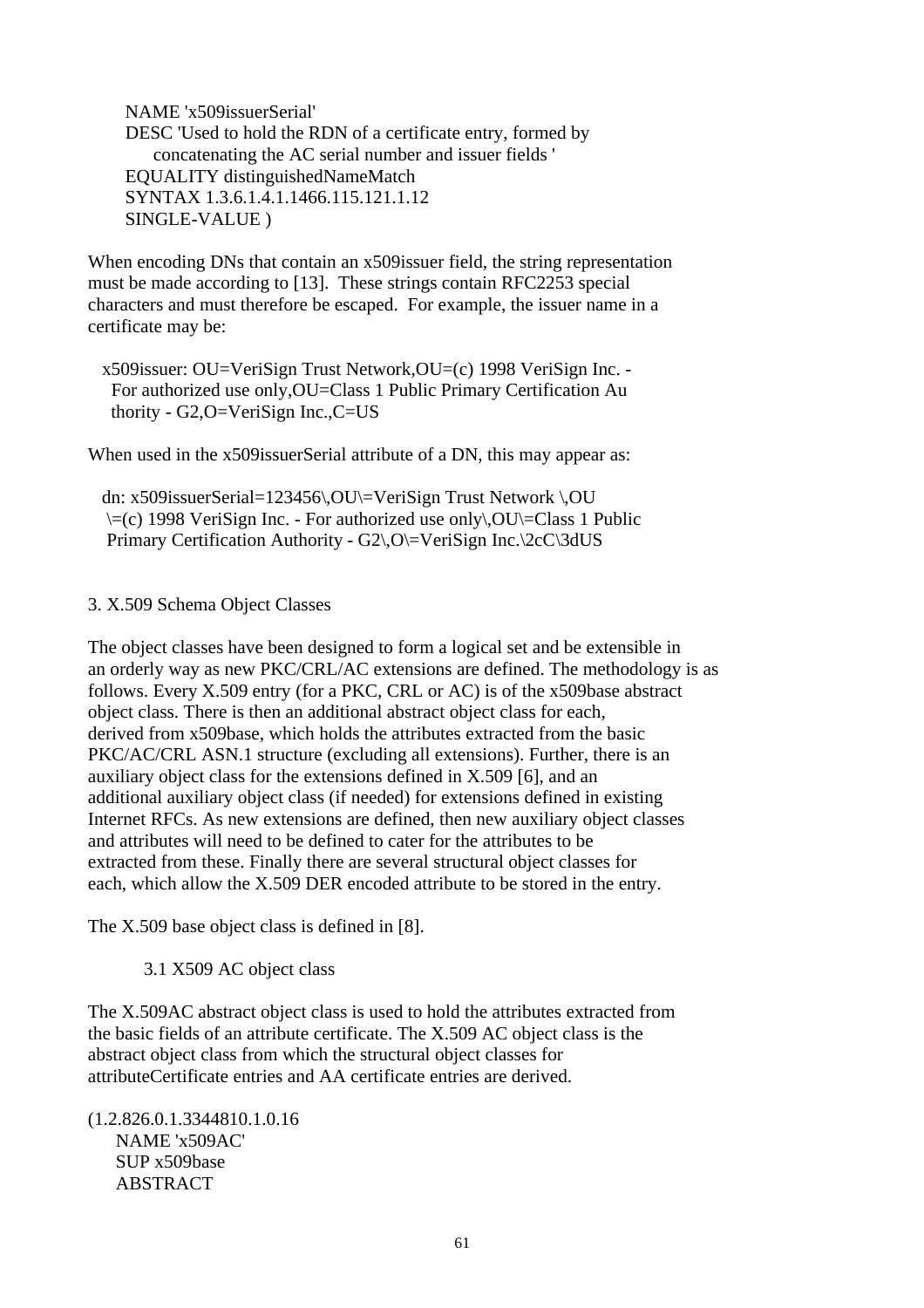MUST ( x509version \$ x509serialNumber \$ x509signatureAlgorithm \$ x509issuer \$ x509validityNotBefore \$ x509validityNotAfter )

 MAY ( x509ACHolderPKCSerialNumber \$ x509ACHolderPKCissuerDN \$ x509ACHolderRfc822Name \$ x509ACHolderDNSName \$ x509ACHolderDN \$ x509ACHolderURI \$ x509ACHolderIPAddress \$ x509ACHolderRegisteredID \$ x509authorityCertIssuer \$ x509authorityCertSerialNumber \$ x509authorityKeyIdentifier \$ x509ACObjectDigest \$ x509ACDigestAlgorithm \$ x509ACDigestedObjectType \$ x509issuerSerial ) )

The definition of x509base can be found in [7].

3.2 X.509 attribute certificate object class

This structural object class is for entries of attribute certificates belonging to holders.

 (1.2.826.0.1.3344810.1.0.17 NAME 'x509attributeCertificate' SUP x509AC MUST attributeCertificateAttribute )

The attributeCertificateAttribute is defined in [10].

3.3 X.509 AA certificate object class

This structural object class is for entries of attribute certificates belonging to Attribute Authorities.

 (1.2.826.0.1.3344810.1.0.18 NAME 'x509aACertificate' SUP x509AC MUST aACertificate )

The aACertificate attribute is defined in [10].

3.4 Embedded attributes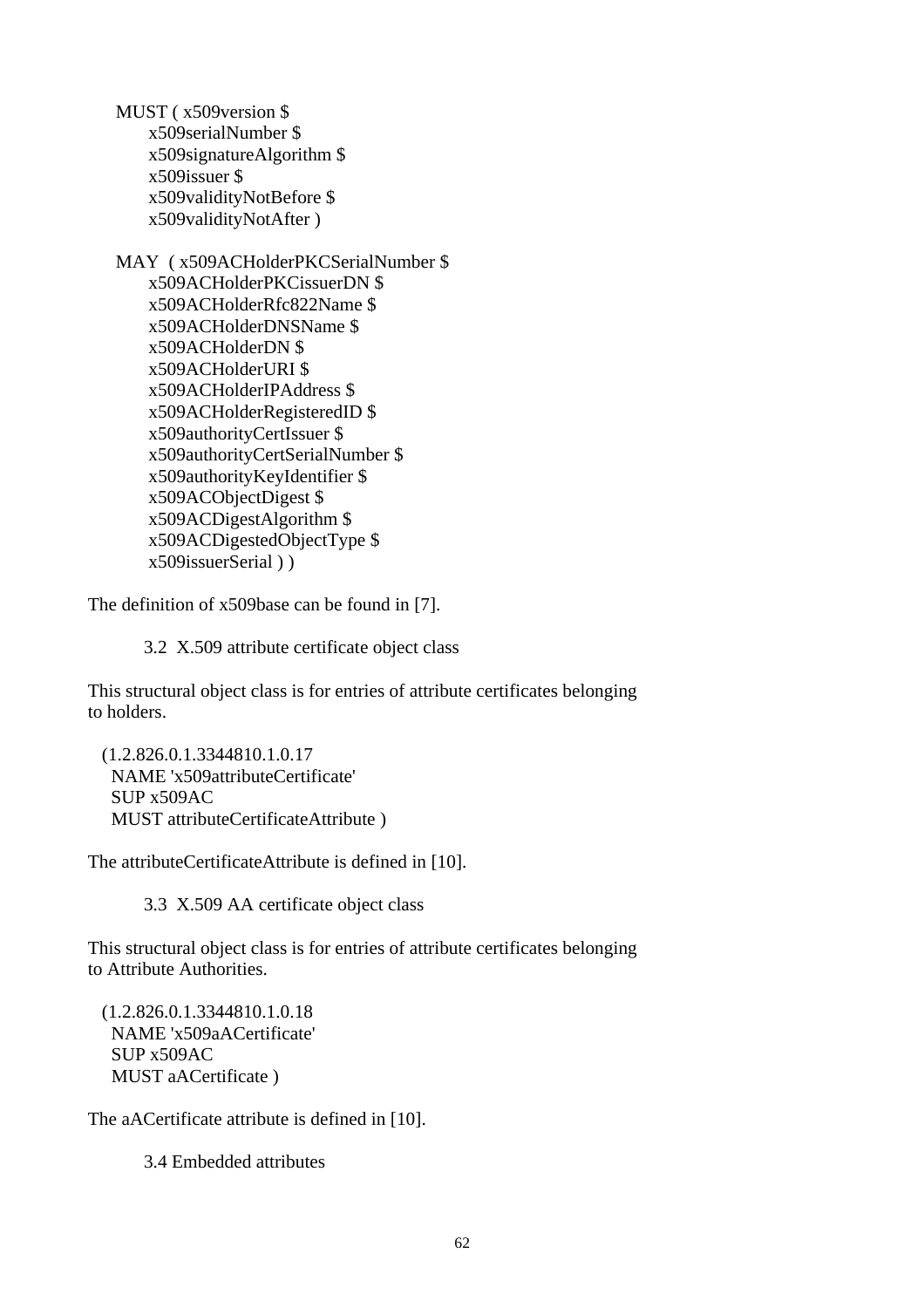The x509AC object class does not contain the attributes embedded in the attribute certificate, since these can be attributes of any type. Therefore the LDAP entry created to hold the AC should also be of the auxiliary object classes appropriate for the attributes embedded in the AC. One pragmatic solution to this is to make the entry of object class extensibleObject [3].

3.5 X.509 AC extensions auxiliary object class

The x509ACext auxiliary object class is used to hold the attributes extracted from the AC extensions defined in the X.509 standard [6] and profiled in [5].

Note. If an AC holds additional extensions to these, then another auxiliary object class and supporting attributes will need to be defined.

(1.2.826.0.1.3344810.1.0.22 NAME 'x509ACext' AUXILIARY MAY ( x509issuerRfc822Name \$ x509issuerDNSName \$ x509issuerURI \$ x509issuerIPAddress \$ x509issuerRegisteredID \$ x509authorityCertIssuer \$ x509authorityCertSerialNumber \$ x509authorityKeyIdentifier \$ x509ACAuditID \$ x509ACTargetRfc822Name \$ x509ACTargetDNSName \$ x509ACTargetDN \$ x509ACTargetURI \$ x509ACTargetIPAddress \$ x509ACTargetRegisteredID \$ x509ACTargetGroupRfc822Name \$ x509ACTargetGroupDNSName \$ x509ACTargetGroupDN \$ x509ACTargetGroupURI \$ x509ACTargetGroupIPAddress \$ x509ACTargetGroupRegisteredID \$ x509DPRfc822Name \$ x509DPDNSName \$  $x509$ DPDN \$ x509DPURI \$ x509DPIPAddress \$ x509DPRegisteredID \$ x509DPrelativeToIssuer \$ x509DPissuerRfc822Name \$ x509DPissuerDNSName \$ x509DPissuerDN \$ x509DPissuerURI \$ x509DPissuerIPAddress \$ x509DPissuerRegisteredID \$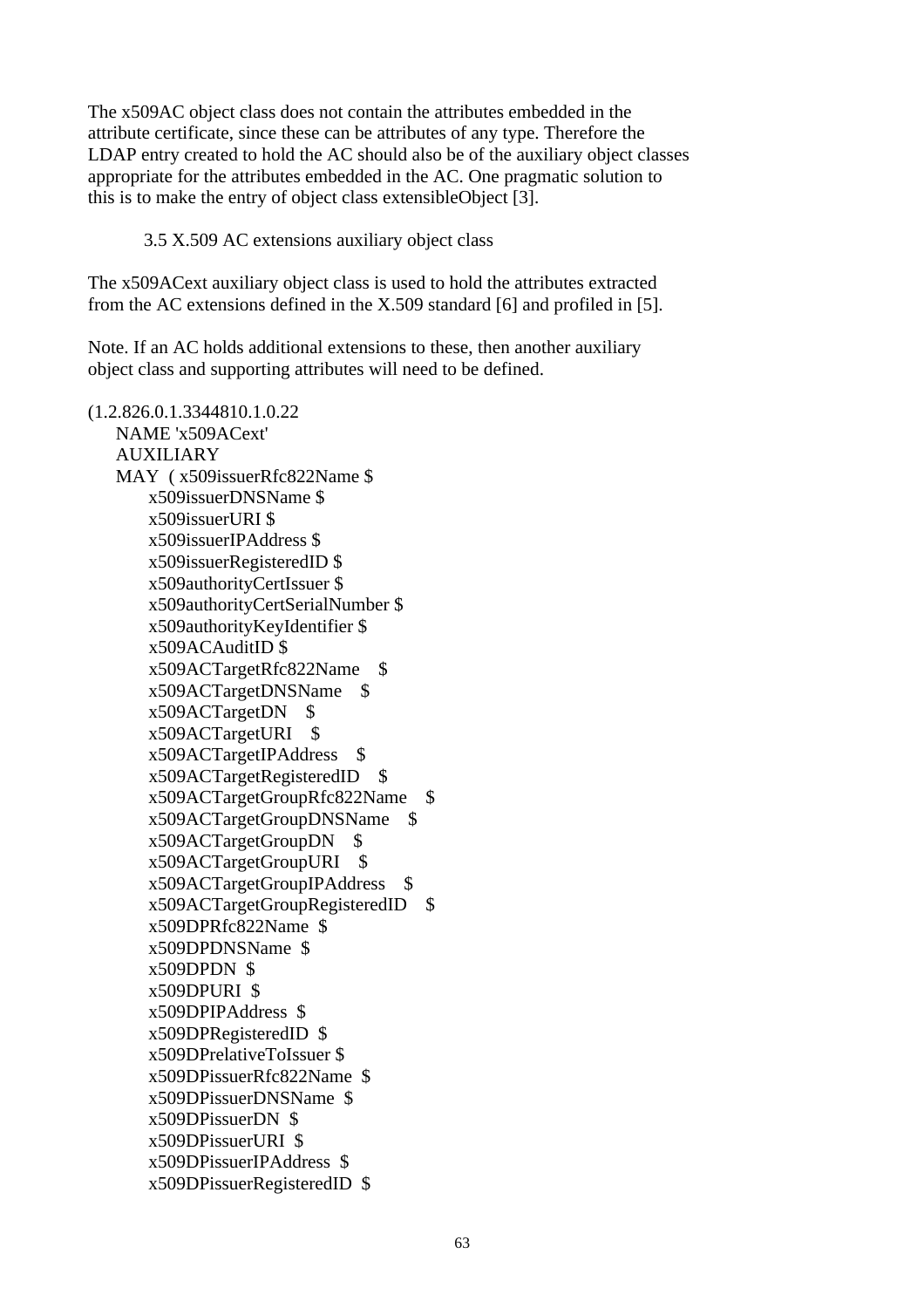x509DPReasonCodes \$ x509ACNoRevocation ) )

4. Common X.509 Attribute Types

The following attribute types defined in [7] are used to hold the corresponding fields of ACs:

- x509serialNumber used to hold the serial number of the AC
- x509version used to hold the version of the AC
- x509signatureAlgorithm used to hold the OID of the algorithm used to sign the CRL
- x509issuer used to hold the DN of the AC issuer
- x509validityNotBefore used to hold the not before validity time of the AC (note that only the Generalized Time format is permitted)
- x509validityNotAfter used to hold the not after validity time of the AC (note that only the Generalized Time format is permitted)
- x509authorityCertIssuer used in conjunction with x509authorityCertSerialNumber to identify the public key certificate of the AC issuer
- x509authorityCertSerialNumber used in conjunction with x509authorityCertIssuer to identify the public key certificate of the AC issuer
- x509issuerRfc822Name used to hold the email address of the AC issuer
- x509issuerDNSName used to hold the DNS name of the AC issuer
- x509issuerURI used to hold a URI for the AC issuer
- x509issuerIPAddress used to hold the IP address of the AC issuer
- x509issuerRegisteredID used to hold a registered OID of the AC issuer
- x509authorityKeyIdentifier used to hold the identifier of the public key used to sign the AC, taken from the attribute cert issuer object digest field
- 5. Attribute Types for AC Specific Fields

The following attribute types may be used to store basic fields of an AC. The following basic fields are supported:

- x509ACHolderPKCSerialNumber and x509ACHolderPKCissuerDN used to identify the holder via their public key certificate
- x509ACHolderRfc822Name identifies the holder via their email address
- x509ACHolderDNSName identifies the holder via their DNS name
- x509ACHolderDN identifies the holder via their DN
- x509ACHolderURI identifies the holder via their URI
- x509ACHolderIPAddress identifies the holder via their IP address
- x509ACHolderRegisteredID identifies the holder via a registered OID
- x509ACObjectDigest, x509ACDigestAlgorithm and x509ACDigestedObjectType identifies the holder via a hash of information directly associated with the holder

5.1 AC holder PKC

The x509ACHolderPKCSerialNumber and x509ACHolderPKCissuerDN attributes are to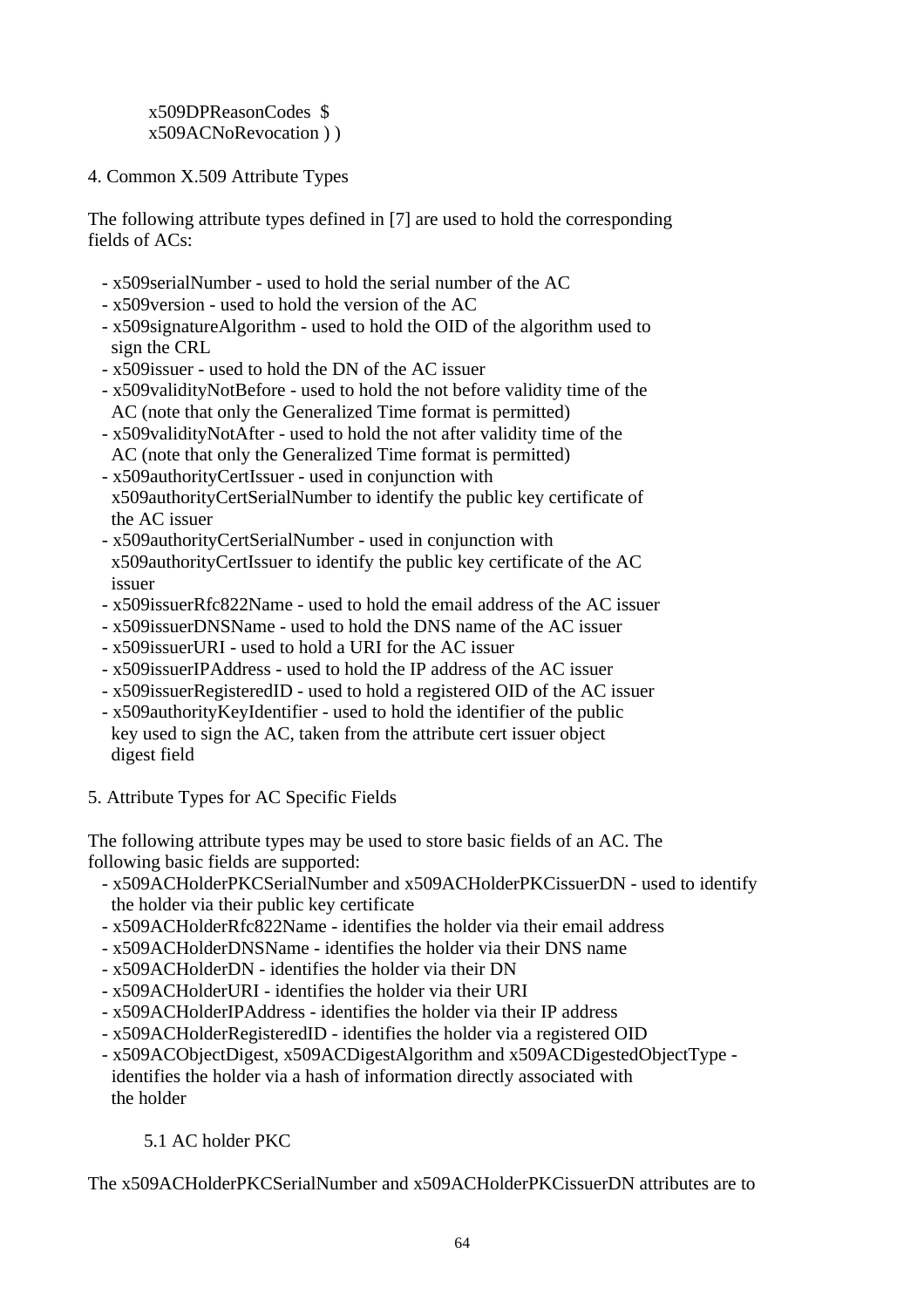hold the contents of the holder base certificate ID fields, in order to identify the holder via their public key certificate

5.1.1 AC holder PKC serial number

 (1.2.826.0.1.3344810.1.1.61 NAME 'x509ACHolderPKCSerialNumber' DESC 'The serial number of the PKC of the AC holder, see RFC3281 4.2.2' EQUALITY integerMatch ORDERING integerOrderingMatch SYNTAX 1.3.6.1.4.1.1466.115.121.1.27 SINGLE-VALUE )

5.1.2 AC holder PKC issuer DN

(1.2.826.0.1.3344810.1.1.62

 NAME 'x509ACHolderPKCissuerDN' DESC 'Distinguished name of the issuer of the PKC belonging to the AC holder, see RFC3281 4.2.2' EQUALITY distinguishedNameMatch SYNTAX 1.3.6.1.4.1.1466.115.121.1.12 )

5.2 AC Holder general names

The following attributes are used to hold the alternative forms of the general name of the holder. Separate attribute types are defined for all choices of the ASN.1 type "GeneralName" except for "otherName", "x400Address" and "ediPartyName".

5.2.1 Holder RFC 822 name

(1.2.826.0.1.3344810.1.1.63

 NAME 'x509ACHolderRfc822Name' DESC 'Internet electronic mail address of the AC holder, see RFC3281 4.2.2' EQUALITY caseIgnoreIA5Match SUBSTR caseIgnoreIA5SubstringsMatch SYNTAX 1.3.6.1.4.1.1466.115.121.1.26 )

Values of this attribute must be encoded according to the syntax given in RFC 822 [11].

5.2.2 Holder DNS name

(1.2.826.0.1.3344810.1.1.64

 NAME 'x509ACHolderDNSName' DESC 'Internet domain name of the AC Holder, see RFC3281 4.2.2' EQUALITY caseIgnoreIA5Match SUBSTR caseIgnoreIA5SubstringsMatch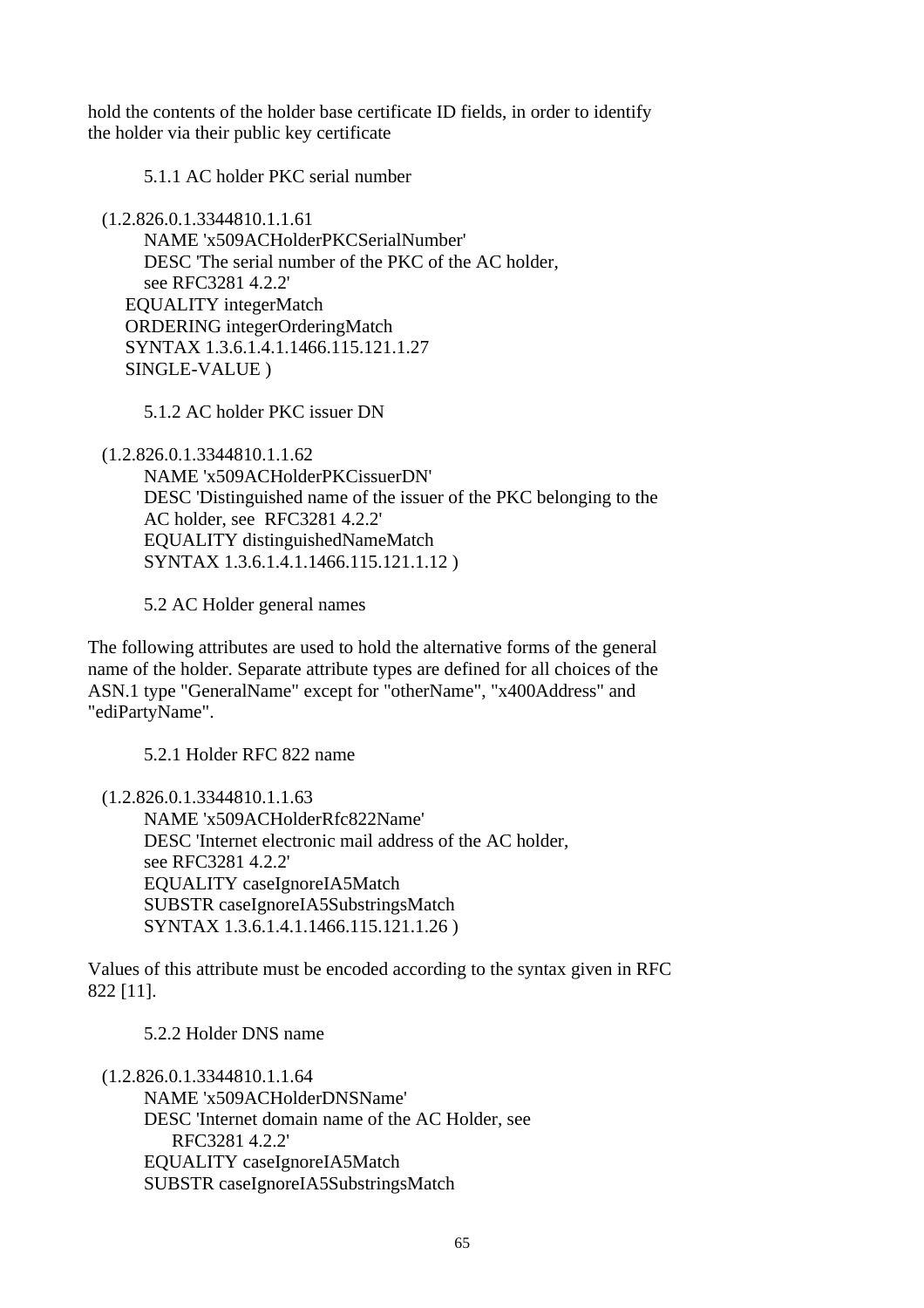SYNTAX 1.3.6.1.4.1.1466.115.121.1.26 )

Values of this attribute must be encoded as Internet domain names in accordance with RFC1035 [12].

5.2.3 Holder directory name

 (1.2.826.0.1.3344810.1.1.65 NAME 'x509ACHolderDN' DESC 'Distinguished name of the AC Holder, see RFC3281 4.2.2' EQUALITY distinguishedNameMatch SYNTAX 1.3.6.1.4.1.1466.115.121.1.12 )

Values of this attribute type must be encoded according to the syntax given in RFC2253 [13].

5.2.4 Holder uniform resource identifier

 (1.2.826.0.1.3344810.1.1.66 NAME 'x509ACHolderURI' DESC 'Uniform Resource Identifier of the AC Holder, see RFC3281 4.2.2' EQUALITY caseExactIA5Match SUBSTR caseExactIA5SubstringsMatch SYNTAX 1.3.6.1.4.1.1466.115.121.1.26 )

Values of this attribute must be encoded according to the syntax given in RFC2396 [14].

5.2.5 Holder IP address

 (1.2.826.0.1.3344810.1.1.67 NAME 'x509ACHolderIPAddress' DESC 'Internet Protocol address of the AC Holder, see RFC3281 4.2.2' EQUALITY caseIgnoreIA5Match SUBSTR caseIgnoreIA5SubstringsMatch SYNTAX 1.3.6.1.4.1.1466.115.121.1.26 )

Values of this attribute type must be stored in the syntax given in Appendix B of RFC2373 [16].

5.2.6 Holder registered ID

(1.2.826.0.1.3344810.1.1.68

 NAME 'x509ACHolderRegisteredID' DESC 'Any registered OID of the AC holder, see RFC3281 4.2.2' EQUALITY objectIdentifierMatch SYNTAX 1.3.6.1.4.1.1466.115.121.1.38 )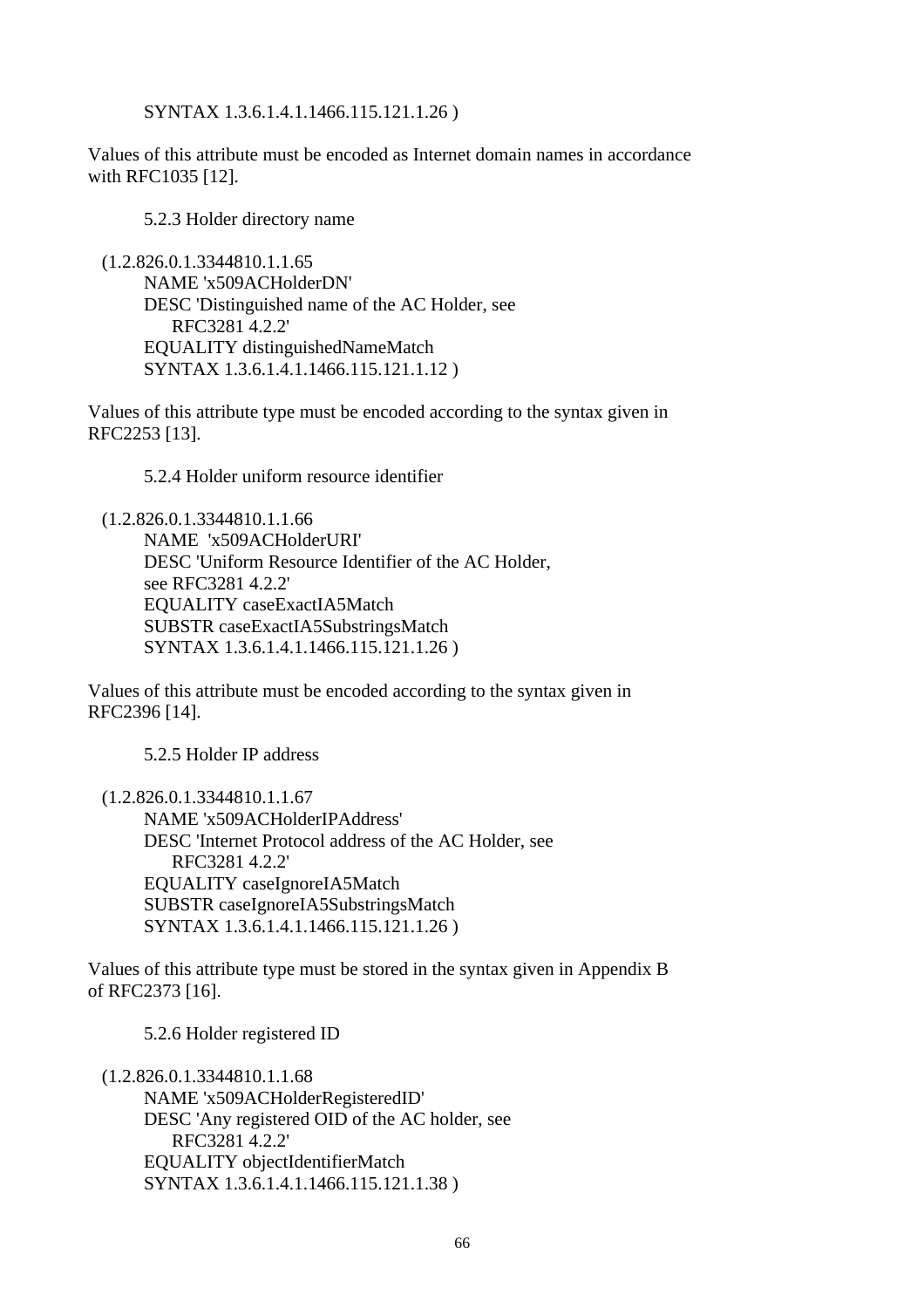registeredID is an identifier of any registered object assigned in accordance with ITU-T Rec. X.660. [17]

5.3 AC object digest

x509ACObjectDigest, x509ACDigestAlgorithm and x509ACDigestedObjectType are used to hold the contents of the holder object digest info fields. They are used to identify the holder via a hash of information directly associated with the holder.

5.3.1 Object digest

 ( 1.2.826.0.1.3344810.1.1.69 NAME 'x509ACObjectDigest' DESC 'Holds the hash value of the object identified by x509ACDigestedObjectType, see RFC 3281, section 7.3' EQUALITY bitStringMatch SYNTAX 1.3.6.1.4.1.1466.115.121.1.6 SINGLE-VALUE )

5.3.2 Object digest algorithm

 ( 1.2.826.0.1.3344810.1.1.70 NAME 'x509ACDigestAlgorithm' DESC 'OID of the hashing algorithm used to create the Object digest, see RFC3281, section 7.3' EQUALITY objectIdentifierMatch SYNTAX 1.3.6.1.4.1.1466.115.121.1.38 SINGLE-VALUE )

5.3.3 Object type

(1.2.826.0.1.3344810.1.1.71

 NAME 'x509ACDigestedObjectType' DESC 'Type of object being digested, see RFC3281, section 7.3' EQUALITY integerMatch ORDERING integerOrderingMatch SYNTAX 1.3.6.1.4.1.1466.115.121.1.27 SINGLE-VALUE )

6. Attributes for Selected AC Extensions

In line with the AC profile RFC 3281 [5], the following AC extensions are supported:

- Audit Identity (defined here)
- AC targets (defined here)
- Authority Key Identifier (defined in [7])
- Authority Information Access (defined in [7])
- CRL distribution points (defined here)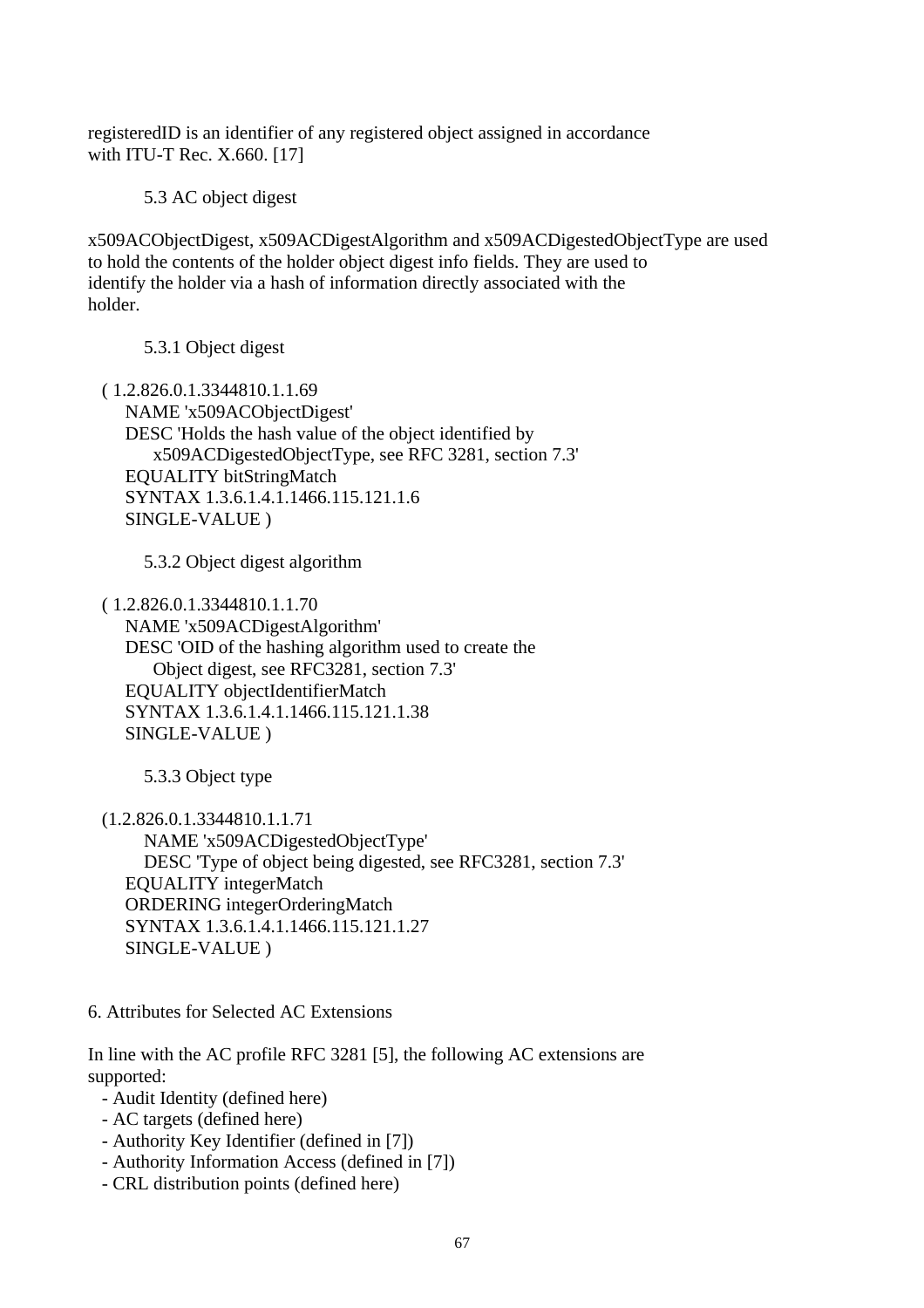- No revocation (defined here)

(Note. The CRL distribution point attributes defined in [7] were inadequate for our needs)

6.1 Audit identity

This attribute may be used to store the sequence number of the CRL.

 (1.2.826.0.1.3344810.1.1.72 NAME 'x509ACAuditID' DESC 'Identity of holder used in audit trails, see RFC3281 4.3.1' EQUALITY octetStringMatch SYNTAX 1.3.6.1.4.1.1466.115.121.1.40 SINGLE-VALUE )

6.2 AC targets

ACs can be targeted at specific objects, or groups of objects. Objects and groups of objects are identified by their general names. Separate sets of attributes are specified for individual targets and groups of targets. Attribute types are defined for all choices of the ASN.1 type "GeneralName" except for "otherName", "x400Address" and "ediPartyName".

6.2.1 Target RFC 822 name

(1.2.826.0.1.3344810.1.1.73

 NAME 'x509ACTargetRfc822Name' DESC 'Internet electronic mail address of the ACs Target, see RFC3281 4.3.2' EQUALITY caseIgnoreIA5Match SUBSTR caseIgnoreIA5SubstringsMatch SYNTAX 1.3.6.1.4.1.1466.115.121.1.26 )

Values of this attribute must be encoded according to the syntax given in RFC 822 [11].

6.2.2 Target DNS name

 (1.2.826.0.1.3344810.1.1.74 NAME 'x509ACTargetDNSName' DESC 'Internet domain name of the ACs Target, see RFC3281 4.3.2' EQUALITY caseIgnoreIA5Match SUBSTR caseIgnoreIA5SubstringsMatch SYNTAX 1.3.6.1.4.1.1466.115.121.1.26 )

Values of this attribute must be encoded as Internet domain names in accordance with RFC1035 [12].

6.2.3 Target directory name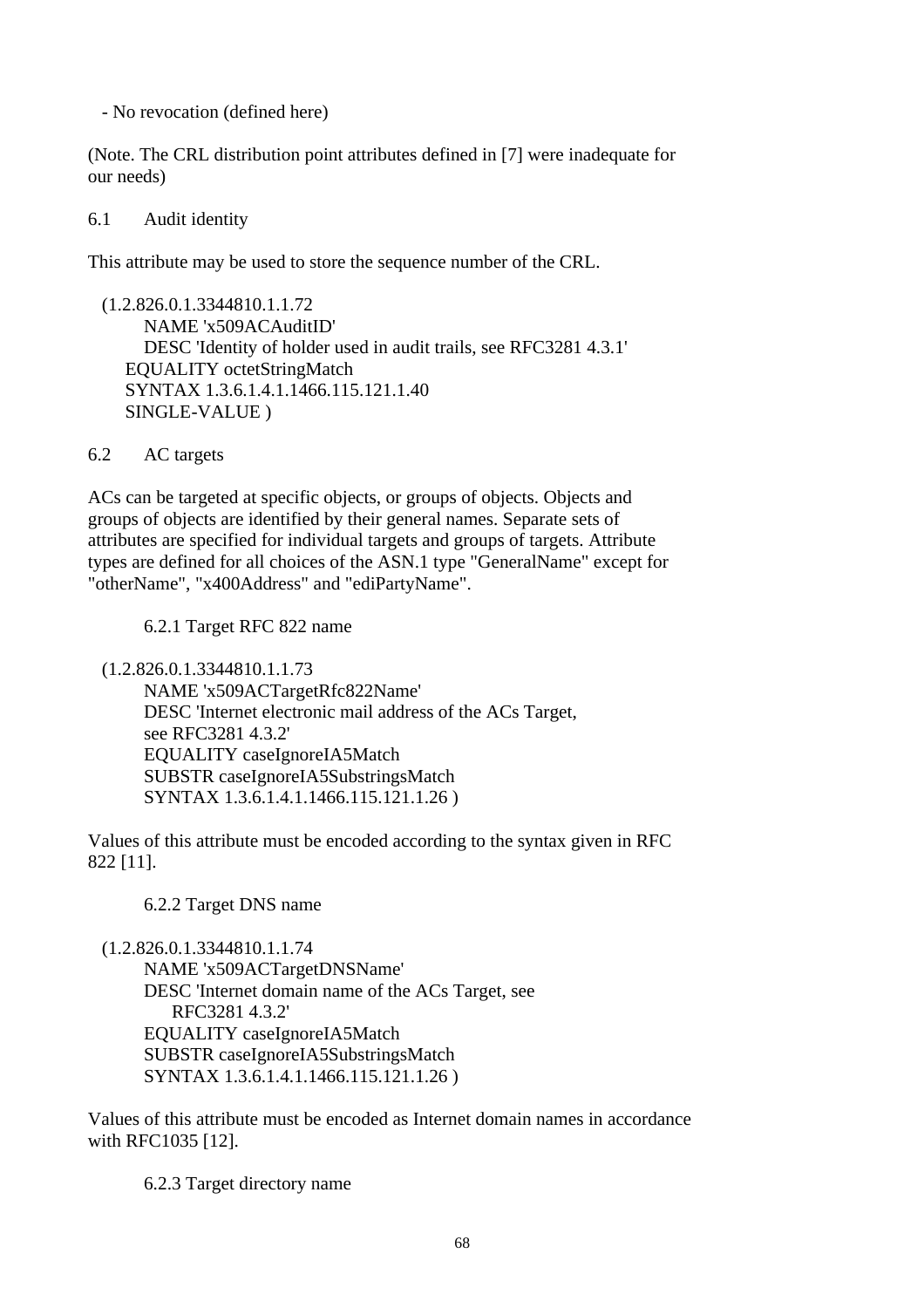(1.2.826.0.1.3344810.1.1.75 NAME 'x509ACTargetDN' DESC 'Distinguished name of the ACs Target, see RFC3281 4.3.2' EQUALITY distinguishedNameMatch SYNTAX 1.3.6.1.4.1.1466.115.121.1.12 )

Values of this attribute type must be encoded according to the syntax given in RFC2253 [13].

6.2.4 Target uniform resource identifier

 (1.2.826.0.1.3344810.1.1.76 NAME 'x509ACTargetURI' DESC 'Uniform Resource Identifier of the ACs Target, see RFC3281 4.3.2' EQUALITY caseExactIA5Match SUBSTR caseExactIA5SubstringsMatch SYNTAX 1.3.6.1.4.1.1466.115.121.1.26 )

Values of this attribute must be encoded according to the syntax given in RFC2396 [14].

6.2.5 Target IP address

 (1.2.826.0.1.3344810.1.1.77 NAME 'x509ACTargetIPAddress' DESC 'Internet Protocol address of the ACs Target, see RFC3281 4.3.2' EQUALITY caseIgnoreIA5Match SUBSTR caseIgnoreIA5SubstringsMatch SYNTAX 1.3.6.1.4.1.1466.115.121.1.26 )

Values of this attribute type must be stored in the syntax given in Appendix B of RFC2373 [16].

6.2.6 Target registered ID

 (1.2.826.0.1.3344810.1.1.78 NAME 'x509ACTargetRegisteredID' DESC 'Any registered OID of the ACs Target, see RFC3281 4.3.2' EQUALITY objectIdentifierMatch SYNTAX 1.3.6.1.4.1.1466.115.121.1.38 )

registeredID is an identifier of any registered object assigned in accordance with ITU-T Rec. X.660. [17]

6.2.7 Target group RFC 822 name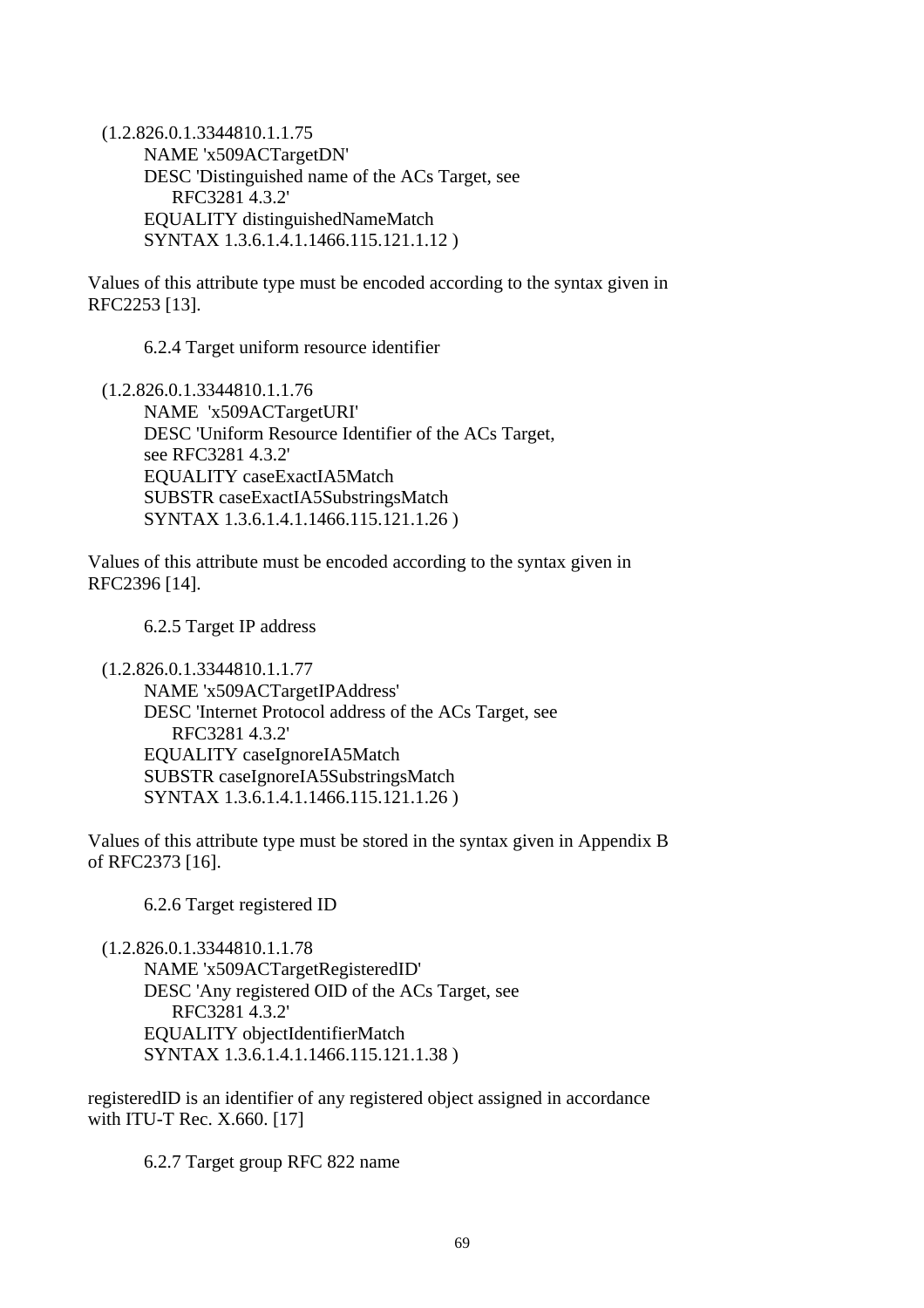(1.2.826.0.1.3344810.1.1.79

 NAME 'x509ACTargetGroupRfc822Name' DESC 'Internet electronic mail address of the ACs Target group see RFC3281 4.3.2' EQUALITY caseIgnoreIA5Match SUBSTR caseIgnoreIA5SubstringsMatch SYNTAX 1.3.6.1.4.1.1466.115.121.1.26 )

Values of this attribute must be encoded according to the syntax given in RFC 822 [11].

6.2.8 Target group DNS name

 (1.2.826.0.1.3344810.1.1.80 NAME 'x509ACTargetGroupDNSName' DESC 'Internet domain name of the ACs Target group, see RFC3281 4.3.2' EQUALITY caseIgnoreIA5Match SUBSTR caseIgnoreIA5SubstringsMatch SYNTAX 1.3.6.1.4.1.1466.115.121.1.26 )

Values of this attribute must be encoded as Internet domain names in accordance with RFC1035 [12].

6.2.9 Target group directory name

 (1.2.826.0.1.3344810.1.1.81 NAME 'x509ACTargetGroupDN' DESC 'Distinguished name of the AC's Target group, see RFC3281 4.3.2' EQUALITY distinguishedNameMatch SYNTAX 1.3.6.1.4.1.1466.115.121.1.12 )

Values of this attribute type must be encoded according to the syntax given in RFC2253 [13].

6.2.10 Target group uniform resource identifier

 (1.2.826.0.1.3344810.1.1.82 NAME 'x509ACTargetGroupURI' DESC 'Uniform Resource Identifier of the AC's Target group see RFC3281 4.3.2' EQUALITY caseExactIA5Match SUBSTR caseExactIA5SubstringsMatch SYNTAX 1.3.6.1.4.1.1466.115.121.1.26 )

Values of this attribute must be encoded according to the syntax given in RFC2396 [14].

6.2.11 Target group IP address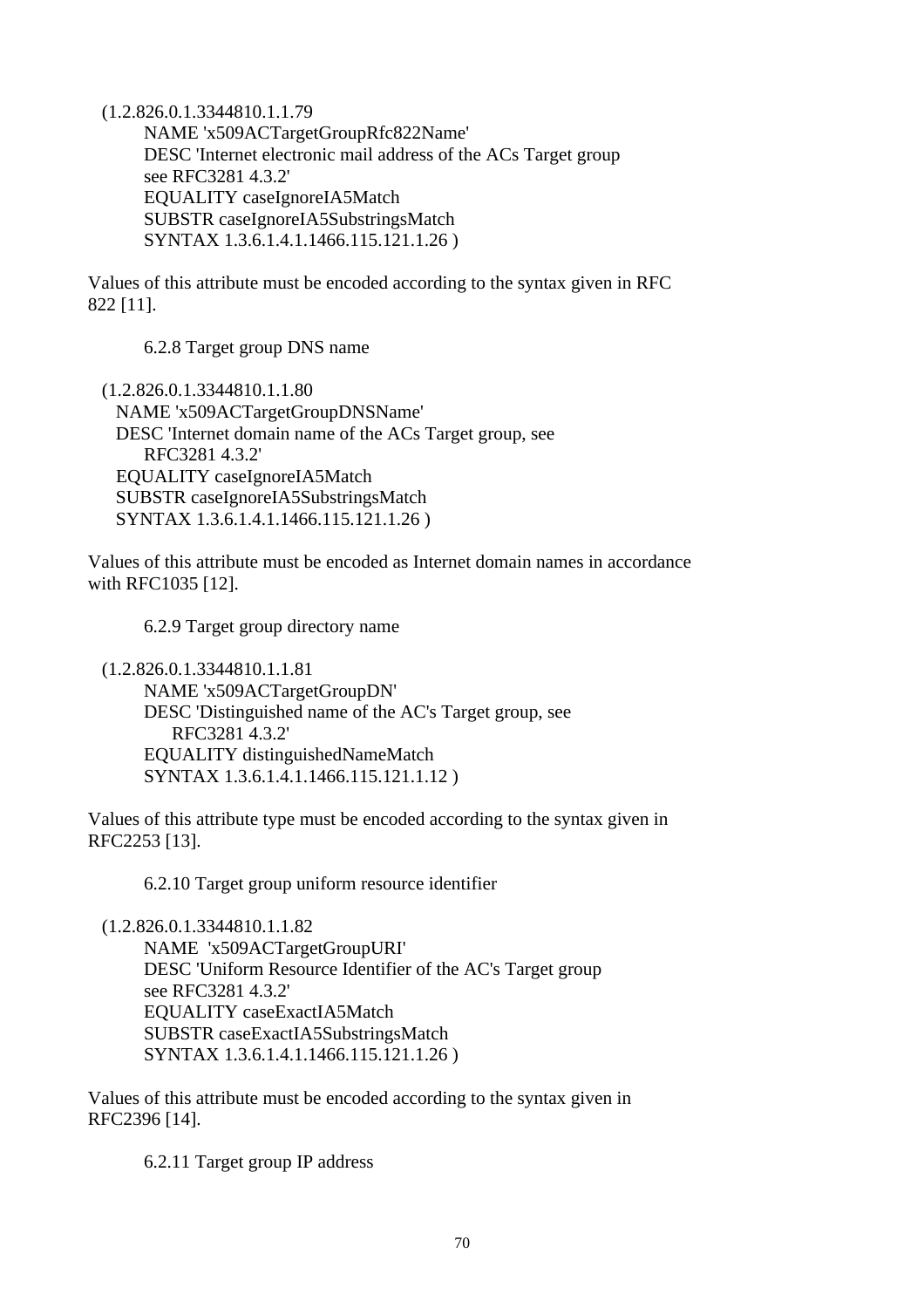(1.2.826.0.1.3344810.1.1.83 NAME 'x509ACTargetGroupIPAddress' DESC 'Internet Protocol address of the ACs Target group, see RFC3281 4.3.2' EQUALITY caseIgnoreIA5Match SUBSTR caseIgnoreIA5SubstringsMatch SYNTAX 1.3.6.1.4.1.1466.115.121.1.26 )

Values of this attribute type must be stored in the syntax given in Appendix B of RFC2373 [16].

6.2.12 Target group registered ID

 (1.2.826.0.1.3344810.1.1.84 NAME 'x509ACTargetGroupRegisteredID' DESC 'Any registered OID of the ACs Target group, see RFC3281 4.3.2' EQUALITY objectIdentifierMatch SYNTAX 1.3.6.1.4.1.1466.115.121.1.38 )

registeredID is an identifier of any registered object assigned in accordance with ITU-T Rec. X.660. [17]

6.3 No revocation

 (1.2.826.0.1.3344810.1.1.85 NAME 'x509ACNoRevocation' DESC 'If true, the AC will never be revoked, see RFC3281 section 4.3.6' EQUALITY booleanMatch SYNTAX 1.3.6.1.4.1.1466.115.121.1.7 )

6.4 CRL distribution points

The CRL distribution point extension indicates the locations where CRLs will be published for this AC. It comprises the general name of the DP, plus optionally the general name of the CRL issuer (if different from the AC issuer) plus the reason codes that will be published at this DP. Separate attribute types are defined for all choices of the ASN.1 type "GeneralName" except for "otherName", "x400Address" and "ediPartyName". Note that because there can be multiple distribution points, the multi-valued attributes defined here will not be able to link each DP with its corresponding reasons and issuer.

If

6.4.1 Distribution point RFC 822 name

 (1.2.826.0.1.3344810.1.1.86 NAME 'x509DPRfc822Name' DESC 'Internet electronic mail address of the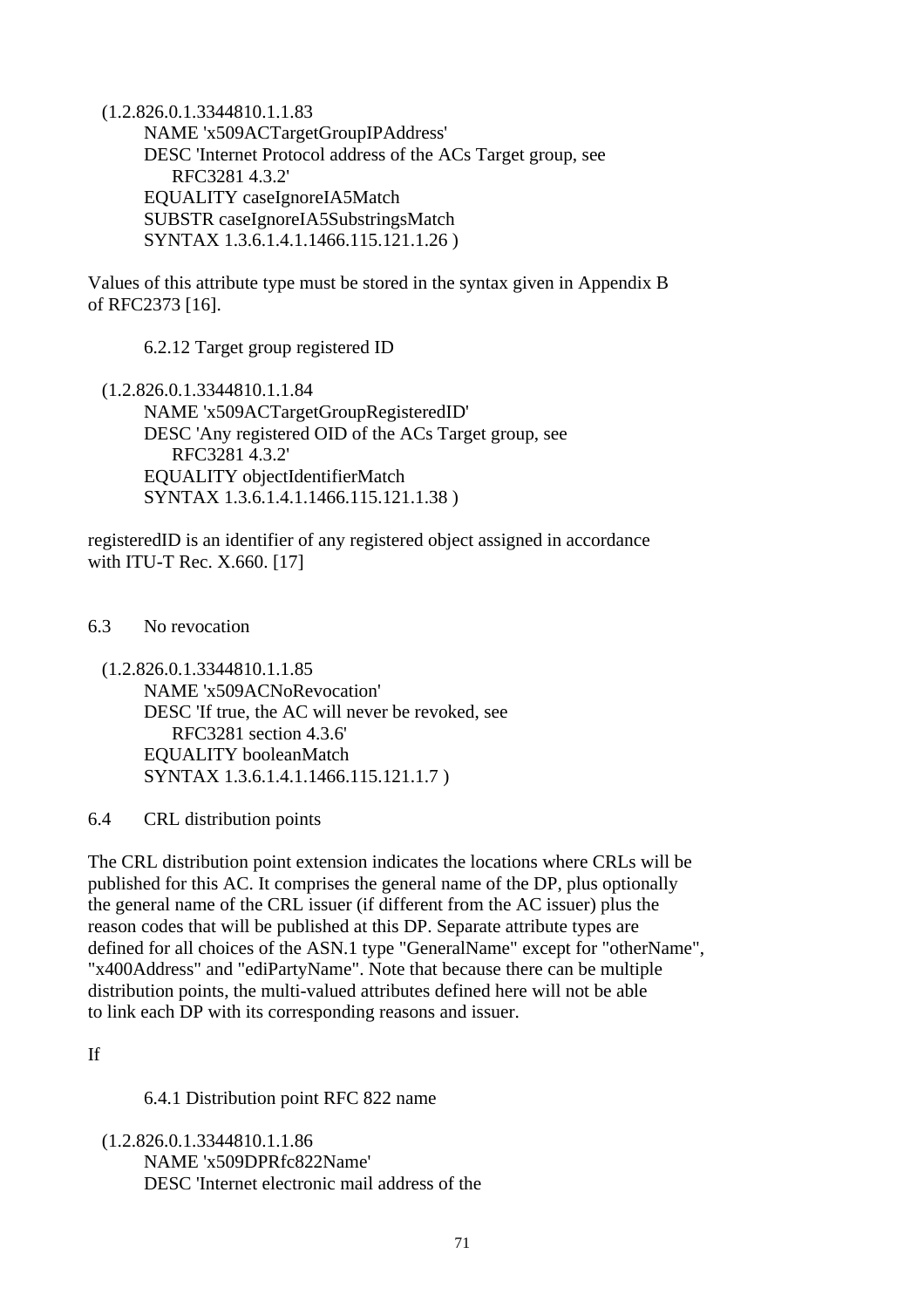distribution point, see RFC3280 section 4.2.1.14' EQUALITY caseIgnoreIA5Match SUBSTR caseIgnoreIA5SubstringsMatch SYNTAX 1.3.6.1.4.1.1466.115.121.1.26 )

Values of this attribute must be encoded according to the syntax given in RFC 822 [11].

6.4.2 Distribution point DNS name

 (1.2.826.0.1.3344810.1.1.87 NAME 'x509DPDNSName' DESC 'Internet domain name of the distribution point, see RFC3280 section 4.2.1.14' EQUALITY caseIgnoreIA5Match SUBSTR caseIgnoreIA5SubstringsMatch SYNTAX 1.3.6.1.4.1.1466.115.121.1.26 )

Values of this attribute must be encoded as Internet domain names in accordance with RFC1035 [12].

6.4.3 Distribution point directory name

 (1.2.826.0.1.3344810.1.1.88 NAME 'x509DPDN' DESC 'Distinguished name of the distribution point, see RFC3280 section 4.2.1.14' EQUALITY distinguishedNameMatch SYNTAX 1.3.6.1.4.1.1466.115.121.1.12 )

Values of this attribute type must be encoded according to the syntax given in RFC2253 [13].

6.4.4 Distribution point uniform resource identifier

 (1.2.826.0.1.3344810.1.1.89 NAME 'x509DPURI' DESC 'Uniform Resource Identifier of the distribution point, see RFC3280 section 4.2.1.14' EQUALITY caseExactIA5Match SUBSTR caseExactIA5SubstringsMatch SYNTAX 1.3.6.1.4.1.1466.115.121.1.26 )

Values of this attribute must be encoded according to the syntax given in RFC2396 [14].

6.4.5 Distribution point IP address

 (1.2.826.0.1.3344810.1.1.90 NAME 'x509DPIPAddress' DESC 'Internet Protocol address of the distribution point, see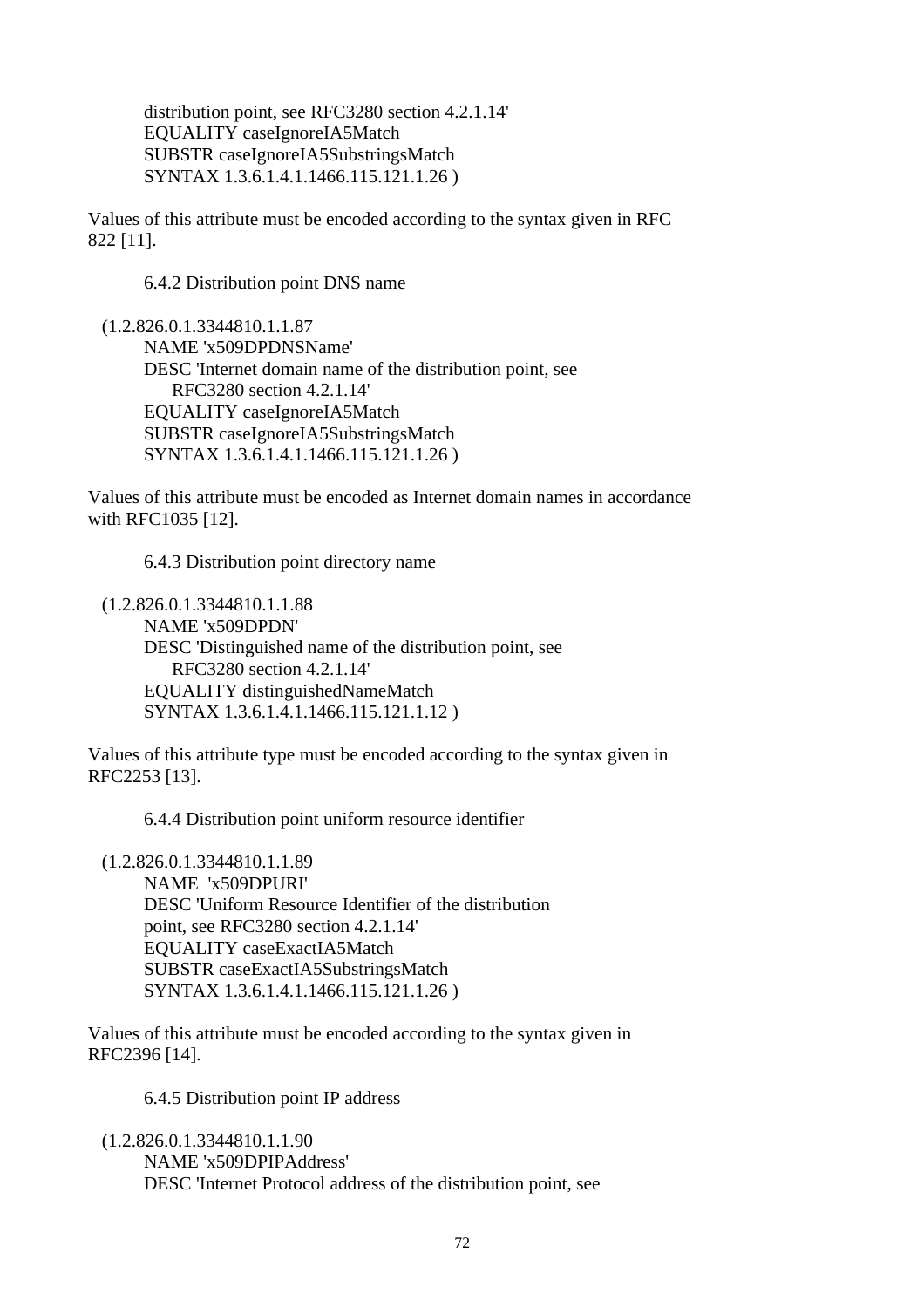RFC3280 section 4.2.1.14' EQUALITY caseIgnoreIA5Match SUBSTR caseIgnoreIA5SubstringsMatch SYNTAX 1.3.6.1.4.1.1466.115.121.1.26 )

Values of this attribute type must be stored in the syntax given in Appendix B of RFC2373 [16].

6.4.6 Distribution point registered ID

 (1.2.826.0.1.3344810.1.1.91 NAME 'x509DPRegisteredID' DESC 'Any registered OID of the distribution point, see RFC3280 section 4.2.1.14' EQUALITY objectIdentifierMatch SYNTAX 1.3.6.1.4.1.1466.115.121.1.38 )

registeredID is an identifier of any registered object assigned in accordance with ITU-T Rec. X.660. [17]

6.4.7 Distribution point name relative to CRL issuer

 (1.2.826.0.1.3344810.1.1.92 NAME 'x509DPrelativeToIssuer' DESC 'RDN of the distribution point, relative to the issuer, see RFC3280 section 4.2.1.14' EQUALITY distinguishedNameMatch SYNTAX 1.3.6.1.4.1.1466.115.121.1.12 )

Values of this attribute type must be encoded according to the syntax given in RFC2253 [13].

6.4.8 Distribution point CRL issuer RFC 822 name

(1.2.826.0.1.3344810.1.1.93

 NAME 'x509DPissuerRfc822Name' DESC 'Internet electronic mail address of the distribution point CRL issuer, see RFC3280 section 4.2.1.14' EQUALITY caseIgnoreIA5Match SUBSTR caseIgnoreIA5SubstringsMatch SYNTAX 1.3.6.1.4.1.1466.115.121.1.26 )

Values of this attribute must be encoded according to the syntax given in RFC 822 [11].

6.4.9 Distribution point CRL issuer DNS name

(1.2.826.0.1.3344810.1.1.94

 NAME 'x509DPissuerDNSName' DESC 'Internet domain name of the distribution point CRL issuer, see RFC3280 section 4.2.1.14'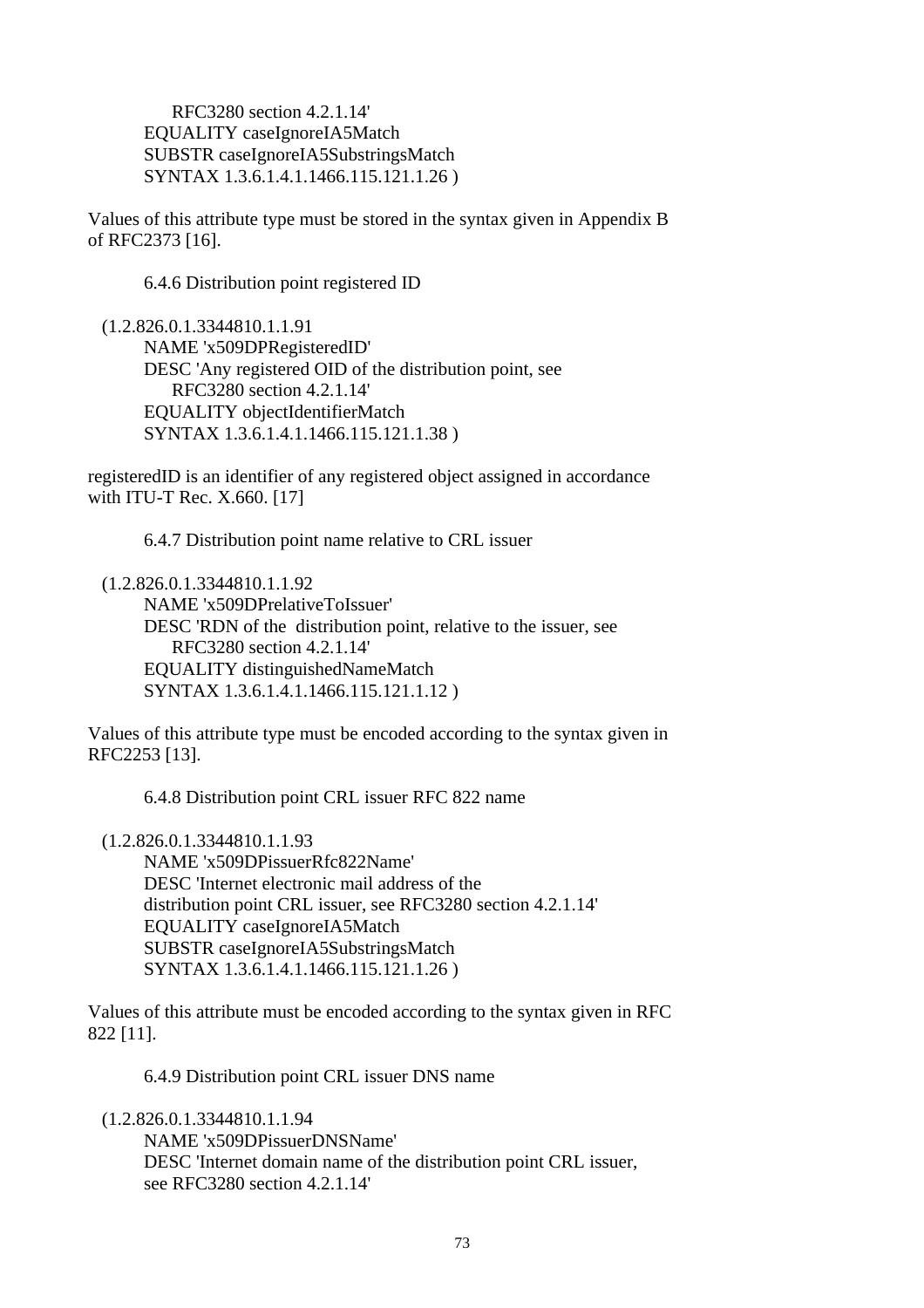EQUALITY caseIgnoreIA5Match SUBSTR caseIgnoreIA5SubstringsMatch SYNTAX 1.3.6.1.4.1.1466.115.121.1.26 )

Values of this attribute must be encoded as Internet domain names in accordance with RFC1035 [12].

6.4.10 Distribution point CRL issuer directory name

 (1.2.826.0.1.3344810.1.1.95 NAME 'x509DPissuerDN' DESC 'Distinguished name of the distribution point CRL issuer, see RFC3280 section 4.2.1.14' EQUALITY distinguishedNameMatch SYNTAX 1.3.6.1.4.1.1466.115.121.1.12 )

Values of this attribute type must be encoded according to the syntax given in RFC2253 [13].

6.4.11 Distribution point CRL issuer uniform resource identifier

(1.2.826.0.1.3344810.1.1.96

 NAME 'x509DPissuerURI' DESC 'Uniform Resource Identifier of the distribution point CRL issuer, see RFC3280 section 4.2.1.14' EQUALITY caseExactIA5Match SUBSTR caseExactIA5SubstringsMatch SYNTAX 1.3.6.1.4.1.1466.115.121.1.26 )

Values of this attribute must be encoded according to the syntax given in RFC2396 [14].

6.4.12 Distribution point CRL issuer IP address

(1.2.826.0.1.3344810.1.1.97

 NAME 'x509DPissuerIPAddress' DESC 'Internet Protocol address of the distribution point CRL issuer, see RFC3280 section 4.2.1.14' EQUALITY caseIgnoreIA5Match SUBSTR caseIgnoreIA5SubstringsMatch SYNTAX 1.3.6.1.4.1.1466.115.121.1.26 )

Values of this attribute type must be stored in the syntax given in Appendix B of RFC2373 [16].

6.4.13 Distribution point CRL issuer registered ID

(1.2.826.0.1.3344810.1.1.98

 NAME 'x509DPissuerRegisteredID' DESC 'Any registered OID of the distribution point CRL issuer, see RFC3280 section 4.2.1.14'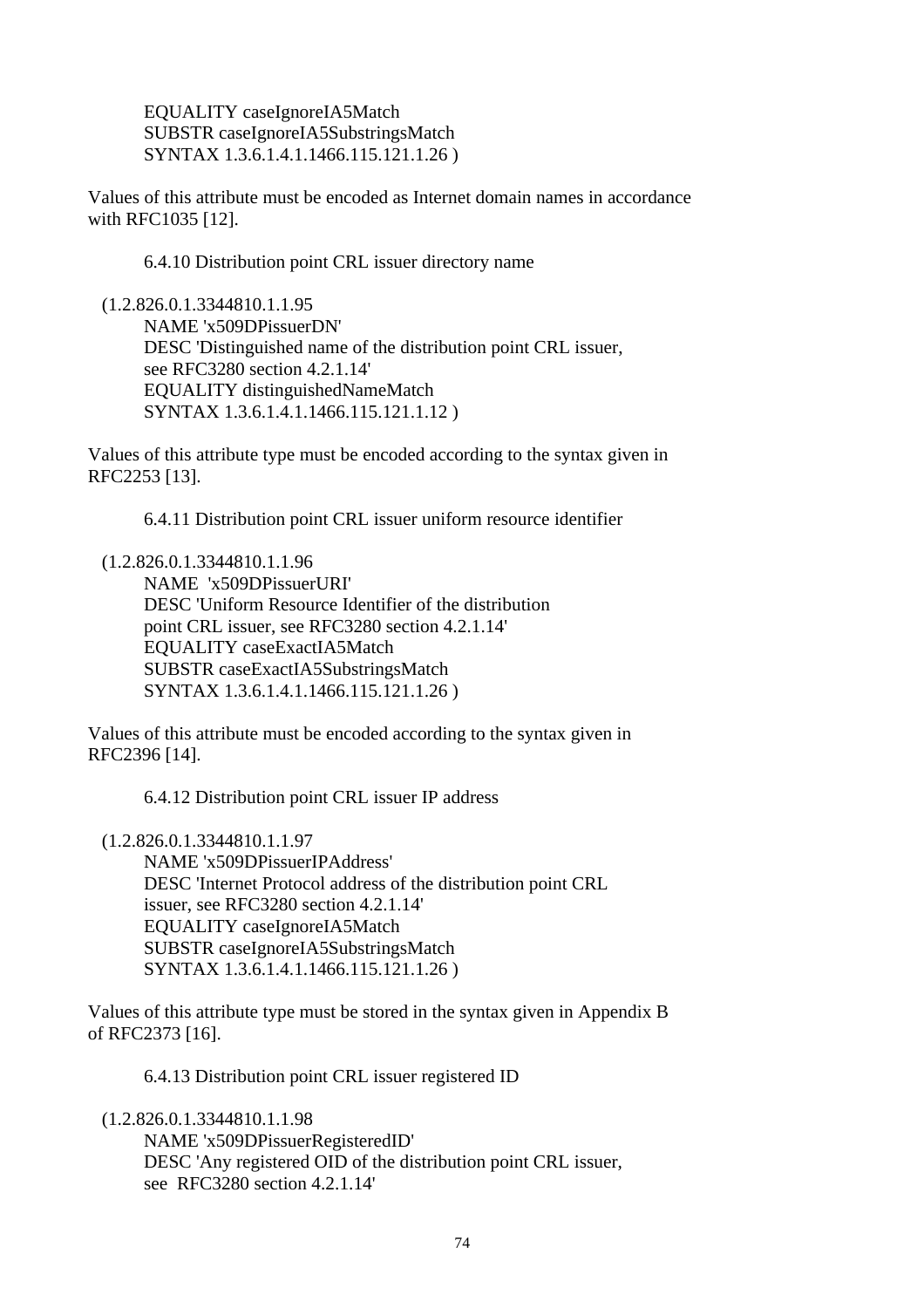EQUALITY objectIdentifierMatch SYNTAX 1.3.6.1.4.1.1466.115.121.1.38 )

registeredID is an identifier of any registered object assigned in accordance with ITU-T Rec. X.660. [17]

6.4.14 Distribution point reason codes

This attribute is used to indicate the reason codes associated with the various DP<sub>s</sub>.

 (1.2.826.0.1.3344810.1.1.99 NAME 'x509DPReasonCodes' DESC 'The reason codes used by a DP, see RFC3280 section 4.2.1.14' EQUALITY bitStringMatch SYNTAX 1.3.6.1.4.1.1466.115.121.1.6 )

7. Security Considerations

This [Internet Draft/Standard] describes the subschema for the storage and matching of PKI attributes derived from CRLs. It does not address the protocol for the storage and retrieval of this information.

LDAP servers SHOULD use authentication and access control mechanisms to protect the information during its storage and retrieval.

8. IANA Considerations

This document uses the OID node 1.2.826.0.1.3344810 to identify the LDAP schema elements described here. This OID is assigned to TrueTrust Ltd, under its BSI assigned English/Welsh Registered Company number [18].

9. References

Normative

[1] Bradner, S. The Internet Standards Process -- Revision 3. RFC 2026 October 1996.

[2] S.Bradner. "Key words for use in RFCs to Indicate Requirement Levels", RFC 2119, March 1997.

[3] Wahl, M., Coulbeck, A., Howes, T. and S. Kille, "Lightweight Directory Access Protocol (v3): Attribute Syntax Definitions", RFC 2252, December 1997.

[4] Crocker, D. and P. Overell, "Augmented BNF for Syntax Specifications: ABNF", RFC 2234, November 1997.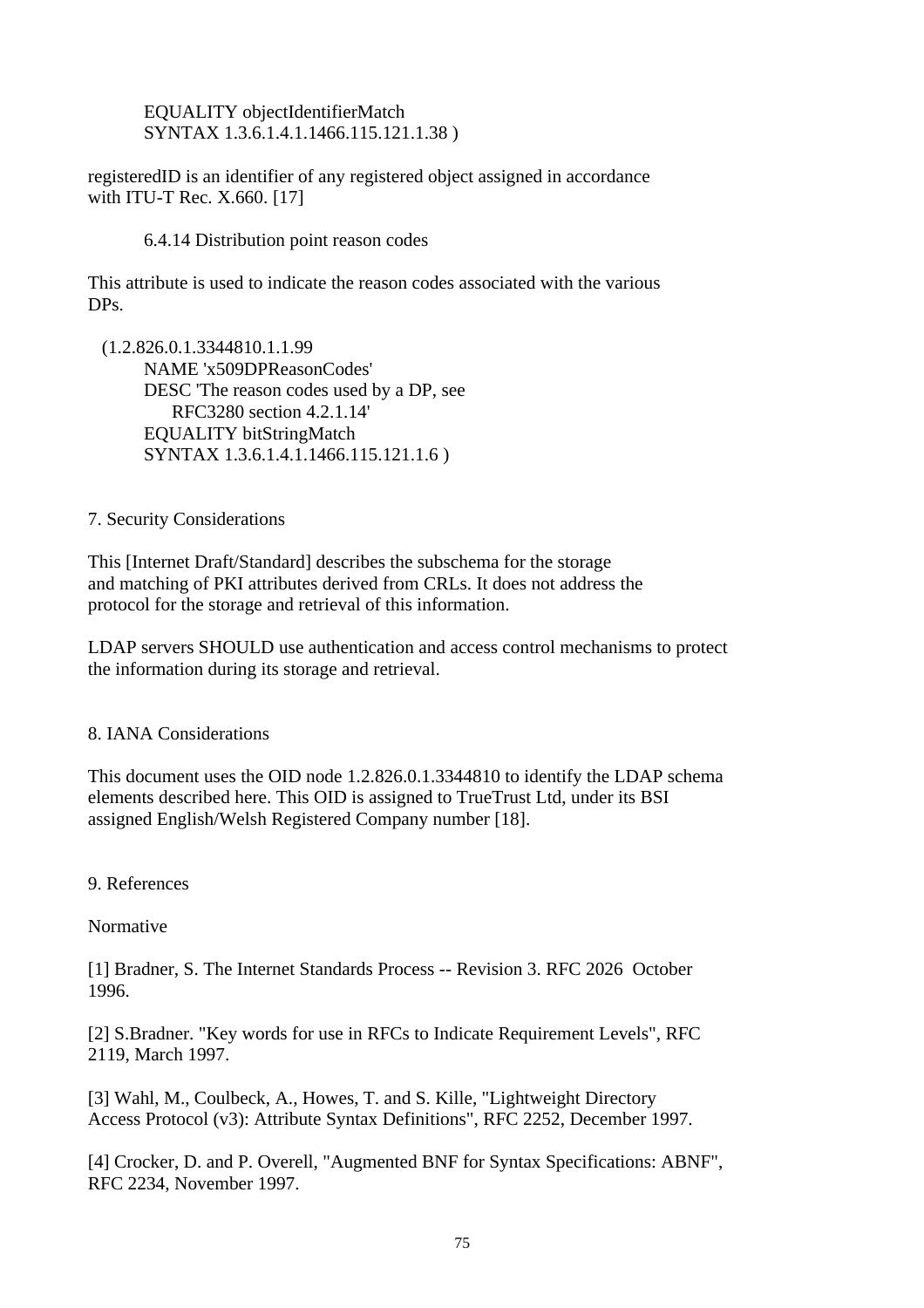[5] Farrell, S., Housley, R. "An Internet Attribute Certificate Profile for Authorization", RFC 3281, April 2002.

[6] ITU, "Information Technology - Open Systems Interconnection - The Directory: Public-key and attribute certificate frameworks", ITU-T Recommendation X.509, March 2000.

[7] Gietz, P., Klasen, N. "Internet X.509 Public Key Infrastructure Lightweight Directory Access Protocol Schema for X.509 Certificates", <draft-ietf-pkix-ldap-pkc-schema-00.txt>, June 2004

[8] Chadwick, D.W., Sahalayev, M. V. "Internet X.509 Public Key Infrastructure LDAP Schema for X.509 CRLs", <draft-ietf-pkix-ldap-crl-schema-01.txt>, June 2003

[10] Chadwick, D.W., Legg, S. "Internet X.509 Public Key Infrastructure - LDAP Schema for PMIs" <draft-ietf-pkix-ldap-pmi-schema-00.txt>, July 2002

[11] Crocker, D., "Standard for the format of ARPA Internet text messages", STD 11, RFC 822, August 1982.

[12] Mockapetris, P., "Domain names - implementation and specification", STD 13, RFC 1035, November 1987.

[13] Wahl, M., Kille, S. and T. Howes, "Lightweight Directory Access Protocol (v3): UTF-8 String Representation of Distinguished Names", RFC 2253, December 1997.

[14] Berners-Lee, T., Fielding, R. and L. Masinter, "Uniform Resource Identifiers (URI): Generic Syntax", RFC 2396, August 1998.

[15] Hodges, J. and RL. Morgan, "Lightweight Directory Access Protocol (v3): Technical Specification", RFC 3377, September 2002.

[16] Hinden, R. and S. Deering, "IP Version 6 Addressing Architecture", RFC 2373, July 1998.

[17] CCITT Recommendation X.660 (1992) | ISO/IEC 9834-1:1993, Information technology - Open Systems Interconnection - Procedures for the operation of OSI Registration Authorities: General procedures.

[18] BRITISH STANDARD BS 7453 Part 1. Procedures for UK Registration for Open System Standards Part 1: Procedures for the UK Name Registration Authority.

[21] Bradner, S., "IETF Rights in Contributions", BCP 78, RFC3667, February 2004.

[22] Bradner, S., Ed., "Intellectual Property Rights in IETF Technology", BCP 79, RFC 3668, February 2004.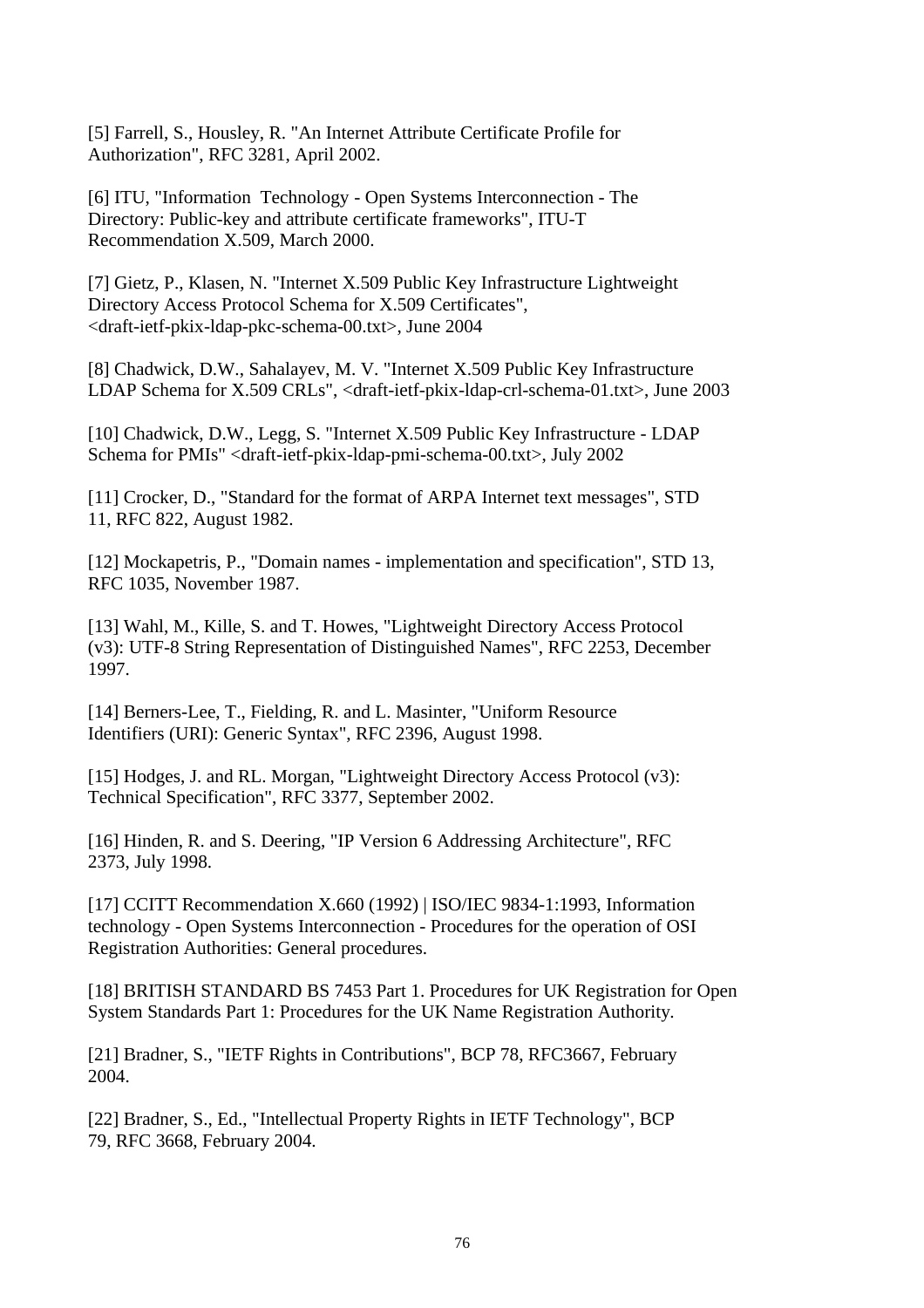Informative

[9] Chadwick, D.W., Legg, S. "Internet X.509 Public Key Infrastructure - LDAP Schema for PKIs " <draft-ietf-pkix-ldap-pki-schema-00.txt>, July 2002

[19] S. Legg. "Lightweight Directory Access Protocol (LDAP) and X.500 Component Matching Rules" RFC 3687, February 2004

[20] J. Allen, M. Mealling. "The Architecture of the Common Indexing Protocol (CIP)". RFC 2651. August 1999.

10. Intellectual Property Notice

The IETF takes no position regarding the validity or scope of any Intellectual Property Rights or other rights that might be claimed to pertain to the implementation or use of the technology described in this document or the extent to which any license under such rights might or might not be available; nor does it represent that it has made any independent effort to identify any such rights. Information on the procedures with respect to rights in RFC documents can be found in BCP 78 [21] and BCP 79 [22].

Copies of IPR disclosures made to the IETF Secretariat and any assurances of licenses to be made available, or the result of an attempt made to obtain a general license or permission for the use of such proprietary rights by implementers or users of this specification can be obtained from the IETF online IPR repository at http://www.ietf.org/ipr.

The IETF invites any interested party to bring to its attention any copyrights, patents or patent applications, or other proprietary rights that may cover technology that may be required to implement this standard. Please address the information to the IETF at ietf-ipr@ietf.org.

### 11. Acknowledgments

The authors would like to thank Peter Gietz for his help and co-operation, and in particular his willingness to align [7] with this document.

The authors would also like to thank TERENA, CESNET, SURFnet, UNINETT, RedIRIS and SWITCH, who jointly partially funded this work, and without whose support this work would not have been possible.

### 12. Copyright

Copyright (C) The Internet Society (2004). This document is subject to the rights, licenses and restrictions contained in BCP 78, and except as set forth therein, the authors retain all their rights.

This document and translations of it may be copied and furnished to others, and derivative works that comment on or otherwise explain it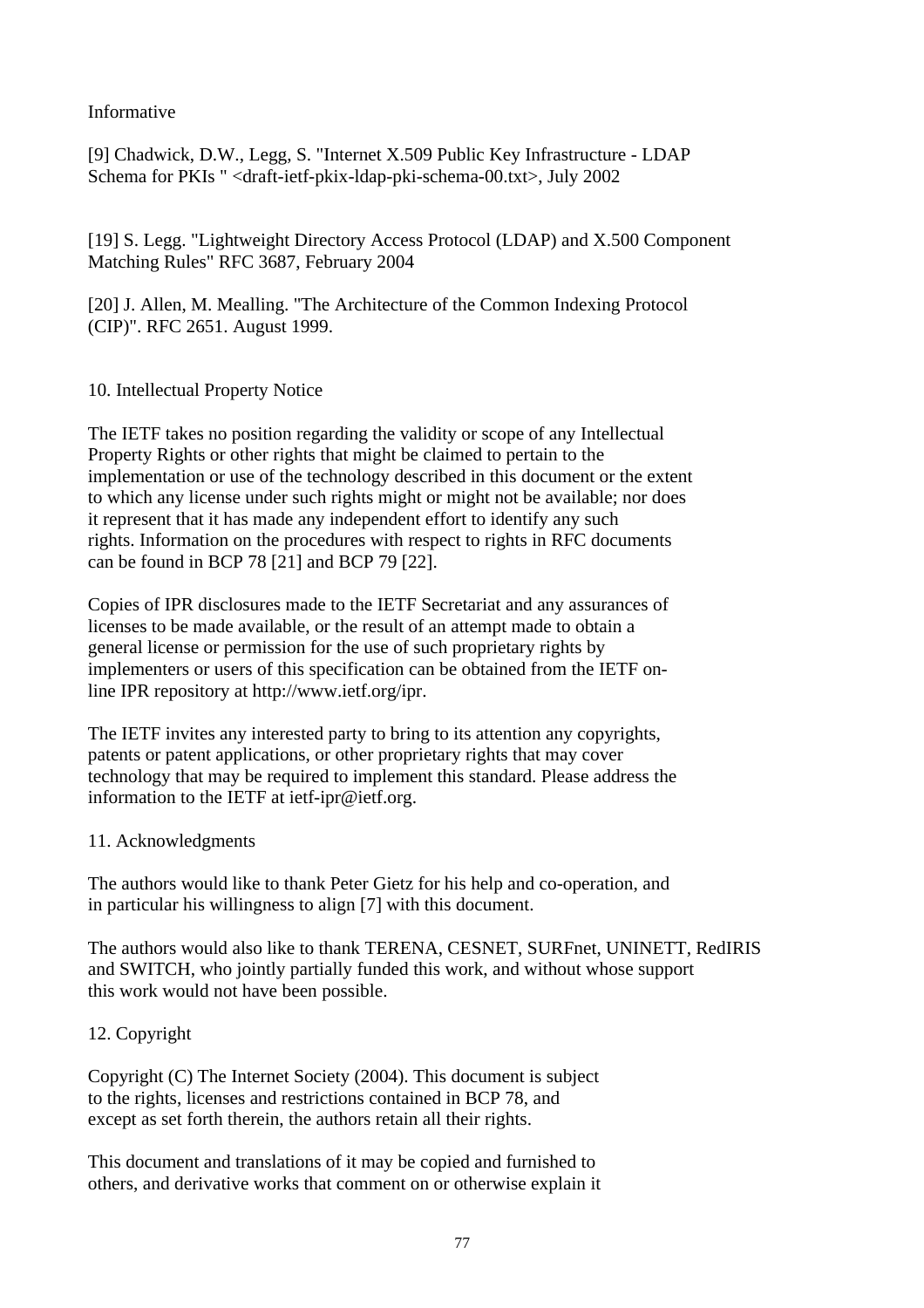or assist in its implementation may be prepared, copied, published and distributed, in whole or in part, without restriction of any kind, provided that the above copyright notice and this paragraph are included on all such copies and derivative works. However, this document itself may not be modified in any way, such as by removing the copyright notice or references to the Internet Society or other Internet organizations, except as needed for the purpose of developing Internet standards in which case the procedures for copyrights defined in the Internet Standards process must be followed, or as required to translate it into languages other than English.

The limited permissions granted above are perpetual and will not be revoked by the Internet Society or its successors or assigns.

"This document and the information contained herein are provided on an "AS IS" basis and THE CONTRIBUTORS, THE ORGANIZATION THEY REPRESENT OR ARE SPONSORED BY (IF ANY), THE INTERNET SOCIETY AND THE INTERNET ENGINEERING TASK FORCE DISCLAIM ALL WARRANTIES, EXPRESS OR IMPLIED, INCLUDING BUT NOT LIMITED TO ANY WARRANTY THAT THE USE OF THE INFORMATION HEREIN WILL NOT INFRINGE ANY RIGHTS OR ANY IMPLIED WARRANTIES OF MERCHANTABILITY OR FITNESS FOR A PARTICULAR PURPOSE." "Internet-Drafts are working documents of the Internet Engineering Task Force (IETF), its areas, and its working groups. Note that other groups may also distribute working documents as Internet-Drafts.

Internet-Drafts are draft documents valid for a maximum of six months and may be updated, replaced, or obsoleted by other documents at any time. It is inappropriate to use Internet-Drafts as reference material or to cite them other than a "work in progress."

The list of current Internet-Drafts can be accessed at http://www.ietf.org/1id-abstracts.html

The list of Internet-Draft Shadow Directories can be accessed at http://www.ietf.org/shadow.html"

13. Authors' Addresses

David Chadwick, Mikhail Sahalayev IS Institute University of Salford Salford England M5 4WT

Email: d.w.chadwick@salford.ac.uk M.Sahalayev@pgr.salford.ac.uk

14. Changes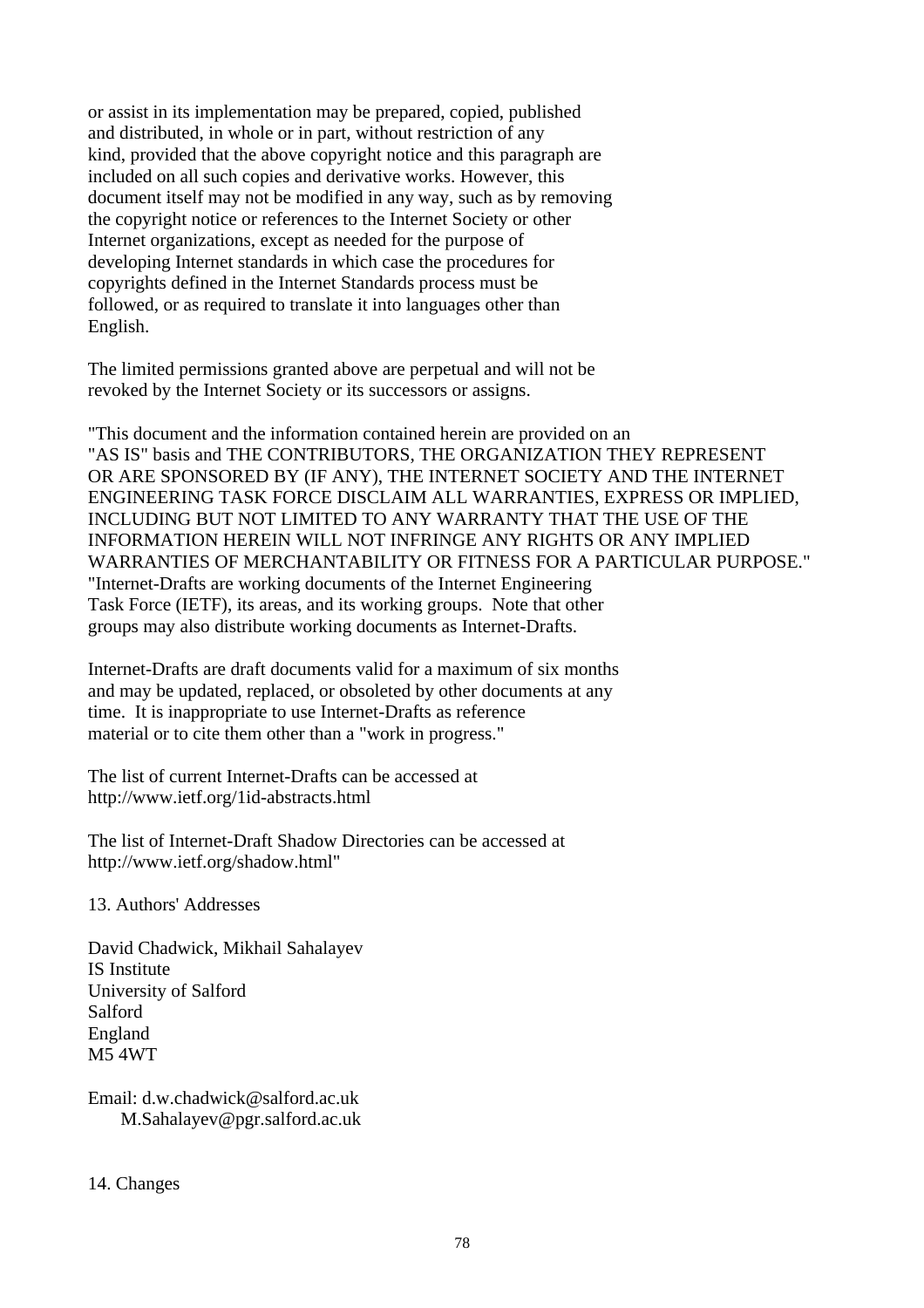Changes from <draft-ietf-pkix-ldap-ac-schema-00.txt>

1. Have added a section about attributes embedded in ACs.

2. Have aligned schema with <draft-klasen-ldap-x509certificate-schema-02.txt>

3. Have altered object class structure to introduce auxiliary object classes for certificate extensions

4. Have adjusted upper/lower case of components of attribute type names to be consistent

5. Have changed matching rules of x509ACTargetGroupDNSName to be IA5 matching rules

6. Minor editorial corrections

7. Changed from Standards Track to Informational after discussions with area and WG leaders.

8. Have added an IANA considerations section and Acknowledgment section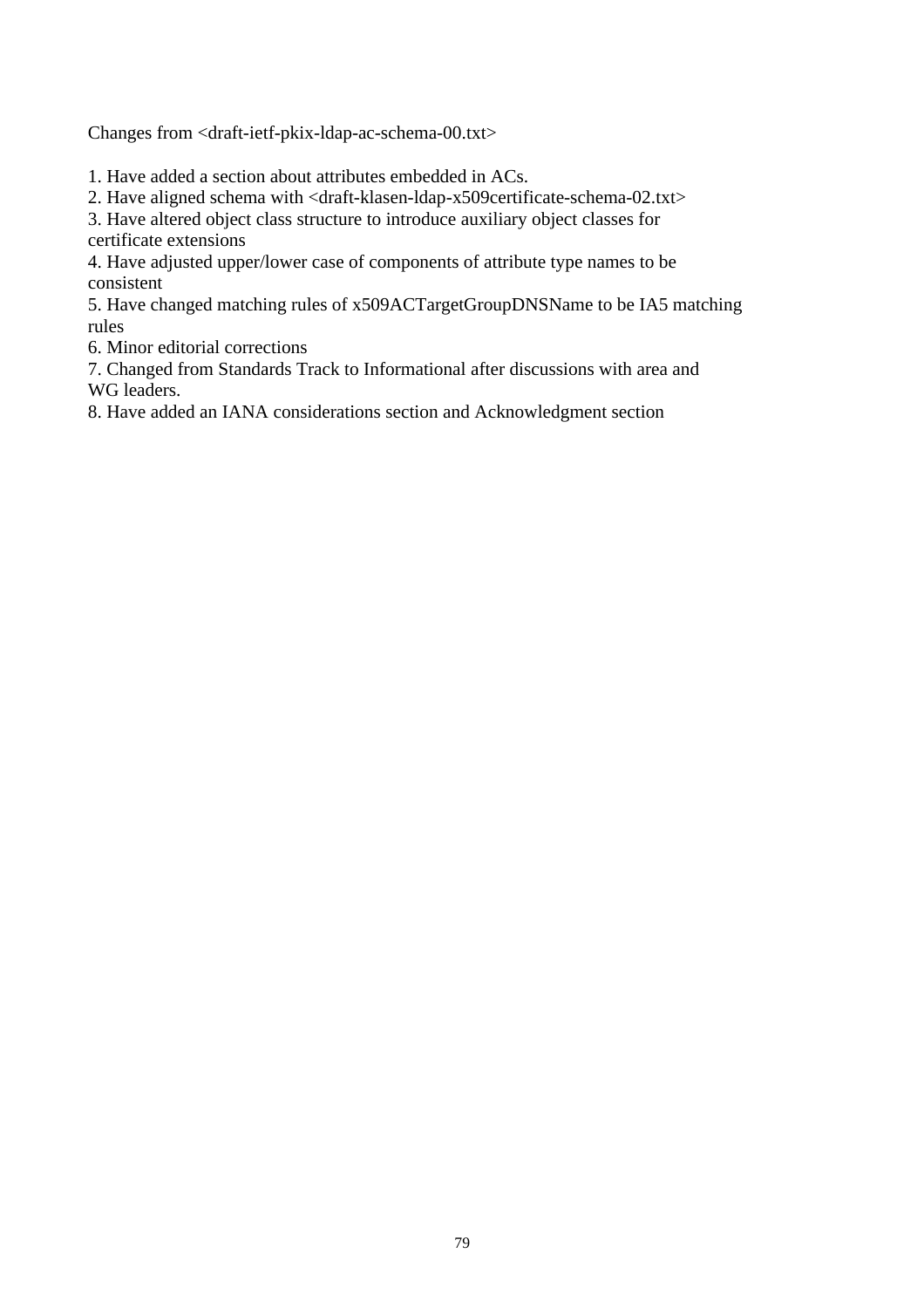# *Appendix 7. LDAP Schema for X.509 CRLs*

INTERNET-DRAFT D. W. Chadwick PKIX WG M. V. Sahalayev Intended Category: Informational University of Salford Expires on 28 December 2004 28 June 2004

 Internet X.509 Public Key Infrastructure LDAP Schema for X.509 CRLs <draft-ietf-pkix-ldap-crl-schema-02.txt>

Copyright (C) The Internet Society (2003). All Rights Reserved.

STATUS OF THIS MEMO

This document is an Internet-Draft and is in full conformance with all the provisions of Section 10 of RFC2026 [1].

Internet-Drafts are working documents of the Internet Engineering Task Force (IETF), its areas, and its working groups. Note that other groups may also distribute working documents as Internet-Drafts.

Internet-Drafts are draft documents valid for a maximum of six months and may be updated, replaced, or obsoleted by other documents at any time. It is inappropriate to use Internet-Drafts as reference material or to cite them other than as "work in progress."

The list of current Internet-Drafts can be accessed at http://www.ietf.org/ietf/1id-abstracts.txt.

The list of Internet-Draft Shadow Directories can be accessed at http://www.ietf.org/shadow.html.

Comments and suggestions on this document are encouraged. Comments on this document should be sent to the PKIX working group discussion list  $\langle \text{ietf-pkix}\,\mathcal{Q}\text{imc.org}\rangle$  or directly to the authors.

### ABSTRACT

This document describes an LDAP schema for X.509 CRLs. Each CRL is broken down into a set of attribute types. These attributes can then be stored in a CRL entry, or set of entries. Object classes are defined for these CRL entries. Each attribute type uses an existing LDAP syntax, so that no new matching rules need to be defined.

The key words "MUST", "MUST NOT", "REQUIRED", "SHALL", "SHALL NOT", "SHOULD", "SHOULD NOT", "RECOMMENDED", "MAY", and "OPTIONAL" in this document are to be interpreted as described in RFC 2119 [2].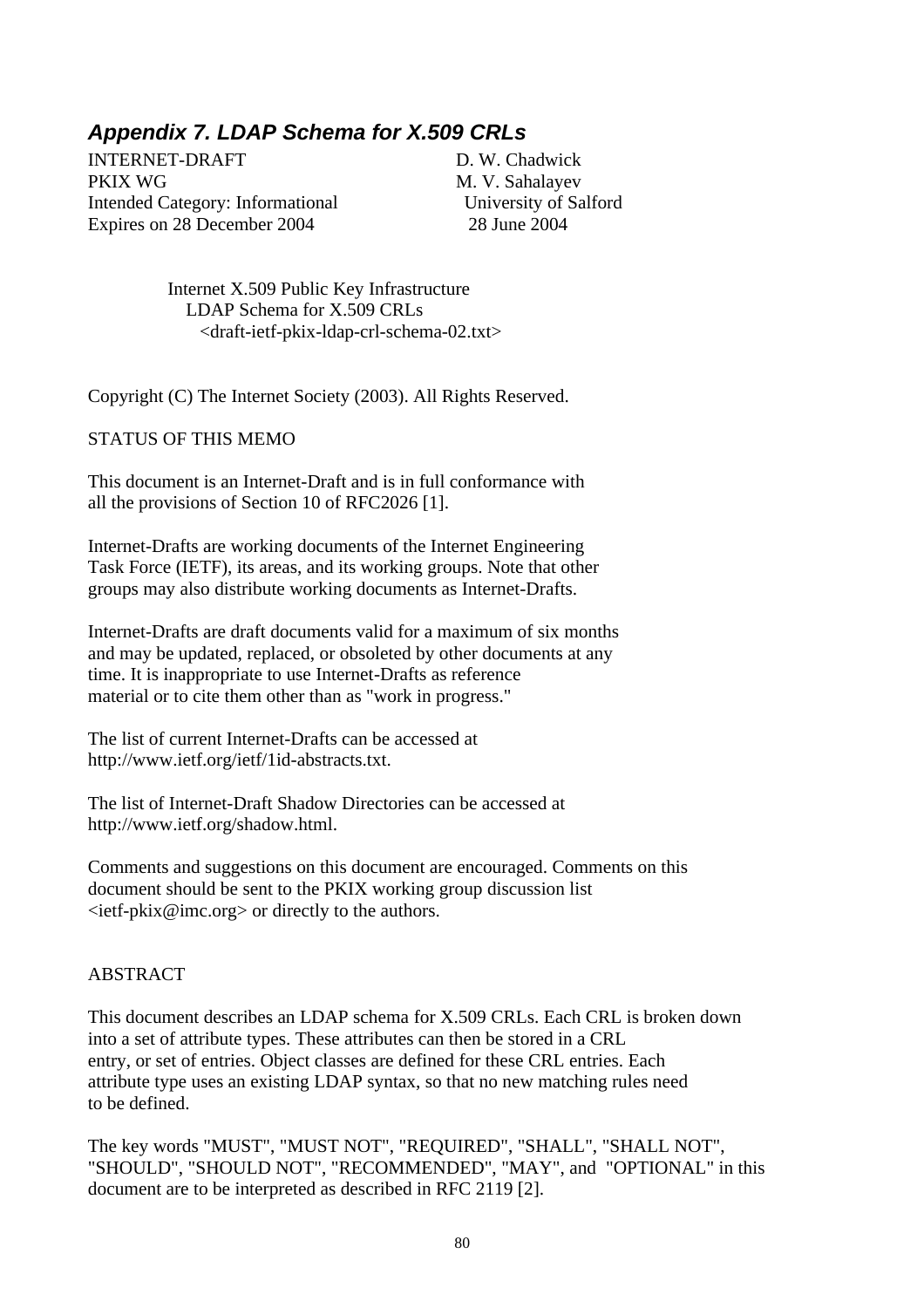### 1. Introduction

It currently isn't possible to search LDAP servers for X.509 [6] attributes (public key certificates, CRLs etc.) as no matching rules have been defined for them. A couple of Internet Drafts [9,10] have been specified, but implementation of them is complex. Component matching [19] defines a mechanism for matching against complex syntaxes, by defining generic matching rules that can match against any user selected component parts in an attribute value of any arbitrarily complex attribute syntax. This might prove to be the proper way to solve LDAP search problems in the longer term, but it will take a long time until such ASN.1 based mechanisms are implemented in all LDAP servers and clients. Even when this has happened the mechanism proposed in this document will still be useful to some applications such as CIP [20].

A simple and easy to implement mechanism is needed today to search for X.509 attributes.

Rather than search for an X.509 attribute in an entry, it suggests the directory administrative user creates an entry (in the case of pubic key and attribute certificates) or a subtree (in the case of CRLs) from the X.509 attribute. The attributes of these new entries will be created from fields of the X.509 attribute (e.g. the issuer field), and if these new attributes are defined using existing LDAP syntaxes and matching rules, then it will be possible to use existing LDAP server technology to search for fields in X.509 attributes.

This document is one of a set comprising:

- i) the LDAP schema for X.509 public key certificates [7]
- ii) the LDAP schema for X.509 attribute certificates [8]
- iii) the LDAP schema for X.509 CRLs (this document)

Schema definitions are provided using LDAPv3 description formats from RFC2252 [3]. Definitions provided here are formatted (line wrapped) for readability. The specifications use the augmented Backus-Naur Form (ABNF) as described in RFC2234 [4].

### 2. DIT Structure and Naming

If the schema presented in this document is used to store information about CRLs in a directory, each CRL entry SHOULD be stored as a direct subordinate of the CRL issuer's entry, unless a crlScope Extension or issuingDistributionPoint Extension is present in the CRL. In the latter cases the CRL MUST be stored as indicated in those extensions. The CRL entry is named using the x509CRLThisUpdate attribute, using one of the following name forms:

 (1.2.826.0.1.3344810.1.3.0 NAME 'x509CRLNameForm' OC x509CRL MUST x509CRLThisUpdate )

(1.2.826.0.1.3344810.1.3.7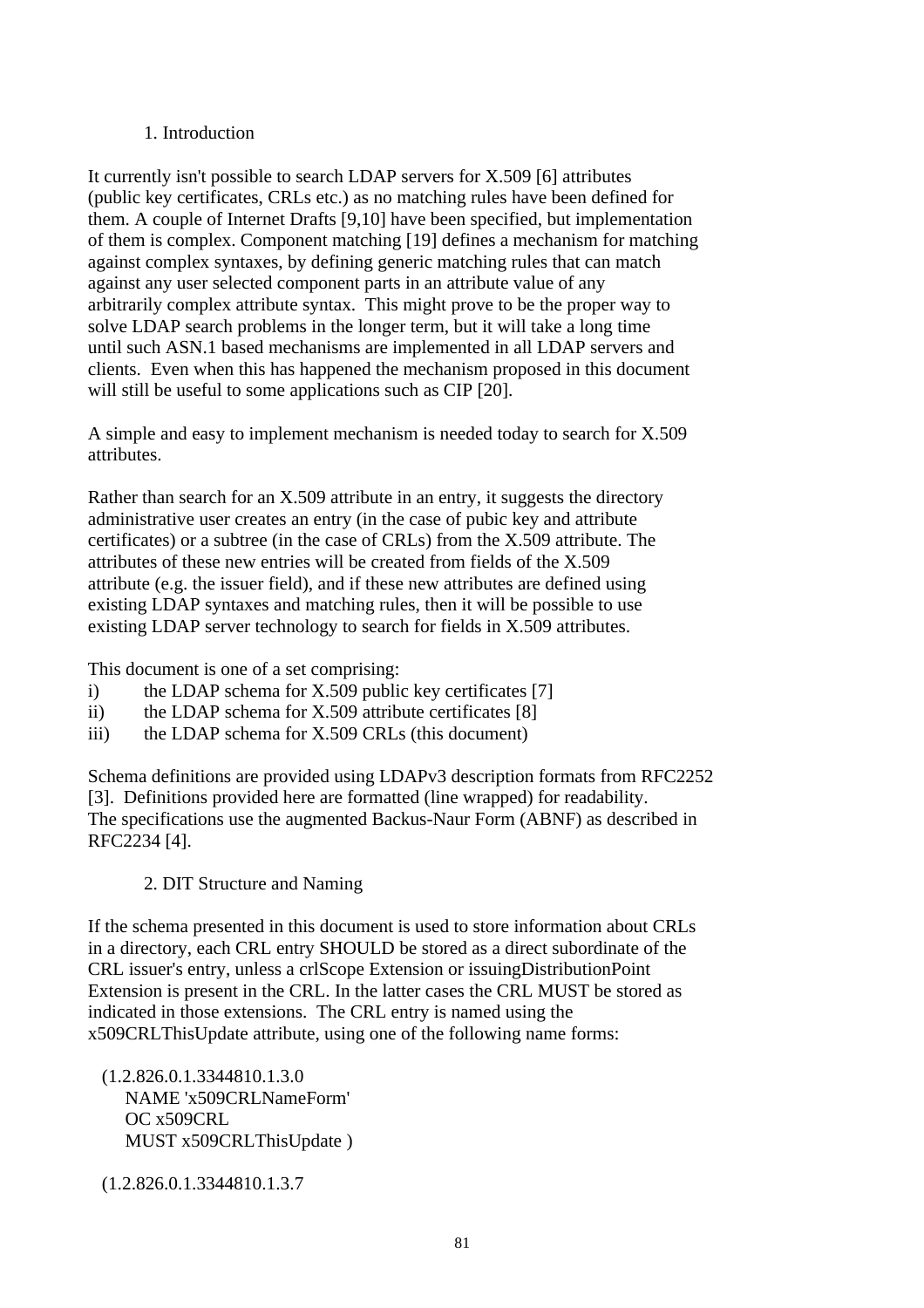NAME 'x509ARLNameForm' OC x509CRL MUST x509CRLThisUpdate )

 (1.2.826.0.1.3344810.1.3.8 NAME 'x509deltaRLNameForm' OC x509CRL MUST x509CRLThisUpdate )

x509CRLNameForm is used to name CRL entries. x509ARLNameForm is used to name Authority Revocation List entries. x509deltaRLNameForm is used to name delta CRL entries.

Subordinate to the entry for the CRL, the user MAY create an entry for each revoked certificate. Each revoked certificate entry is named with the serial number of the revoked certificate, unless the CRL is an indirect CRL, in which case it is named with a combination of the serial number and issuer's DN i.e. a multi-valued RDN. For those LDAP servers that do not support multi-valued RDNs, an alternative name form is defined in which the serial number and issuer DN are concatenated together into one attribute value. This is expressed in the following name forms:

 (1.2.826.0.1.3344810.1.3.1 NAME 'x509CRLentryNameForm' OC x509CRLentry MUST x509serial )

 (1.2.826.0.1.3344810.1.3.2 NAME 'x509CRLindirectEntryNameForm' OC x509CRLentry MUST ( x509serialNumber \$ x509issuer ) )

 (1.2.826.0.1.3344810.1.3.6 NAME 'x509CRLindirectEntryAltNameForm' OC x509AC MUST ( x509issuerSerial ) )

When encoding DNs that contain an x509issuer field, the string representation must be made according to [13]. These strings contain RFC2253 special characters and must therefore be escaped. For example, the issuer name in a certificate may be:

 x509issuer: OU=VeriSign Trust Network,OU=(c) 1998 VeriSign Inc. - For authorized use only,OU=Class 1 Public Primary Certification Au thority - G2,O=VeriSign Inc.,C=US

When used in the x509 issuer Serial attribute of a DN, this may appear as:

 dn: x509issuerSerial=123456\,OU\=VeriSign Trust Network \,OU  $\equiv$ (c) 1998 VeriSign Inc. - For authorized use only $\setminus$ OU $\equiv$ Class 1 Public Primary Certification Authority - G2\, O\=VeriSign Inc.\2cC\3dUS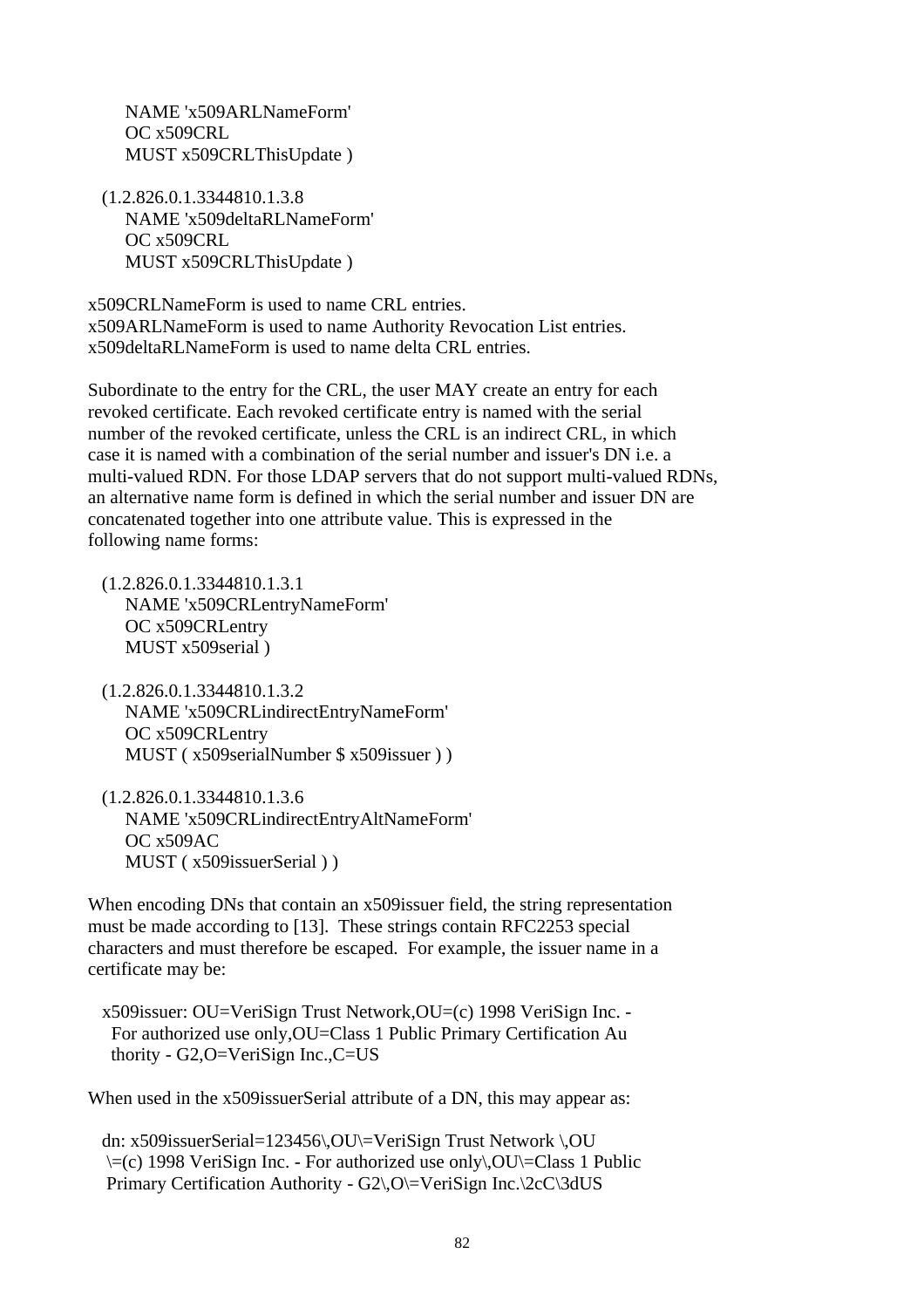3. X.509 Schema Object Classes

The object classes have been designed to form a logical set and be extensible in an orderly way as new PKC/CRL/AC extensions are defined. The methodology is as follows. Every X.509 entry (for a PKC, CRL or AC) is of the x509base abstract object class. There is then an additional abstract object class for each, derived from x509base, which holds the attributes extracted from the basic PKC/AC/CRL ASN.1 structure (excluding all extensions). Further, there is an auxiliary object class for the extensions defined in X.509 [6], and an additional auxiliary object class (if needed) for extensions defined in existing Internet RFCs. As new extensions are defined, then new auxiliary object classes and attributes will need to be defined to cater for the attributes to be extracted from these. Finally there are several structural object classes for each, which allow the X.509 DER encoded attribute to be stored in the entry.

3.1 X509 base object class

The x509base object class is defined in [7].

3.2 X.509 CRL object class

The x509CRL object class is the abstract object class used for storing the searchable attributes extracted from the basic fields of a CRL (excluding extensions). It is the superior of the revocation list structural object classes.

 (1.2.826.0.1.3344810.1.0.14 NAME 'x509CRL' SUP x509base **ABSTRACT**  MUST ( x509CRLThisUpdate \$ x509signatureAlgorithm \$ x509issuer ) MAY ( x509CRLNextUpdate ))

3.3 X509 CRL extensions object class

The x509CRLext auxiliary object class is used to hold the attributes extracted from the extensions defined in the X.509 standard [6] and profiled in [5]. Note that the freshest CRL extension is not included since this was originally forbidden from appearing in CRLs by X.509.

Note. If a CRL holds additional extensions to these, then another auxiliary object class and supporting attributes will need to be defined.

(1.2.826.0.1.3344810.1.0.23 NAME 'x509CRLext' AUXILIARY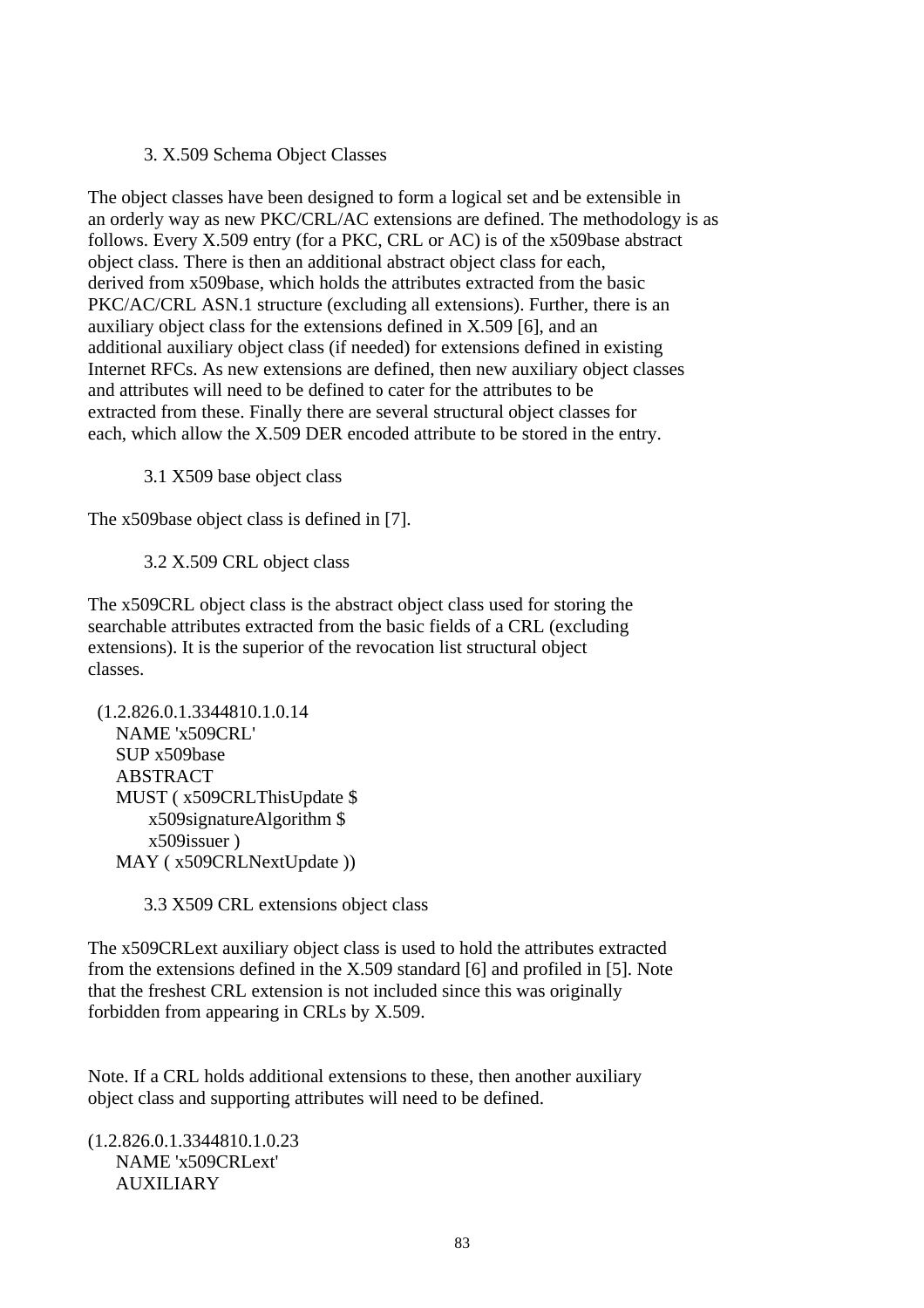MAY ( x509authorityKeyIdentifier \$ x509authorityCertIssuer \$ x509authorityCertSerialNumber \$ x509issuerRfc822Name \$ x509issuerDNSName \$ x509issuerDirectoryName \$ x509issuerUniformResourceIdentifier \$ x509issuerIPAddress \$ x509issuerRegisteredID \$ x509CRLNumber \$ x509CRLDPRfc822Name \$ x509CRLDPDNSName \$ x509CRLDPDN \$ x509CRLDPURI \$ x509CRLDPIPAddress \$ x509CRLDPRegisteredID \$ x509CRLDPOnlyUserCerts \$ x509CRLDPOnlyCACerts \$ x509CRLDPOnlySomeReasons \$ x509CRLDPOnlyAttCerts \$ x509CRLDPindirect \$ x509CRLDeltaIndicator ) )

3.4 X.509 certificate revocation list object class

This object class is the structural object class used to hold certificate revocation list entries.

 (1.2.826.0.1.3344810.1.0.19 NAME 'x509certificateRevocationList' SUP x509CRL MUST certificateRevocationList )

3.4 X.509 authority revocation list object class

This object class is the structural object class used to hold authority revocation list entries.

 (1.2.826.0.1.3344810.1.0.20 NAME 'x509authorityRevocationList' SUP x509CRL MUST authorityRevocationList )

3.5 X.509 delta revocation list object class

This object class is the structural object class used to hold delta revocation list entries.

(1.2.826.0.1.3344810.1.0.21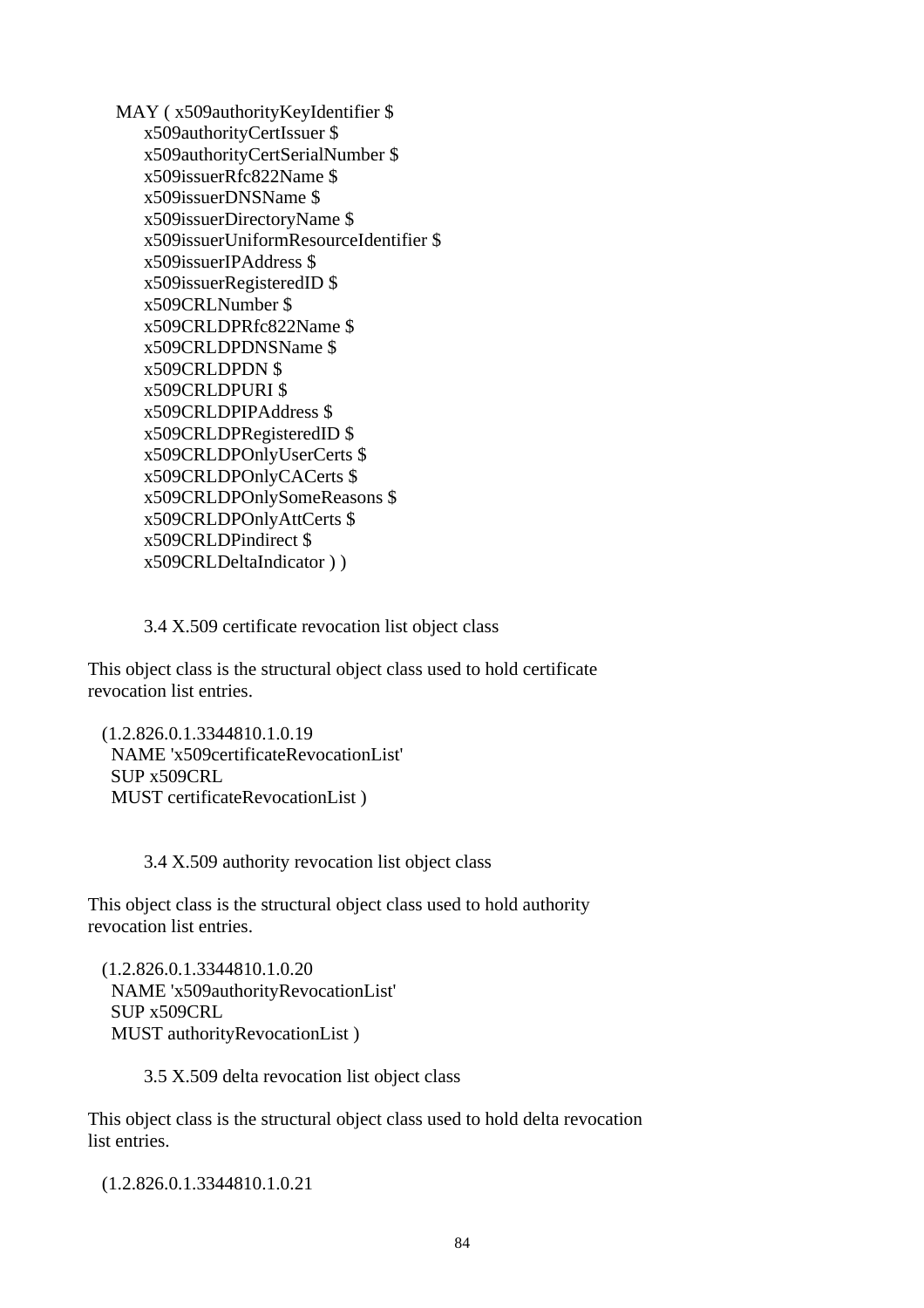NAME 'x509deltaRevocationList' SUP x509CRL MUST deltaRevocationList )

3.6 X.509 revoked certificate object class

The x509CRLentry object class is the structural object class used for storing revoked certificate entries.

 (1.2.826.0.1.3344810.1.0.15 NAME 'x509CRLentry' SUP x509base MUST ( x509serialNumber \$ x509CRLCertRevocationDate ) MAY ( x509CRLCertInvalidityDate \$ x509CRLCertReasonCode \$ x509CRLCertHoldInstructionCode \$ x509CRLCertIssuerRfc822Name \$ x509CRLCertIssuerDnsName \$ x509CRLCertIssuerDN \$ x509CRLCertIssuerURI \$ x509CRLCertIssuerIpAddress \$ x509CRLCertIssuerRegisteredID ) )

4. Common X.509 Attribute Types

The following attribute types defined in [7] are used to hold the corresponding fields of CRLs:

- x509serialNumber used to hold the serial number(s) of the revoked certifictate(s)
- x509version used to hold the version of the CRL
- x509signatureAlgorithm used to hold the OID of the algorithm used to sign the CRL
- x509issuer used to hold the DN of the CRL issuer
- x509issuerRfc822Name used to hold the email address of the CRL issuer
- x509issuerDnsName used to hold the DNS name of the CRL issuer
- x509issuerDirectoryName used to hold an alternative DN for the CRL issuer
- x509issuerUniformResourceIdentifier used to hold a URI for the CRL issuer
- x509issuerIpAddress used to hold the IP address of the CRL issuer
- x509issuerRegisteredID used to hold a registered OID of the CRL issuer
- x509authorityKeyIdentifier used to hold the identifier of the key used to sign the CRL
- x509authorityCertIssuer used in conjunction with x509authorityCertSerialNumber to identify the certificate of the issuer
- x509authorityCertSerialNumber used in conjunction with x509authorityCertIssuer to identify the certificate of the issuer

5. Attribute Types for CRL Specific Fields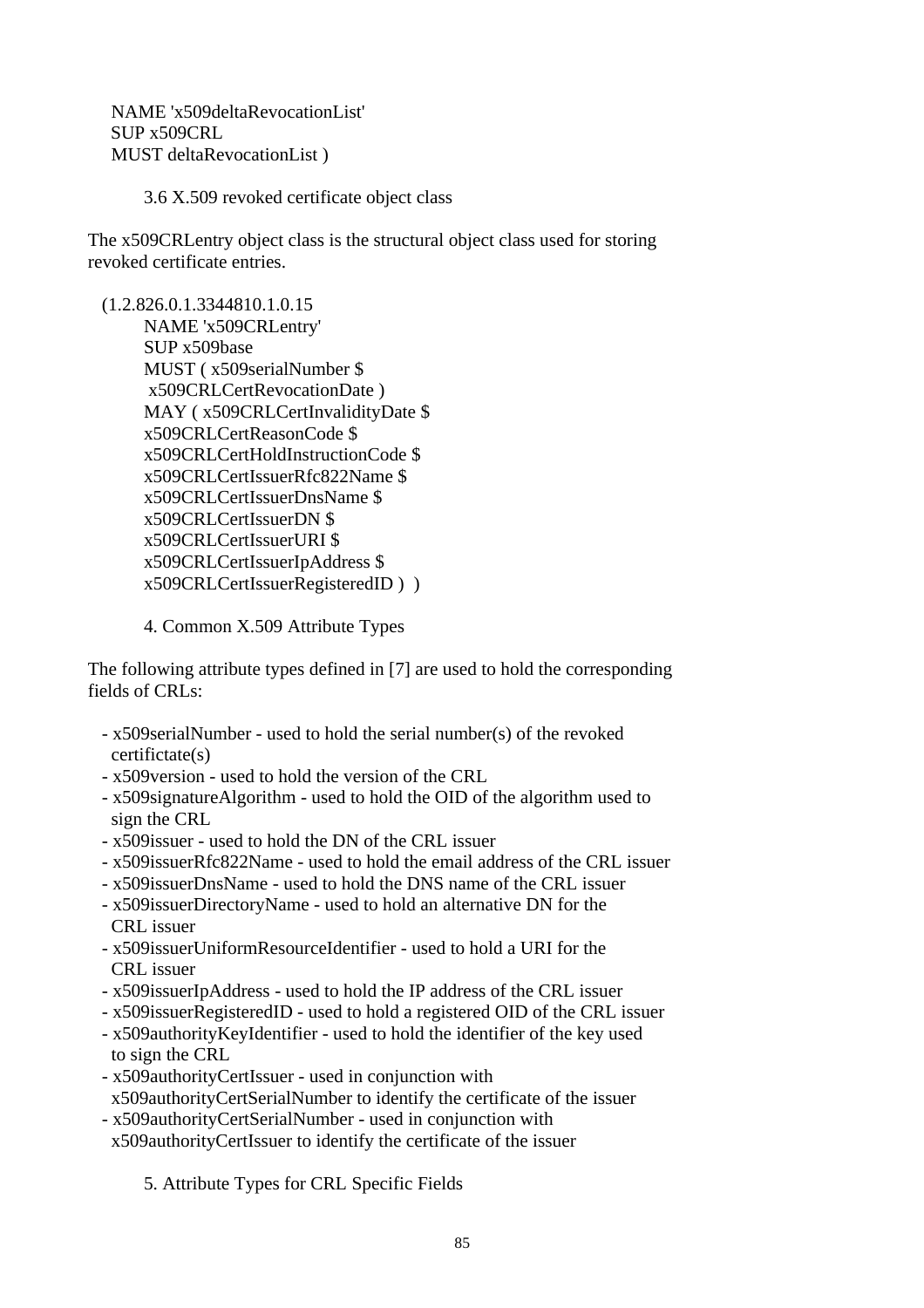The following attribute types may be used to store basic fields of a CRL. The following basic fields are supported:

- this update
- next update

5.1 This update

This attribute may be used to hold the thisUpdate field of the CRL.

 (1.2.826.0.1.3344810.1.1.37 NAME 'x509CRLThisUpdate' DESC 'Date at which this revocation list was issued - see RFC3280 5.1.2.4' EQUALITY generalizedTimeMatch ORDERING generalizedTimeOrderingMatch SYNTAX 1.3.6.1.4.1.1466.115.121.1.24 SINGLE-VALUE )

Note that the field in the CRL may be in UTC or GeneralizedTime format. If in UTC format, the creator of this attribute MUST convert the UTC time into GeneralisedTime format when creating the attribute value.

#### 5.2 Next update

This attribute may be used to hold the nextUpdate field of the CRL.

(1.2.826.0.1.3344810.1.1.38

 NAME 'x509CRLNextUpdate' DESC 'Date by which the next revocation list in this series will be issued, see - RFC3280 5.1.2.5' EQUALITY generalizedTimeMatch ORDERING generalizedTimeOrderingMatch SYNTAX 1.3.6.1.4.1.1466.115.121.1.24 SINGLE-VALUE )

Note that the field in the CRL may be in UTC or GeneralizedTime format. If in UTC format, the creator of this attribute MUST convert the UTC time into GeneralisedTime format when creating the attribute value.

6. Attributes for Selected CRL Extensions

In line with the CRL profile RFC 3280 [5], the following CRL extensions are supported:

- CRL Number (defined here)
- Issuing Distribution Point (defined here)
- Authority Key Identifier (defined in [7])
- Issuer Alternative Name (defined in [7])
- Delta CRL Indicator (defined here)

The following extension is not included:

- freshest CRL (see 5.2.6 of RFC 3280 [5])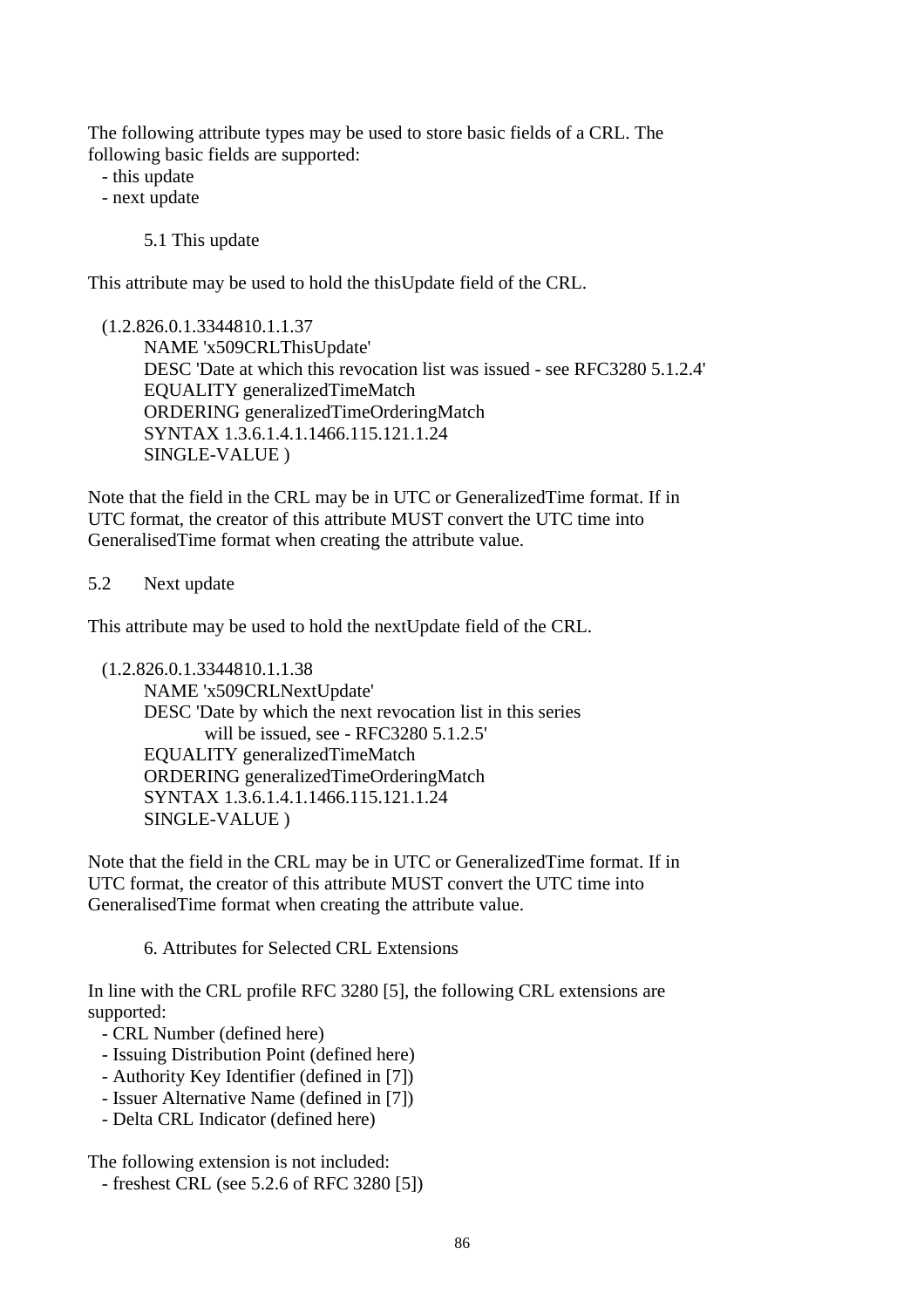#### 6.1 CRL number extension

This attribute may be used to store the sequence number of the CRL.

 (1.2.826.0.1.3344810.1.1.102 NAME 'x509CRLNumber' DESC 'sequence number of issued CRL - see RFC3280 5.2.3' EQUALITY integerMatch ORDERING integerOrderingMatch SYNTAX 1.3.6.1.4.1.1466.115.121.1.27 SINGLE-VALUE )

6.2 Issuing distribution point

The issuing distribution point comprises the general name of the issuing CA, plus some codes that indicate the contents of this CRL. Separate attribute types are defined for all choices of the ASN.1 type "GeneralName" except for "otherName", "x400Address" and "ediPartyName".

6.2.1 Issuing distribution point RFC 822 name

 (1.2.826.0.1.3344810.1.1.48 NAME 'x509CRLDPRfc822Name' DESC 'Internet electronic mail address of the issuing distribution point, see RFC3280 5.2.5' EQUALITY caseIgnoreIA5Match SUBSTR caseIgnoreIA5SubstringsMatch SYNTAX 1.3.6.1.4.1.1466.115.121.1.26 )

Values of this attribute must be encoded according to the syntax given in RFC 822 [11].

6.2.2 Issuing distribution point DNS name

 (1.2.826.0.1.3344810.1.1.49 NAME 'x509CRLDPDnsName' DESC 'Internet domain name of the issuing distribution point, see RFC3280 5.2.5' EQUALITY caseIgnoreIA5Match SUBSTR caseIgnoreIA5SubstringsMatch SYNTAX 1.3.6.1.4.1.1466.115.121.1.26 )

Values of this attribute must be encoded as Internet domain names in accordance with RFC1035 [12].

6.2.3 Issuing distribution point directory name

 (1.2.826.0.1.3344810.1.1.50 NAME 'x509CRLDPDN' DESC 'Distinguished name of the issuing distribution point, see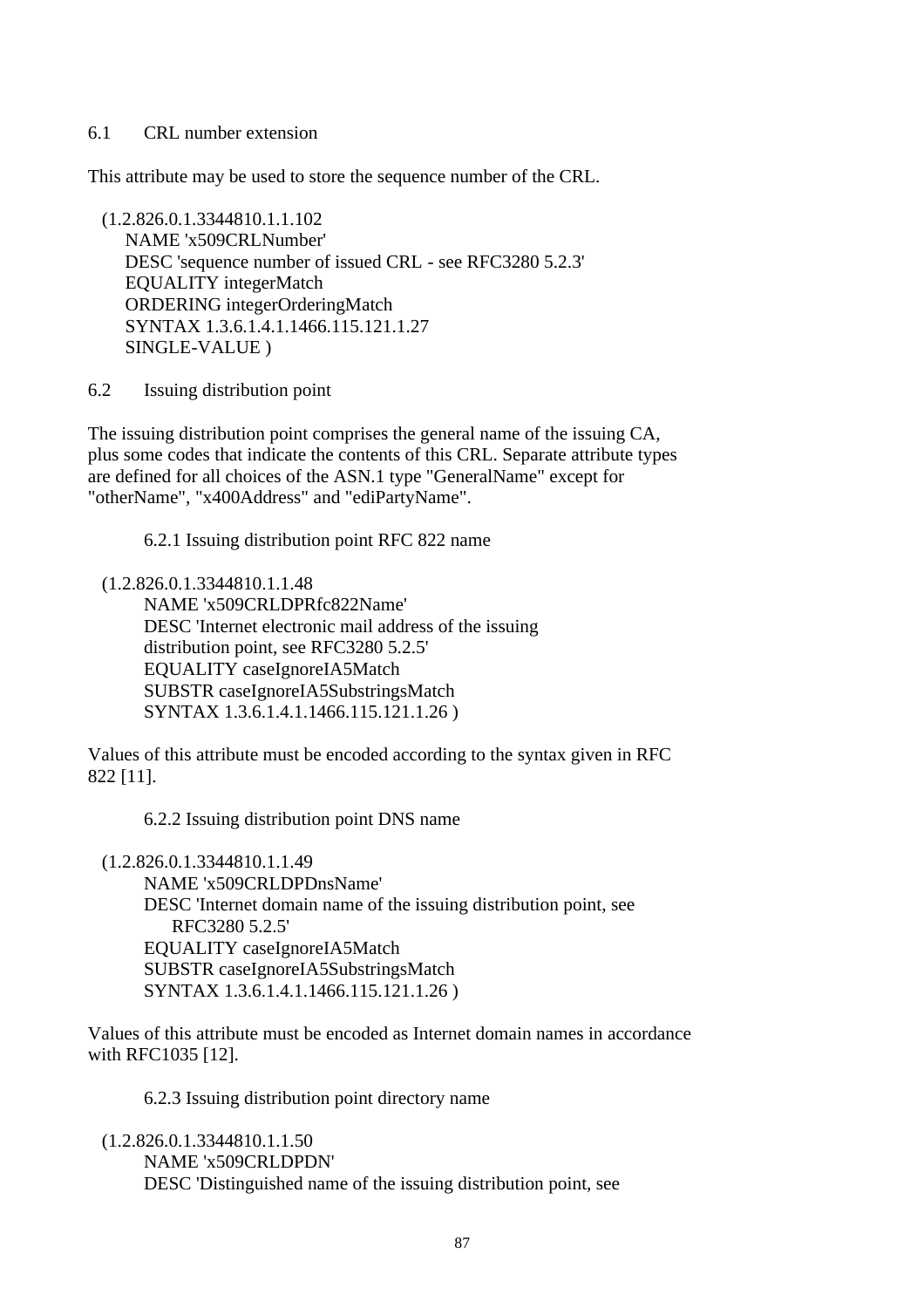RFC3280 5.2.5' EQUALITY distinguishedNameMatch SYNTAX 1.3.6.1.4.1.1466.115.121.1.12 )

Values of this attribute type must be encoded according to the syntax given in RFC2253 [13].

6.2.4 Issuing distribution point uniform resource identifier

 (1.2.826.0.1.3344810.1.1.51 NAME 'x509CRLDPURI' DESC 'Uniform Resource Identifier of the issuing distribution point, see RFC3280 5.2.5' EQUALITY caseExactIA5Match SUBSTR caseExactIA5SubstringsMatch SYNTAX 1.3.6.1.4.1.1466.115.121.1.26 )

Values of this attribute must be encoded according to the syntax given in RFC2396 [14].

6.2.5 Issuing distribution point IP address

 (1.2.826.0.1.3344810.1.1.52 NAME 'x509CRLDPIpAddress' DESC 'Internet Protocol address, of the issuing distribution point, see RFC3280 5.2.5' EQUALITY caseIgnoreIA5Match SUBSTR caseIgnoreIA5SubstringsMatch SYNTAX 1.3.6.1.4.1.1466.115.121.1.26 )

Values of this attribute type must be stored in the syntax given in Appendix B of RFC2373 [16].

6.2.6 Issuing distribution point registered ID

 (1.2.826.0.1.3344810.1.1.53 NAME 'x509CRLDPRegisteredID' DESC 'Any registered OID of the certificate issuer, see RFC3280 5.2.5' EQUALITY objectIdentifierMatch SYNTAX 1.3.6.1.4.1.1466.115.121.1.38 )

registeredID is an identifier of any registered object assigned in accordance with ITU-T Rec. X.660. [17]

6.2.7 Issuing distribution point only contains user certs

This attribute may be used to indicate if the CRL only contains revocations for end-entity certificates.

(1.2.826.0.1.3344810.1.1.54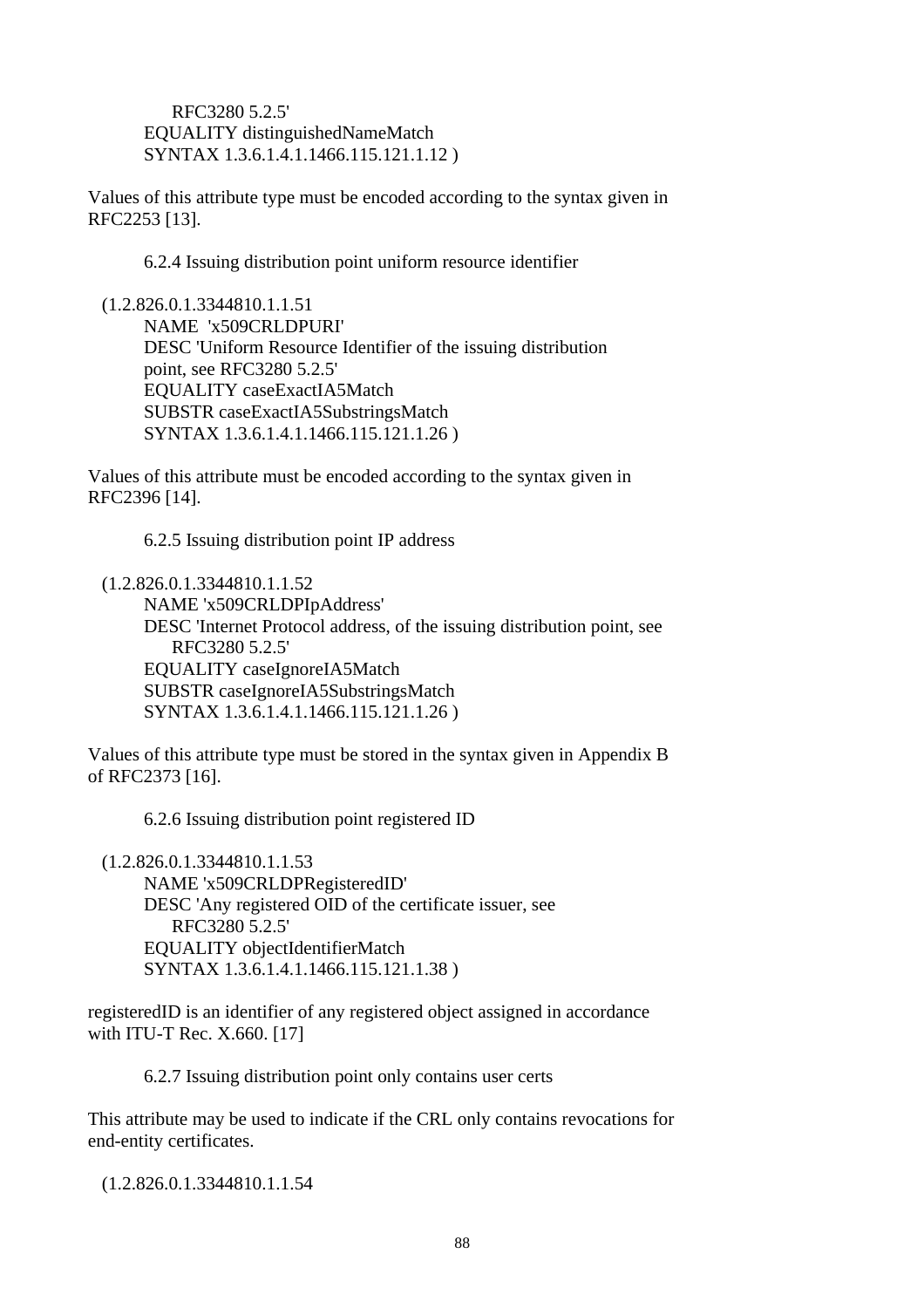NAME 'x509CRLDPOnlyUserCerts' DESC 'If true, the CRL only contains revocations for end-entity certs, see RFC3280 5.2.5' EQUALITY booleanMatch SYNTAX 1.3.6.1.4.1.1466.115.121.1.7 )

6.2.8 Issuing distribution point only contains CA certs

This attribute may be used to indicate if the CRL only contains revocations for CA certificates.

 (1.2.826.0.1.3344810.1.1.55 NAME 'x509CRLDPOnlyCACerts' DESC 'If true, the CRL only contains revocations for CA certs, see RFC3280 5.2.5' EQUALITY booleanMatch SYNTAX 1.3.6.1.4.1.1466.115.121.1.7 )

6.2.9 Issuing distribution point only contains some reasons

This attribute may be used to indicate if the CRL only contains some revocation reason codes.

 (1.2.826.0.1.3344810.1.1.56 NAME 'x509CRLDPOnlySomeReasons' DESC 'If true, the CRL only contains some revocation reason codes, see RFC3280 5.2.5' EQUALITY bitStringMatch SYNTAX 1.3.6.1.4.1.1466.115.121.1.6 )

6.2.10 Issuing distribution point only contains attribute certs

This attribute may be used to indicate if the CRL only contains revocations for attribute certificates.

 (1.2.826.0.1.3344810.1.1.57 NAME 'x509CRLDPOnlyAttCerts' DESC 'If true, the CRL only contains revocations for attribute certs, see RFC3280 5.2.5' EQUALITY booleanMatch SYNTAX 1.3.6.1.4.1.1466.115.121.1.7 )

6.2.11 Issuing distribution point is indirect

This attribute may be used to indicate if the CRL is an indirect CRL and holds revocations of certificates issued by authorities other than the CRL issuer.

 (1.2.826.0.1.3344810.1.1.58 NAME 'x509CRLDPindirect' DESC 'If true, the CRL is an indirect CRL, see RFC3280 5.2.5'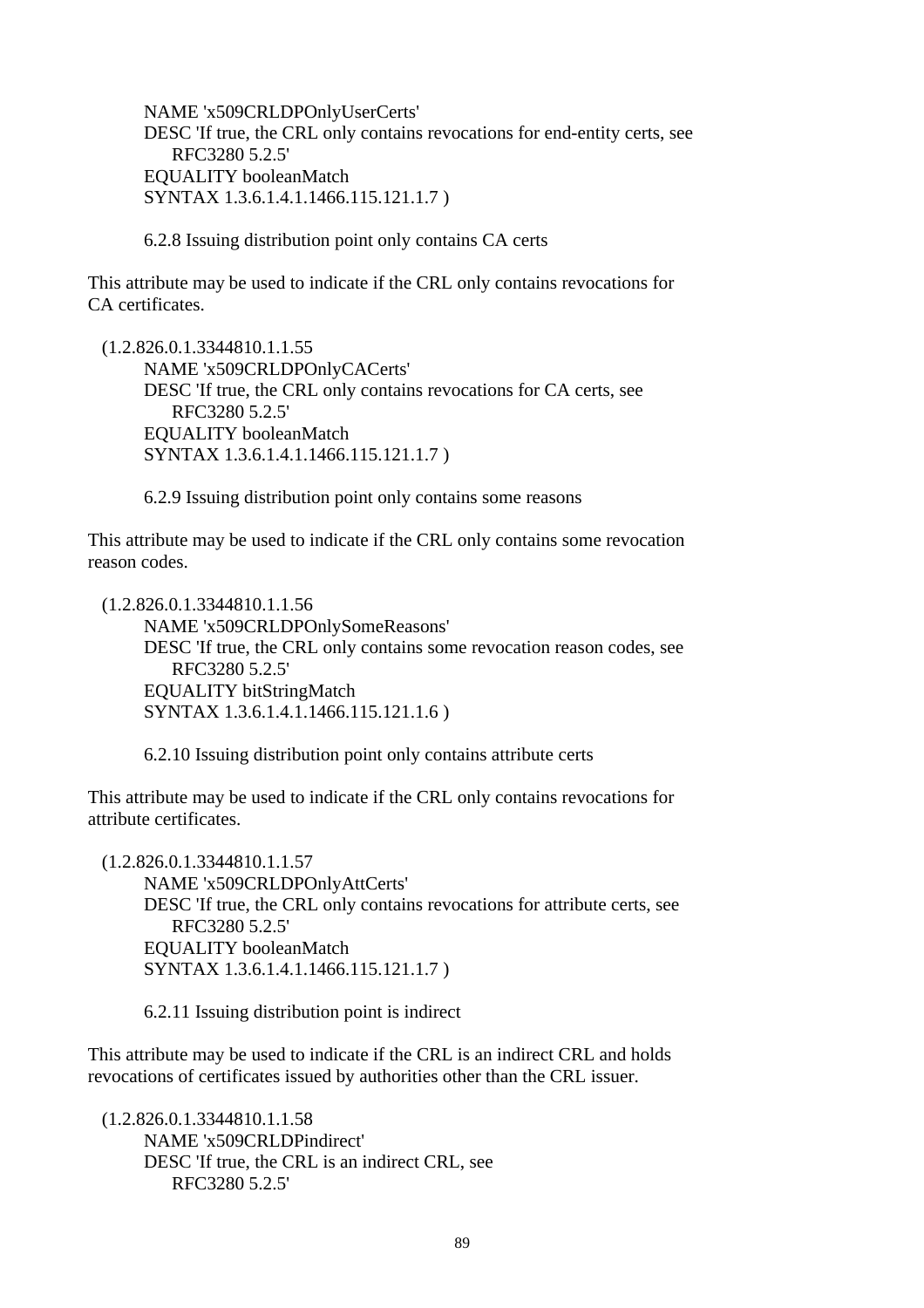EQUALITY booleanMatch SYNTAX 1.3.6.1.4.1.1466.115.121.1.7 )

6.3 Delta CRL Indicator

This attribute may be used to indicate if the CRL is a delta CRL.

 (1.2.826.0.1.3344810.1.1.59 NAME 'x509CRLDeltaIndicator' DESC 'Indicates this is a delta CRL, and the value points to the sequence number of the issued base CRL to which this is a delta - see RFC3280 5.2.4' EQUALITY integerMatch ORDERING integerOrderingMatch SYNTAX 1.3.6.1.4.1.1466.115.121.1.27 SINGLE-VALUE )

7. Attributes for CRL Revoked Certificate Fields

The serial number attribute is as defined in [7].

7.1 Revocation date

This attribute may be used to hold the revocationDate field of a CRL entry.

(1.2.826.0.1.3344810.1.1.39

 NAME 'x509CRLCertRevocationDate' DESC 'Date/time the CA actually revoked the certificate, see - RFC3280 5.1.2.6' EQUALITY generalizedTimeMatch ORDERING generalizedTimeOrderingMatch SYNTAX 1.3.6.1.4.1.1466.115.121.1.24 SINGLE-VALUE )

Note that the field in the CRL may be in UTC or GeneralizedTime format. If in UTC format, the creator of this attribute MUST convert the UTC time into GeneralisedTime format when creating the attribute value.

8. Attributes for Selected CRL Entry Extensions

In line with the CRL profile RFC 3280 [5], the following CRL entry extensions are supported:

- Invalidity date (defined here)
- Certificate issuer (defined here)
- Reason code (defined here)
- Hold instruction code (defined here)

8.1 Invalidity date extension

This attribute may be used to hold the invalidity date of a certificate.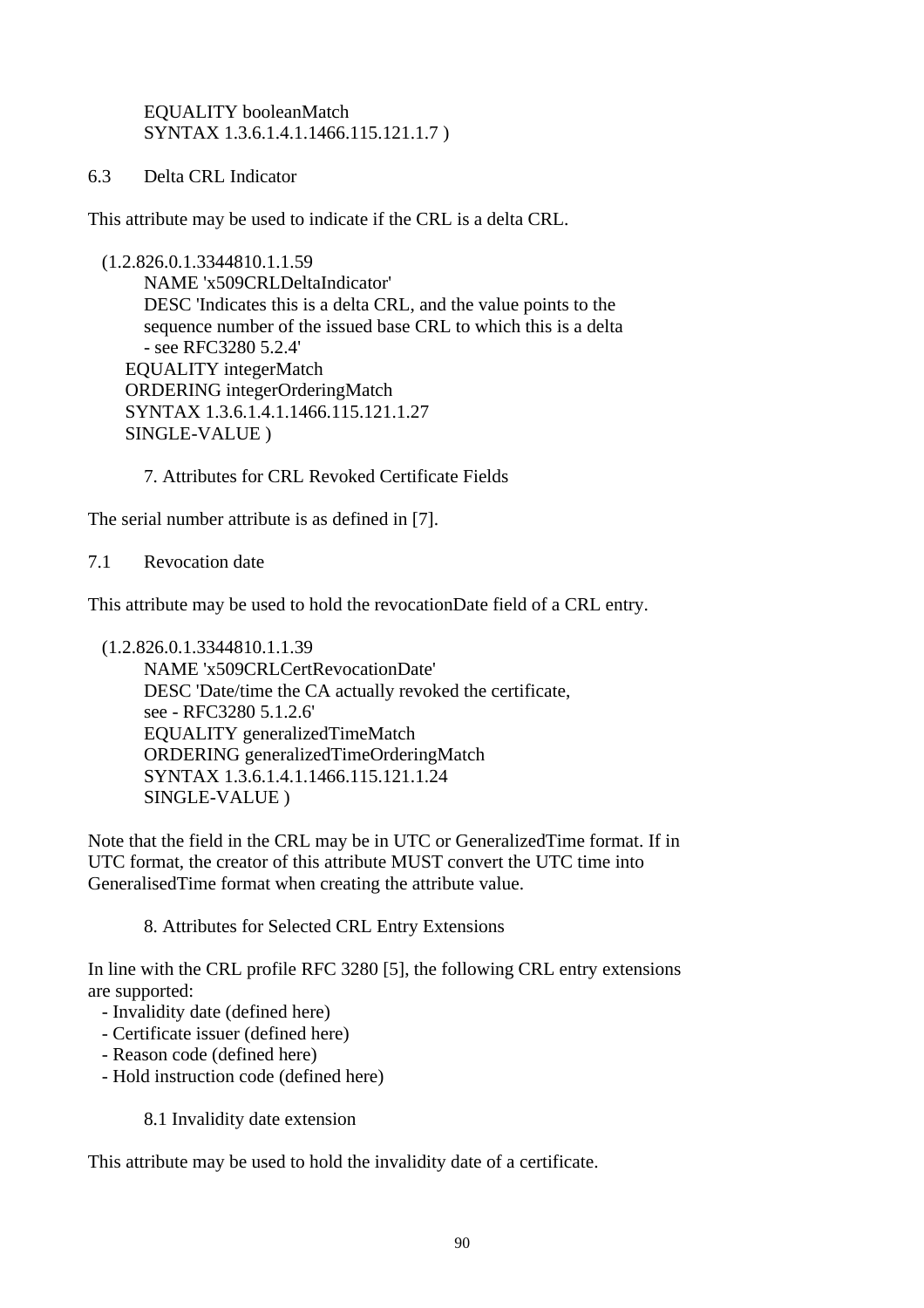(1.2.826.0.1.3344810.1.1.40 NAME 'x509CRLCertInvalidityDate' DESC 'date at which it is known or suspected that the private key was compromised, see RFC3280 5.3.3' EQUALITY generalizedTimeMatch ORDERING generalizedTimeOrderingMatch SYNTAX 1.3.6.1.4.1.1466.115.121.1.24 SINGLE-VALUE )

8.2 Certificate issuer extension

The certificate issuer extension is used in indirect CRLs to identify the issuer of the certificate that is revoked. Separate attribute types are defined for all choices of the ASN.1 type "GeneralName" except for "otherName", "x400Address" and "ediPartyName".

8.2.1 Certificate issuer RFC 822 name

 (1.2.826.0.1.3344810.1.1.41 NAME 'x509CRLCertIssuerRfc822Name' DESC 'Internet electronic mail address of the certificate issuer, see RFC3280 5.3.4' EQUALITY caseIgnoreIA5Match SUBSTR caseIgnoreIA5SubstringsMatch SYNTAX 1.3.6.1.4.1.1466.115.121.1.26 )

Values of this attribute must be encoded according to the syntax given in RFC 822 [11].

8.2.2 Certificate issuer DNS name

 (1.2.826.0.1.3344810.1.1.42 NAME 'x509CRLCertIssuerDnsName' DESC 'Internet domain name of the certificate issuer, see RFC3280 5.3.4' EQUALITY caseIgnoreIA5Match SUBSTR caseIgnoreIA5SubstringsMatch SYNTAX 1.3.6.1.4.1.1466.115.121.1.26 )

Values of this attribute must be encoded as Internet domain names in accordance with RFC1035 [12].

8.2.3 Certificate issuer directory name

 (1.2.826.0.1.3344810.1.1.43 NAME 'x509CRLCertIssuerDN' DESC 'Distinguished name of the certificate issuer, see RFC3280 5.3.4' EQUALITY distinguishedNameMatch SYNTAX 1.3.6.1.4.1.1466.115.121.1.12 )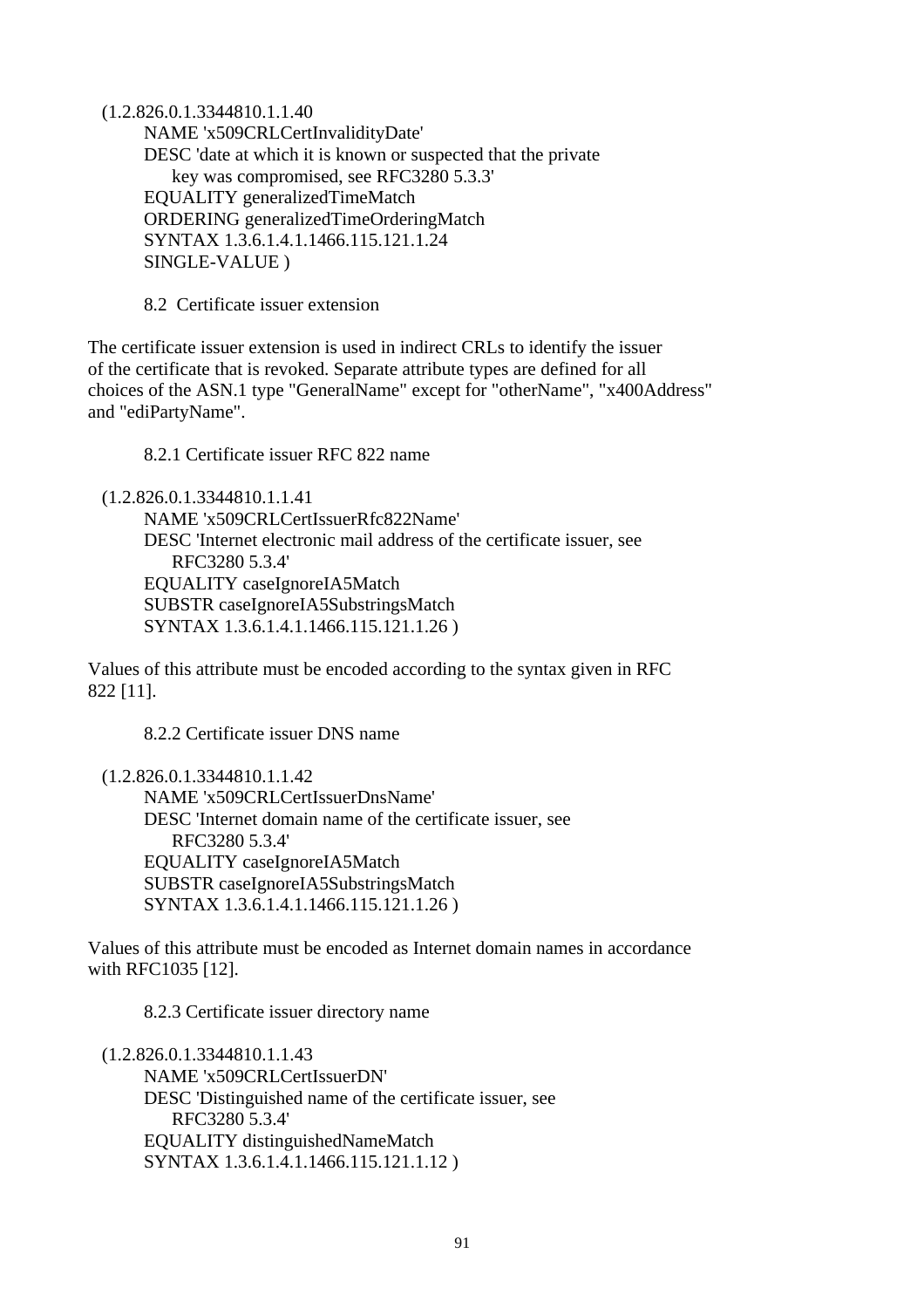Values of this attribute type must be encoded according to the syntax given in RFC2253 [13].

8.2.4 Certificate issuer uniform resource identifier

 (1.2.826.0.1.3344810.1.1.44 NAME 'x509CRLCertIssuerURI' DESC 'Uniform Resource Identifier of the certificate issuer, see RFC3280 5.3.4' EQUALITY caseExactIA5Match SUBSTR caseExactIA5SubstringsMatch SYNTAX 1.3.6.1.4.1.1466.115.121.1.26 )

Values of this attribute must be encoded according to the syntax given in RFC2396 [14].

8.2.5 Certificate issuer IP address

 (1.2.826.0.1.3344810.1.1.45 NAME 'x509CRLCertIssuerIpAddress' DESC 'Internet Protocol address, of the certificate issuer, see RFC3280 5.3.4' EQUALITY caseIgnoreIA5Match SUBSTR caseIgnoreIA5SubstringsMatch SYNTAX 1.3.6.1.4.1.1466.115.121.1.26 )

Values of this attribute type must be stored in the syntax given in Appendix B of RFC2373 [16].

8.2.6 Certificate issuer registered ID

 (1.2.826.0.1.3344810.1.1.46 NAME 'x509CRLCertIssuerRegisteredID' DESC 'Any registered OID of the certificate issuer, see RFC3280 5.3.4' EQUALITY objectIdentifierMatch SYNTAX 1.3.6.1.4.1.1466.115.121.1.38 )

registeredID is an identifier of any registered object assigned in accordance with ITU-T Rec. X.660. [17]

8.3 Revocation reason code

This field may be used to hold the coded reason for the revocation

 (1.2.826.0.1.3344810.1.1.47 NAME 'x509CRLCertReasonCode' DESC 'An integer code indicating the reason for the revocation, see RFC3280 5.3.1' EQUALITY integerMatch ORDERING integerOrderingMatch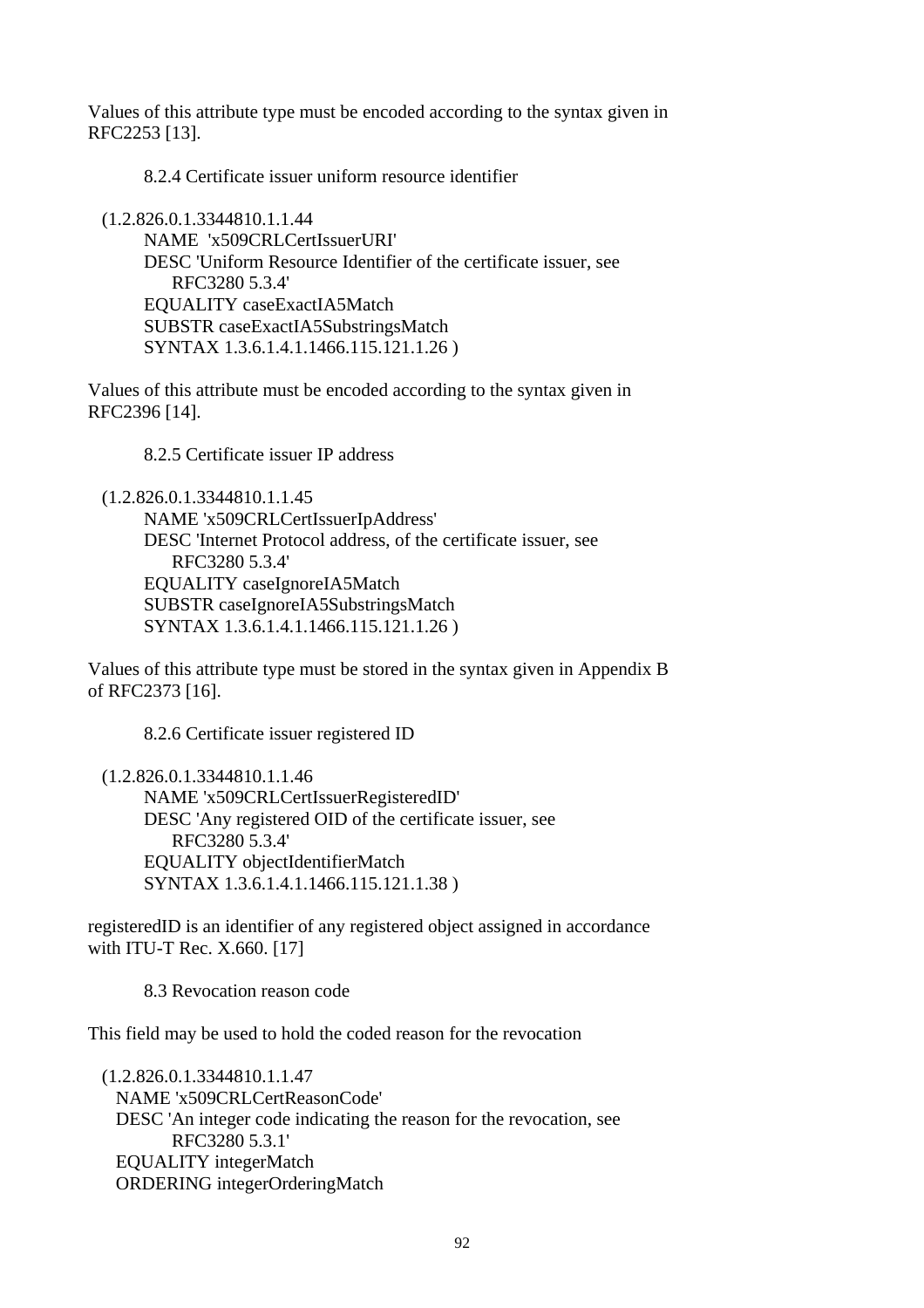### SYNTAX 1.3.6.1.4.1.1466.115.121.1.27 )

### 8.4 Hold instruction code

This attribute may be used to store the hold instruction code for the certificate on the CRL.

 (1.2.826.0.1.3344810.1.1.103 NAME 'x509CRLCertHoldInstructionCode' DESC 'Any registered OID indicating a hold instruction, see RFC3280 5.3.2' EQUALITY objectIdentifierMatch SYNTAX 1.3.6.1.4.1.1466.115.121.1.38 )

9. Security Considerations

This [Internet Draft/Standard] describes the subschema for the storage and matching of PKI attributes derived from CRLs. It does not address the protocol for the storage and retrieval of this information.

LDAP servers SHOULD use authentication and access control mechanisms to protect the information during its storage and retrieval.

10. IANA Considerations

This document uses the OID branch 1.2.826.0.1.3344810 to identify new LDAP attribute types and object classes. A register of all OIDs allocated under this branch is kept by the registered holder. This branch has been assigned to TrueTrust Ltd, under its BSI assigned English/Welsh Registered Company number [18].

### 11. References

Normative

[1] Bradner, S. The Internet Standards Process -- Revision 3. RFC 2026 October 1996.

[2] S.Bradner. "Key words for use in RFCs to Indicate Requirement Levels", RFC 2119, March 1997.

[3] Wahl, M., Coulbeck, A., Howes, T. and S. Kille, "Lightweight Directory Access Protocol (v3): Attribute Syntax Definitions", RFC 2252, December 1997.

[4] Crocker, D. and P. Overell, "Augmented BNF for Syntax Specifications: ABNF", RFC 2234, November 1997.

[5] Housley, R., Polk, T., Ford, W. and D. Solo, "Internet X.509 Public Key Infrastructure Certificate and CRL Profile", RFC 3280, April 2002.

[6] ITU, "Information Technology - Open Systems Interconnection - The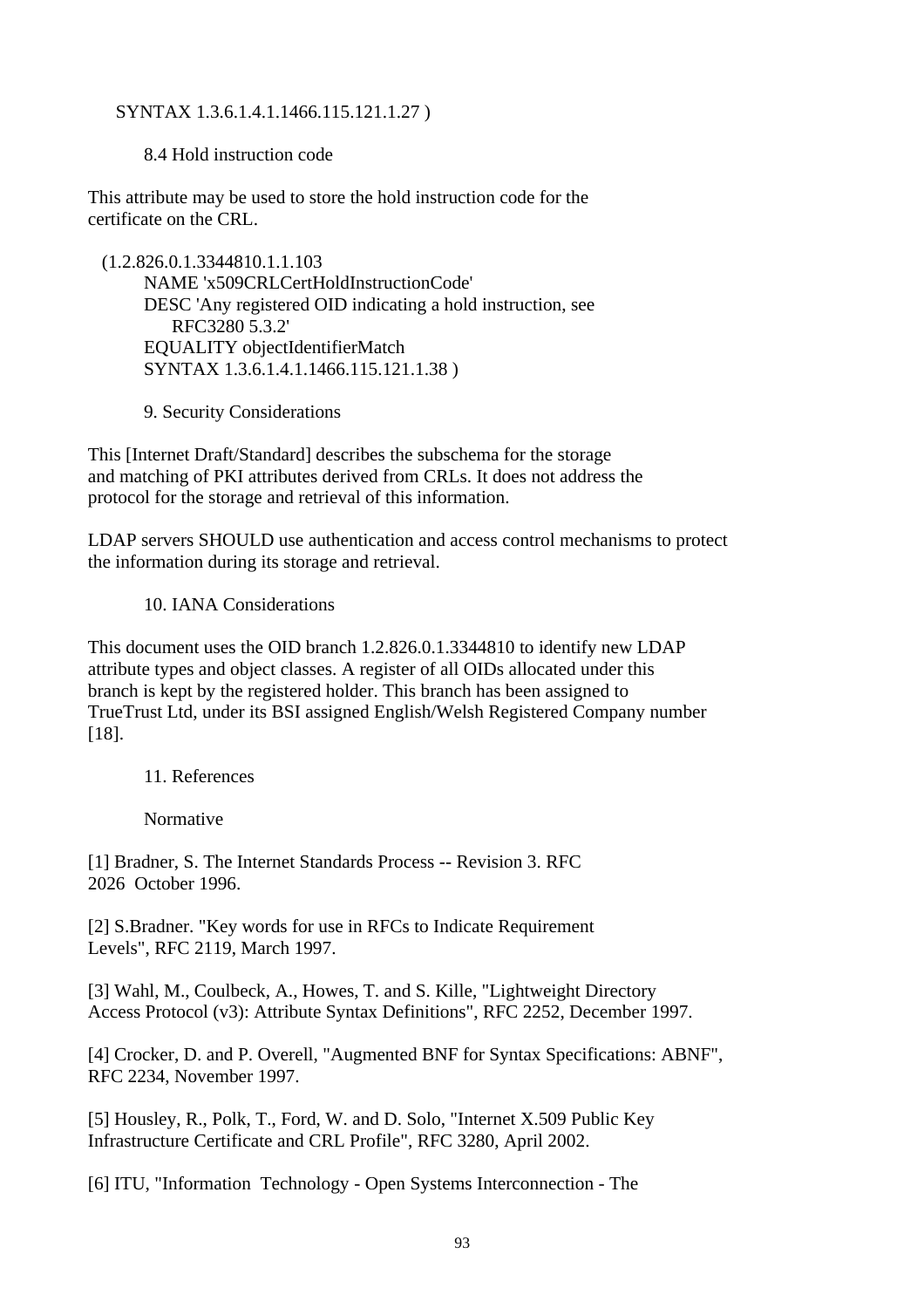Directory: Public-key and attribute certificate frameworks", ITU-T Recommendation X.509, March 2000.

[7] Gietz, P., Klasen, N. "Internet X.509 Public Key Infrastructure Lightweight Directory Access Protocol Schema for X.509 Certificates", <draft-ietf-pkix-ldap-pkc-schema-00.txt>, June 2004

[11] Crocker, D., "Standard for the format of ARPA Internet text messages", STD 11, RFC 822, August 1982.

[12] Mockapetris, P., "Domain names - implementation and specification", STD 13, RFC 1035, November 1987.

[13] Wahl, M., Kille, S. and T. Howes, "Lightweight Directory Access Protocol (v3): UTF-8 String Representation of Distinguished Names", RFC 2253, December 1997.

[14] Berners-Lee, T., Fielding, R. and L. Masinter, "Uniform Resource Identifiers (URI): Generic Syntax", RFC 2396, August 1998.

[15] Hodges, J. and RL. Morgan, "Lightweight Directory Access Protocol (v3): Technical Specification", RFC 3377, September 2002.

[16] Hinden, R. and S. Deering, "IP Version 6 Addressing Architecture", RFC 2373, July 1998.

[17] CCITT Recommendation X.660 (1992) | ISO/IEC 9834-1:1993, Information technology - Open Systems Interconnection - Procedures for the operation of OSI Registration Authorities: General procedures.

[18] BRITISH STANDARD BS 7453 Part 1. Procedures for UK Registration for Open System Standards Part 1: Procedures for the UK Name Registration Authority.

Informative

[8] Chadwick, D.W., Sahalayev, M. V. "Internet X.509 Public Key Infrastructure LDAP Schema for X.509 Attribute Certificates", <draft-ietf-pkix-ldap-ac-schema-02.txt>, June 2004

[9] Chadwick, D.W., Legg, S. "Internet X.509 Public Key Infrastructure - LDAP Schema for PKIs " <draft-ietf-pkix-ldap-pki-schema-00.txt>, July 2002

[10] Chadwick, D.W., Legg, S. "Internet X.509 Public Key Infrastructure - LDAP Schema for PMIs" <draft-ietf-pkix-ldap-pmi-schema-00.txt>, July 2002 [19] S. Legg. "Lightweight Directory Access Protocol (LDAP) and X.500 Component Matching Rules" RFC 3687, February 2004

[20] J. Allen, M. Mealling. "The Architecture of the Common Indexing Protocol (CIP)". RFC 2651. August 1999. 12. Intellectual Property Notice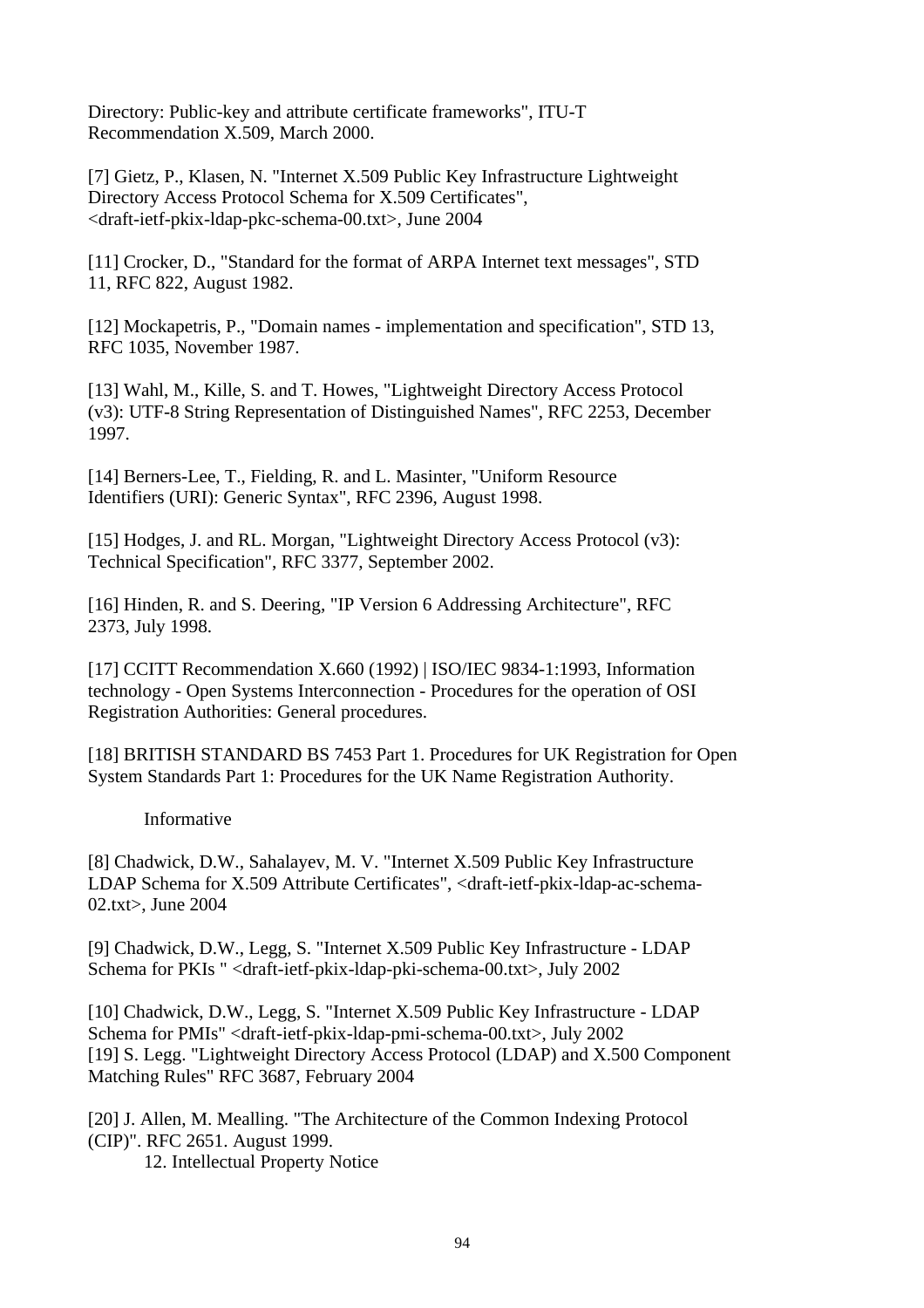The IETF takes no position regarding the validity or scope of any intellectual property or other rights that might be claimed to pertain to the implementation or use of the technology described in this document or the extent to which any license under such rights might or might not be available; neither does it represent that it has made any effort to identify any such rights.

### Information on the

IETF's procedures with respect to rights in standards-track and standards-related documentation can be found in BCP-11. [BCP-11] Copies of claims of rights made available for publication and any assurances of licenses to be made available, or the result of an attempt made to obtain a general license or permission for the use of such proprietary rights by implementors or users of this specification can be obtained from the IETF Secretariat.

The IETF invites any interested party to bring to its attention any copyrights, patents or patent applications, or other proprietary rights which may cover technology that may be required to practice this standard.

Please address the information to the IETF Executive Director.

## 13. Acknowledgments

The authors would like to thank Peter Gietz for his help and co-operation, and in particular his willingness to align [7] with this document.

The authors would also like to thank TERENA, CESNET, SURFnet, UNINETT, RedIRIS and SWITCH, who jointly partially funded this work, and without whose support this work would not have been possible.

# 14. Copyright

Copyright (C) The Internet Society (2001). All Rights Reserved.

This document and translations of it may be copied and furnished to others, and derivative works that comment on or otherwise explain it or assist in its implementation may be prepared, copied, published and distributed, in whole or in part, without restriction of any kind, provided that the above copyright notice and this paragraph are included on all such copies and derivative works. However, this document itself may not be modified in any way, such as by removing the copyright notice or references to the Internet Society or other Internet organizations, except as needed for the purpose of developing Internet standards in which case the procedures for copyrights defined in the Internet Standards process must be followed, or as required to translate it into languages other than English.

The limited permissions granted above are perpetual and will not be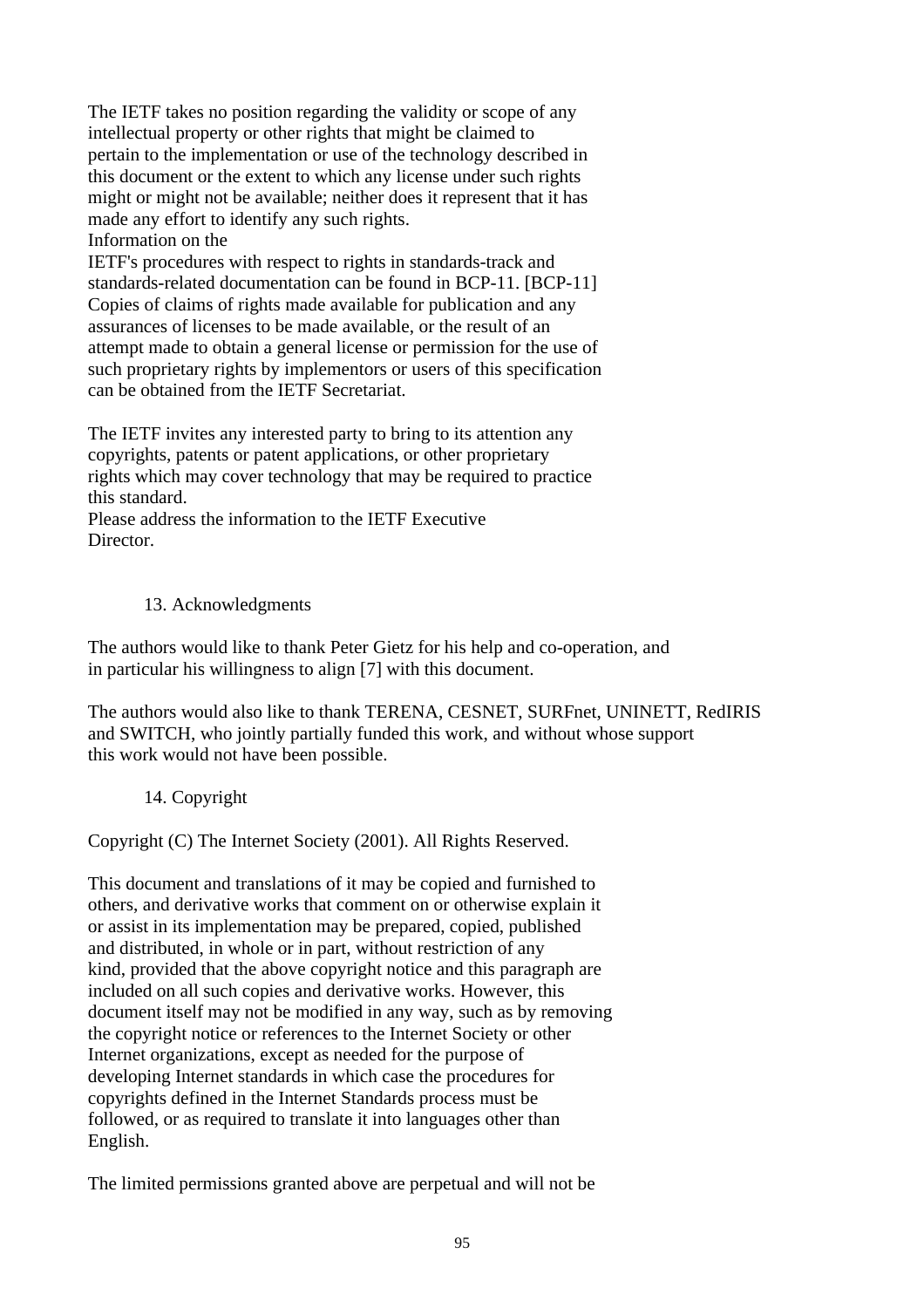revoked by the Internet Society or its successors or assigns.

This document and the information contained herein is provided on an "AS IS" basis and THE INTERNET SOCIETY AND THE INTERNET ENGINEERING TASK FORCE DISCLAIMS ALL WARRANTIES, EXPRESS OR IMPLIED, INCLUDING BUT NOT LIMITED TO ANY WARRANTY THAT THE USE OF THE INFORMATION HEREIN WILL NOT INFRINGE ANY RIGHTS OR ANY IMPLIED WARRANTIES OF MERCHANTABILITY OR FITNESS FOR A PARTICULAR PURPOSE.

## 15. Authors' Addresses

David Chadwick, Mikhail Sahalayev IS Institute University of Salford Salford England M5 4WT

Email: d.w.chadwick@salford.ac.uk M.Sahalayev@pgr.salford.ac.uk

16. Changes

Changes since version 00.

1. An alternative name form for revoked certificate entries has been added for those LDAP servers that don't support multiple valued RDNs.

2. Name forms for delta CRL entries and authority revocation list entries have been added

3. x509CRL object class has been changed to ABSTRACT and three new STRUCTURAL object classes have been added for CRLs, ARLs and delta CRLs.

4. Corrected some OID assignments

5. Minor editorial corrections

Changes since version 01

1. The object class structure has been re-vamped and x509base has been

transferred to the certificate schema ID [7]

2. Minor editorial corrections

3. Changed from Standards Track to Informational after discussions with area and WP leaders.

4. Inserted IANA considerations section and Acknowledgement section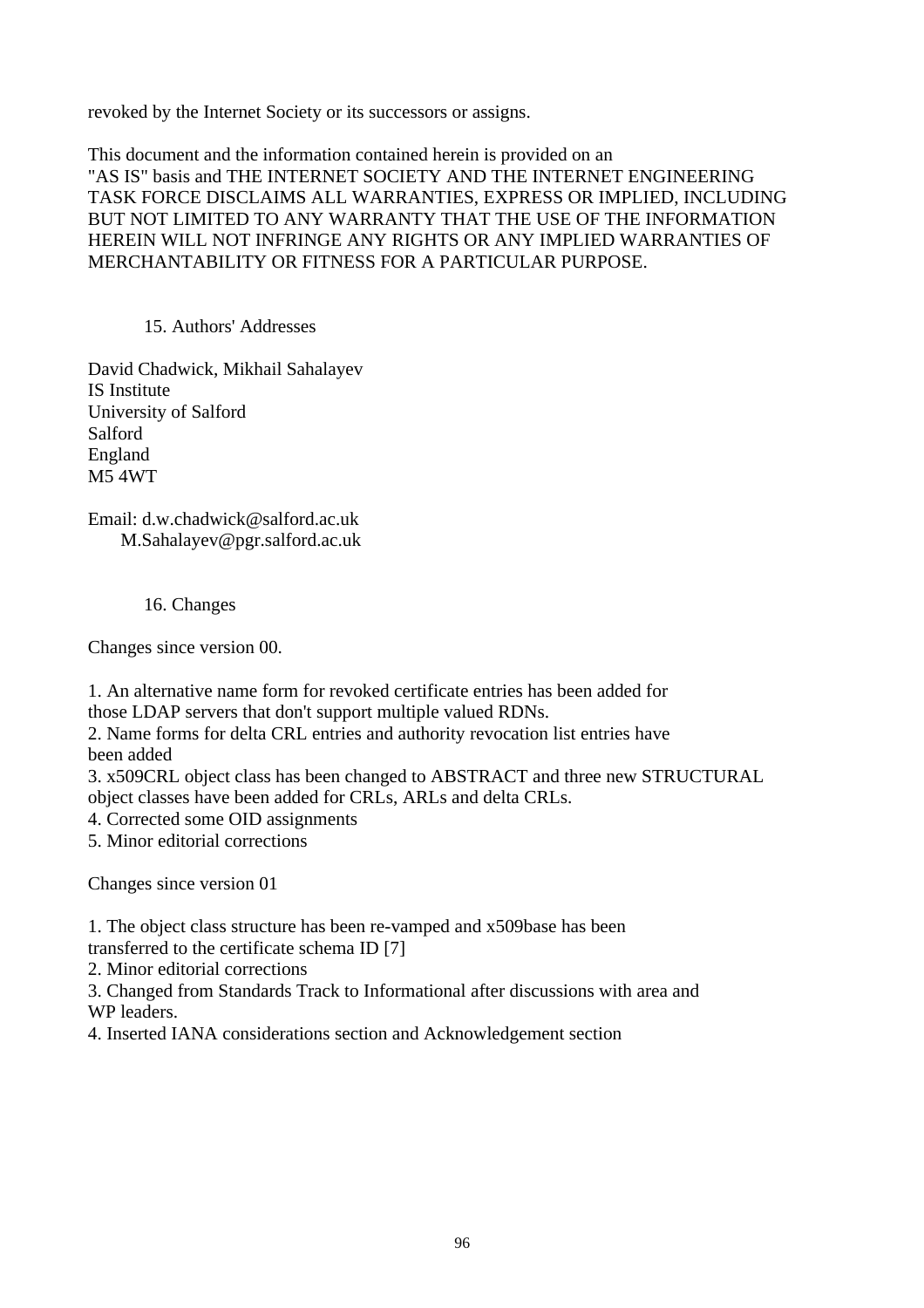| M. Sahalayev, D. W. Chadwick |                     |                                                |
|------------------------------|---------------------|------------------------------------------------|
| <b>Release Number</b>        | <b>Release Date</b> | <b>Comments</b>                                |
| Version 1.0                  | 15 November 2002    | For public comment                             |
| Version 1.1                  | 28 November 2002    | Added Critical extensions on Modifies causes   |
|                              |                     | rejection. Added if HasSubordinates is         |
|                              |                     | missing. Removed storing to-be-deleted parent  |
|                              |                     | entry in WAL. Minor editorials                 |
| Version 1.2                  | 3 February 2003     | Changed design for CRLs. Now a CRL creates     |
|                              |                     | a subtree of entries rather than a single one. |
| Version 1.3                  | 12 February 2003    | Correcting bugs in the Name Form section for   |
|                              |                     | revoked certificate entries.                   |
| Version 1.4                  | 13 February 2003    | Added a references for detailed design of the  |
|                              |                     | parsing functions. Misc cleanup                |
| Version 1.5                  | 20 February 2003    | Added new cofig option x509attrtypespath       |
| Version 1.6                  | 20 March 2003       | Added new config option for attribute types    |
| Version 1.7                  | 12 May 2003         | Added new option for ASN.1 ->X.509             |
|                              |                     | attribute types mapping                        |
|                              |                     | Renamed several internal functions             |
|                              |                     | Removed "Specifics of the *** operation for    |
|                              |                     | external server. Its functionality will be     |
|                              |                     | provided by back-ldap backend                  |
|                              |                     | Removed LDAP API functions (they will not      |
|                              |                     | be used, back-ldap will be used instead)       |
| Version 1.8                  | 8 August 2003       | Redesign of Delete operation to do 1 level     |
|                              |                     | search instead of full subtree search          |
| Version 1.9                  | 20 April 2004       | Changed matching rule for Modify Delete        |
|                              |                     | value to exact matching rule from binary       |
|                              |                     | match                                          |

# *Appendix 8. Final Detailed Design of an LDAP X.509 Parsing Server*

# **Purpose**

The X.509 Certificate Parsing Server (XPS) is an intermediary server that sits between an LDAP administrative client and LDAP server. It does not sit between an LDAP retrieval client and LDAP server. Its purpose is to extract certificate and CRL attributes from Add and Modify commands and to create subordinate certificate and CRL entries beneath the target entry that was destined to hold the certificate or CRL. The certificates and CRLs are broken up into their component data fields and attributes are created from each of them and placed in the certificate entry or CRL subtree of entries. For a CRL, a subtree of entries is created, consisting of a root CRL entry (mandatory - holding the CRL fields, CRL extensions and set of revoked certificate serial numbers) and a set of subordinate CRL entry entries (optional - holding the serial number, revocation date and CRL entry extensions). In this way LDAP clients can Search for certificates, CRLs and CRL entries that contain certain fields, without LDAP servers needing to be modified. *Note. This implementation of the XPS will be embedded inside an OpenLDAP server, so that XPS intercepts the LDAP operations before passing them to the OpenLDAP server*.

# **Limitations**

There are a number of limitations with this approach, as follows.

Administrative clients and retrieval clients will have different views of the DIT. An administrative client thinks that a certificate or CRL is held in the entry that it was destined for, whereas in fact it is actually held in (a) subordinate(s) of the entry. (A configuration parameter will say if the attribute is held in the entry as well, but this will increase the storage requirements even more - see next point) LDAP clients will only find the subordinate entries in a Search operation and wont be able to retrieve the parent entry (where all the other attributes of the object are held) along with the certificate, CRL or CRL entry.

The storage space in the LDAP server is considerably increased as the subordinate entries will hold the original certificate or CRL as well as the extracted attributes (the storage will most likely be more than doubled, although actual values will have to be determined after implementation).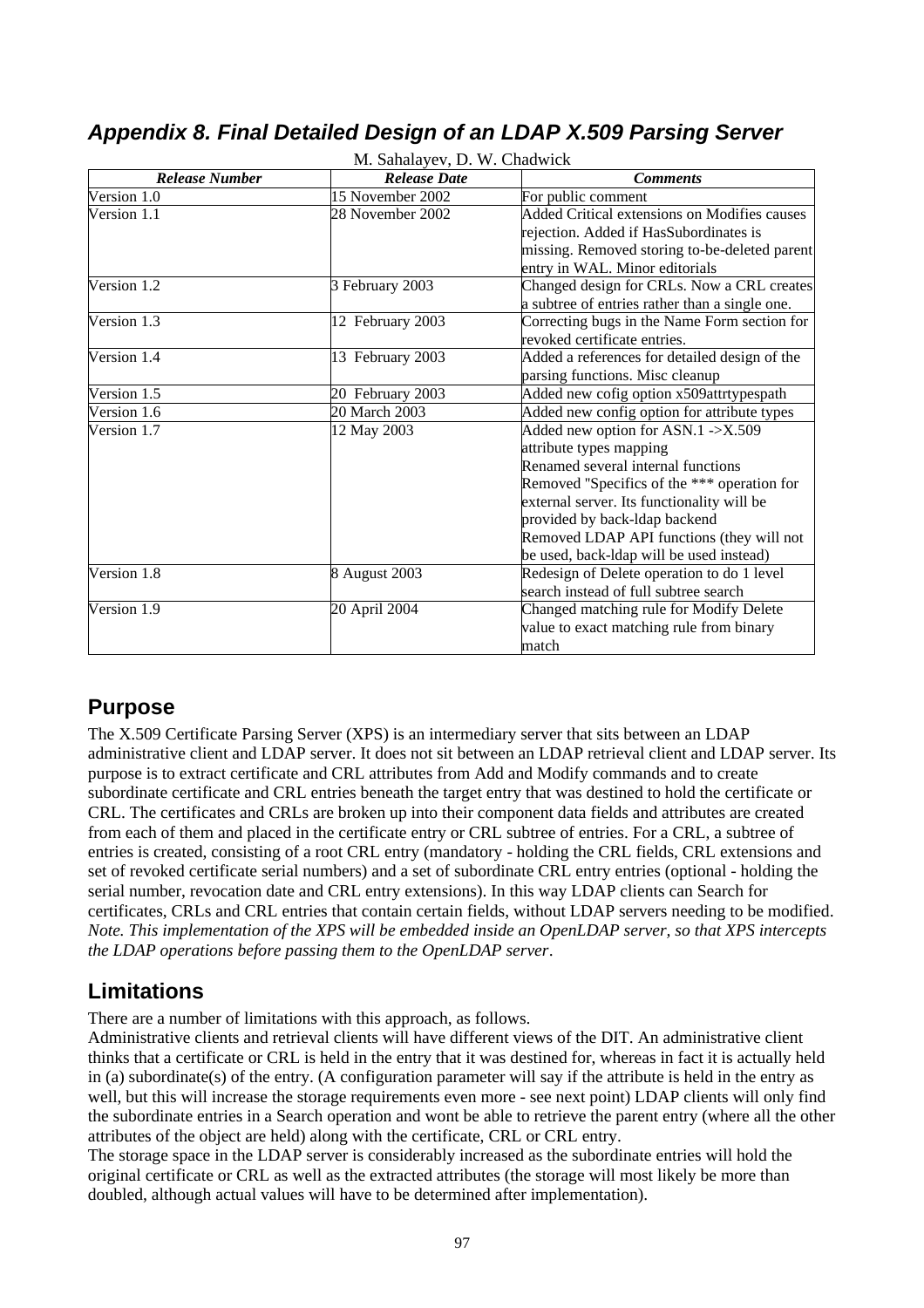LDAP clients will not be able to perform Search operations that are looking for an entry containing more than one certificate, or an entry containing a certificate and other user attributes, or a CRL containing a particular CRL entry extension and CRL extension (although they cannot do this today anyway, except perhaps for Searches that contain a certificate exact match).

# **Detailed Design**

In this design we differentiate between LDAP X.509 administrative operations and all other LDAP operations. The former are defined as:

An AddRequest for an entry holding an X.509 attribute in its AttributeList

A ModifyRequest with an X.509 attribute in any of its modification parameters

Any Delete Request

For the purpose of this design, X.509 attributes will be assumed to be any attribute in the X.509 specification [X509].

XPS will be based on OpenLDAP and implemented as a part of it. The configuration file (slapd.conf) will be extended in order to support XPS and configure it according to the administrators' needs. OpenLDAP has the ability to support an internal database or a back-end LDAP server. This feature remains unaltered with the XPS modifications, so that administrators can use OpenLDAP-XPS to front end their existing LDAP server.

# **The WAL**

The XPS server is quite complex, as it has to be able treat a set of LDAP operations emanating from a single administrative operation as a single transaction. This is made more difficult in that LDAP does not support transactions. Clearly one could build a simpler XPS implementation that only kept state information in memory, but then if the XPS server crashed the LDAP server would be left in an indeterminate state with respect to its X.509 attributes. This is clearly very undesirable given the importance of CRLs and certificates. To avoid these problems we will use a Write Ahead Log (WAL). The information about all entries which are about to be added or deleted will be kept on the disk in the WAL and if there are any errors during the operations LDAP will be rolled back to its original state. The format of the WAL is a standard LDIF file [LDIF]

If it is an ADD request only the DN of the entries1 will be required for rolling back. For adding a DN into the WAL we will create the xps\_dn2wal() function. It will take a pointer to a dn as an input parameter and will return an error/success code.

In case of a DELETE request whole entries2 should be saved in the WAL. For this purpose the function xps\_entry2wal() will be created. It will require a pointer to the Entry structure as an input parameter and will return an error/success code.

MODIFY requests will require more information for rolling back. We will store all of the children of the entry to be modified. XPS will call xps\_dn2wal() if the type of operation is add or xps\_entry2wal() if it is

delete. We will not need a separate code if the type of operation is replace, because in this case XPS will first delete all the child entries, then add the new ones. This will be logged as two separate WAL operations. In the event that XPS or even the operating system crashes the WAL should contain all the information required for rolling back the LDAP directory to its previous state. After every operation with the WAL, fflush() will be called to be sure the information is written to the disk.

When the administrator starts the XPS, the WAL will be opened. It is possible that the WAL could be not empty. This means that XPS had crashed before some administrative operation was finished. In this case XPS will enter the recovery phase and will automatically roll back the directory using the data from the WAL. A recovery log file will be opened (XPSrecovery.log). (The WAL will be marked Recovery In Process before this starts. If XPS crashes again during the recovery process there is probably a bug in the implementation and the administrator will have to empty the WAL and tidy up the LDAP directory by hand.) In any case all information about recovery actions taken will be stored in the recovery log file XPSrecovery.log. It will contain data about the recovery i.e. successful recovery actions and failed recovery

 $\overline{a}$ <sup>1</sup> The DN of the entry to be added, plus the DNs of the subordinate X.509 entries to be added.

<sup>&</sup>lt;sup>2</sup> We will need to take a copy of the entry to be deleted plus all the subordinate X.509 entries.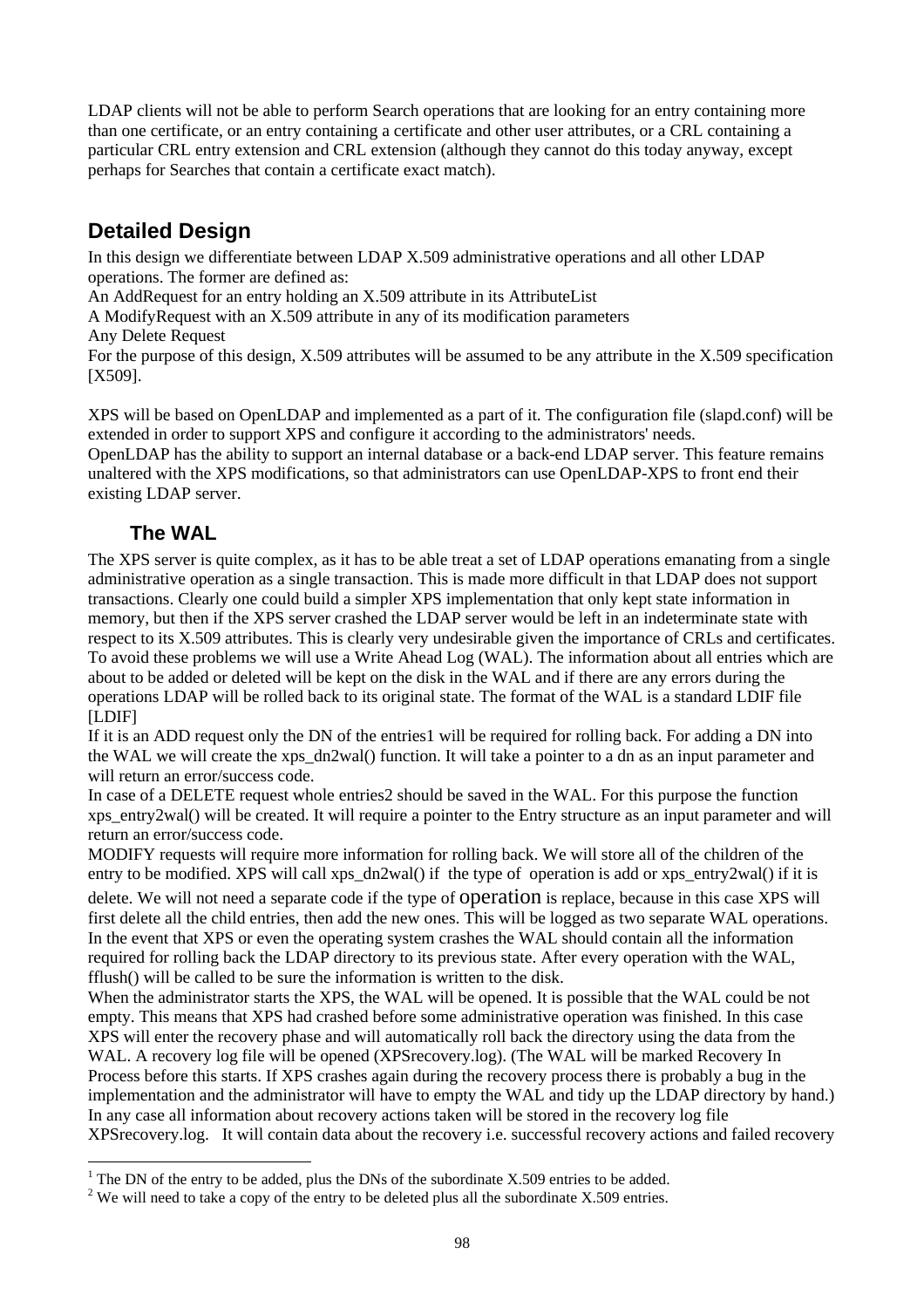actions along with the cause of the failure. The purpose of this file is just to inform the administrator about XPS recovery and giving as much information about probable directory corruption as possible. The format of the messages sent to the XPSrecovery.log can be found in Appendix 1. Further information about the WAL design can be found in [WAL].

# **Multi-tasking**

OpenLDAP is capable of multi-tasking, in which several threads can be updating X.509 attributes simultaneously. Therefore we will use multiple WAL files. Each thread will open its own WAL file using the original entry's DN as the base for the file name. The file name will consist of the "wal" prefix, a 32 character string representing the DN's hash, and ".log" file extention.

# **Configuration options**

XPS configuration options will be held in a separate section of the OpenLDAP main configuration file (slapd.conf). It will be placed between the global configuration directives and the backend definitions. *Note that all XPS configuration key words are case insensitive, as are their values*

*Note that all the default values have been chosen, so that the modified OpenLDAP code can run as a standard LDAP server using the existing configuration file, and it wont perform XPS functionality*

If OpenLDAP is to be used as an XPS then the administrator should define the following option and put yes as the value.

EnableXPS [yes|no]

The default value is no.

If EnableXPS is off then all other XPS related options will be ignored.

pkcTypes [userCertificate userCertificate;binary cACertificate cACertificate;binary]

pkcTypes holds a space separated list of public key certificate LDAP attribute types that the XPS server should trap in order to parse and split up into their component attributes

acTypes [attributeCertificate Attribute;binary attributeCertificateAttribute]

acTypes holds a space separated list of attribute certificate LDAP attribute types that the XPS server should trap in order to parse and split up into their component attributes

crlTypes [certificateRevocationList;binary authorityRevocationList;binary certificateRevocationList authorityRevocationList]

crlTypes holds a space separated list of certificate revocation list LDAP attribute types that the XPS server should trap in order to parse and split up into their component attributes

DuplicateAttribute [yes|no]

DuplicateAttribute indicates if the certificate or CRL should be stored in the original entry as well as in the child entry. Note that if it is decided to store the original attributes in the entry as well as in the child, then it will increase the database size. The default value is yes.

RevokedCertificateEntries [yes|no]

RevokedCertificateEntries indicates if separate entries should be created subordinate to the CRL entry for each revoked certificate in the CRL. Each of these entries, if created, will hold the serial number of the revoked certificate, its revocation date and any crl entry extensions present in the CRL (such as reason code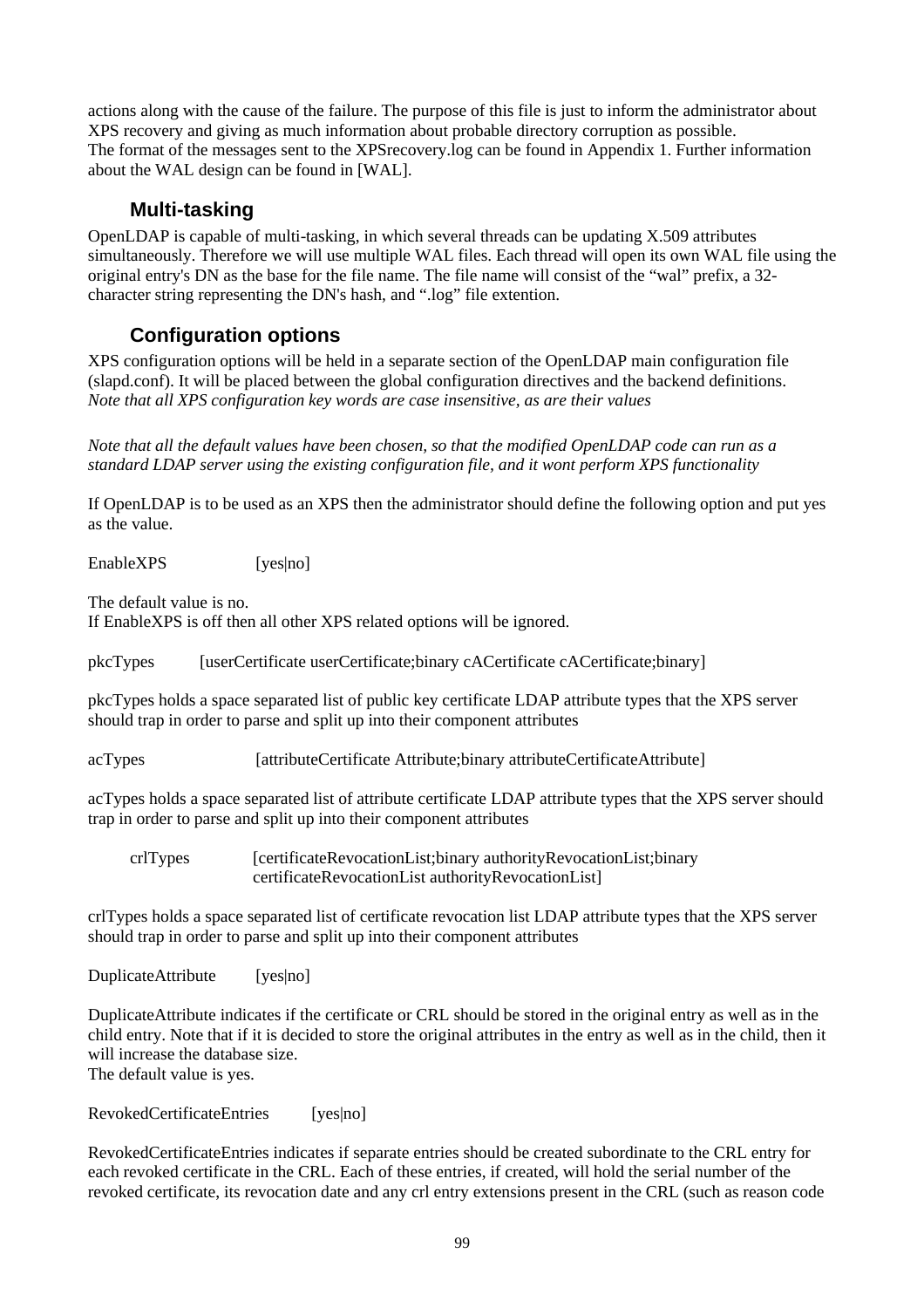and invalidity date). If these entries are not created, then the only information held about the revoked certificates will in the serialNumbers attribute in the CRL entry. The default value is no.

RevokedRDNformat [x509serialNumber+x509issuer | x509issuerSerial | x509serialNumber]

The following RDN formats are available for RevokedCertificateEntries, as described in [Chadwick]. Note that this parameter is ignored if RevokedCertificateEntries is No. The default value is x509 serialNumber.

x509serialNumber+x509issuer – multi-valued RDNs will be created from the certificate serial number and issuer fields.

x509serialNumber – the RDN is created from the certificate serial number. This format of the RDN will be suitable for the cases when all certificates | CRLs are issued by one CA.

x509issuerserial – a single valued RDN is created from the certificate serial number and issuer fields.

Administrators should use this format when the LDAP server does not support multi-valued RDNs.

 $CertRDN format$  [x509serialNumber+x509issuer | x509issuerSerial | x509serialNumber]

This defines the format of the RDNs for attribute certificate and public key certificate entries, as defined in [Gietz] and [Chadwick].

The default value is x509serialNumber+x509issuer.

Walpath [path]

Write Ahead Logs (WAL) are needed for internal purposes, so the administrator may specify a path for the WAL:

The default path if this parameter is missing, is /usr/local/var/xps/wals/

XPSerrorlog [path/filename]

The Administrator may specify a path for the XPS error logs: The default file is /usr/local/var/xps/error.log

define\_attr [ASN.1 attribute] [LDAP attribute]

This specifies the format for the matching between the ASN.1 type references of the fields in the X.509 attributes (as defined in the ASN.1 input file, see [Parsing]) and their equivalent LDAP attribute type names defined in the PKIX schemas [Chadwick], [Gietz], [Sahalayev]. Each line of this file should be in the above format, as described in [Parsing]:

For example:

define\_attr certificate.tbsCertificate.signature.algorithm x509signatureAlgorithm

All these definitions will be held in x509attrtypes.txt file (although the administrator can specify his own file or even put the definitions into slapd.conf if he wishes)

### **Operations**

If EnableXPS is NO, then all operations will pass straight through the XPS code and not be affected by it.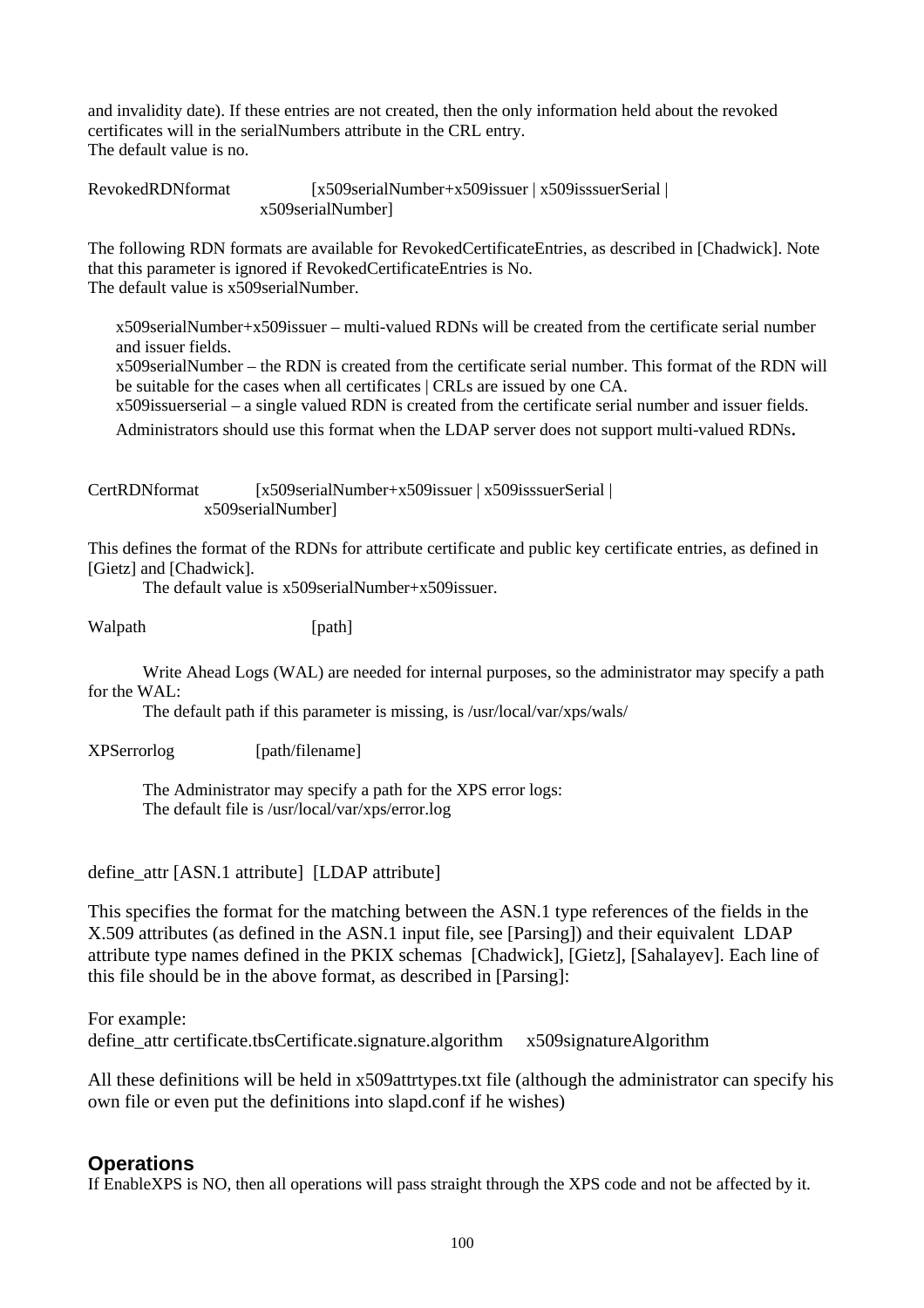If EnableXPS is YES, then the following operations will pass straight through the XPS server and not be affected by it: Bind, Unbind, Compare, ModDN, Abandon, Search. The following administrative operations will be intercepted by XPS and modified as described below: ADD, DELETE, and MODIFY, unless they have a critical control set, in which case they will be rejected with Unsupported critical extension.

## ADD operation

.

When XPS receives an ADD request the following actions will be taken. First it will check if the request contains any X.509 attributes. If it does not the request will be processed as normal by OpenLDAP and ignored by XPS. If it does then two lists of entries will be created (in OpenLDAP internal opaque structure) from each X.509 attribute. One list will contain CRL, AC and PKC entries (held in the "xps\_e\_array" global variable), the other one will contain revokedEntries from CRLs (if they are exist and if the "RevokedCertificateEntries" configuration parameter is set to "yes"). These lists will be created using the xps\_create\_entries() function (see [Parsing] for a full explanation). If duplicateAttribute is false, the X.509 attributes will be removed from the parent entry.

If parsing of the X.509 attribute values finishes successfully the DN of the parent entry will be added into the WAL using xps\_dn2wal(). The parent entry will then be added to the directory using the function ( be- $>$ be add  $)($ ).

If the parent entry is added and there are no errors, XPS will call xps\_add\_entries(). This function will take the first element from the "xps\_e\_array" list, add its DN to the WAL using xps\_dn2wal() and then add the entry to the directory using  $\overline{(}$  be->be add  $)$ . The same operations will be performed for each element of the "xps\_e\_array". After adding all of the entries from the "xps\_e\_array" the entries from the "xps\_revoked" will be added using the same method.

If no error occurs the WAL will be cleaned and the client will receive the LDAP\_SUCCESS return code. If there was any error LDAP should be rolled back to its original state. At this point the WAL will contain a list of already added entries (actually as LDIF delete entry commands). Using the LDIF commands from the WAL all the entries will be deleted. After each entry is successfully deleted, its DN (LDIF command) will be removed from the WAL. If any errors occur at this point the LDAP directory will contain entries that are not supposed to be there. Their DNs will be stored in the WAL and in the OpenLDAP log if logging in switched on. It will enable the administrator to remove them manually.

# DELETE operation

When XPS receives a DELETE operation it will perform a one level SEARCH operation from the original entry as the base entry, searching for entries of the *x509base* object class [Sahalaev]. Searching will be done with (\*be->be\_search)( )

Note. If the DELETE was for a non-leaf node near the root, then a full subtree SEARCH could return millions of entries.

In OpenLDAP the SEARCH operation is perfomed by one of the backends. Normally, all the entries that are found are sent straight to the client. We will use the OpenLDAP callback mechanism to change the sending routine to our own routine – xps\_sort\_search\_entries(). The routine will take each returned "Entry" as an input parameter and place it into one of the arrays:

xps level2 if one of x509AC, x509PKC or x509CRL object classes is present. xps\_level3 if x509CRLentry object classes is present. xps\_level1 if non of the above OCs are present.

Other callback routines have also been modified so that

- i) if a referral is returned, or
- ii) if an error is returned, or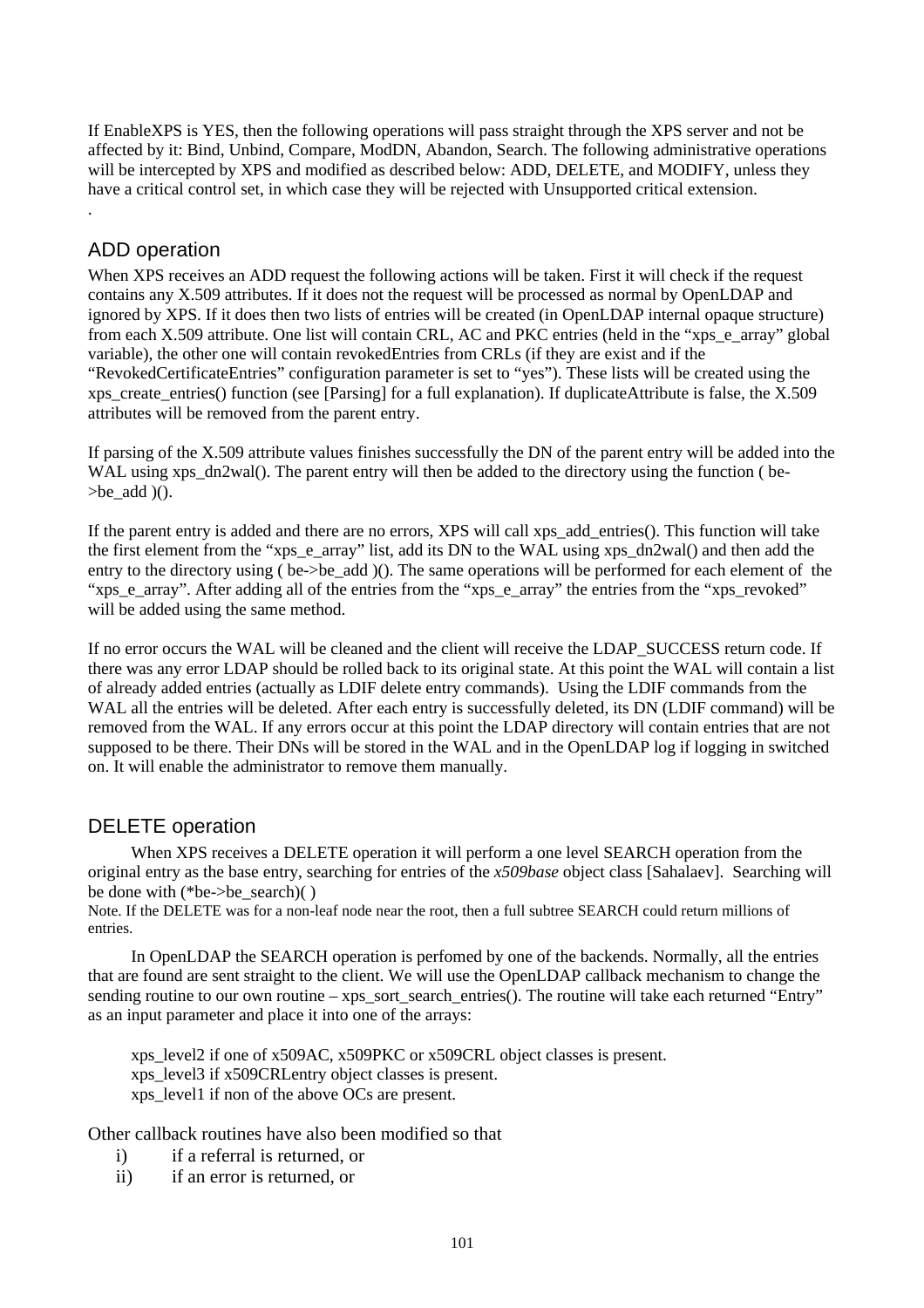iii) if other callback routines other than "Entry" are called then the DELETE will be rejected with UnwillingToPerform.

XPS will check that only Level 2 entries are returned. If there are some Level 3 entries this means that the x509 entries are messed up and the DELETE operation will be rejected with UnwillingToPerform. If there are no entries returned, then the DELETE was a non-XPS DELETE and XPS will pass the operation to OpenLDAP for normal processing.

If there are one or more Level 2 entries returned, then XPS will check the object classes of the returned entries, and for each x509CRL object class found, it will perform a 1-level SEARCH with the CRL entry as base, searching for object class *present*. XPS will check that only level 3 entries are returned by these 1-level Searches. If anything other than Level 3 entries are returned the DELETE will be rejected with UnwillingToPerform.

XPS has now collected all the XPS generated entries beneath the entry to be deleted. XPS will now perform a base object SEARCH, searching for object class *present* (i.e. read the entry to be deleted). XPS will check that the entry has been inserted into the Level 1 array by the callback routine xps sort search entries(), otherwise the DELETE will be rejected with UnwillingToPerform.

XPS will now call xps\_delete\_entries(). This function will take the first entry from the xps\_level3 array, if it's not empty, and will add the whole entry into the WAL using xps\_entry2wal(), then delete it from the directory using (be->be\_delete)(). The same will be done with all the entries from the xps\_level3 array. After all entries from the xps level3 array are deleted, xps delete entries() will do the same with the xps level2 and xps level1 arrays (i.e. add to WAL and delete from the directory).

If no error occurred the WAL will be cleaned and the client will receive the LDAP\_SUCCESS result code. If there were any errors LDAP should be rolled back to it original state. All deleted entries are stored in the WAL. They will be added back to the directory using (\*be->be\_add)(). When an entry is added to the directory it will be removed from the WAL. If any errors occur at this point some entries will still be missing from the directory. All of the failures will be stored in the XPS/recovery.log. The administrator will have to add the missing entries manually.

### MODIFY operation

If XPS receives an MODIFY request it will first check if there are any X.509 attributes in the modifications. If there are none then the request will be processed as normal by OpenLDAP. Otherwise, depending on the operation type (mod\_op), the following actions will be taken for every  $X.509$ 

attribute type found in the MODIFY operation.

### **Operation type is add.**

In this case the sequence of actions is identical to the LDAP ADD operation. XPS will create 2 lists of entries to be added (xps e\_array and xps\_revoked) from the values provided with the MODIFY operation. It will be done using the xps\_create\_entries() routine.

At this point in time XPS has a list of all the child and grandchild entries that need to be added to the directory. XPS will then move to the next modification operation.

#### **Operation type is delete.**

If no attribute values are provided (i.e. Delete the attribute), XPS will perform a one level SEARCH from the entry to be modified, searching for the attribute type to be deleted. The search for the attribute values will be done with (\*be->be\_search)(). The callback function xps\_sort\_search\_entries() will put all the entries that are found into the xps\_level2 array. If any entries are inserted into the level 1 or level 3 arrays then the MODIFY will be rejected with UnwillingToPerform.

If an attribute value is provided (i.e. Delete an attribute value), XPS will perform a one level SEARCH for this attribute value to check that it exists, by performing a certificateExactMatch for ACs and PKCs and a certificateListExactMatch for CRLs. If it does exist, then the callback function will put the returned child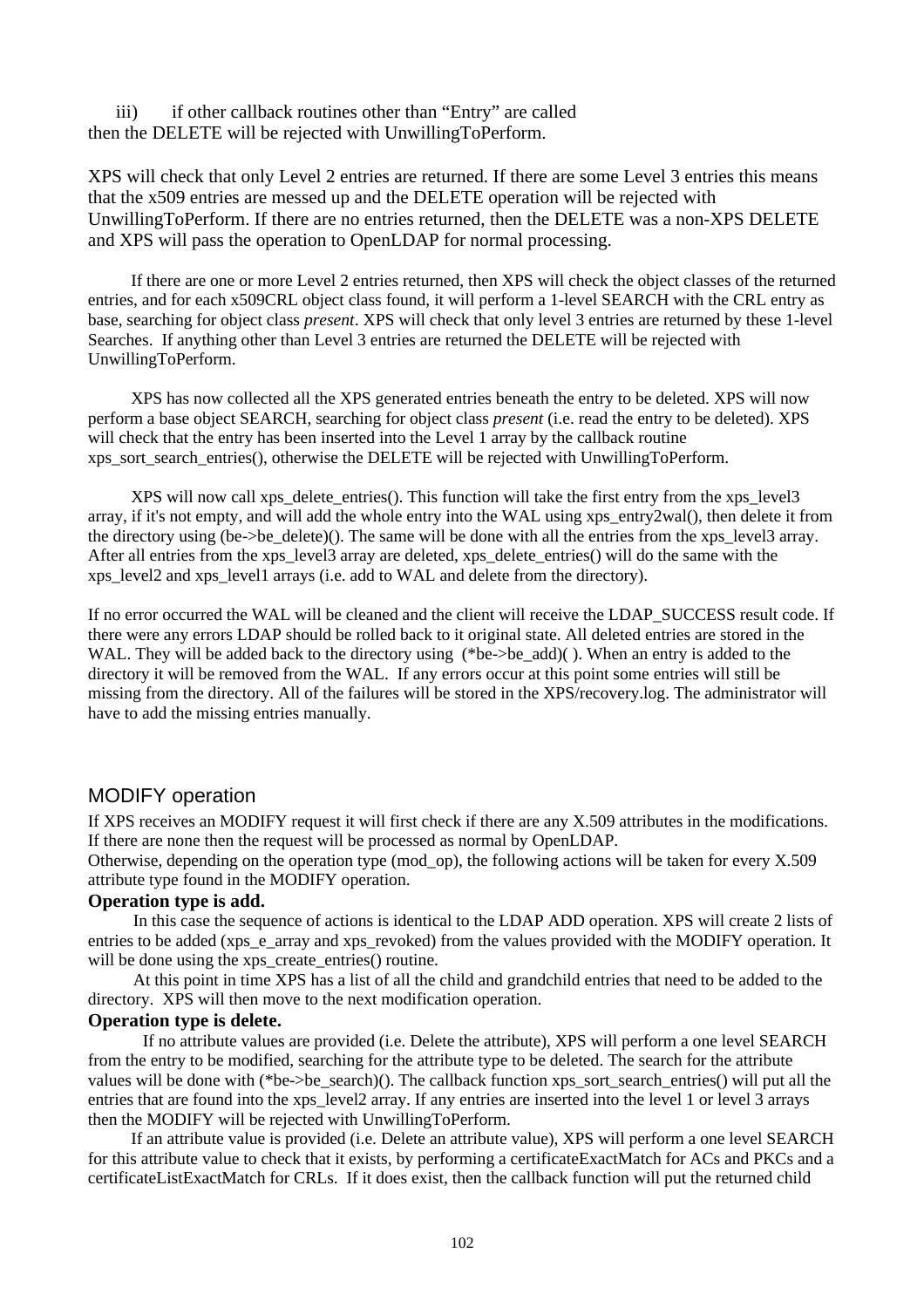entry into the xps\_level2 array. (If it is put into the level 1 or level 3 arrays then the MODIFY will be rejected with UnwillingToPerform.

NOTE that the xps\_level2 array should have just one more entry in it after the SEARCH was performed than before the SEARCH was performed. (It cannot assume that there were zero entries in there at the start.)

If the attribute value does not exist, the user will be sent the error message noSuchAttribute.

If the attribute type of the value(s) to be deleted is one of the configured crlTypes, a further set of one level searches will be performed from the entry or entries returned from the first one level Search. XPS will perform a 1-level SEARCH with the CRL entry as base, searching for object class *present*. The callback function xps\_sort\_search\_entries() should put all entries found into the xps\_level3 array. XPS will check that only level 3 entries are returned by these 1-level Searches. If anything other than Level 3 entries are returned the MODIFY will be rejected with UnwillingToPerform.

At this point in time we have a list of all the child and grandchild entries that need to be deleted. XPS will then move to the next modification operation.

#### **Operation type is replace.**

In this case XPS will act as it were two separate operations. The sequence of actions is the same as in the preceding paragraphs for delete the attribute (with no attribute values provided), and add new attribute value(s).

#### **Finalising the Modify Operation**

After going through all of the modifications in the MODIFY operation there will be 2 arrays of entries to be deleted (xps level2, xps level3) and two arrays of entries to be added (xps e array and xps revoked). XPS will add these entries to the WAL then add or remove them from the directory, via calls to xps\_add\_entries() and xps\_delete\_entries(). Note that whilst the new entries need to be added and old ones deleted, the WAL must not be emptied yet.

If both sets of adds and deletes are finished successfully, the remaining attributes in the MODIFY operation need to be modified in the parent entry, and duplicate attributes may also need adding or removing from the parent entry. If duplicateAttribute  $=$  False, the X.509 attributes are removed from the original MODIFY operation.

The MODIFY operation is then passed to OpenLDAP (unless it is empty i.e. it only contained X.509 attributes and duplicateAttribute = False). Note that the MODIFY operation is atomic, therefore it will either all work, or all fail. For this reason we do not need to add it to the WAL.

If the Modify operation succeeds, the WAL will be cleaned and the user will receive an LDAP\_SUCCESS return code as the result of his MODIFY operation.

If the MODIFY operation fails and duplicate Attribute  $=$  True, remove the X.509 attributes from the original MODIFY operation and try again. (This is because the administrator could have altered the value of the duplicateAttribute parameter to True after the entry was created with duplicateAttribute = False). If the Modify operation still fails, then XPS will have to go into rollback mode using the WAL. XPS must delete all the added child (and grandchild) entries, and re-add back all the deleted child (and grandchild) entries. NOTE. There will be a problem is the administrator changes the value of duplicateCertificates after adding some X.509 attributes but before running the Modify operation. If the initial value was False and the new value is True, then if the Modify attempts to Delete the attribute it will fail because XPS will try to delete the duplicate attribute (which does not exist). It is for this reason that we remove the duplicate attributes and try again. If the initial value was True and the new value is False, then the Modify operation will delete the child entry, but the duplicate attribute will still remain in the parent entry until the administrator removes it by hand.

# **Appendix A. XPSrecovery.log Format**

When XPS finds a DN in the WAL the following message will be logged.

Undeleted entry found: dn: [DN of the entry] . . . removed. / . . . unable to remove

It will say ". . . removed" if the entry is successfully deleted, or failed to delete the entry because it did not exist. If the entry exists but cannot be deleted the "... unable to remove" message will be logged.

When XPS finds an undeleted Attribute in the WAL the following message will be logged.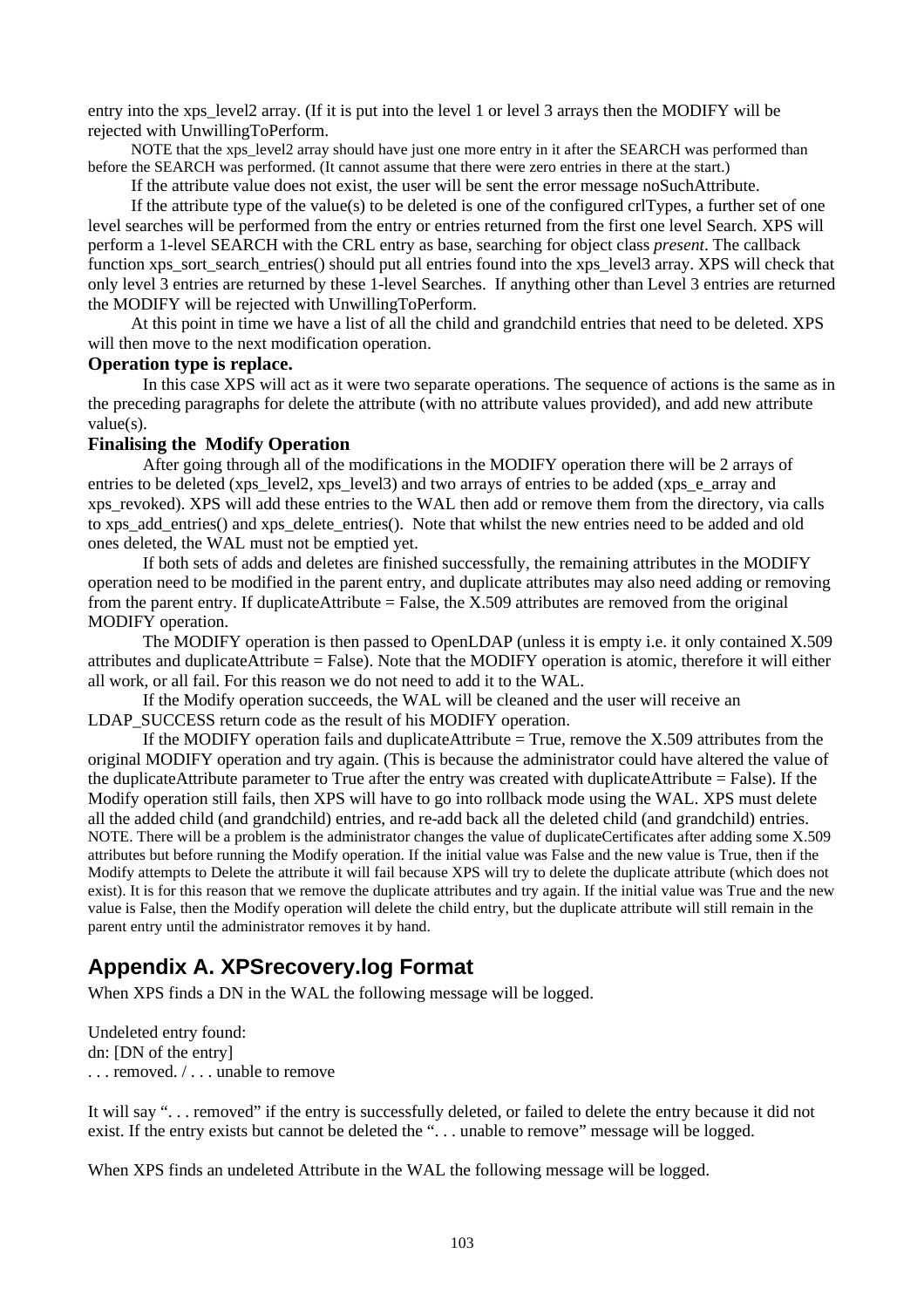Undeleted attribute value found: dn: [DN of the entry] [attribute type]: [attribute value] ... removed.  $/$ ... unable to remove

It will say ". . . removed" if the entry is successfully deleted, or failed to delete the entry because it did not exist. If the entry exists but cannot be deleted the "... unable to remove" message will be logged.

When XPS finds an Entry in the WAL the following message will be logged.

Unrestored entry found: dn: [DN of the entry] [attribute type]: [attribute value] . . . . . . . . . . . . . [attribute type]: [attribute value] . . . restored/. . . unable to restore

It will say ". . . restored" if the entry is successfully restored, or failed to restore the entry because it hadn't been deleted. If the entry does not exist but cannot be added to the Directory the " . . . unable to restore" message will be logged.

When XPS finds an unrestored Attribute in the WAL the following message will be logged.

Unrestored attribute value found: dn: [DN of the entry] [attribute type]: attribute value . . . restored/. . . unable to restore

it will say ". . . restored" if the Attribute is successfully restored, or failed to restore the Attribute because it hadn't been deleted. If the Attribute does not exist but cannot be added the "... unable to restore" message will be logged.

# **Appendix B. List of Functions**

# **XPS Functions**

xps\_create\_entries() - this function creates 2 lists (xps\_e\_array and xps\_revoked) of entries from provided x.509 attibute values.

xps\_delete\_entries() - this function deletes entries held in the global arrays xps\_level3, xps\_level2 and xps\_level1 from the Directory.

xps\_add\_entries() - this function adds entries held in the global arrays xps\_e\_array and xps\_revoked to the Directory. This function first adds the DN of the entry-to-be-added to the WAL using xps\_dn2wal() and then adds the entry to the directory using ( be->be \_add )(). The same operations will be performed for each element of the "xps\_e\_array". After adding all of the entries from the "xps\_e\_array" the entries from the "xps\_revoked" array will be added using the same methods.

# **OpenLDAP internal functions for updating the backend database**

 $(*be > be\_add)()$  – adds an entry to the backend directory (\*be->be\_delete)( ) – deletes an entry from the backend directory  $(*be > be _{modify})( )$  – modifies an entry from the backend directory

These are internal OpenLDAP functions for adding, deleting and modifying entries and attributes. As OpenLDAP has a number of different backends each of them has its own function for the operations. For example, when the backend is defined the add function can be called using the pointer be->be add. The same is true for deleting and modifying.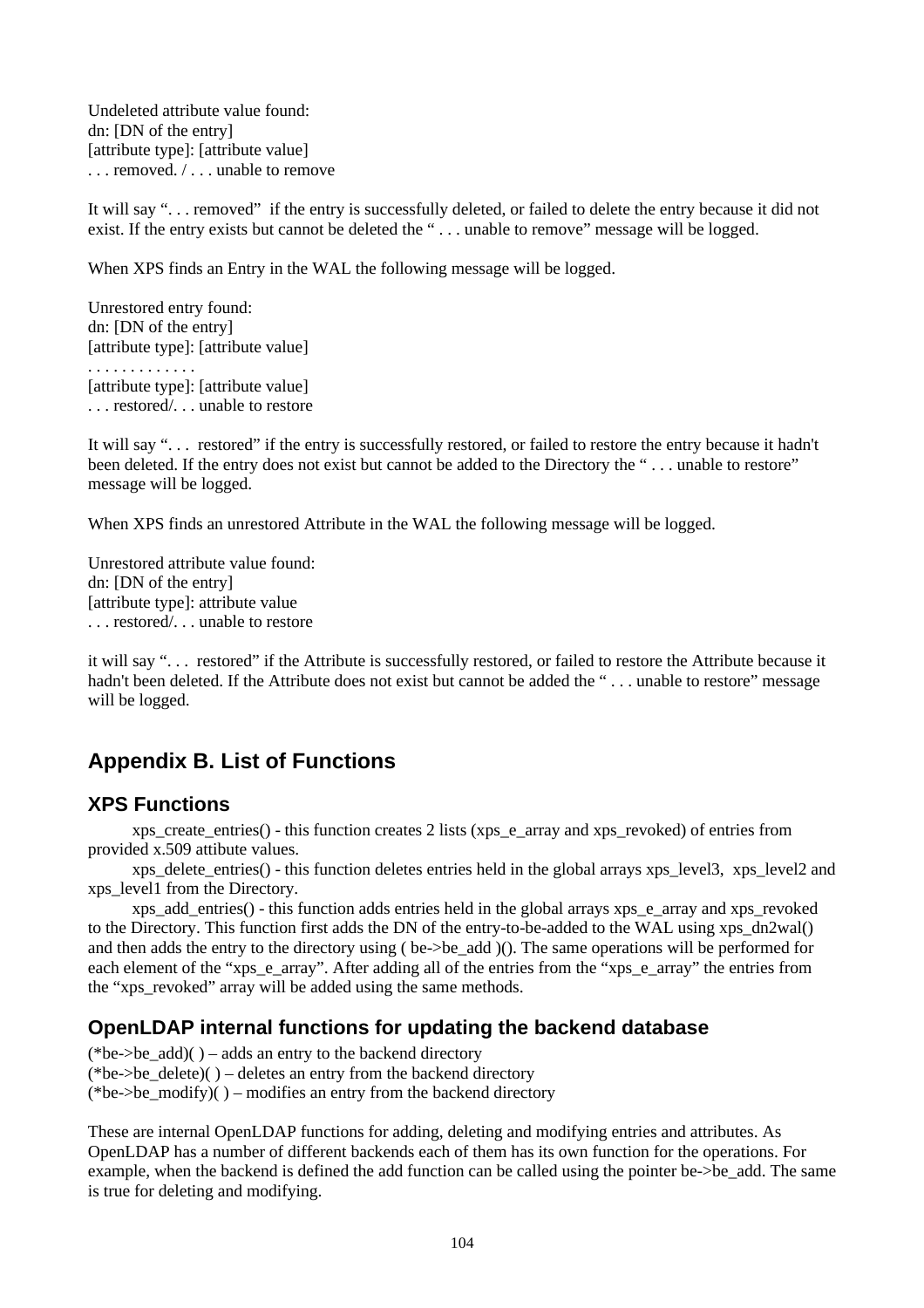# **WAL Functions**

xps\_dn2wal() - this function will save the DN of an added entry in the WAL. It is used for rolling back added entries, if necessary. The WAL will contain an LDIF command to delete the named entry. xps\_entry2wal() - this function will save an entry-to-be-deleted in the WAL. It is used for rolling back deleted entries. The WAL will contain an LDIF command to add the entry to the DIT.

# **References**

[API] M. Smith, A. Herron, M. Wahl, A. Anantha <draft-ietf-ldapext-ldap-c-api-xx.txt> [Auth] Wahl, M., Alverstrand, H., Hodges, J., Morgan, R. "Authentication Methods for LDAP", RFC 2829, May 2000

[Chadwick] D.W.Chadwick, M.V.Sahalayev. "Internet X.509 Public Key Infrastructure - LDAP Schema for X.509 CRLs". <draft-ietf-pkix-ldap-crl-schema-00.txt>, Feb 2003

[Gietz] N. Klasen, P. dsaGietz. "An LDAPv3 Schema for X.509 Certificates"<draft-klasen-ldapx509certificate-schema-00.txt>, Feb 2002.

[Sahalayev] D.W.Chadwick, M.V.Sahalayev. "Internet X.509 Public Key Infrastructure - LDAP Schema for X.509 Attribute Certificates". <draft-ietf-pkix-ldap-ac-schema-00.txt>, Feb 2003

[WAL] Mikhail Sahalayev, David Chadwick "Write Ahead Log (WAL) Design", Feb 2003

[X509] ISO/ITU-T Rec. X.509(2000) The Directory: Authentication Framework

[Parsing] Mikhail Sahalayev, Ed Ball, David Chadwick "Parsing X.509 Attributes", Feb 2003 [LDIF] G. Good "The LDAP Data Interchange Format (LDIF) - Technical Specification", RFC 2829, June 2000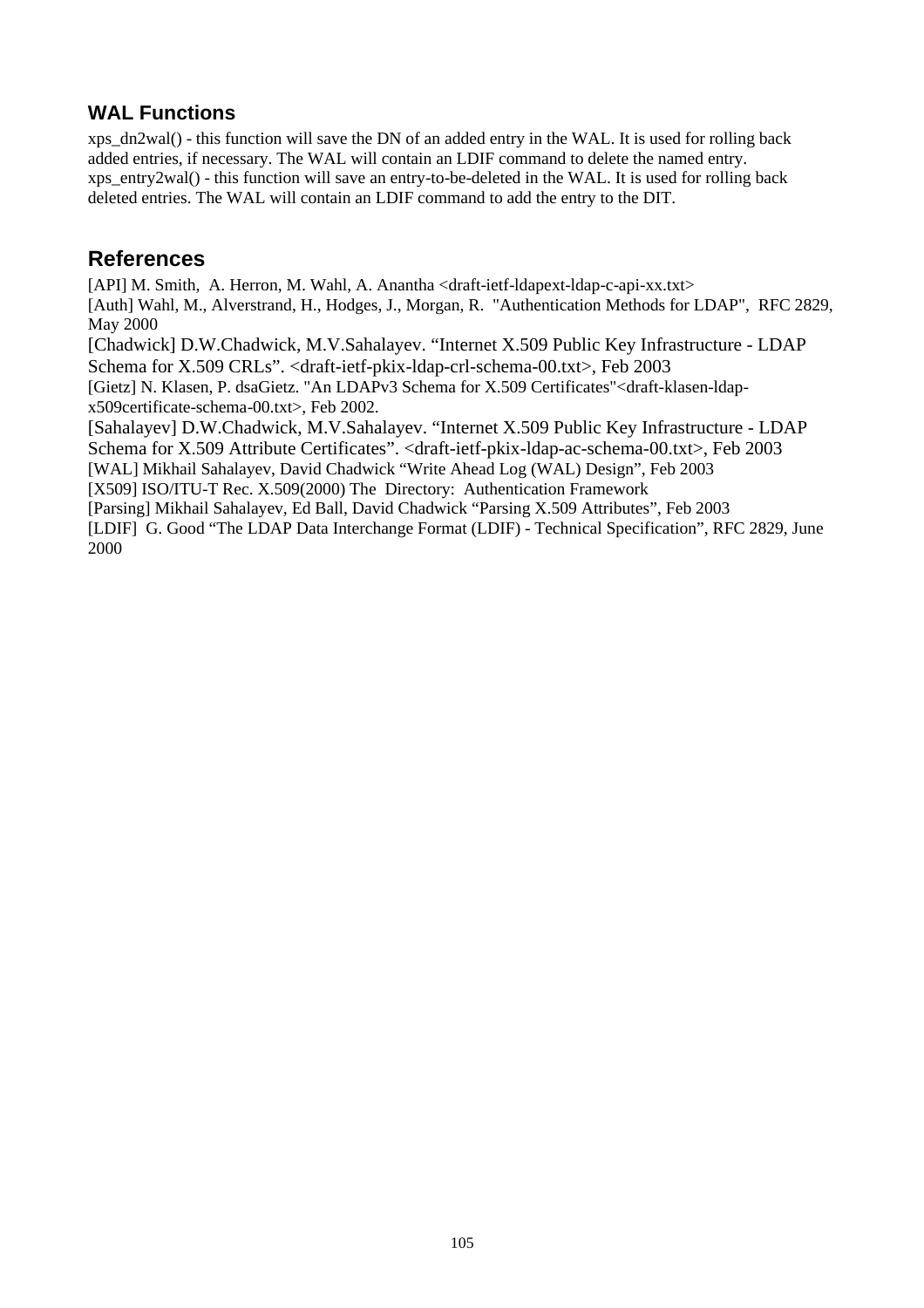# *Appendix 9. Write Ahead Log (WAL) Design*

| M. Sahalayev, D. W. Chadwick |               |                                    |  |
|------------------------------|---------------|------------------------------------|--|
| <b>Release Number</b>        | Release Date  | Comments                           |  |
| Version 1.0                  | February 2003 | Initial release for public comment |  |

The purpose of the WAL is to store information about LDAP DNs or entries while performing an LDAP operation such as ADD, DELETE or MODIFY. This will allow the X.509 Parsing Server (XPS) to restore the initial state of the database in case of a failure.

When a user initiates an operation, the WAL file will be opened. It will stay opened until the operation is finished and it's no longer required,and then this file will be deleted.

The content of the WAL file is either the DN of an entry (for ADD requests) or a whole entry (for DELETE requests). This information will be stored in LDIF format and multiple entries will be separated by blank lines. All LDIF operations will be performed using the existing OpenLDAP mechanisms. To be sure that information is actually written on the disk after every operation with the WAL system function fflush() will be called.

### **Example**:

If a user sends an ADD request which contains the entry with 2 X.509 certificates, then XPS will create the entry and 2 additional X.509 entries. After storing the initial entry's DN in the WAL this entry will be added to the Directory. Then the first X.509 entry's DN will be stored in the WAL and the entry stored in the Directory. The same will be done for the second X.509 entry. At the end the WAL file will be similar to the following, assuming that the serial numbers for the two X.509 certificates are 1111111 and 222222, and the DN of the CA is "EMAILADDRESS=certify@pca.dfn.de, CN=DFN Toplevel Certification Authority, OU=DFN-PCA, OU=DFN-CERT GmbH, O=Deutsches Forschungsnetz,C=DE".

dn: =Roman Gebhart,ou=Payroll, o=Salford,c=gb <CR LF>

```
dn: x509serialNumber=1111111, "EMAILADDRESS=certify@pca.dfn.de,CN=DFN 
    Toplevel Certification Authority,OU=DFN-PCA,OU=DFN-CERT GmbH,O=Deutsches 
    Forschungsnetz,C=DE", cn=Roman Gebhart,ou=Payroll, o=Salford,c=gb
\langleCR LF>dn: x509serialNumber=2222222, "EMAILADDRESS=certify@pca.dfn.de,CN=DFN 
    Toplevel Certification Authority,OU=DFN-PCA,OU=DFN-CERT GmbH,O=Deutsches 
    Forschungsnetz,C=DE", cn=Roman Gebhart,ou=Payroll, o=Salford,c=gb
```
If all operations were successful the WAL file will be deleted. Otherwise the first blank line from the end of file will be found. If the WAL contains the DN of an entry, this entry will be deleted from the directory. If it's a whole entry, it will be added back. Then this piece of information will be deleted from the WAL.

 In the same way all the WAL file will be processed until it is empty. When all recovery operations are finished, the WAL file will be deleted. For more information see [detailed design]. Note that when OpenLDAP/XPS first initialises, it must search for any WAL files left from the previous invocations, and perform the recovery operations such as those above before the XPS is ready to receive new requests.

The OpenLDAP server is multitasking and it is capable of handling multiple requests at once. So XPS may be running in different threads simultaneously. To avoid collisions different WALs will be required for each thread. Since the format of the WAL is a text file, each operation will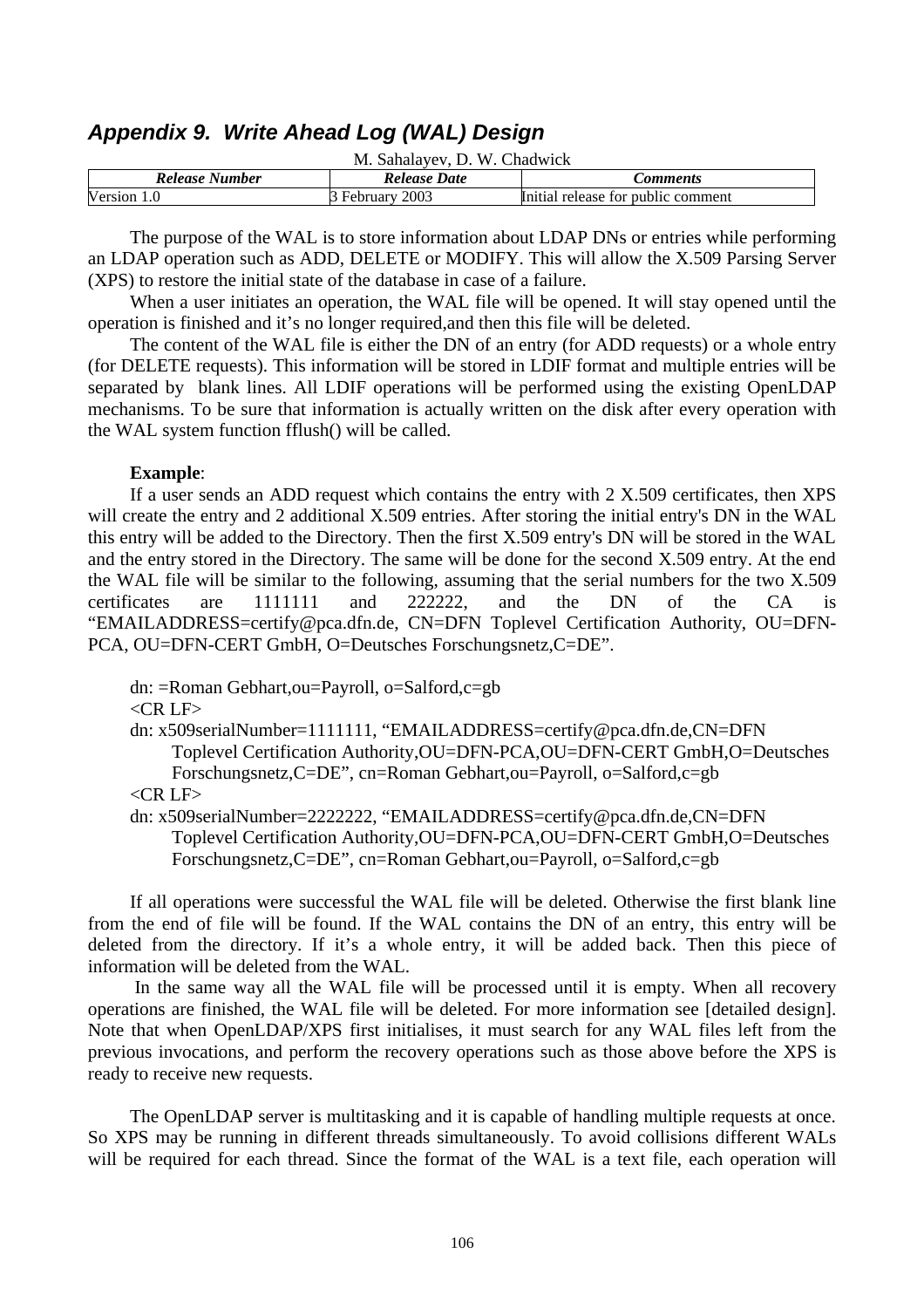create its own file. In order to avoid name collisions each file name will be constructed using the following information:

"wal" – the same part for every WAL file, distinguishing it from other OpenLDAP and XPS files.

32 ASCII symbols representing a 128-bit hash of the DN of the entry to be modified. This will avoid collisions and also will keep the XPS from modifying the same entry concurrently, since only one process can work with the particular WAL file. The hashing will be done using OpenLDAP lutil MD5Init(), lutil MD5Update(), and lutil MD5Final() functions. For the converting 128-bit hash into ASCII string the function int hash2string(char \*hash, char \*dn) will be created. The input parameters are

dn - input string, containing the DN of the entry.

hash - 32-character string, representing the created hash. It will be 32 hexadecimal numbers  $(0-9, a-f)$ 

hash2string () will return 0 if hashing was successful, or 1 - if not. .log – file extension, serves for information only purposes.

#### **Example**:

If there are three operations beingperformed by OpenLDAP/XPS at the present time there will be three log files in the directory, defined in slapd.conf. If walpath is set to /usr/local/var/xps/wals/ the result of *ls /usr/local/var/xps/wals*/ will be similar to the following:

walKHWIHfdsafJG420ghdlT4YG.log walerq1DRF2gagLVPE8efabNVT.log wal1tr12LH9KhjtIO96lqR1MxQv.log

A collision may appear when some of the old WAL files are left from the previous running of the OpenLDAP/XPS server (for example if the system crashed due to some reason). In this case during the OpenLDAP startup XPS will try to restore the information from every WAL file (described above) and, regardless of the result, delete the WAL file (if the restoration wasn't successful if will be logged in xpsrecovery.log).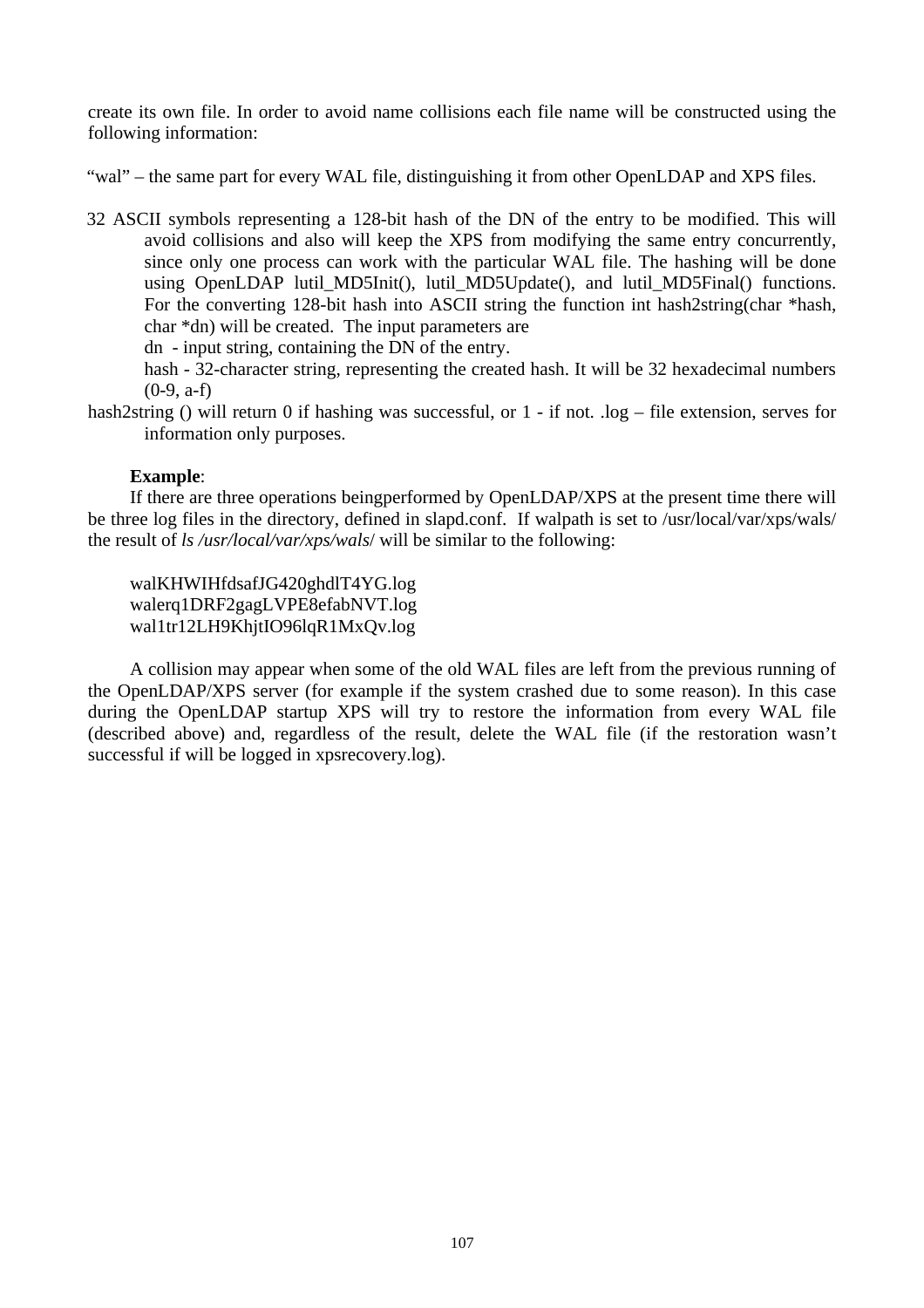### *Appendix 10. Parsing X.509 Attributes*

| E.Ball, M.Sahalayev |                  |                                                               |  |
|---------------------|------------------|---------------------------------------------------------------|--|
| Version             | Date             | <b>Comment</b>                                                |  |
| 1.0                 | 28 February 2003 | Initial release                                               |  |
|                     | 13 May 2003      | Update of first release with<br>change to x509 attractive.txt |  |

When the XPS finds x.509 attributes in the entry to be added it calls one of the  $x509***$  2 mods() functions.

There are three such functions:

x509AC\_2\_mods() - converts Attribute Certificate into the list of Modifications x509CRL\_2\_mods() - converts Certificate Revocation List into the list of Modifications x509PKC\_2\_mods() - converts Public Key Certificate into the list of Modifications

All these functions are generated by an ASN.1 compiler, written by E.Ball.

### **ASN1 compiler description**

The compiler is based on a sub-set of the ASN.1 defined by X.680 (12/97) with some restrictions and additions. The additions are support for the ANY DEFINED BY type, which has been included for backwards support, and also a new EXTENSION type. This is for support of the extensions mechanism used in X509 certificates, whereby a value is passed in binary as OCTET STRING but actually also has an ASN.1 definition for the contents of the octet string.

The compiler is built using the compiler generator tools *flex* and *bison*. Flex is based on the well known UNIX lex and builds a lexical analyzer which is used to process the text input to the complier. The lexical analyzer recognize keywords in the ASN1, identifiers, numbers etc. and removes white space in the traditional way. The definition used by flex to build the lexical analyzer is contained in the file asn1.lex (see Appendix 1). The output from the lexical analyzer is actually a sequence of tokens and corresponding values that are used by the compiler itself. The compiler is built using the tool bison, a compiler generator based on the well known UNIX tool yacc. The definition of the compiler is contained in the file asn1.y (see Appendix 1), and consists of Bachus-Naur type definitions that closely follow the ASN1 definition described above.

Although bison is extremely useful in automatically building a parser that will recognize input in its definition file, it does not automatically generate parse trees and output code. These must be added to the definition file, in the form of embedded actions, to build a parse tree, and also a code generator. After the input has been scanned and a parse tree built, the code generator walks this tree and translates this into output code.

#### **The Parse Tree**

The C structures used by the compiler are contained in a file called common.h (see Appendix 1).

The most important are the Definition and the Type, corresponding to the equivalent ASN.1. The compiler maintains an internal stack that holds Type values and as each Type is recognized it is put onto the stack. Where Types may be combined together, as defined by the ASN1, they are pulled from the stack and a new Type put back on the stack. Eventually, assuming that the input is good, an ASN.1 definition will be recognized and a Definition structure will be created and put on a linked list. The Definition will contain a linked list of Type structures that are part of the Definition.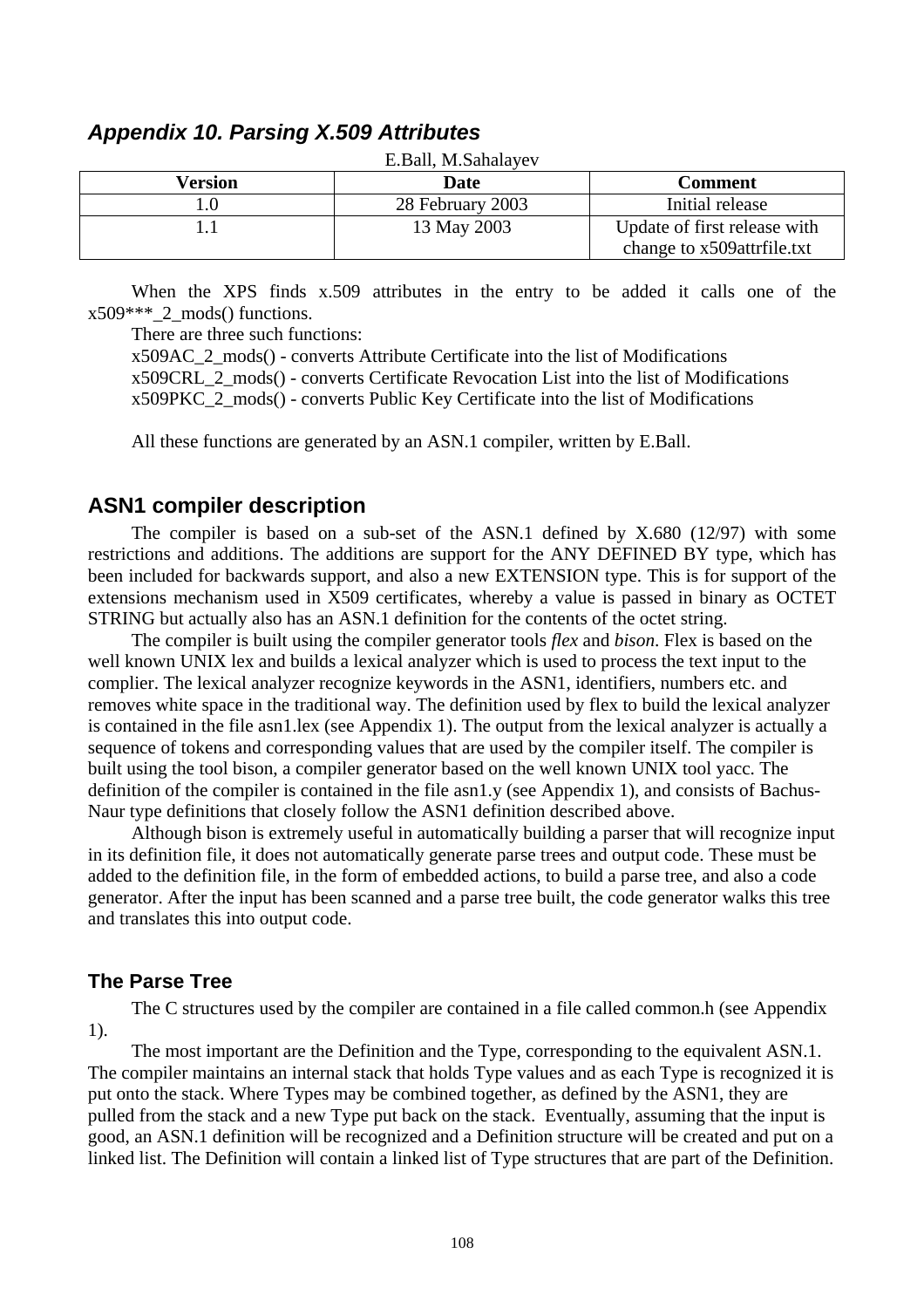#### **Generating the Code**

Starting with the first Definition in the parse tree it is analyzed and the text of a C subroutine written to the output file. This has the name decodeABCD, where ABCD is replaced by the name of the Definition. For each Type contained in the typelist of the Definition a C TypeDescription structure is defined in the written routine. These are combined together into an array and passed to a more basic decode function.

```
For example:-
ABCD ::= SEQUENCE { x INTEGER, y BIT STRING } 
would produce:-
void decodeABCD(char * name, int tag, int tagOption, byte **P, int
count,TypeDescription TD[],int optional,int Default,char *ObjectIdentifier) 
\{int t;
TypeDescription TD0 = \{ "x", -1, 2, 0, (CPF) decodeINTEGR, 0, 0, "" };TypeDescription _TD1={"y",-1,2,0,(_CPF)decodeINTEGER,0,0,""}; 
TypeDescription TD[] = \{TD0, TD1\};printf("%s ",name); 
decodeSEQUENCE("ABCD",tag,tagOption,P,2,_TD,optional,Default,""); 
}
```
### **The Code Library**

A skeleton library has been written called decodelib.c. This provides the basic support for all the ASN.1 built in types, and it takes the user to the value part of each TLV ber structure in the input. The user must decide what it is that he wants to do with this value, e.g put it into his own structure, throw it away or whatever.

The library also copes with ASN.1 OPTIONAL and DEFAULT situations, although it is left up to the user to supply any missing DEFAULT values.

The library implements basic error checking, i.e. that tags are of the required type and that lengths of sequences are not exceeded.

### **Using the Compiler**

The compiler is called decoder and it takes two command line arguments, the first being the name of the file containing the ASN1 definition, the second being the file name into which the generated C will be written. At the moment the compiler first copies the file decoderlib.c to this file and then writes the routines that it generates. It could be easily modified to miss out copying the library and this could then be simply linked in with the user's application.

e.g. decoder q.asn1 q.c

This will compile the definition in q.asn1 and write the file q.c

### **ASN.1 Additions**

In order to support the EXTENSION mechanism the ASN.1 TypeAssignment has been extended from:-

```
TypeAssignment ::= typereference "::=" Type
```

```
to:-
```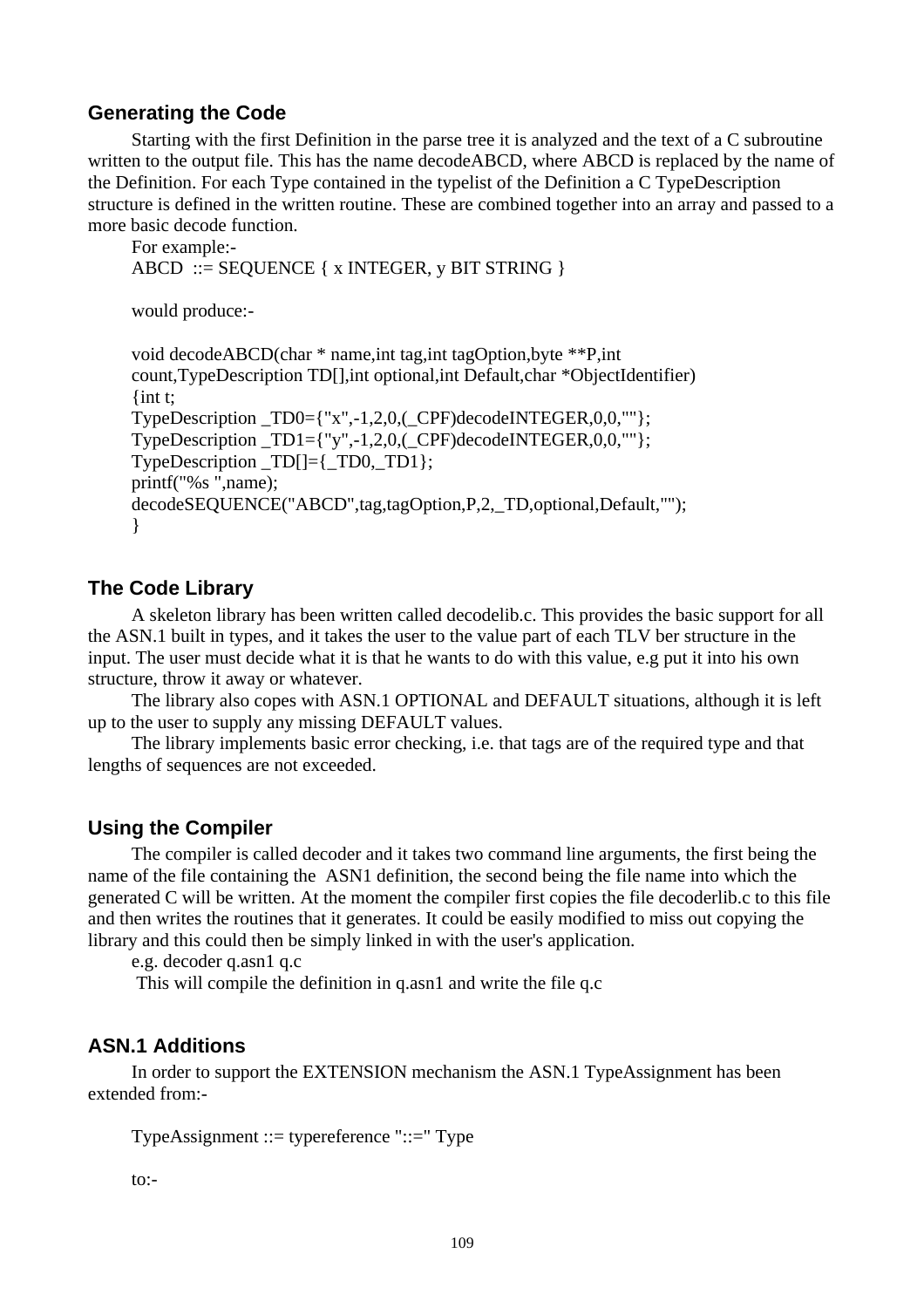TypeAssignment ::= typereference "::=" Type | OID typereference "::=" Type

Where OID is an object identifier production in dotted integer notation e.g 1.2.3.4 This allows an OID to be associated with an ASN1 type.

The Type ExtensionType is defined:-

ExtensionType ::= "EXTENSION" lcID, where lcID is a lowercase prefixed identifier.

These two modifications combine as follows:-

```
X509 DEFINITIONS ::= 
BEGIN 
Test::= SEQUENCE{ 
     abc OBJECT IDENTIFIER, 
 e EXTENSION abc} 
0.1.2.3.4 A::= INTEGER
END
```
Here EXTENSION abc means that e will be encoded as an OCTET STRING but that its internal structure will be defined by the OID contained in the value abc. At run time the OID is extracted from abc and stored. When the decodeEXTENSION code is reached this OID is looked up from abc and compared with those of known definitions. In this example if it is 0.1.2.3.4 then the value of e will be decoded as an INTEGER. If the OID is not known an error will be generated.

### **Generating the parsing functions**

To generate these functions the ASN.1 definitions of CRL, PKC and AC have been written (files pkc.asn1, ac.asn1, crl.asn1 - see Appendix 1)

The following commands

 decoder pkc.asn1 pkc.c decoder ac.asn1 ac.c decoder crl.asn1 crl.c

produce C files that contain the required functions along with necessary library functions.

Since the functions, created be the ASN.1 compiler use the strings from ASN.1 type references as attribute types, they will need to be replaced with the actual LDAP attribute types, taken from the LDAP PKI schema IDs [CRL], [AC], [PKC]. For example the ASN.1 type serialNumber will need to be replaced with the x509serialNumber LDAP attribute type. This is achieved as follows: a configuration file x509attrtypes.txt comprises two columns of strings. The first column holds the ASN.1 type reference, the second holds the corresponding LDAP attribute type name. An example x509attrtypes.txt file is shown in Appendix 1. If the LDAP schema definitions change, or new ones are defined, then the file x509attrtypes.txt can be updated, the new LDAP schemas can be added, OpenLDAP can be restarted and the new schema definitions will take effect. If however, a new X.509 extension is defined, this can only be supported by: adding the new X.509 extension to the appropriate asn1 file (pkc, ac or crl), recompiling it using the ASN.1 compiler, updating the file x509attrtypes.txt and updating the OpenLDAP schema.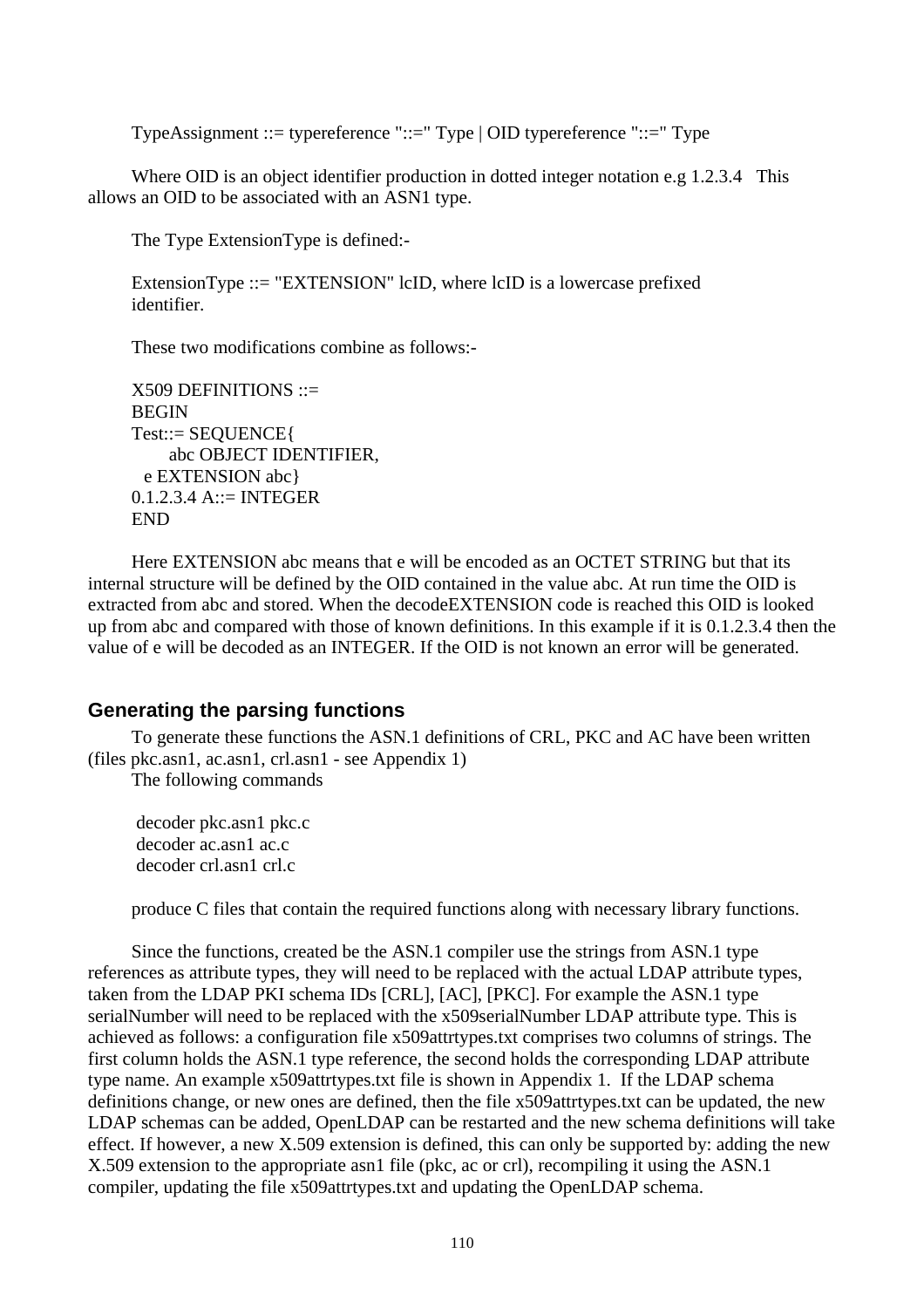# **Parsing the extensions**

If a CRL, PKC or AC has any extensions they will be parsed as and stored in the memory as an "Extension " attribute. The XPS supports a number of the selected attributes, so their values have to be decoded as well. For this purpose the XPS will have a list of OIDs of the supported attributes (held in file x509attrtypes.txt) and a corresponding parsing function from the library, described above. For example, the Subject Altenative Name extension for the PKC has the following ASN.1 definition:

SubjectAltName ::= GeneralNames

GeneralNames ::= SEQUENCE SIZE (1..MAX) OF GeneralName

| GeneralName ::= CHOICE {  |                   |                           |
|---------------------------|-------------------|---------------------------|
| otherName                 | [0]               | OtherName,                |
| rfc822Name                | $\lceil 1 \rceil$ | IA5String,                |
| dNSName                   | $\lceil 2 \rceil$ | IA5String,                |
| x400Address               | $\lceil 3 \rceil$ | ORAddress,                |
| directoryName             | [4]               | Name,                     |
| ediPartyName              | $\lceil 5 \rceil$ | EDIPartyName,             |
| uniformResourceIdentifier |                   | IA5String,<br>[6]         |
| iPAddress                 | 171               | <b>OCTET STRING,</b>      |
| registeredID              | [8]               | <b>OBJECT IDENTIFIER)</b> |

If the OID of this extension is found while parsing the certificate the following function will be called:

void decodeSEQUENCE(char \*name,int tag,int implicit,byte \*\*P,int count, TypeDescription TD[],int optional,int Default,)

The attribute types will be replaced with the corresponding ones from the schema [CRL], [AC], [PKC].

# **References**

- [AC] Chadwick, D.W., Sahalayev, M. V. "Internet X.509 Public Key Infrastructure LDAP Schema for X.509 Attribute Certificates", <draft-ietf-sahalayev-pkix-ldap-ac-schema-00.txt>, February 2003
- [CRL] Chadwick, D.W., Sahalayev, M. V. "Internet X.509 Public Key Infrastructure LDAP Schema for X.509 CRLs", <draft-ietf-sahalayev-pkix-ldap-crl-schema-00.txt>, February 2003

[PKC] Klasen, N., Gietz, P. "An LDAPv3 Schema for X.509 Certificates",<draft-klasen-ldapx509certificate-schema-00.txt>, February, 2002

# **Appendix 1 Example input file structures**

## **Example asn1.lex file**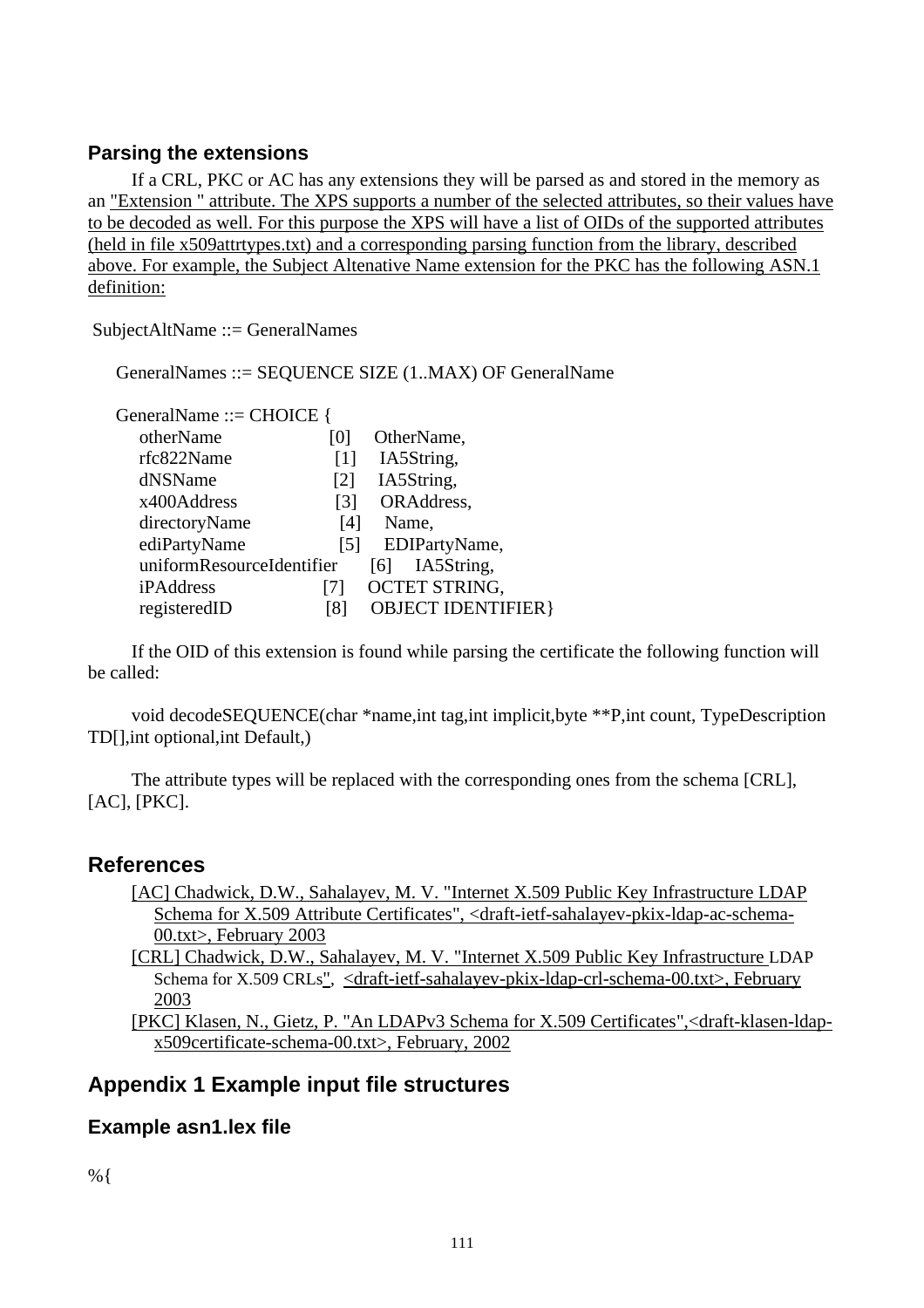```
#include "asn1.tab.h"
#include "printtoken.h"
//SCOPEVAL "("[0-9a-zA-Z]+".."[0-9a-zA-Z]+")"
//{SCOPEVAL} {printf("%s ",yytext);strcpy(yylval.str,yytext); return SCOPE;}
%}
ID [A-Z][A-Za-z0-9]* 
lcID [a-z][a-zA-Z0-9]*
TAG "["[0-9]*"]"
NUMBER [0-9]+
%%
"IA5String" {printf("%s ",yytext); strcpy(yylval.str,yytext);return IA5STRING;}
"TeletexString" {printf("%s ",yytext);
           strcpy(yylval.str,yytext);
                return TELETEXSTRING;
                }
"PrintableString" {printf("%s ",yytext);
           strcpy(yylval.str,yytext);
               return PRINTABLESTRING;
               }
"BMPString" {printf("%s ",yytext);
           strcpy(yylval.str,yytext);
               return BMPSTRING;
                }
"UniversalString" {printf("%s ",yytext);
           strcpy(yylval.str,yytext);
               return UNIVERSALSTRING;
                }
".." {printf(".. dotdot");strcpy(yylval.str,yytext); return DOTDOT;}
EXTENSION {printf("EXTENSION ");yylval.val=EXTENSION;
       return EXTENSION;}
GeneralizedTime {printf("GeneralizedTime ");
           yylval.val=GeneralizedTime; 
           return GeneralizedTime;}
UTCTime {printf("UTCTime ");yylval.val=UTCTime; return UTCTime;}
"(" {printf("( "); strcpy(yylval.str,yytext); return OPENBR;}
")" {printf(") ");strcpy(yylval.str,yytext);return CLOSEBR;}
```

```
MIN {printf("%s ",yytext); strcpy(yylval.str,yytext); return MIN;}
MAX {printf("%s ",yytext); strcpy(yylval.str,yytext); return MAX;}
```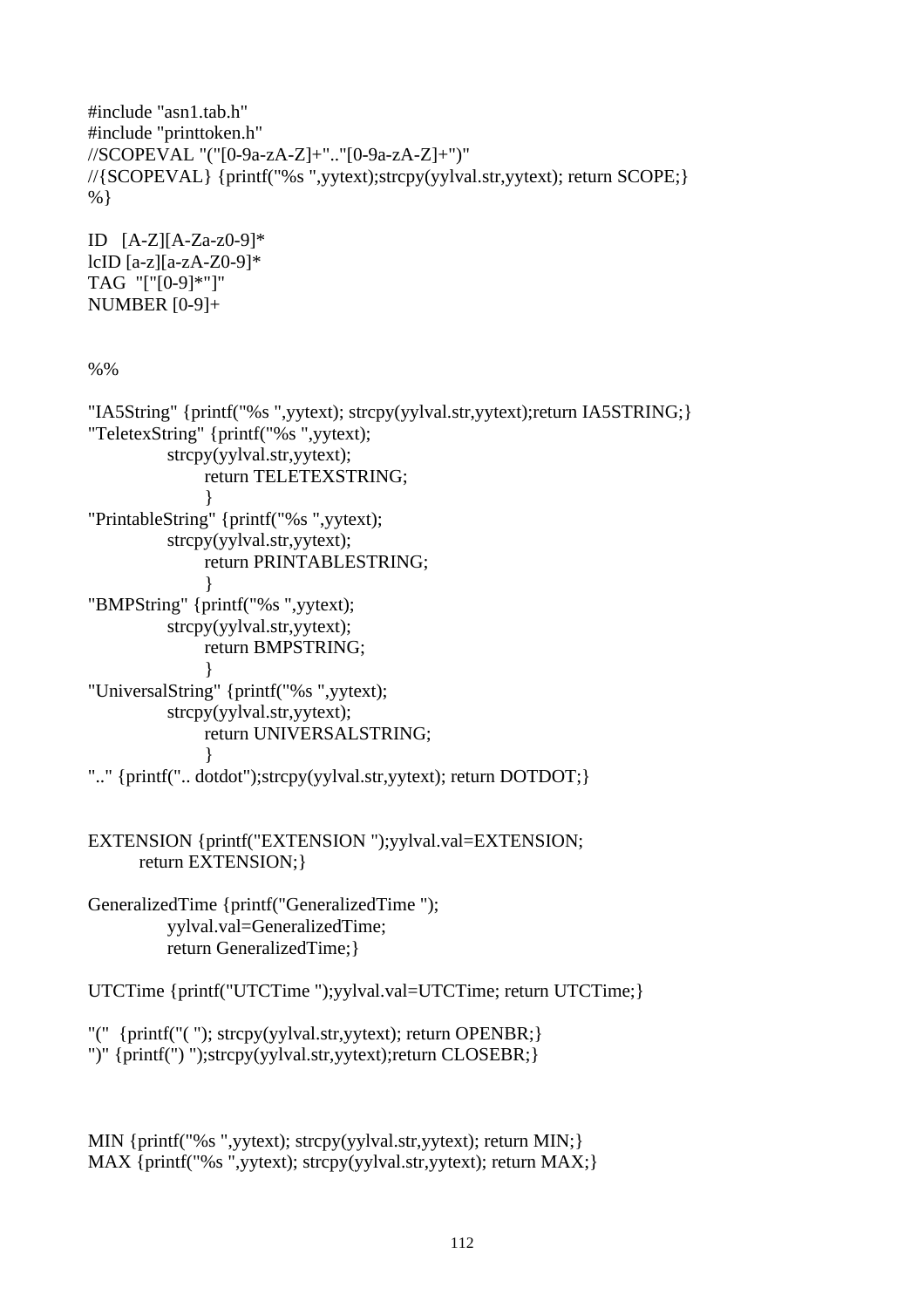```
NULL {printf("%s ",yytext);yylval.val=_NULL; return _NULL; }
REAL {printf("%s ",yytext);yylval.val=REAL; return REAL;}
SIZE {printf("SIZE ");yylval.val=SIZE;return SIZE; }
OF {printf("OF ");yylval.val=OF; return (OF);}
ANY {printf("ANY"); yylval.val=ANY; return(ANY);}
DEFINED {printf("DEFINED "); yylval.val=DEFINED; return(DEFINED);}
BY {printf("BY"); yylval.val=BY; return(BY); }
DEFAULT {printf("DEFAULT ");yylval.val=DEFAULT;return DEFAULT; }
IMPLICIT {printf("IMPLICIT ");yylval.val=IMPLICIT;return IMPLICIT;} /* consume this 
keyword */
OPTIONAL {printf("OPTIONAL ");yylval.val=OPTIONAL;return OPTIONAL;}
EXPLICIT {printf("EXPLICIT ");} /* consume */
TRUE {printf("TRUE ");yylval.val=TRUE;return TRUE;}
FALSE {printf("**FALSE ");yylval.val=FALSE; return FALSE; }
{TAG} {int i, sum=0;
 char *pnt=yytext;// convert the tag digits to an int
    for(i=1:i<strlen(vytext)-1:i++)
        sum=sum*10+pnt[i]-0 printf("%s ",yytext);yylval.val=sum; return(TAG);
 }
{NUMBER}} {int i,sum=0; // (0)
     char *pnt=yytext;// convert the value digits to an int
// printf("\n**NUMBER yytext=%s\n",yytext);
    for(i=0;i<strlen(yytext);i++)sum=sum*10+pnt[i]-'0'; printf("%d",sum);yylval.val=sum; return(NUMBER);
 }
"," {printf(", ");return (COMMA);}
"{" {printf("\n{ ");yylval.val=_br;return(_br); }
"}" {printf("}\n");yylval.val= br ; return (br); }
::= {print("::="); return (DFB);}
{lcID} {printf("%s ",yytext); 
     strcpy(yylval.str,yytext);
      return(lcID);
     }
BOOLEAN {printf("%s ",yytext);yylval.val=BOOLEAN; return BOOLEAN;}
OCTET {printf("OCTET "); 
     yylval.val=OCTET;
```

```
return (OCTET);}
```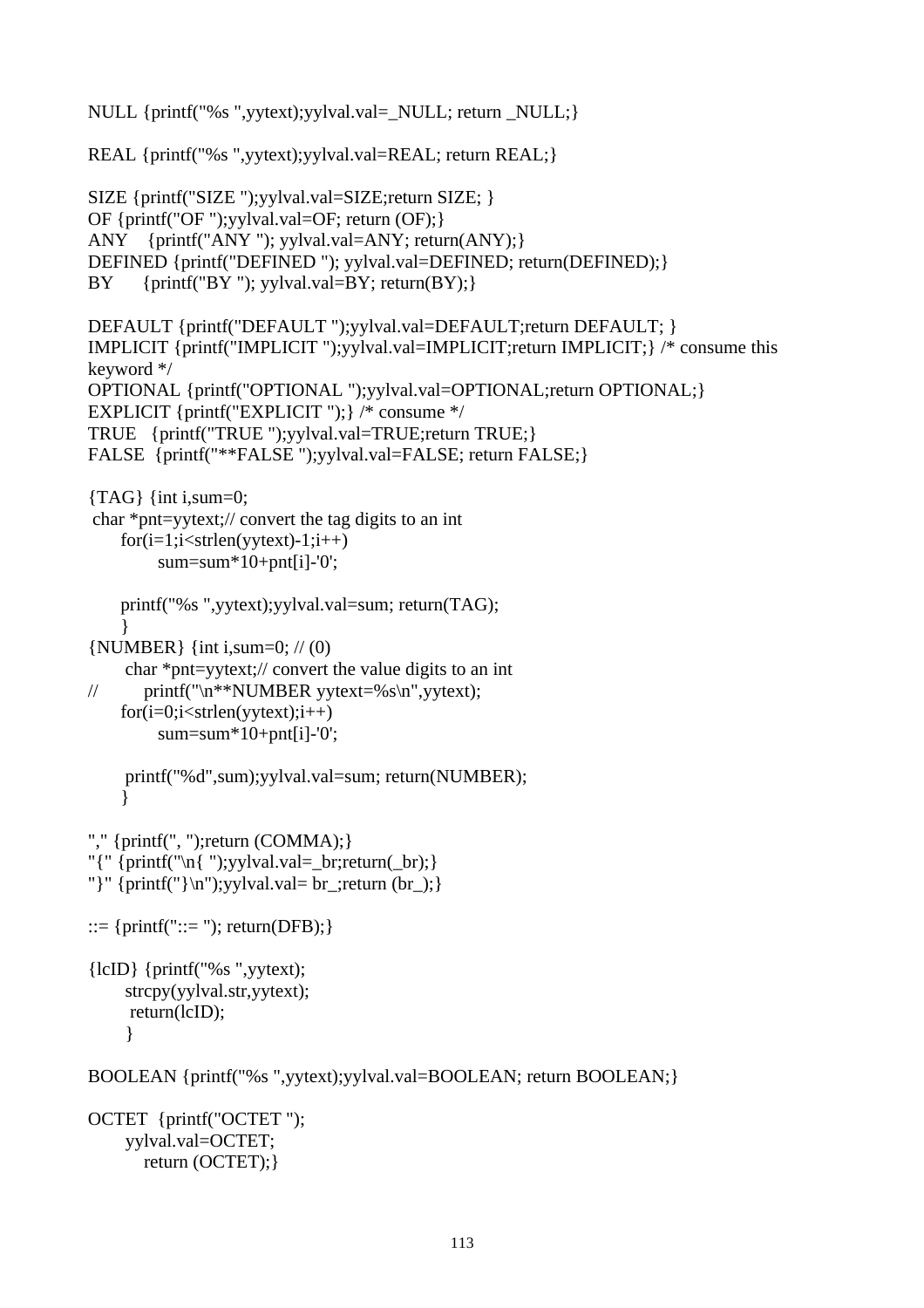BIT {printf("BIT ");yylval.val=BIT;return BIT;}

STRING {printf("STRING "); yylval.val=STRING; return STRING;}

OBJECT {printf("%s ",yytext); yylval.val=OBJECT; return(OBJECT);} IDENTIFIER {printf("%s ",yytext); yylval.val=IDENTIFIER; return(IDENTIFIER);}

DEFINITIONS {printf("DEFINITIONS ");return(DEFINITIONS);}

BEGIN {printf("BEGIN ");return(\_BEGIN);}

INTEGER {printf("INTEGER "); yylval.val=INTEGER; return (INTEGER); }

END {printf("END "); return(\_END);}

ENUMERATED {printf("ENUMERATED ");yylval.val=ENUMERATED; return ENUMERATED;}

"..." {printf("... ");yylval.val=DOTDOTDOT; return(DOTDOTDOT); }

```
CHOICE {printf("CHOICE ");
 yylval.val=CHOICE;
        return(CHOICE);}
```

```
SEQUENCE {printf("SEQUENCE ");
      yylval.val=SEQUENCE;
        return(SEQUENCE);}
```
- SET {printf("SET "); strcpy(yylval.str,yytext); return(SET);}
- {ID} {printf("%s ",yytext); strcpy(yylval.str,yytext); return(ID);  $\}$

```
"--{" {printf("%s ",yytext); yylval.val=LEFTMATCH;return LEFTMATCH;}
"}--" {printf("%s ",yytext); yylval.val=RIGHTMATCH; return RIGHTMATCH;}
```

```
"--" {register int c;
    while ( (c = input()) != '\n' && c != EOF ) ;
     } /* consume comments */
```
"." {printf("%s",yytext); return DOT;}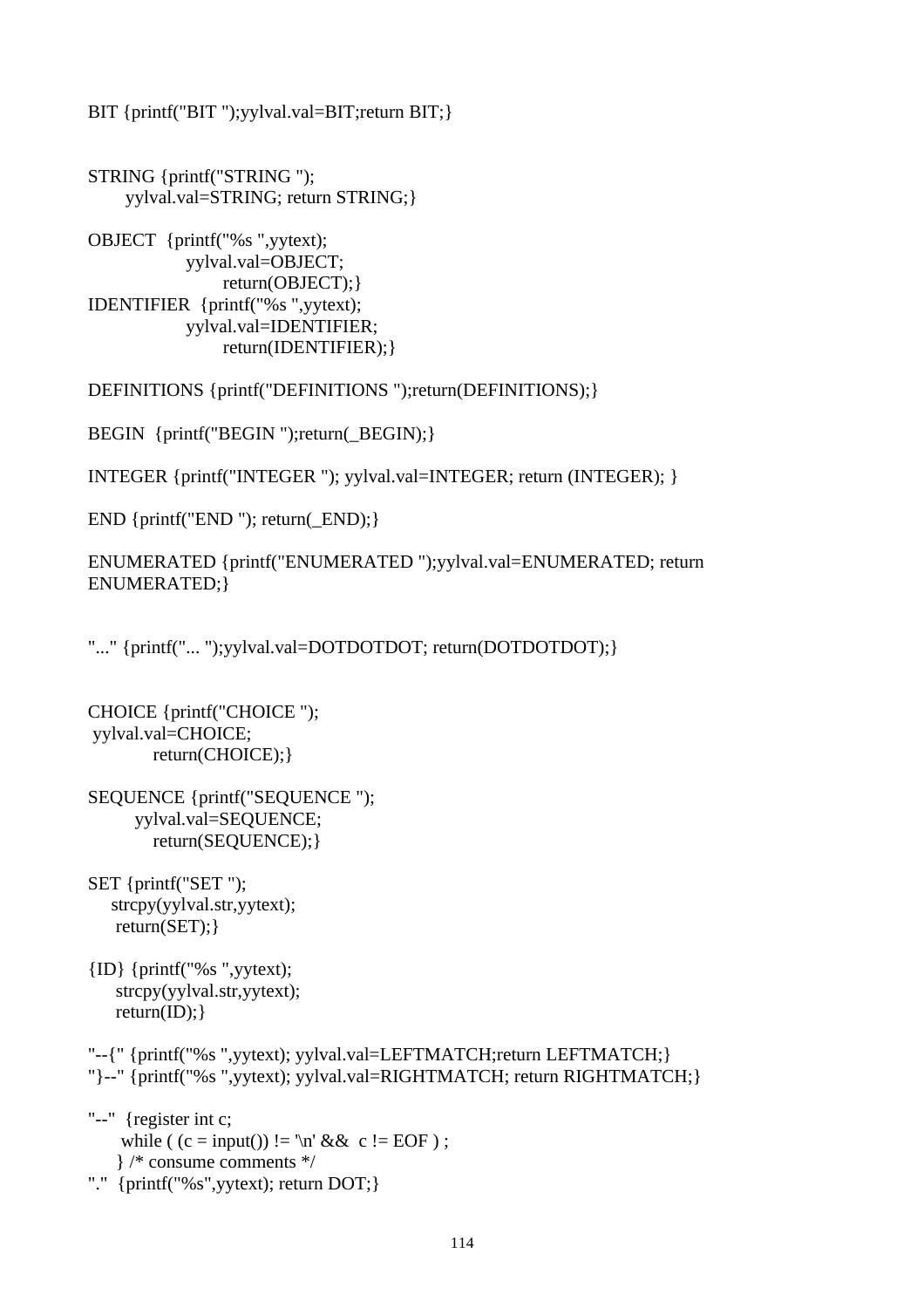$[\n\ln] + \{print(\n\pi");\}$  $\lceil \theta \rangle + \frac{1}{\sqrt{2}}$  whitespace \*/

# **Example asn1.y file**

/\* special purpose asn1 grammar for component matching project\*/

%{ #include <stdio.h> #include "type.h" #include "asn1type.h" #include "definition.h" #include "stack.h" #include "oid.h"

#define TERMINAL 0 // used to denote a terminal token Stack ST; int i; int paircount=0; Definition \*top=0; char buf[100]; Type AnyType={"",{"ANY",ANY},0,{0,-1}}; Type AnyDefinedByType={"",{"ANY DEFINED BY",ANY\_DEFINED\_BY},0,{0,-1}}; Type BitStringType={"",{"BIT STRING",BIT\_STRING},0,{0,-1}}; Type RealType={"",{"REAL",REAL},0,{0,-1}}; Type ObjectIdentifierType={"",{"OBJECT IDENTIFIER",OBJECT\_IDENTIFIER},0,{0,-1}}; Type ChoiceType={"",{"CHOICE",CHOICE},0,{0,-1}}; Type  $\text{NullType} = \{ \text{``}, \text{``NULL",\_NULL}\}, 0, \{0, -1\} \};$ Type IdType= $\{$ "", $\{$ "",0 $\}$ ,0, $\{0, -1\}$ ;

```
 Type EnumeratedType={"",{"ENUMERATED",ENUMERATED},0,{0,-1}};
 Type IntegerType={"",{"INTEGER",INTEGER},0,{0,-1}};
```

```
 Type OctetStringType={"",{"OCTET STRING",OCTET_STRING},0,{0,-1},0,0,0};
 Type ExtensionType={"",{"EXTENSION",EXTENSION},0,{0,-1},0,0,0};
```
 Type SequenceOfType={"",{"SEQUENCE OF",SEQUENCE\_OF},0,{0,-1}}; Type SetType={"",{"SET",SET},0,{0,-1}}; Type BooleanType={"",{"BOOLEAN",BOOLEAN},0,{0,-1}}; Type SequenceType={"",{"SEQUENCE",SEQUENCE},0,{0,-1}};

Type SetOfType={"",{"SET OF",SET OF}, $0, \{0, -1\}$ }; Type UTCTimeType={"",{"UTCTime",UTCTime},0,{0,-1}}; Type IA5StringType={"",{"IA5String",IA5STRING},0,{0,-1}}; Type TeletexStringType={"",{"TeletexString",TELETEXSTRING},0,{0,-1}}; Type PrintableStringType={"",{"PrintableString",PRINTABLESTRING},0,{0,-1}}; Type BMPStringType={"",{"BMPString",BMPSTRING},0,{0,-1}}; Type UniversalStringType={"",{"UniversalString",UNIVERSALSTRING},0,{0,-1}};

Type GeneralizedTimeType={"",{"GeneralisedTime",GeneralizedTime},0,{0,-1}};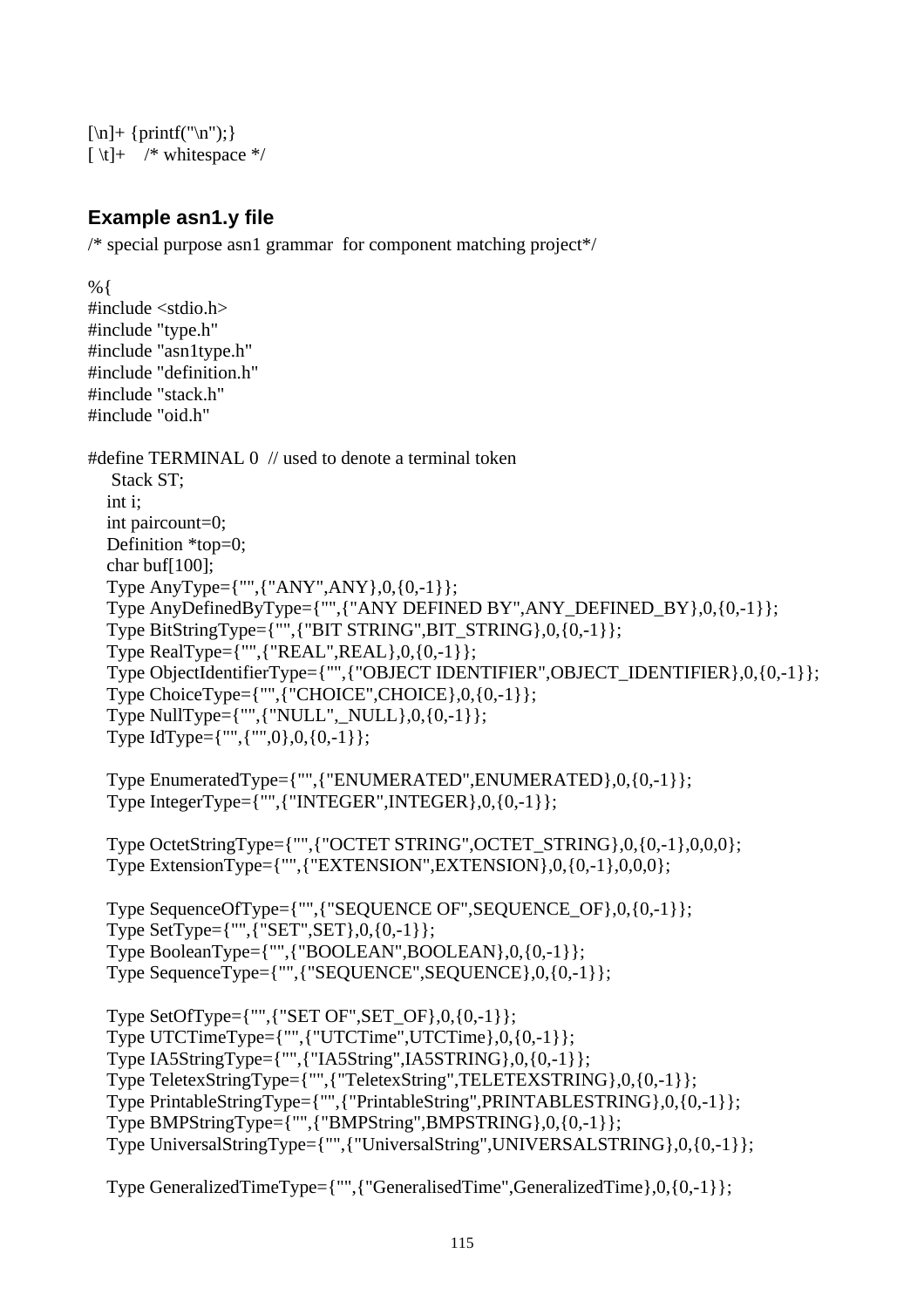Type \*TypePnt;

// ASN1Type \* apnt; char buf[100]; // for temp storage of lcIDs ASN1Type asn1Syntax={"Syntax",0}; ASN1Type asn1OctetString={"OCTET STRING", OCTET\_STRING}; %}

%union {int val; char str[100];}

%token <str> TRUE FALSE NULL OCTET STRING

- %token <val> VALUE VALUE\_OF
- %token <str>ANY DEFINED BY ANY\_DEFINED\_BY
- %token <str> DEFAULT IMPLICIT
- %token <str> DFB \_BEGIN \_END DEFINITIONS IDENTIFIER
- %token <str> CHOICE
- %token <str>IMPLICIT OPTIONAL
- %token <str>ModuleDefinition SET SET\_OF SEQUENCE\_OF
- %token <str> COMMA
- %token <val> TAG MINUS NUMBER
- %token <str> lcID UTCTime GeneralizedTime
- %token <val> INTEGER OCTET\_STRING BIT\_STRING BOOLEAN SEQUENCE OF
- %token <str> ID OPENBR CLOSEBR
- %token <str> br br MIN MAX DOTDOT
- %token <str> SIZE SCOPE OBJECT IDENTIFIER OBJECT\_IDENTIFIER
- %token <str> REAL BIT ENUMERATED DOTDOTDOT DOT
- %token <val> NAMED\_NUMBER
- %token <str> LEFTMATCH, RIGHTMATCH
- //%token <str> OIDVAL
- %token <val> EXTENSION

%token <str> IA5STRING, TELETEXSTRING, PRINTABLESTRING,BMPSTRING, UNIVERSALSTRING

%type <str> typereference TaggedType DefinedType

- %type <str> ComponentTypeList ComponentType
- %type <str> ReferencedType ChoiceType ChoiceThing
- %type <str> AlternativeTypeList AlternativeType
- %type <str> NullType OctetStringType SetType SetOfType SetThing
- %type <str> ObjectIdentifierType RealType BitStringType EnumeratedType
- %type <str> RootEnumeration Enumeration Enumerations AdditionalEnumeration
- %type <str> XXX EnumerationItem
- %type <val> NamedNumber SignedNumber
- %type <val> IntegerType BooleanType SequenceType SequenceOfType SequenceThing
- %type <val> BuiltInType Type
- %type <str> lcID NamedType
- %type <str> SizeConstraint UTCTimeType
- //%type <str> SyntaxDefinition
- %type <str> Oid

%%

exp : ID DEFINITIONS DFB {resetStack(&ST);} \_BEGIN ModuleBody {} \_END {//printf("\nASN1 parsed ok\n");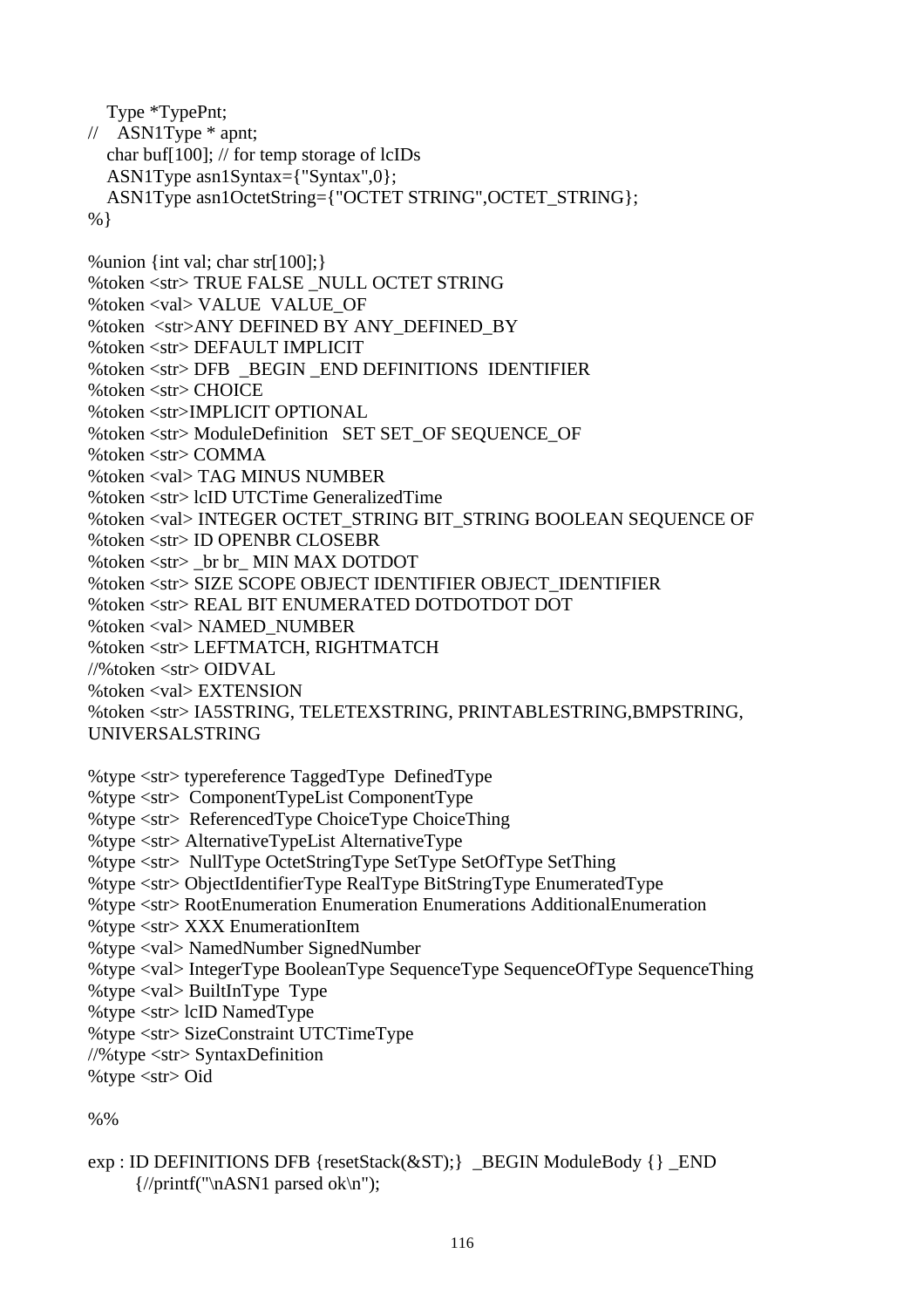```
 } ;
```

```
Oid : NUMBER {Type T=IdType; // e.g 0.1.2.3.4
         sprintf(T.ObjectIdentifier,"%d",$1);
           pushType(&ST,&T);
           } DOT OidList 
          \{int i;
             Type A,T;
            pullType(\&ST,\&A);
                pullType(&ST,&T);
                strcat(T.ObjectIdentifier,".");
                strcat(T.ObjectIdentifier,A.ObjectIdentifier);
                pushType(&ST,&T);
           };
OidList: NUMBER {Type T=IdType;
           sprintf(T.ObjectIdentifier,"%d",$1);
```

```
 pushType(&ST,&T);
           } 
 | Oid {};
```
ModuleBody : AssignmentList | /\* empty \*/ {};

AssignmentList : Assignment | AssignmentList Assignment { } ;

Assignment: TypeAssignment {};

// | ValueAssignment ;

;

#### /\*

### SyntaxDefinition: LEFTMATCH SyntaxList RIGHTMATCH {Type T;

```
//printf("***syntax definition ");
// printStack(&ST);
       }
```

```
SyntaxList: ID {Type T,*new;
       strcpy(T.name,$1);
          pushType(&ST,&T);
          //printStack(&ST);
        } 
          | ID COMMA SyntaxList 
          {//There is a type on the stack containing syntaxlist
          Type SL,*new;
          pullType(&ST,&SL);//get it
          new=newType($1,&asn1Syntax,0);
          SL.next=new;
```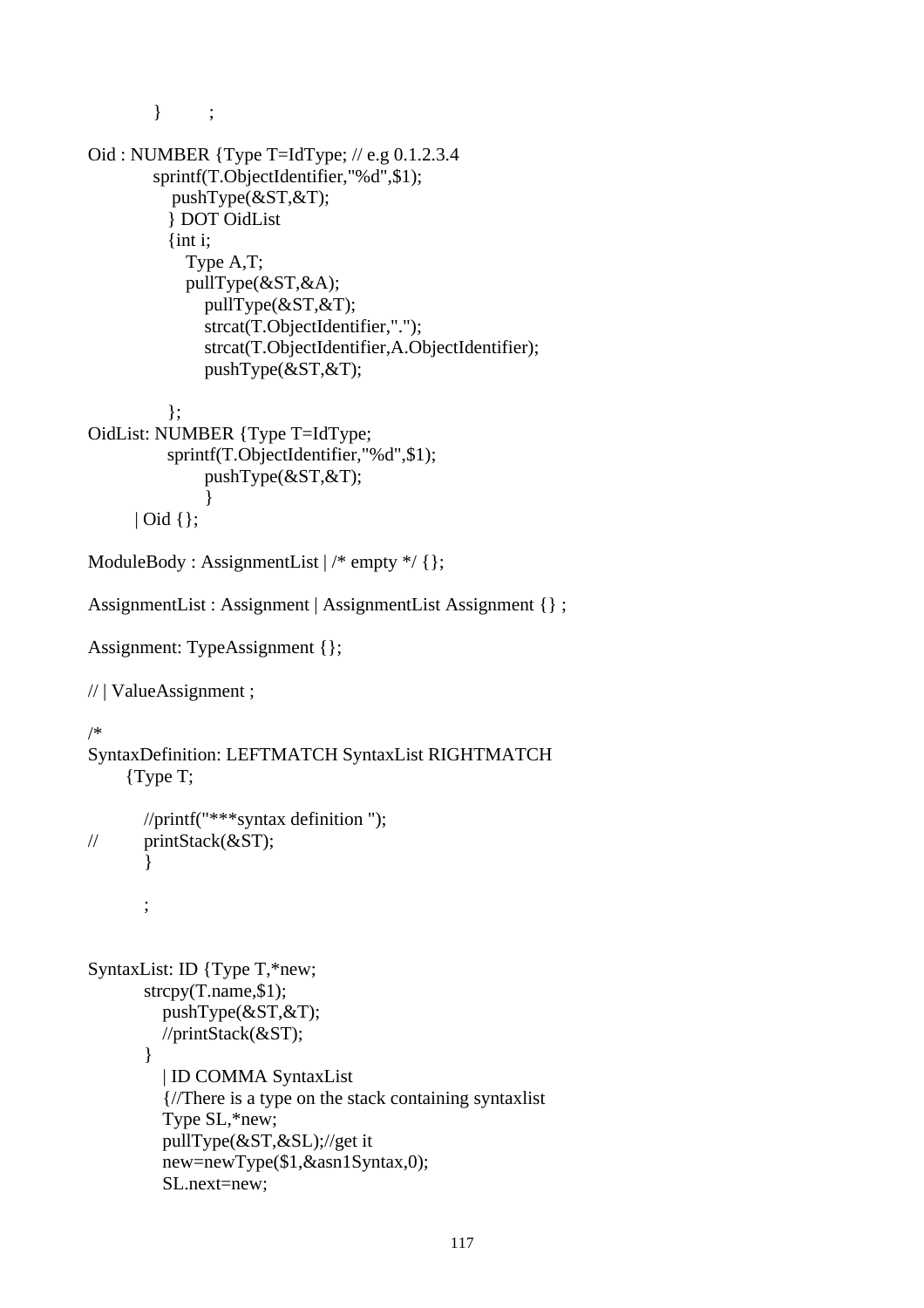pushType(&ST,&SL);

\*/

} ;

```
{ Type A;Type T;int i;
   Definition *D;
printStack(&ST);
    pullType(&ST,&A);// the Type e.g. SEQUENCE
  pullType(&ST,&T);// the typereference
// printf("***Typeassignment tag=%d %d\n",T.tag.value,A.tag.value);
```
TypeAssignment : typereference {}DFB Type

```
 addDefinition(top,&T);
 D=currentDefinition(top); 
 D->aType=A.aType; // e.g. ("SEQUENCE" SEQUENCE) or ("AAA" 0)
 D->tag.value=A.tag.value;
 D->tag.flag=A.tag.flag;
```
strcpy(D->ObjectIdentifier,T.ObjectIdentifier);

```
// D->SyntaxDefinition= A.SyntaxDefinition;
    D->typelist=A.next;
   D\rightarrownext=0;
```

```
 } 
   ;
typereference : ID {Type T=IdType;
           // printf("\n**ID= %s\n",$1);
             strcpy(T.aType.name,$1);
            pushType(\&ST,\&T);
 } 
        | Oid ID 
              {Type T=IdType, A;
          // printf("\n**OID= %s ID= %s\n",$1,$2);
                 pullType(&ST,&A); //the oid
                  strcpy(T.ObjectIdentifier,A.ObjectIdentifier);
             strcpy(T.aType.name,$2);
             pushType(&ST,&T);
              \frac{1}{2} sprintType(&T);
\} ;
```
Type : BuiltInType { } | ReferencedType {} | ConstrainedType {};

```
ConstrainedType: TypeWithConstraint {} ;
```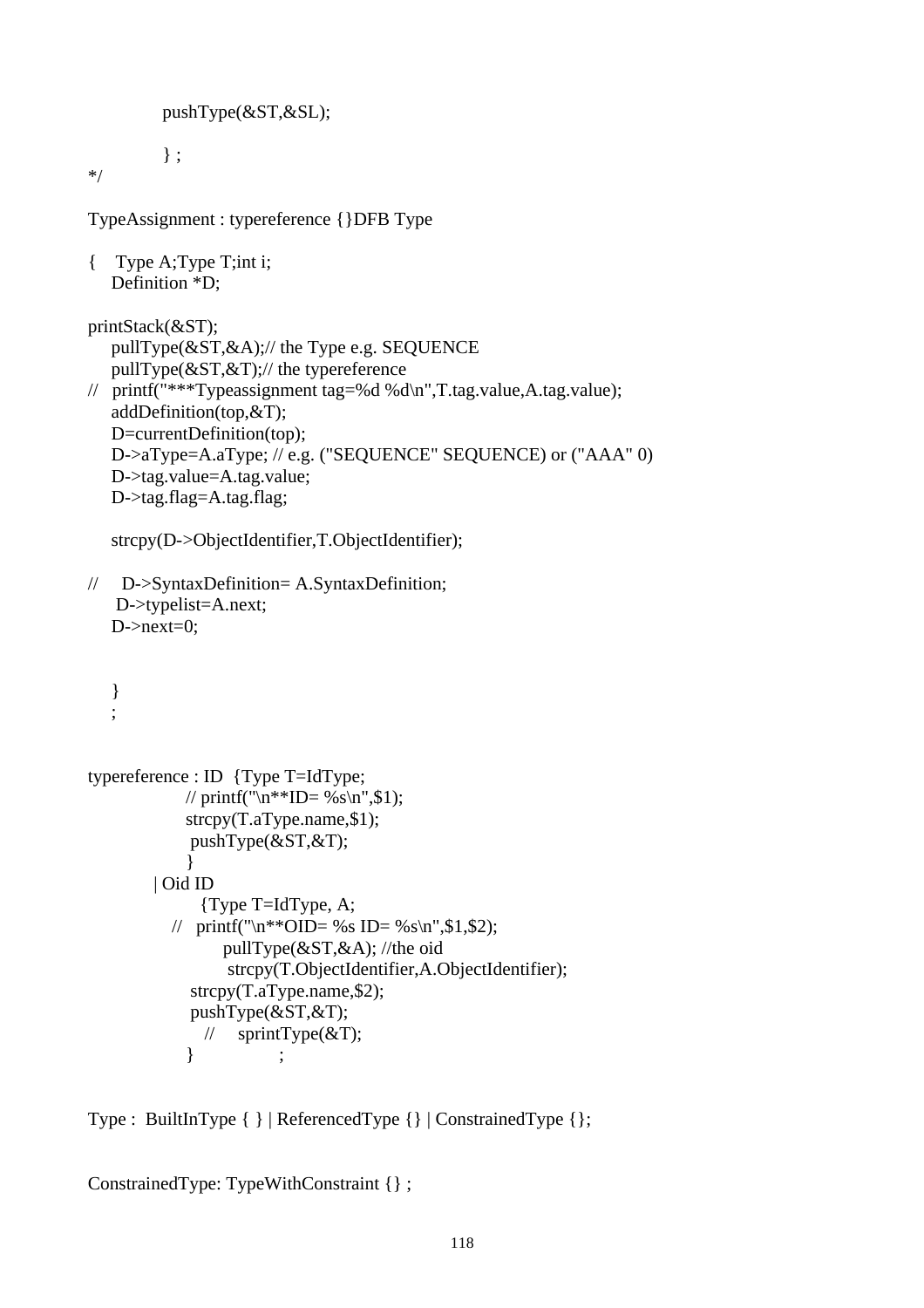```
TypeWithConstraint: SequenceSizeConstraintOf {} ;
```

```
SequenceSizeConstraintOf: SEQUENCE SizeConstraint OF Type 
         {Type T1=SequenceOfType;
             Type T2,*new;
             pullType(&ST,&T2); // the value left by Type
             new=newType(T2.name,&T2.aType,0);// make some new storage
         new->tag=T2.tag;
            T1.next=new;
             pushType(&ST,&T1);
         } ;
SizeConstraint: SIZE { } Constraint { } ;
Constraint: OPENBR {}LowerEnd {} DOTDOT {} UpperEnd {} CLOSEBR {} ;
LowerEnd: NUMBER {}| MIN {} :
UpperEnd: NUMBER {}| MAX {};
ReferencedType : DefinedType {} ;
DefinedType : typereference 
        {
          } ;
BuiltInType : IntegerType {} | BooleanType {}| SequenceType{}|
        CharacterStringType {} |
        SetOfType {}| SequenceOfType {}| OctetStringType {}|
        TaggedType {}|NullType {}|ChoiceType {} | 
        SetType {} | ObjectIdentifierType{}|
          RealType {} | BitStringType{}|
        AnyType {}| AnyDefinedByType{}|
       UTCTimeType { } | GeneralizedTimeType { } |
         ExtensionType { }
         | EnumeratedType {} ;
CharacterStringType : IA5StringType | TeletexStringType |
             PrintableStringType | BMPStringType|
                 UniversalStringType;
IA5StringType: IA5STRING {pushType(&ST,&IA5StringType);
 };
TeletexStringType: TELETEXSTRING {pushType(&ST,&TeletexStringType);
 }; 
PrintableStringType: PRINTABLESTRING {pushType(&ST,&PrintableStringType);
 };
```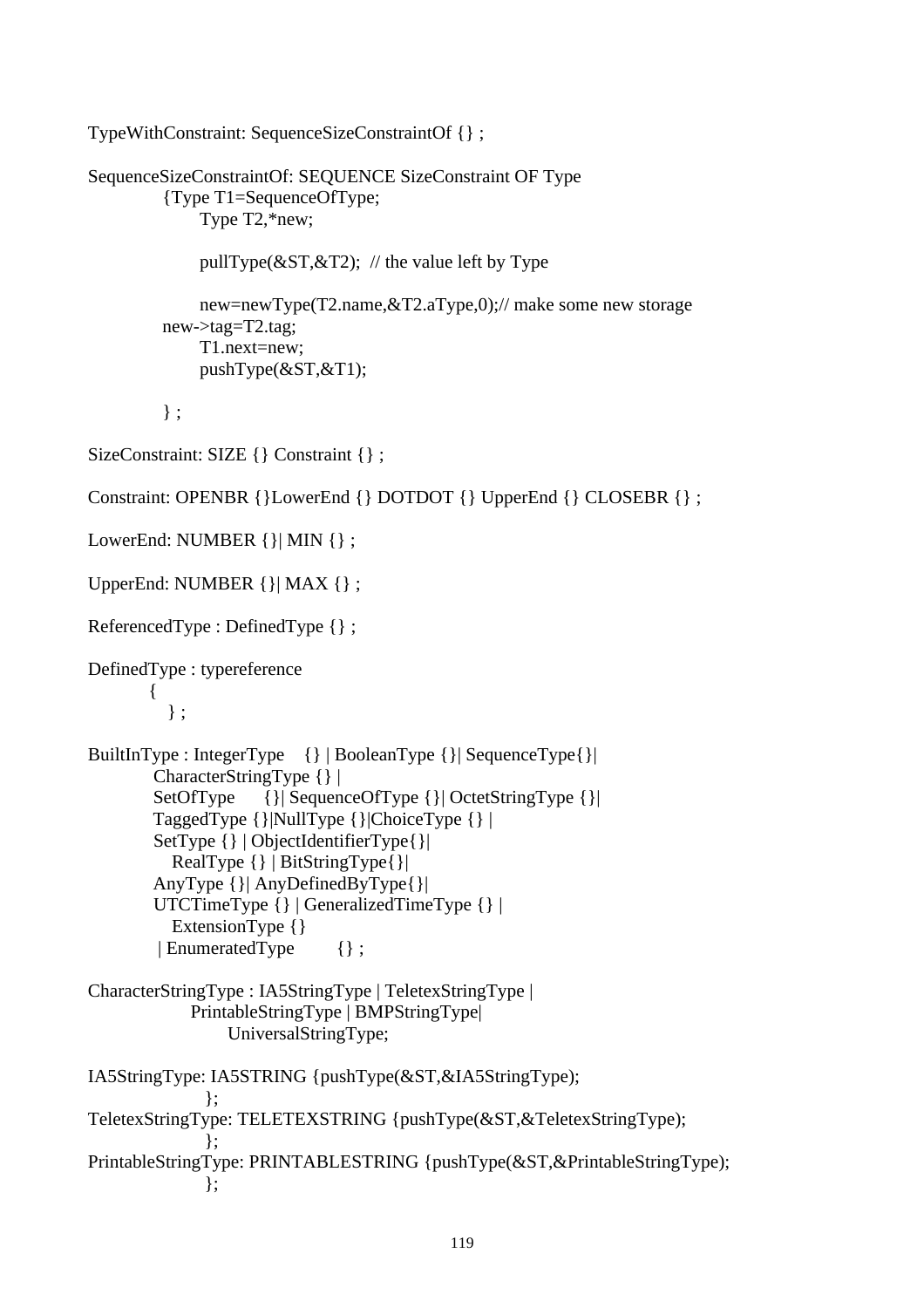```
BMPStringType: BMPSTRING {pushType(&ST,&BMPStringType);
 }; 
UniversalStringType: UNIVERSALSTRING {pushType(&ST,&UniversalStringType);
              };
ExtensionType : EXTENSION lcID
         {Type e;
              e=ExtensionType;
              strcpy(e.ObjectIdentifier,$2);
// \text{printf("n***extension ")};
              sprintType(&e);
              pushType(&ST,&e);
             } ;
AnyDefinedByType: AnyDefinedByThing {} ;
AnyDefinedByThing: ANY DEFINED BY lcID {pushType(&ST,&AnyDefinedByType);
         } | ANY DEFINED BY ID
         {pushType(&ST,&AnyDefinedByType);
         };
AnyType: ANY {pushType(&ST, & AnyType); };
NamedNumber: lcID {} _br SignedNumber {} br_
        {Type T,A;
          T=IdType;
         strcpy(T.name, $1);
         pullType(&ST, &A); // the value
          T.value=A.value;
          pushType(&ST,&T);
          };
SignedNumber: NUMBER 
         {Type T;
           T.value=$1;
            pushType(&ST,&T);
           } | MINUS NUMBER 
           { Type T;
           T.value= - $1;
            pushType(&ST,&T);
           } ;
EnumeratedType: ENUMERATED _br Enumerations br_ 
         {Type T;
           T=EnumeratedType;
          pushType(\&ST,\&T);
           };
```
Enumerations: RootEnumeration ; //| RootEnumeration XXX ;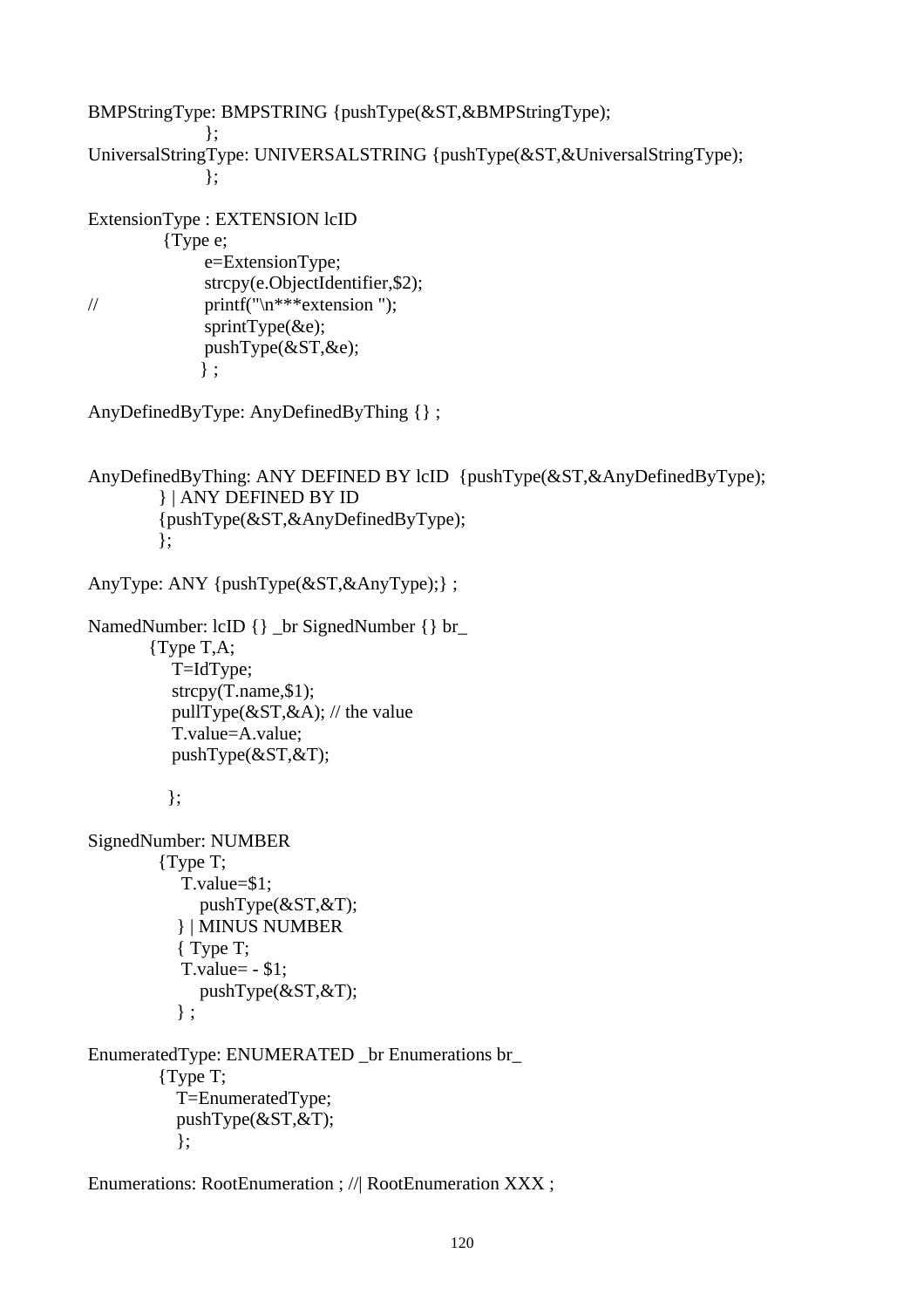#### XXX: COMMA DOTDOTDOT | COMMA DOTDOTDOT COMMA AdditionalEnumeration;

AdditionalEnumeration: Enumeration ;

RootEnumeration: Enumeration ;

Enumeration: EnumerationItem | EnumerationItem COMMA Enumeration ; // this needs extending

EnumerationItem: NamedNumber { }; // | lcID { } ; // for the moment dont allow lcID

RealType: REAL {pushType(&ST, & RealType); };

BitStringType: BIT STRING {pushType(&ST, &BitStringType);} ;

ObjectIdentifierType: OBJECT IDENTIFIER {pushType(&ST,&ObjectIdentifierType);};

SequenceOfType: SEQUENCE OF

 $\left\{ \begin{array}{c} \end{array} \right.$ 

 } Type {Type T1=SequenceOfType; Type T2,\*new;

pullType( $&ST,&T2$ ); // the value left by Type

new=newType(T2.name,&T2.aType,0);// make some new storage //printTypeList(&T2); T1.next=new; pushType(&ST,&T1);

} ;

SetOfType: SET OF Type {Type T1=SetOfType; Type T2,\*new;

> pullType( $&ST,&T2$ ); // the value left by Type  $\sqrt{\text{printTypeList}(\&T2)}$ ; new=newType(T2.name,&T2.aType,0);// make some new storage

T1.next=new; pushType(&ST,&T1);

} ;

SetType: SetThing {} ;

SetThing: SET \_br br\_ {pushType(&ST,&SetType);}|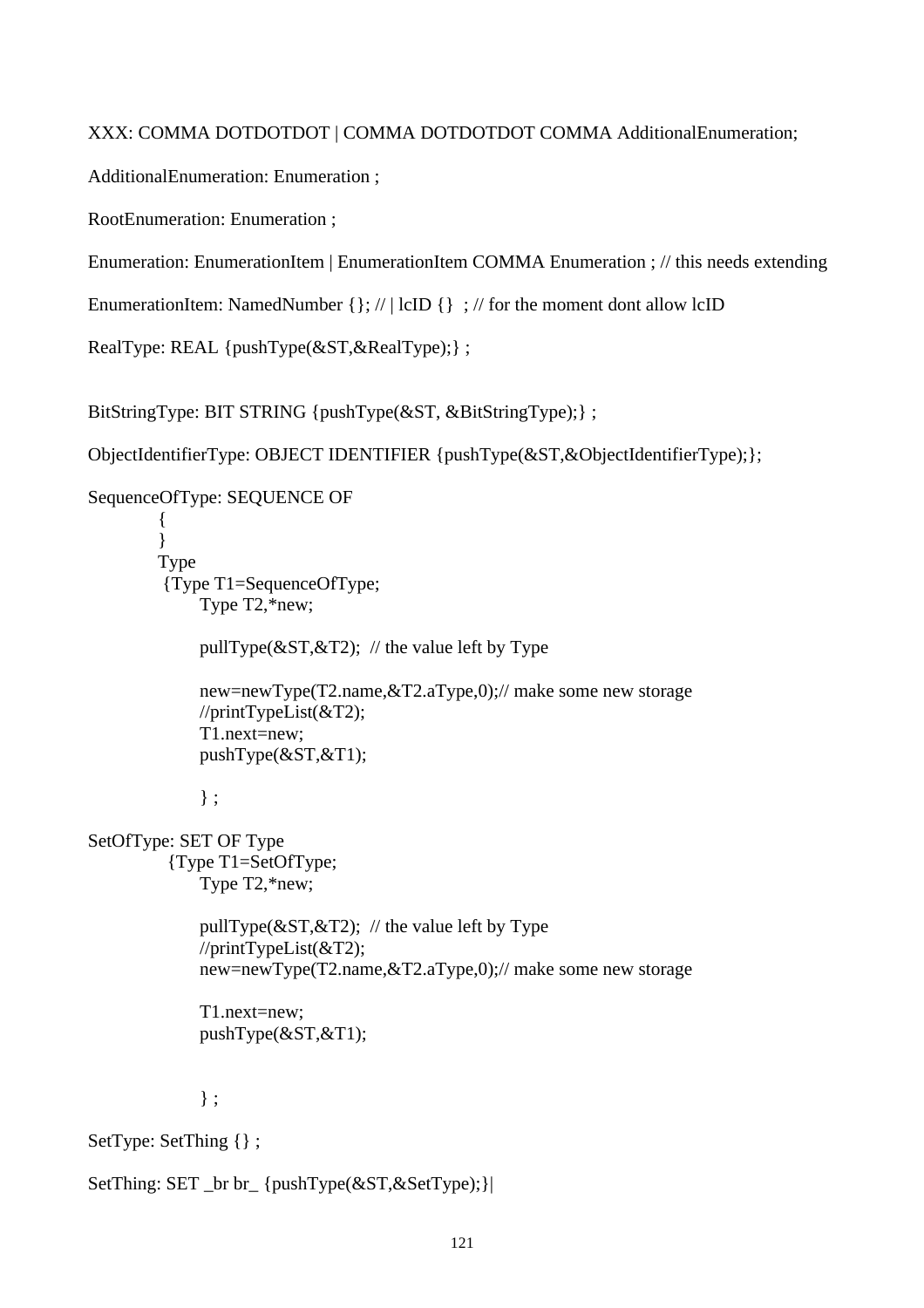```
SET br AlternativeTypeList br
        {Type T1,T2;} //printf("\n**set type");
            T2=SetType;
          //printStack(&ST);
            //stack contains "componenttype list "
          pullType(&ST,&T1); //a ABC etc in linked list
          T2.next=T1.next;//the move the chain across
          pushType(&ST,&T2);
          //printStack(&ST);
            } ;
OctetStringType : OCTET STRING {pushType(&ST,&OctetStringType);} ;
/* |
           OCTET STRING SyntaxDefinition
               {
                 Type *SyntaxDef;
                 Type *new,A;
                  pullType(&ST,&A);
                  new=newType("",&asn1OctetString,0);
                  SyntaxDef=newType("",&asn1Syntax,0);
             strcpy(SyntaxDef->name,A.name);
                  SyntaxDef->next=A.next;
                  new->SyntaxDefinition=SyntaxDef;
                  pushType(&ST,new);
                // printf("***OCTET STRING");
                // printStack(&ST);
                 };
*/
ChoiceType: ChoiceThing {} ;
ChoiceThing : CHOICE _br AlternativeTypeList br_
      {Type T1,T2;}\frac{1}{p} //printf("\n**choice type");
            T2=ChoiceType;
          //printStack(&ST);
            //stack contains "componenttype list "
         pullType(&ST,&T1); //a ABC etc in linked list
         T2.tag = T1.tag;
            printf("****choice tag=%d %d\n",T2.tag.value,T2.tag.flag);
          T2.next=T1.next;//the move the chain across
          pushType(&ST,&T2);
          //printStack(&ST);
            };
```
AlternativeTypeList : AlternativeType {} | AlternativeTypeList COMMA AlternativeType {Type T1,T2,\*pnt;

> // we now take two types off the stack  $\&$  join them together // so the top of stack gets one added onto its linked list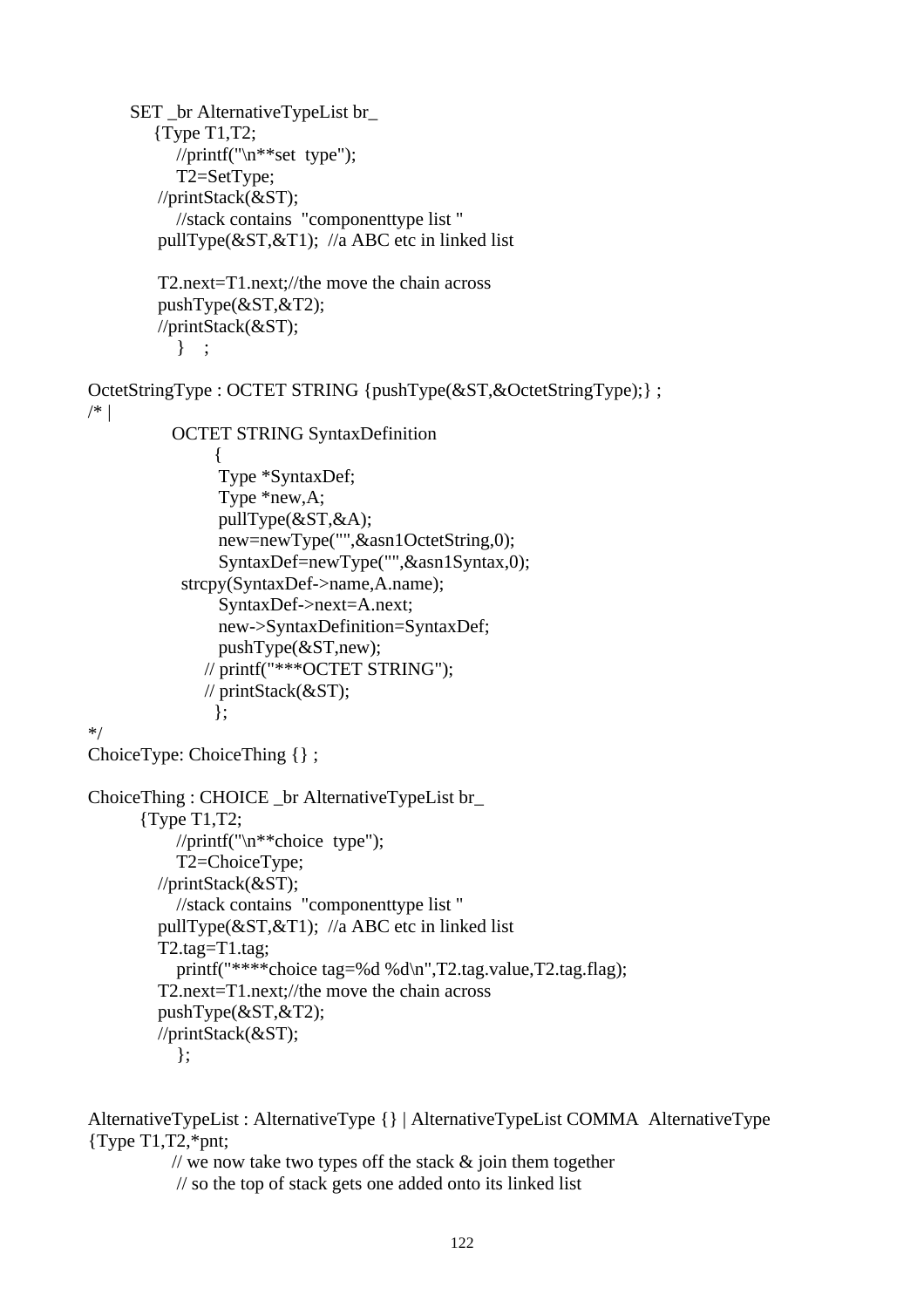```
 //printf("\nalternative type list");
      // printStack(&ST);
      pullType(&ST,&T1);pullType(&ST,&T2);
     // sprintType(\&T1);
     \frac{1}{2} sprintType(&T2);
      pnt=T2.next; // the first malloced one
 // find the end of the chain
 while(pnt->next!=0) pnt=pnt->next;
```

```
 //pnt is now the end
 pnt->next=T1.next;
 pushType(&ST,&T2);
     //printStack(&ST);
```

```
 };
```

```
AlternativeType: NamedType {Type T,*new;
          // have a named type or a type on the stack
             // create a newTYpe (malloc)
          // add it it on to the next pointer of the one on the stack
          // printf("\n**alternative type");
          // printStack(&ST);
             pullType(&ST,&T);
          new=newType(T.name,&T.aType,0);//new Type 
             new->tag=T.tag;
          T.next=new;
          pushType(&ST,&T);
             // printStack(&ST); 
          } | 
         Type 
         {Type T,*new;
          // have a named type or a type on the stack
             // create a newTYpe (malloc)
          // add it it on to the next pointer of the one on the stack
          //printf("\mathbf{h}^*alternative type");
           //printStack(&ST);
             pullType(&ST,&T);
          new=newType(T.name,&T.aType,0);//new Type 
             new->tag=T.tag;
          T.next=new;
         pushType(\&ST,\&T);
             // printStack(&ST); 
          };
```
NullType : \_NULL {pushType(&ST,&NullType);} ;

TaggedType: TAG {Type T; T.tag.value= $$1 + 0xA0$ ; T.tag.flag=0; strcpy(T.name,"tag");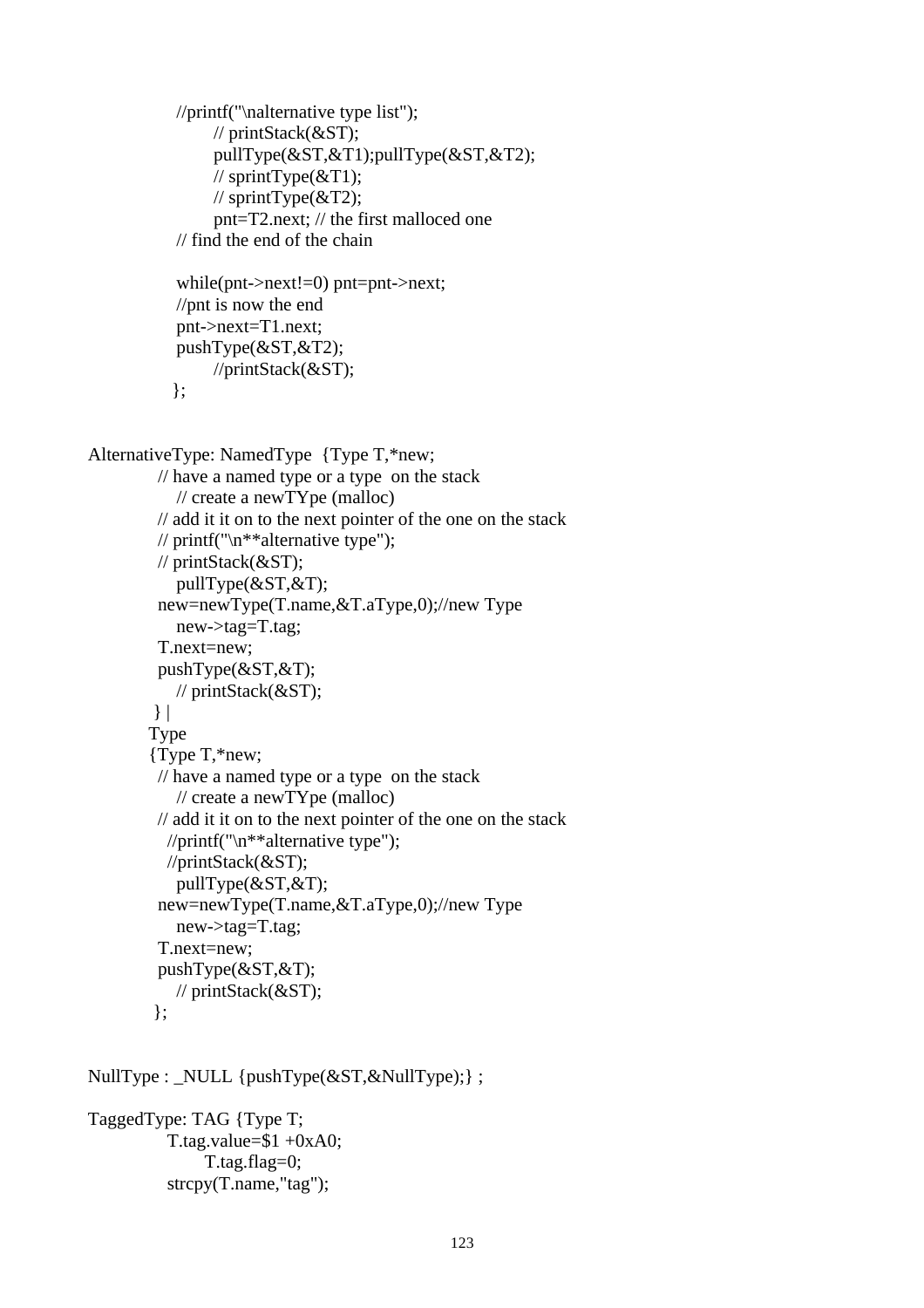```
// printf("**tag=%d\n", T.tag.value);
               pushType(&ST,&T);
               // printStack(&ST);
          }
        Type 
          {Type TagT,T;
              printf("\mathbf{m}***tag type ");
               //printStack(&ST);
               pullType(&ST,&T);
               pullType(&ST,&TagT);
               T.tag=TagT.tag;
                printf("\n****tag=%d %d",T.tag.value,T.tag.flag);
               pushType(&ST,&T);
               printStack(&ST);
          }|
       TAG {Type T;
             T.tag.value=$1;
          strcpy(T.name,"tag");
              pushType(\&ST,\&T); // printStack(&ST);
 }
       IMPLICIT 
        Type 
          {Type TagT,T;
               printf("\n***IMPLICIT tag type ");
               //printStack(&ST);
               pullType(&ST,&T);
               pullType(&ST,&TagT);
               //printf("\n***tag=%d",TagT.tag.value);
                T.tag.value=TagT.tag.value;
           T.tag.flag=IMPLICIT_TAG;
               pushType(\&ST,\&T); // printStack(&ST);
               };
IntegerType : INTEGER {pushType(&ST,&IntegerType);} | 
         INTEGER _br NamedNumberList br_ {pushType(&ST,&IntegerType);} ;
NamedNumberList: NamedNumber {} | NamedNumberList COMMA NamedNumber {};
NamedNumber: lcID OPENBR NUMBER CLOSEBR {};
SequenceType : SEQUENCE _br br_ {pushType(&ST,&SequenceType);} | 
        SequenceThing { } ;
SequenceThing: SEQUENCE _br {} ComponentTypeList br_ 
         {Type T1,T2;
           //printf("\n**sequence type");
```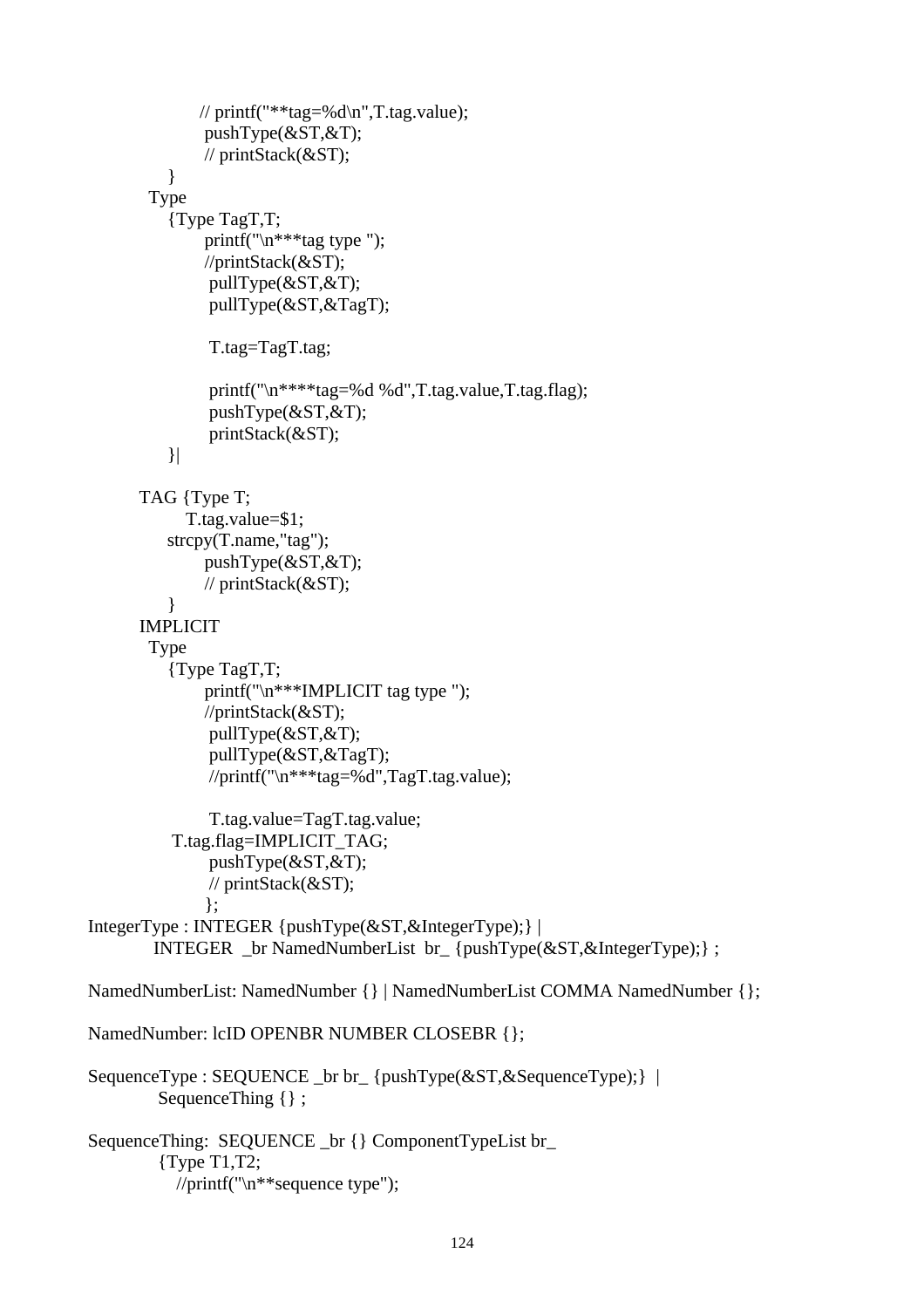```
 T2=SequenceType;
 //printStack(&ST);
   //stack contains "componenttype list "
pullType(&ST,&T1); //a ABC etc in linked list
 T2.next=T1.next; // move the chain across
 pushType(&ST,&T2);
```
 //printStack(&ST); } ;

ComponentTypeList : ComponentType {} | ComponentTypeList COMMA ComponentType {Type T1,T2,\*pnt; // we now take two types off the stack  $\&$  join them together // so the top of stack gets one added onto its linked list //  $print('\\n***component typelist'$  // printStack(&ST); pullType(&ST,&T1); // printf("match=%s!",T1.matchingRule); pullType(&ST,&T2); // printf("match=%s\$",T2.matchingRule); pnt=T2.next; // the first malloced one // find the end of the chain while(pnt->next!=0) pnt=pnt->next; //pnt is now the end pnt->next=T1.next; pushType(&ST,&T2);

};

```
ComponentType: NamedType 
         {Type T,*new;
           printf("\n**Component type");
          // have a named type on the stack
            // create a newTYpe (malloc)
          // add it it on to the next pointer of the one on the stack
         //printStack(&ST);
            pullType(&ST,&T);
 // \text{printf}("***1\,n");
          new=newType(T.name,&T.aType,0);//new Type tagged on to T
 // \text{printf}("***2\text{~n}"); new->tag.value=T.tag.value;
          new->tag.flag=T.tag.flag;
          strcpy(new->ObjectIdentifier,T.ObjectIdentifier);
          T.next=new;
         pushType(\&ST,\&T);
          //printStack(&ST); 
         } |
         NamedType OPTIONAL
         {Type T,*new;
```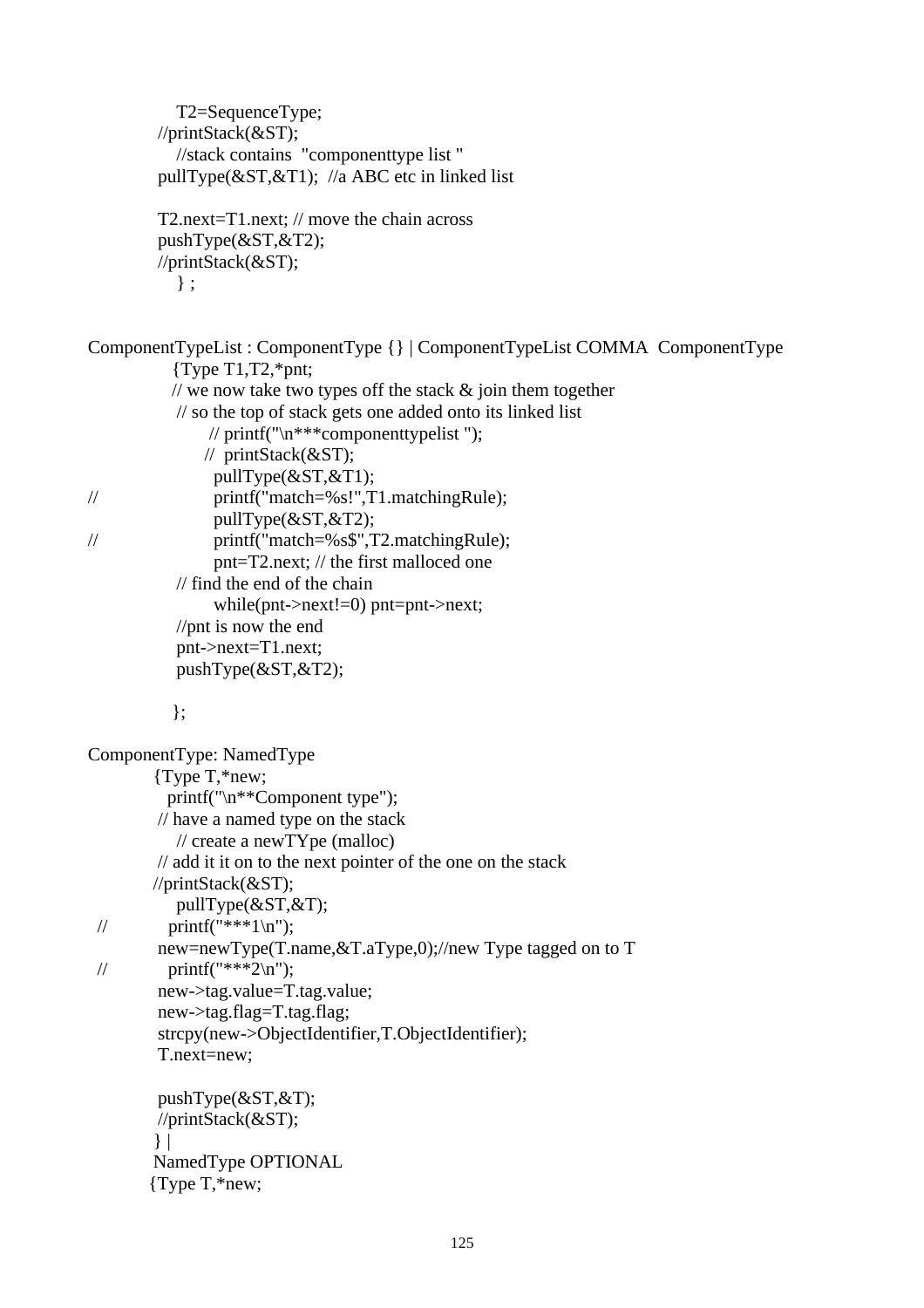```
 printf("\nComponent type optional");
        // have a named type on the stack
           // create a newTYpe (malloc)
        // add it it on to the next pointer of the one on the stack
           pullType(&ST,&T);
         new=newType(T.name,&T.aType,0);//new Type tagged on to T
           new->tag.value=T.tag.value;
         new->tag.flag=T.tag.flag;
         new->optional=1;
         strcpy(new->ObjectIdentifier,T.ObjectIdentifier);
         T.next=new;
         pushType(&ST,&T);
 // printStack(&ST); 
        } |
        NamedType DEFAULT Value
        {Type T,*new;
          //printf("\nComponent type");
        // have a named type on the stack
           // create a newTYpe (malloc)
        // add it it on to the next pointer of the one on the stack
           pullType(&ST,&T);
         new=newType(T.name,&T.aType,0);//new Type tagged on to T
           new->tag.value=T.tag.value;
         new->tag.flag=T.tag.flag;
         new->Default=1;
         strcpy(new->ObjectIdentifier,T.ObjectIdentifier);
         T.next=new;
         pushType(&ST,&T);
        //printStack(&ST); 
        };
```
Value : NUMBER  $\{\}\$  TRUE  $\{\}\$  FALSE  $\{\}\$ lcID  $\{\};$ 

};

```
NamedType: lcID {Type T;
         strcpy(T.name,$1);
         pushType(\&ST,\&T); Type 
        {Type T,A;
// \text{printf("n**named type");}// printStack(&ST);
          pullType(\&ST,\&T);
// sprintType(\&T); pullType(&ST,&A); //lcID
         // printf(" %s ",A.name);
         strcpy(T.name,A.name);
        pushType(&ST,&T);
        // printStack(&ST);
        // print("n** end named type tag %d %d ", T.tag.value, A.tag.value);
```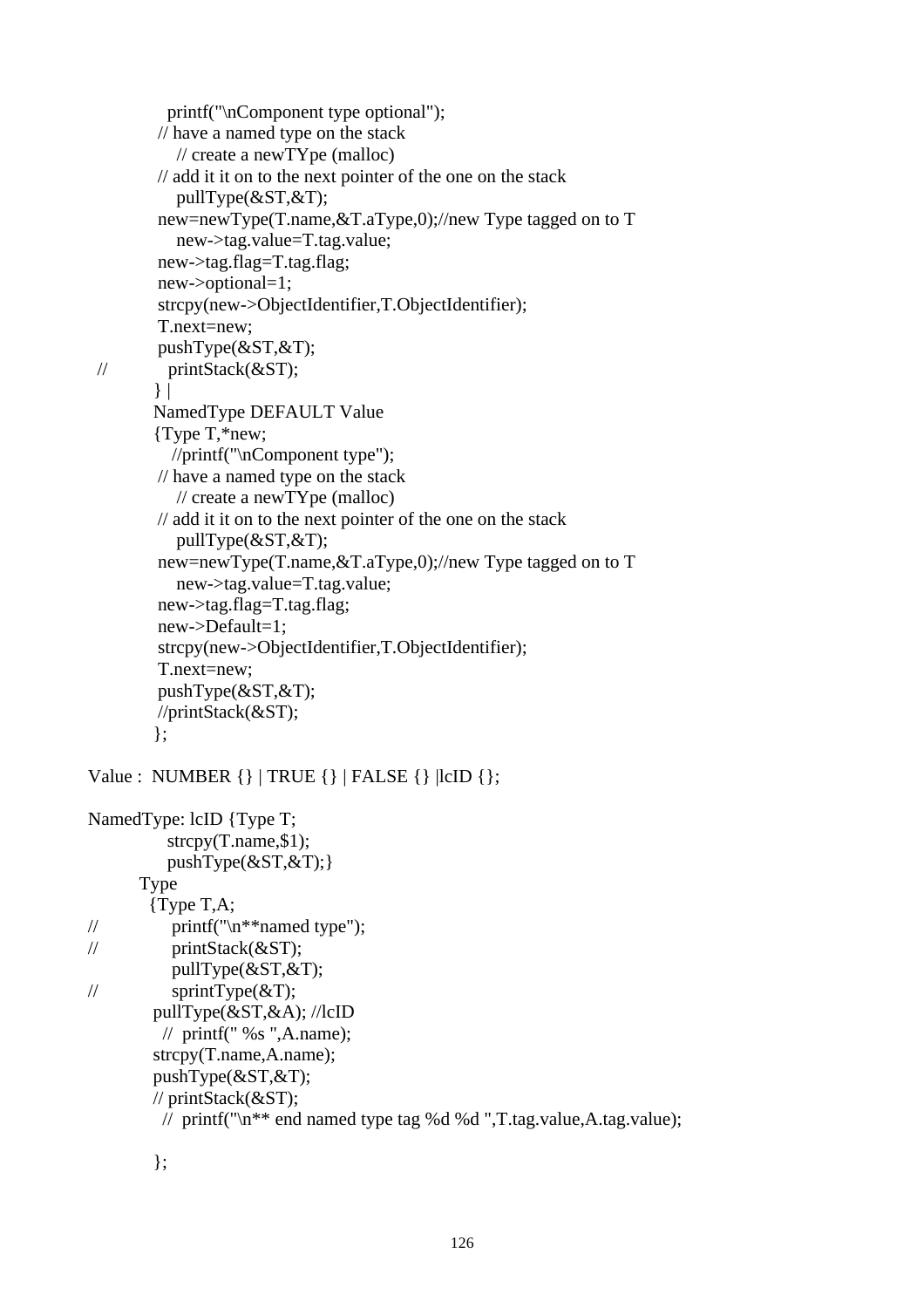BooleanType : BOOLEAN {pushType(&ST, &BooleanType); } ;

UTCTimeType : UTCTime {pushType(&ST,&UTCTimeType);};

GeneralizedTimeType : GeneralizedTime {pushType(&ST, & GeneralizedTimeType); } ;

```
%%
// extern FILE *yyin;
/*
main(int argc,char *argv[])
\{ +\text{arg}v, -\text{arg}c; /* skip over program name */
/*
          if (\arg c > 0)
                y\sin = fopen(\argv[0], "r";
           else
                y\sin = \text{stdin};yyparse();
\frac{\pi}{2} //printf("top=%s\n",top.name);
}
*/
```

```
yyerror (char *s){printf("%s\n",s);exit(0);}
```

```
yywrap () {/*printf("paircount is %d done\n",paircount);*/}
```
# **Common.h file**

```
#if ! defined _oidstuff
#define _oidstuff
typedef struct _oid{int length;char *oidbytes;} OID;
```
typedef struct \_oidfunct {void (\* function)();unsigned char \*oidString;} OidFunction;

typedef struct \_oidref {char \*name; OID \*oid; struct oidref \*next; }OIDREF; //OID \*newOID(OID oid); #endif #if ! defined \_choice #define \_choice

```
typedef void(* _CPF)(char *, unsigned char **);
typedef void(* _CPFPLUS)(char *,int,int,unsigned char **,int, void *,int,int, char *);
typedef struct _typedesc
   {
       char * name;
```

```
int tag;// just for user specified tags
```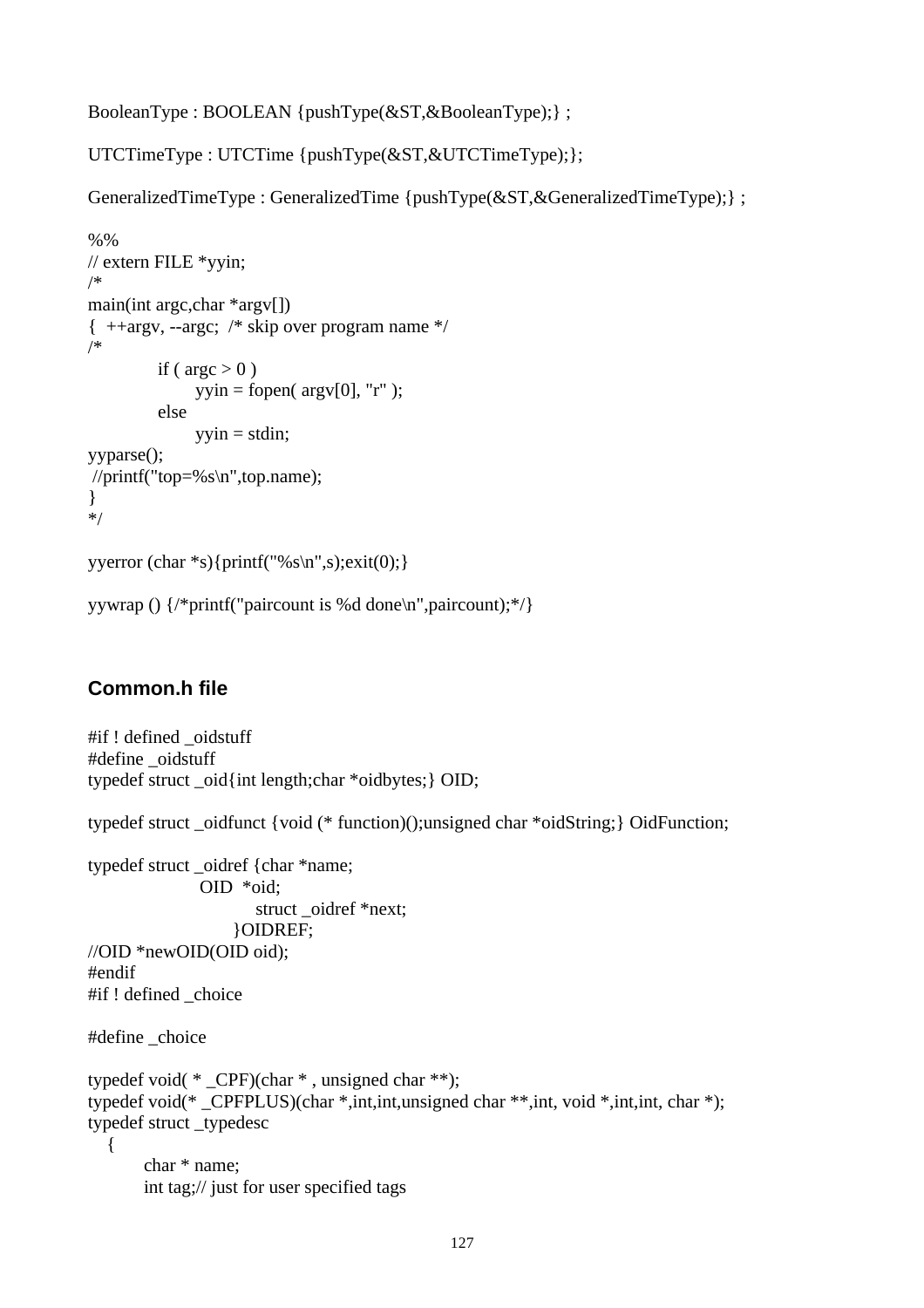```
int primitive; // 30 for SEQUENCE etc
       int tagOption;// IMPLICIT_TAG or EXPLICIT_TAG
       // void (* function)(char *,unsigned char **);
       _CPF function;
       int optional;
       int Default;
       char *ObjectIdentifier;
   }
TypeDescription;
#endif 
#if ! defined _tagg
#define _tagg
typedef struct _tagg{
   int flag; // implicit or explicit
   int value;// the actual tagoidbytes
#define IMPLICIT_TAG 0
#define EXPLICIT_TAG 1
}Tag ;
#endif
#if ! defined _asndef
#define _asndef
typedef struct _asn1type{
   char name[100];
   int token;
} ASN1Type;
#endif
#if !defined _typedef
#define _typedef
typedef struct _type{
  char name[100];
   ASN1Type aType;
   struct _type *next;
   Tag tag;
   int optional;// 1 if OPTIONAL 0 otherwise
   int Default;// 1 if this is a default type 
// struct _type *SyntaxDefinition;
   char ObjectIdentifier[100];
   int value; // for NUMBER types & enumerations
   }Type;
#endif
```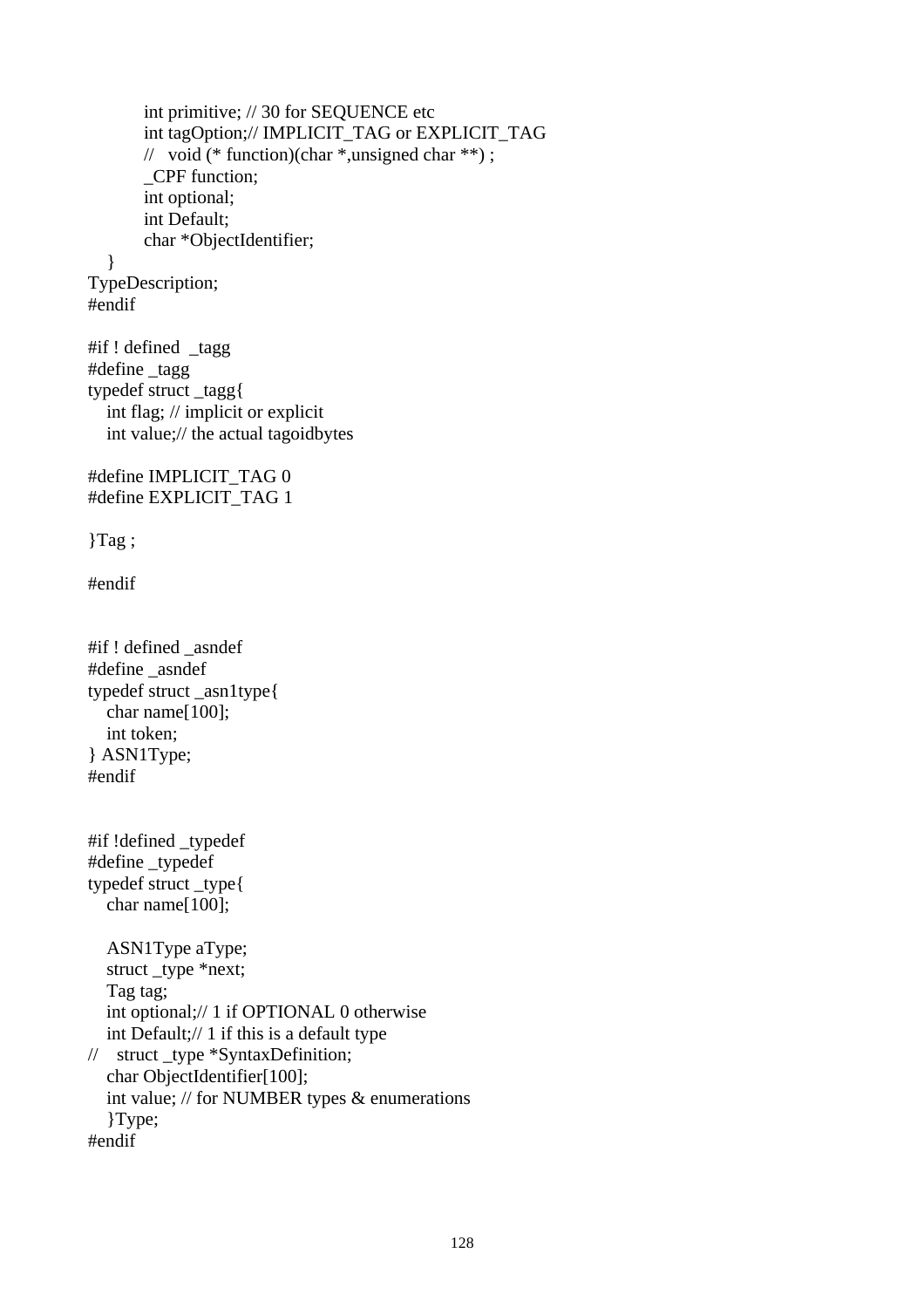#if ! defined \_stackdef #define \_stackdef typedef struct \_stack{ Type array[50]; int index; }Stack; #endif #if ! defined s def #define s\_def typedef struct \_definition { char name[100]; struct \_definition \*next; Type \*typelist; Tag tag; ASN1Type aType; // Type \* SyntaxDefinition; char ObjectIdentifier[100]; // char matchingRule[100]; } Definition;

```
#endif
```
## **pkc.asn1**

 $X509$  DEFINITIONS  $::=$ 

BEGIN Certificate ::= SEQUENCE { tbsCertificate TBSCertificate, signatureAlgorithm AlgorithmIdentifier, signatureValue BIT STRING } TBSCertificate ::= SEQUENCE { version [0] EXPLICIT Version DEFAULT v1, serialNumber CertificateSerialNumber, signature AlgorithmIdentifier, issuer Name, validity **Validity**, subject Name, subjectPublicKeyInfo SubjectPublicKeyInfo, issuerUniqueID [1] IMPLICIT UniqueIdentifier OPTIONAL, -- If present, version shall be v2 or v3 subjectUniqueID [2] IMPLICIT UniqueIdentifier OPTIONAL, -- If present, version shall be v2 or v3 extensions [3] EXPLICIT Extensions OPTIONAL -- If present, version shall be v3 } Version ::= INTEGER {  $v1(0)$ ,  $v2(1)$ ,  $v3(2)$  } CertificateSerialNumber ::= INTEGER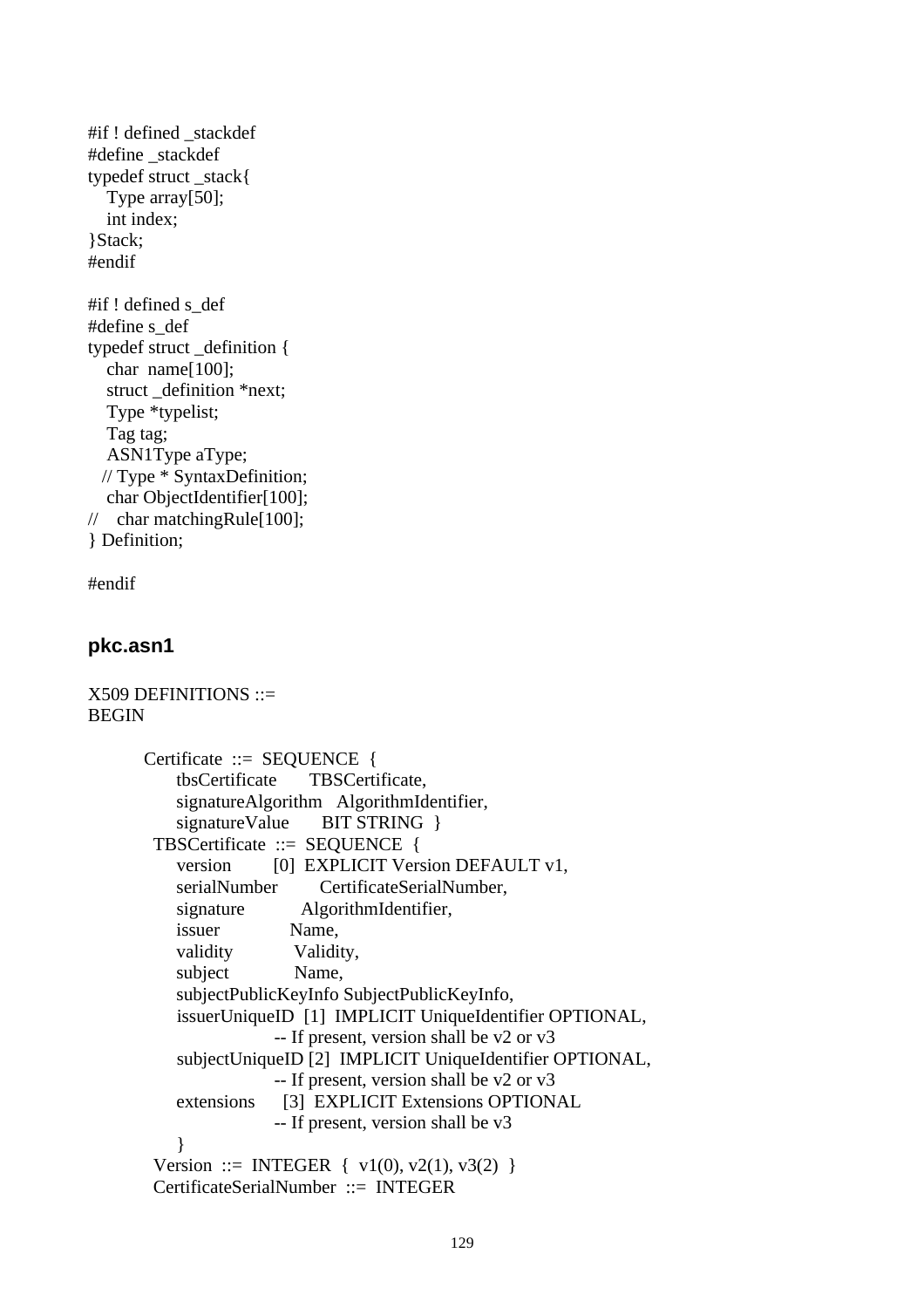```
 AlgorithmIdentifier ::= SEQUENCE {
          algorithm OBJECT IDENTIFIER,
         parameters ANY DEFINED BY algorithm OPTIONAL }
       Name ::= CHOICE {
        rdnSequence RDNSequence }
        RDNSequence ::= SEQUENCE OF RelativeDistinguishedName
        RelativeDistinguishedName ::=
         SET OF AttributeTypeAndValue
        AttributeTypeAndValue ::= SEQUENCE {
         type AttributeType,
        value AttributeValue }
        AttributeType ::= OBJECT IDENTIFIER
        AttributeValue ::= ANY DEFINED BY AttributeType
-- MODIFIED by E Ball
        Validity ::= SEQUENCE {
          notBefore Time,
          notAfter Time }
        Time ::= CHOICE {
          utcTime UTCTime,
          generalTime GeneralizedTime }
        UniqueIdentifier ::= BIT STRING
        SubjectPublicKeyInfo ::= SEQUENCE {
          algorithm AlgorithmIdentifier,
         subjectPublicKey BIT STRING }
        Extensions ::= SEQUENCE SIZE (1..MAX) OF Extension
        Extension ::= SEQUENCE {
          extnID OBJECT IDENTIFIER,
          critical BOOLEAN DEFAULT FALSE,
          extnValue OCTET STRING }
```
END

### **ac.asn1**

X509ATTRIBUTECERTIFICATE DEFINITIONS ::= BEGIN

AttributeCertificate ::= SEQUENCE { acinfo AttributeCertificateInfo, signatureAlgorithm AlgorithmIdentifier, signatureValue BIT STRING } AttributeCertificateInfo ::= SEQUENCE { version AttCertVersion DEFAULT 1, holder Holder, issuer AttCertIssuer, signature AlgorithmIdentifier, serialNumber CertificateSerialNumber,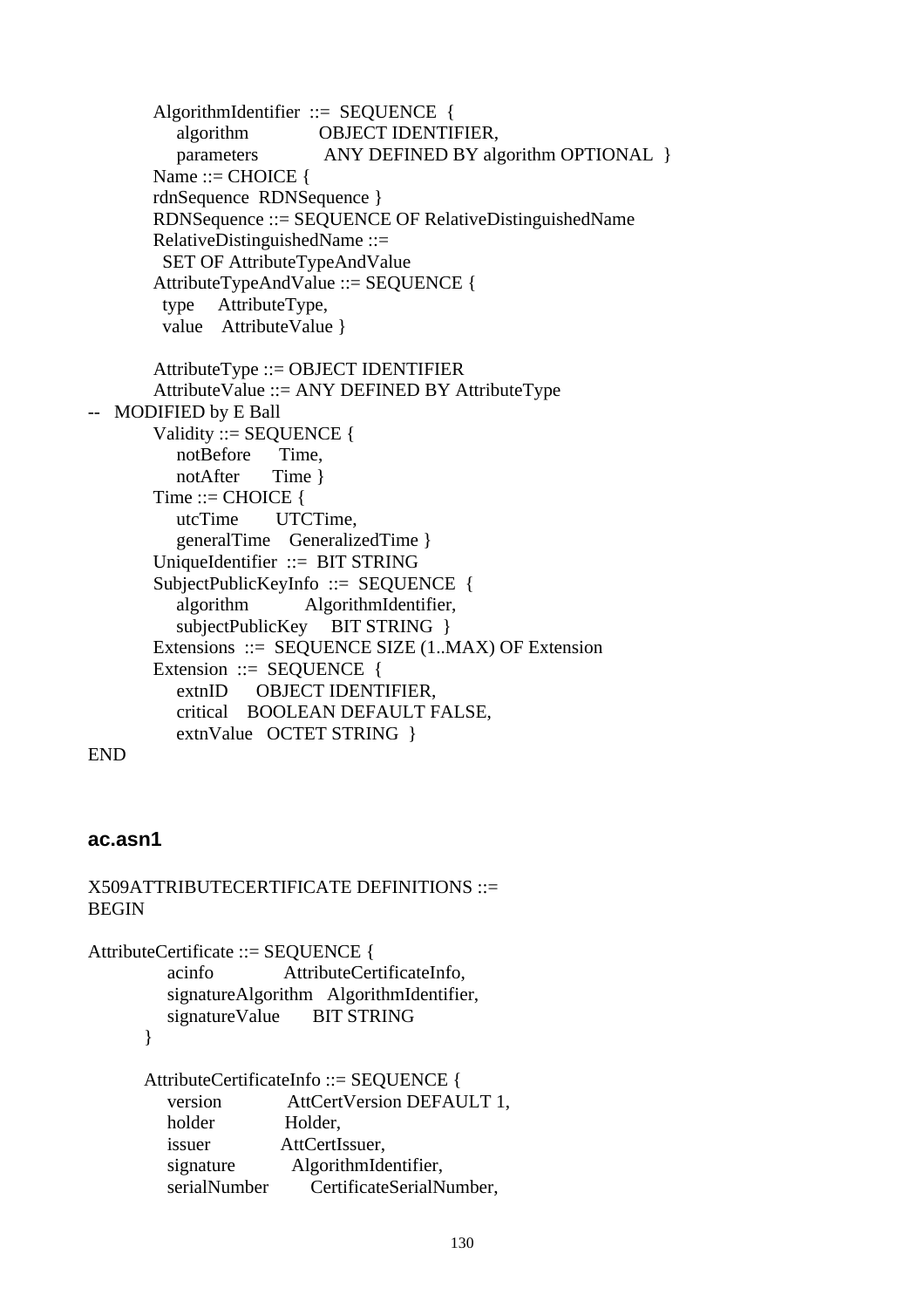```
 attrCertValidityPeriod AttCertValidityPeriod,
          attributes Attributes,
          issuerUniqueID UniqueIdentifier OPTIONAL,
          extensions Extensions OPTIONAL
 }
Attributes ::= SEQUENCE OF Attribute
      AttCertVersion ::= INTEGER {v2(1)}
       Holder ::= SEQUENCE {
          baseCertificateID [0] IssuerSerial OPTIONAL,
               -- the issuer and serial number of
               -- the holder's Public Key Certificate
          entityName [1] GeneralNames OPTIONAL,
                -- the name of the claimant or role
          objectDigestInfo [2] ObjectDigestInfo OPTIONAL
                -- used to directly authenticate the holder,
               -- for example, an executable
       }
       ObjectDigestInfo ::= SEQUENCE {
          digestedObjectType ENUMERATED {
              publicKey (0),
             publicKeyCert (1),
             otherObjectTypes (2) },
                   -- otherObjectTypes MUST NOT
                   -- be used in this profile
          otherObjectTypeID OBJECT IDENTIFIER OPTIONAL,
          digestAlgorithm AlgorithmIdentifier,
          objectDigest BIT STRING
       }
       AttCertIssuer ::= CHOICE {
          v1Form GeneralNames, -- MUST NOT be used in this
                       -- profile
         v2Form [0] V2Form -- v2 only
       }
       V2Form ::= SEQUENCE {
          issuerName GeneralNames OPTIONAL,
         baseCertificateID [0] IssuerSerial OPTIONAL,
          objectDigestInfo [1] ObjectDigestInfo OPTIONAL
           -- issuerName MUST be present in this profile
           -- baseCertificateID and objectDigestInfo MUST NOT
           -- be present in this profile
       }
       IssuerSerial ::= SEQUENCE {
          issuer GeneralNames,
          serial CertificateSerialNumber,
          issuerUID UniqueIdentifier OPTIONAL
```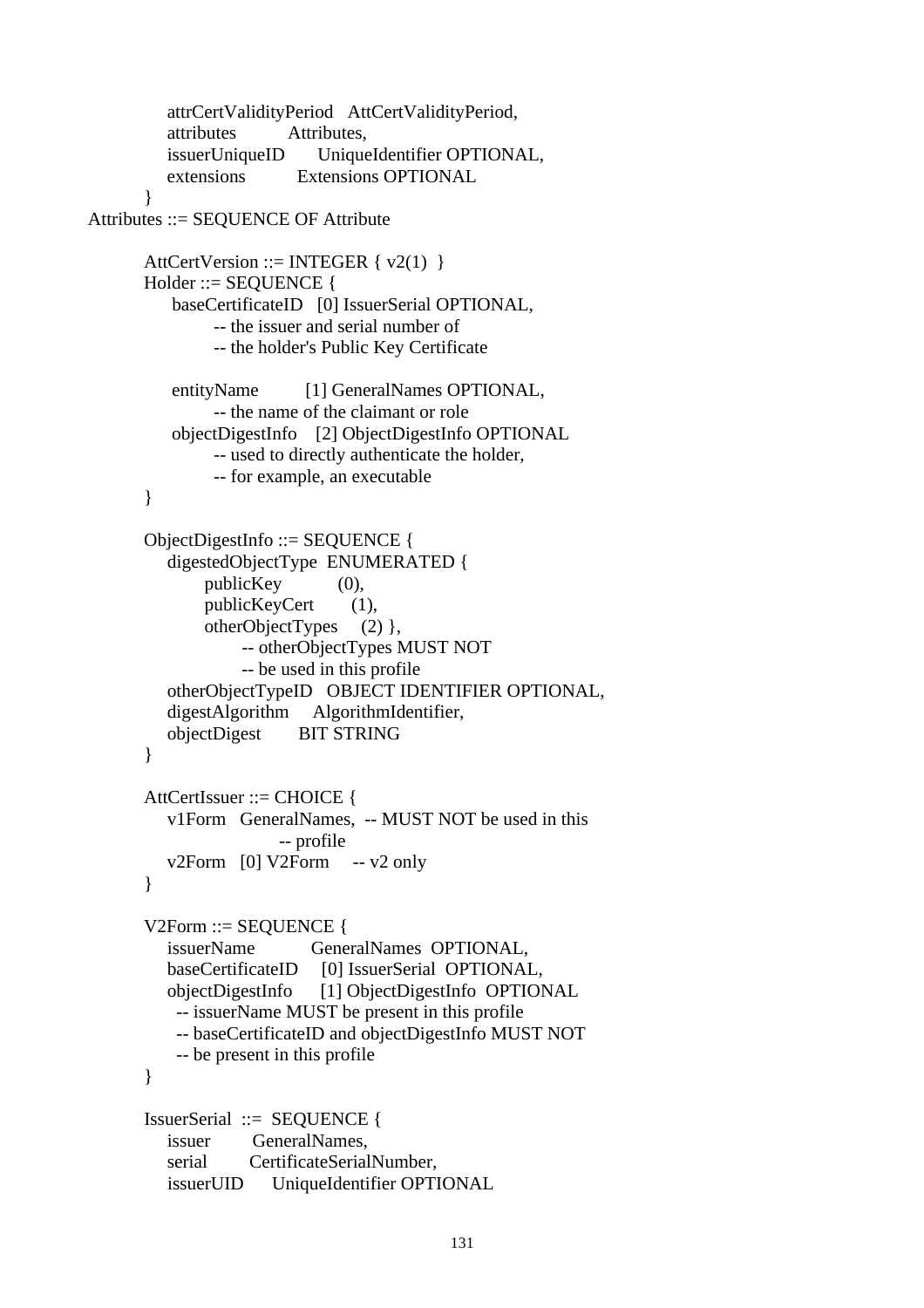```
 }
     AttCertValidityPeriod ::= SEQUENCE {
        notBeforeTime GeneralizedTime,
        notAfterTime GeneralizedTime
      }
   AlgorithmIdentifier ::= SEQUENCE {
         algorithm OBJECT IDENTIFIER,
        parameters ANY DEFINED BY algorithm OPTIONAL }
 CertificateSerialNumber::= INTEGER 
  GeneralNames ::= SEQUENCE SIZE (1..MAX) OF GeneralName
  GeneralName ::= CHOICE {
    otherName [0] AnotherName,
   rfc822Name [1] IA5String,
    dNSName [2] IA5String,
   x400Address [3] OCTET STRING,<br>directoryName [4] Name.
   directoryName
   ediPartyName [5] EDIPartyName,
    uniformResourceIdentifier [6] IA5String,
   iPAddress [7] OCTET STRING,
    registeredID [8] OBJECT IDENTIFIER
  }
  AnotherName ::= TYPEIDENTIFIER
  TYPEIDENTIFIER ::= SEQUENCE {
    typeid OBJECT IDENTIFIER,
   value ANY DEFINED BY typeid }
  EDIPartyName ::= SEQUENCE {
    nameAssigner [0] DirectoryString OPTIONAL,
    partyName [1] DirectoryString 
  }
 UniqueIdentifier::= BIT STRING
Name::= CHOICE {rdnSequence RDNSequence }
 RDNSequence ::= SEQUENCE OF RelativeDistinguishedName
 RelativeDistinguishedName::= SET OF AttributeTypeAndValue
       AttributeTypeAndValue ::= SEQUENCE {
        type AttributeType,
       value AttributeValue }
 AttributeType::= OBJECT IDENTIFIER
 AttributeValue::= ANY DEFINED BY AttributeType
```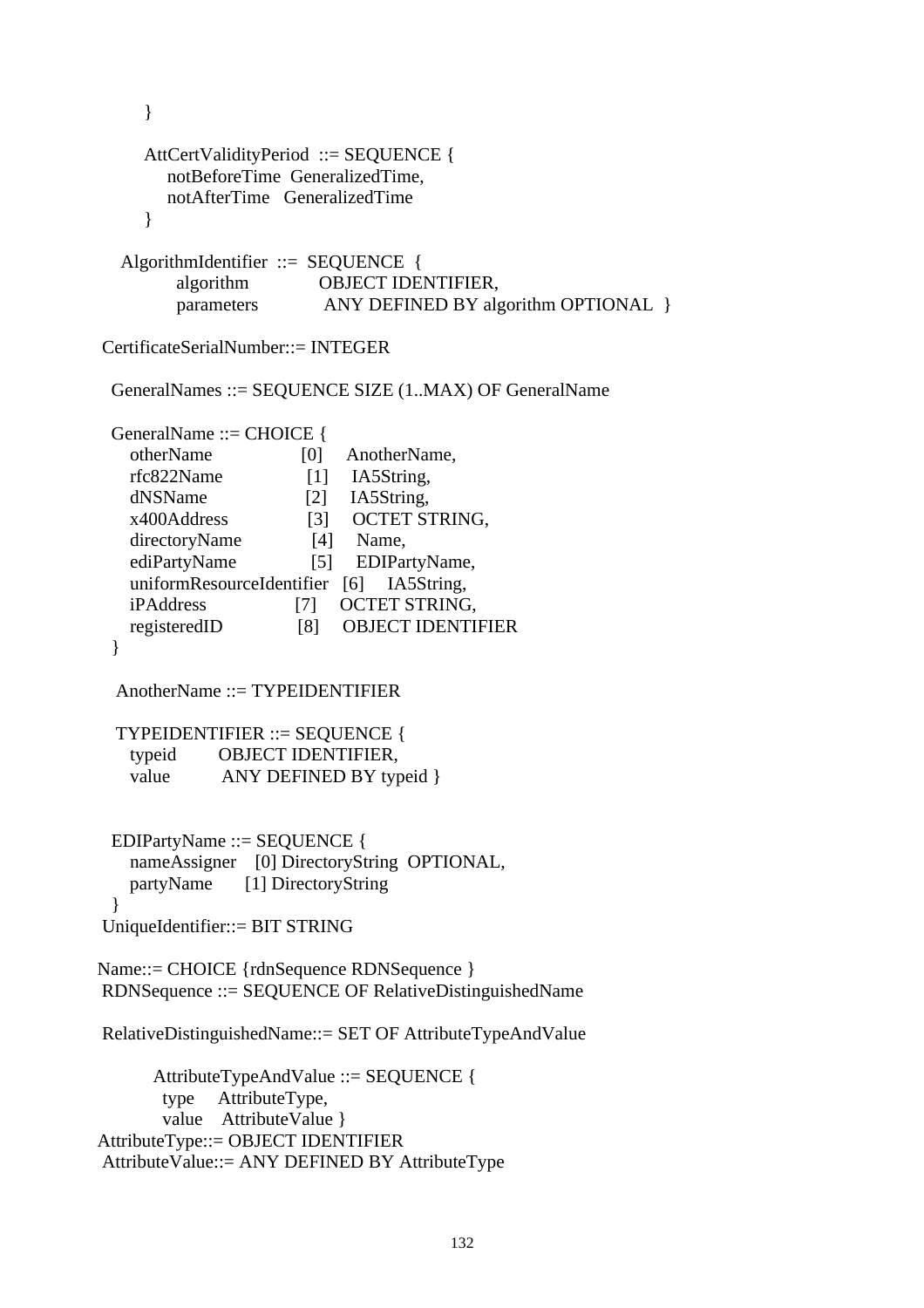```
DirectoryString ::= CHOICE {
  teletexString TeletexString,
  printableString PrintableString,
  bmpString BMPString,
  universalString UniversalString
}
-- Attribute types 
  Extensions ::= SEQUENCE SIZE (1..MAX) OF Extension
        Extension ::= SEQUENCE {
           extnID OBJECT IDENTIFIER,
           critical BOOLEAN DEFAULT FALSE,
           extnValue EXTENSION extnID } 
  Attribute ::= SEQUENCE {
           type AttributeType,
           values AttributeValues
            -- at least one value is required
        }
AttributeValues::= SET OF AttributeValue 
END
```
### **crl.asn1**

```
X509 DEFINITIONS ::=
BEGIN
CertificateList ::= SEQUENCE {
     tbsCertList TBSCertList,
     signatureAlgorithm AlgorithmIdentifier,
    signatureValue BIT STRING }
  TBSCertList ::= SEQUENCE {
     version Version OPTIONAL,
                   -- if present, shall be v2
    signature AlgorithmIdentifier,
     issuer Name,
     thisUpdate Time,
     nextUpdate Time OPTIONAL,
     revokedCertificates SEQUENCE OF SEQUENCE {
       userCertificate CertificateSerialNumber,
       revocationDate Time,
       crlEntryExtensions Extensions OPTIONAL
                      -- if present, shall be v2
                  } OPTIONAL,
     crlExtensions [0] EXPLICIT Extensions OPTIONAL
                      -- if present, shall be v2
 }
```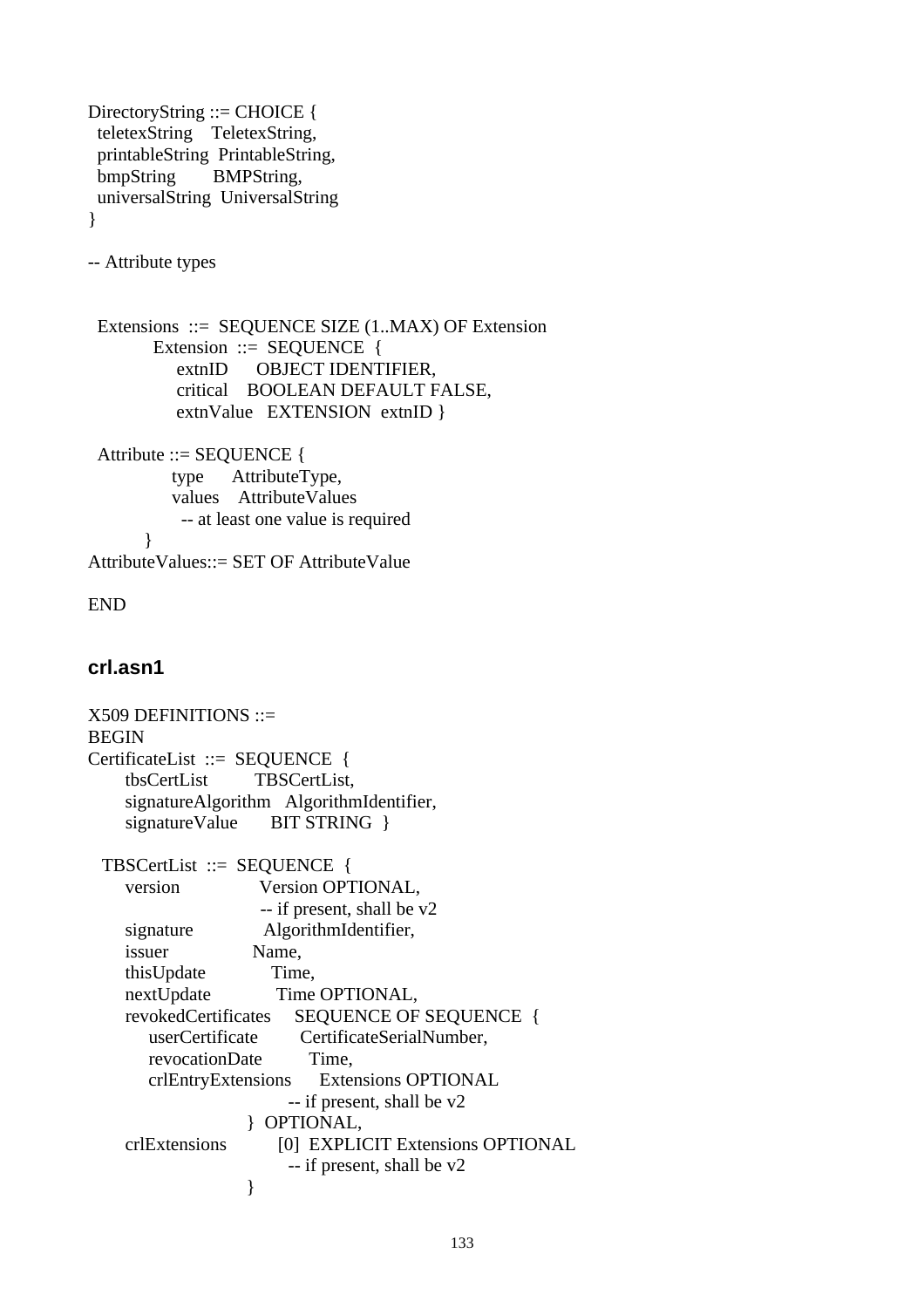Version::= INTEGER

Name::= CHOICE {rdnSequence RDNSequence } RDNSequence ::= SEQUENCE OF RelativeDistinguishedName

RelativeDistinguishedName::= SET OF AttributeTypeAndValue

 AttributeTypeAndValue ::= SEQUENCE { type AttributeType, value AttributeValue } AttributeType::= OBJECT IDENTIFIER AttributeValue::= ANY DEFINED BY AttributeType

Time ::= CHOICE {

 utcTime UTCTime, generalTime GeneralizedTime } UniqueIdentifier ::= BIT STRING

Extensions ::= SEQUENCE SIZE (1..MAX) OF Extension

Extension ::= SEQUENCE { extnID OBJECT IDENTIFIER, critical BOOLEAN DEFAULT FALSE, extnValue OCTET STRING }

CertificateSerialNumber ::= INTEGER

AlgorithmIdentifier ::= SEQUENCE { algorithm OBJECT IDENTIFIER, parameters ANY DEFINED BY algorithm OPTIONAL }

END

## **Example x509attrtypes.txt file**

Define\_attr X509Certificate.tbsCertificate.version **x509version** Define attr X509Certificate.tbsCertificate.validity.notBefore **x509validityNotBefore** Define\_attr X509Certificate.tbsCertificate.validity.notAfter **x509validityNotAfter** Define\_attr X509Certificate.tbsCertificate.Extention.holderAltName.rfc822name **x509pkcHolderRfc822Name** Define\_attr X509Certificate.tbsCertificate.Extention.holderAltName.HolderDnsName **x509pkcHolderDnsName**  Define\_attr X509Certificate.tbsCertificate.Extention.holderAltName.HolderDN **x509pkcHolderDN** Define\_attr X509Certificate.tbsCertificate.Extention.holderAltName.HolderURI **x509pkcHolderURI** Define\_attr X509Certificate.tbsCertificate.Extention.holderAltName.HolderIpAddress **x509pkcHolderIpAddress** Define\_attr X509Certificate.tbsCertificate.Extention.holderAltName.HolderRegisteredID **x509acHolderRegisteredID**

#### 134